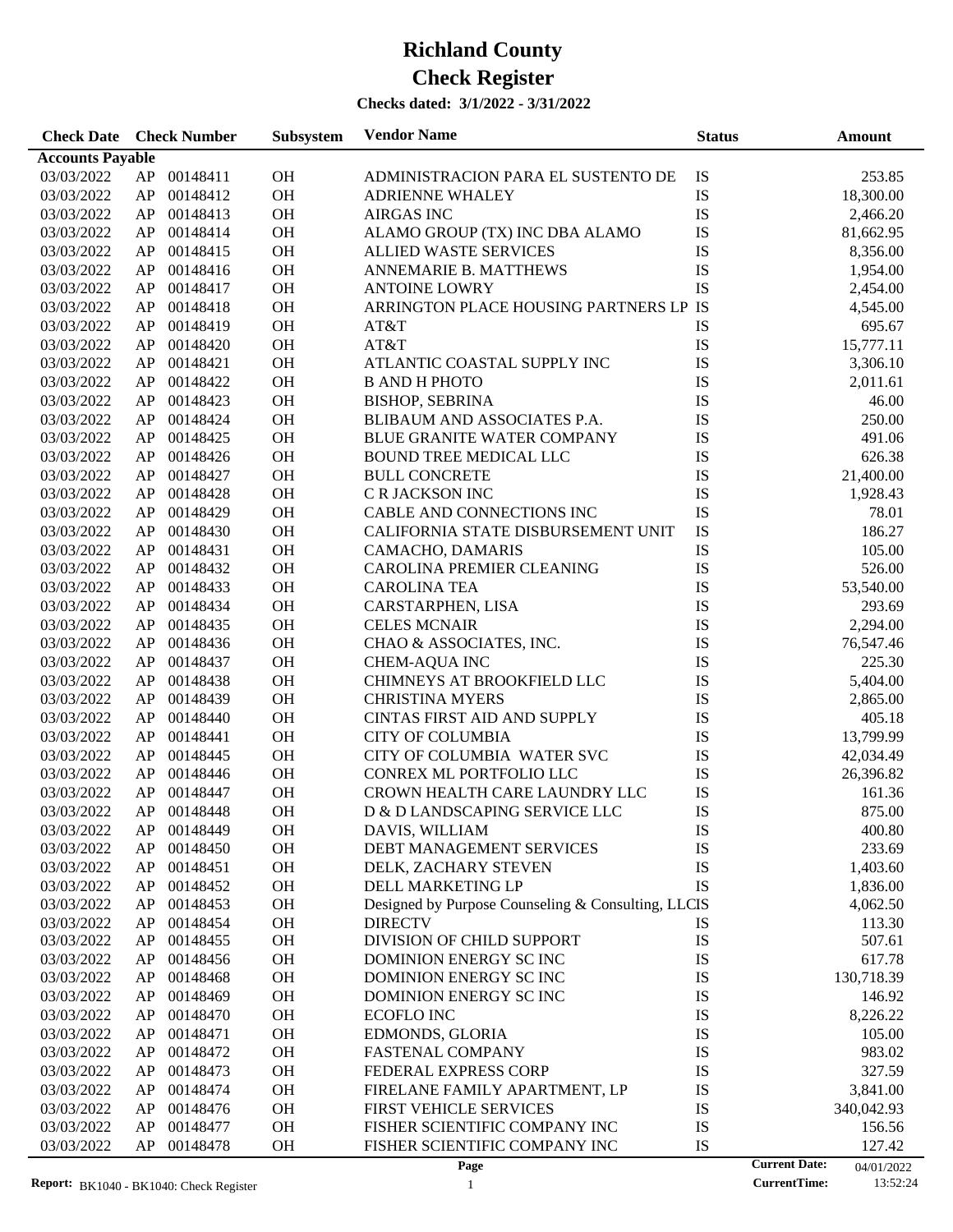| <b>Check Date</b>        | <b>Check Number</b>              | Subsystem | <b>Vendor Name</b>                                         | <b>Status</b>        | Amount           |
|--------------------------|----------------------------------|-----------|------------------------------------------------------------|----------------------|------------------|
| 03/03/2022               | 00148479<br>AP                   | <b>OH</b> | FUELMAN/FLEETCOR TECHNOLOGIES                              | IS                   | 39,705.24        |
| 03/03/2022               | AP<br>00148480                   | OH        | <b>GENERATOR SERVICES</b>                                  | IS                   | 6,027.11         |
| 03/03/2022               | 00148481<br>AP                   | OH        | <b>GEORGE WISE JR.</b>                                     | <b>IS</b>            | 1,710.00         |
| 03/03/2022               | 00148482<br>AP                   | OH        | <b>GIRL SCOUTS OF SC</b>                                   | <b>IS</b>            | 4,221.20         |
| 03/03/2022               | 00148483<br>AP                   | OH        | <b>GOODWIN, ERICA</b>                                      | IS                   | 292.52           |
| 03/03/2022               | 00148484<br>AP                   | OH        | GRACE UNITED METHODIST CHURCH                              | IS                   | 300.00           |
| 03/03/2022               | 00148485<br>AP                   | OH        | <b>GRANT, SHAVONE</b>                                      | <b>IS</b>            | 286.94           |
| 03/03/2022               | 00148487<br>AP                   | OH        | <b>GREGORY PEST CONTROL</b>                                | <b>IS</b>            | 1,634.36         |
| 03/03/2022               | 00148488<br>AP                   | OH        | HAMMOND, TIERRA SHANAE                                     | IS                   | 181.94           |
| 03/03/2022               | 00148489<br>AP                   | OH        |                                                            | IS                   | 438.18           |
|                          | 00148490                         | OH        | HARRIS, SHERON RENEE                                       | <b>IS</b>            |                  |
| 03/03/2022               | AP                               |           | HOBART SALES AND SERVICE INC                               |                      | 961.33           |
| 03/03/2022               | 00148491<br>AP                   | OH        | HUGHES, KYLE PATRICK                                       | IS                   | 46.00            |
| 03/03/2022               | AP<br>00148492                   | OH        | HUMANA INSURANCE COMPANY                                   | IS                   | 49,358.35        |
| 03/03/2022               | 00148493<br>AP                   | OH        | <b>INTERNAL REVENUE SERVICE</b>                            | IS                   | 250.00           |
| 03/03/2022               | 00148494<br>AP                   | OH        | <b>INTERNAL REVENUE SERVICE</b>                            | <b>IS</b>            | 217.00           |
| 03/03/2022               | 00148495<br>AP                   | OH        | <b>INTERNAL REVENUE SERVICE</b>                            | <b>IS</b>            | 338.86           |
| 03/03/2022               | AP<br>00148496                   | OH        | <b>IRS</b>                                                 | IS                   | 250.00           |
| 03/03/2022               | 00148497<br>AP                   | OH        | <b>JACKSON CREEK STATION</b>                               | <b>IS</b>            | 15,396.50        |
| 03/03/2022               | 00148498<br>AP                   | OH        | <b>JAMES J AITKEN</b>                                      | <b>IS</b>            | 10,326.50        |
| 03/03/2022               | 00148499<br>AP                   | OH        | <b>JAMES RIVER SOLUTIONS</b>                               | <b>IS</b>            | 48,807.98        |
| 03/03/2022               | AP<br>00148500                   | OH        | <b>JASMINE CANNON</b>                                      | IS                   | 5,902.00         |
| 03/03/2022               | AP<br>00148501                   | OH        | <b>JENNIFER PAIGE GREENE</b>                               | <b>IS</b>            | 541.66           |
| 03/03/2022               | AP<br>00148502                   | OH        | JOHNSON CONTROLS FIRE PROTECTION LP FISA                   |                      | 2,260.22         |
| 03/03/2022               | AP<br>00148503                   | OH        | JOHNSON CONTROLS SECURITY SOLUTIONS IS                     |                      | 1,059.30         |
| 03/03/2022               | AP<br>00148504                   | OH        | JOHNSON, VERNA D                                           | IS                   | 105.00           |
| 03/03/2022               | 00148505<br>AP                   | OH        | JP HOLLEY FUNERAL HOME                                     | IS                   | 300.00           |
| 03/03/2022               | 00148506<br>AP                   | OH        | KINGSTON PLANTATION-EMBASSY SUITES                         | <b>IS</b>            | 703.88           |
| 03/03/2022               | 00148507<br>AP                   | OH        | LIFE ASSIST INC                                            | IS                   | 1,317.77         |
| 03/03/2022               | AP<br>00148508                   | OH        | LIFE TECHNOLOGIES CORPORATION                              | IS                   | 611.77           |
| 03/03/2022               | AP<br>00148509                   | OH        | LONGCREEK COLUMBIA LLC                                     | IS                   | 12,800.41        |
| 03/03/2022               | AP<br>00148510                   | OH        | LOWES HOME CENTER INC                                      | <b>IS</b>            | 241.01           |
| 03/03/2022               | AP<br>00148511                   | OH        | LS3P                                                       | IS                   | 49,954.10        |
| 03/03/2022               | 00148512<br>AP                   | OH        | MANNINGTON COMMERCIAL                                      | IS                   | 12,762.77        |
| 03/03/2022               | AP<br>00148513                   | OH        | MARTIN MARIETTA AGGREGATES INC                             | IS                   | 1,955.19         |
| 03/03/2022               | AP<br>00148514                   | OH        | MENDOZA PRENDAS, MARGIE VANESS                             | IS                   | 105.00           |
| 03/03/2022               | AP<br>00148515                   | <b>OH</b> | MID CAROLINA ELECTRIC                                      | IS                   | 330.02           |
| 03/03/2022               | ${\sf AP}$<br>00148516           |           |                                                            | IS                   |                  |
|                          |                                  | <b>OH</b> | MID STATE REALTY<br>MIDLANDS HOUSING ALLIANCE              |                      | 9,120.00         |
| 03/03/2022<br>03/03/2022 | 00148517<br>AP                   | OH        |                                                            | IS                   | 100,000.00       |
| 03/03/2022               | 00148518<br>AP<br>00148519<br>AP | OH<br>OH  | MIDLANDS TECHNICAL COLLEGE<br>MIDLANDS VETERINARY PRACTICE | IS<br>IS             | 245.00<br>972.66 |
| 03/03/2022               | 00148520<br>AP                   | <b>OH</b> | MILLS-CUB LLC                                              | IS                   |                  |
|                          |                                  |           |                                                            |                      | 3,677.44         |
| 03/03/2022               | AP<br>00148521                   | <b>OH</b> | MOBILE COMMUNICATIONS AMERICA, INC.                        | IS                   | 2,084.17         |
| 03/03/2022               | AP<br>00148522                   | <b>OH</b> | <b>MONROE GROUP</b>                                        | IS                   | 4,589.50         |
| 03/03/2022               | AP<br>00148523                   | <b>OH</b> | MOTOROLA SOLUTIONS INC                                     | IS                   | 28,027.69        |
| 03/03/2022               | AP<br>00148524                   | <b>OH</b> | MURPH, JACQUELINE                                          | IS                   | 105.00           |
| 03/03/2022               | AP<br>00148525                   | <b>OH</b> | NEWTONS FIRE AND SAFETY INC                                | IS                   | 632.00           |
| 03/03/2022               | AP<br>00148526                   | <b>OH</b> | NORTHEAST TROPHIES & AWARDS                                | IS                   | 490.32           |
| 03/03/2022               | AP<br>00148533                   | <b>OH</b> | OFFICE DEPOT INC                                           | IS                   | 15,599.54        |
| 03/03/2022               | AP<br>00148534                   | <b>OH</b> | PALMETTO PROPANE FUELS ICE INC                             | IS                   | 9,109.28         |
| 03/03/2022               | AP<br>00148535                   | <b>OH</b> | PAMELA SIMMONS-BEASLEY                                     | IS                   | 1,381.25         |
| 03/03/2022               | AP<br>00148536                   | <b>OH</b> | PARKER POE ADAMS BERNSTEIN LLP                             | IS                   | 2,500.00         |
| 03/03/2022               | AP<br>00148537                   | <b>OH</b> | PARRISH AND PARTNERS LLC                                   | IS                   | 11,096.56        |
| 03/03/2022               | AP<br>00148538                   | <b>OH</b> | PENSKE TRUCKING LEASING CO LP                              | IS                   | 2,500.60         |
| 03/03/2022               | AP<br>00148539                   | <b>OH</b> | PETE DUTY AND ASSOCIATES INC                               | IS                   | 32,945.40        |
|                          |                                  |           | Page                                                       | <b>Current Date:</b> | 04/01/2022       |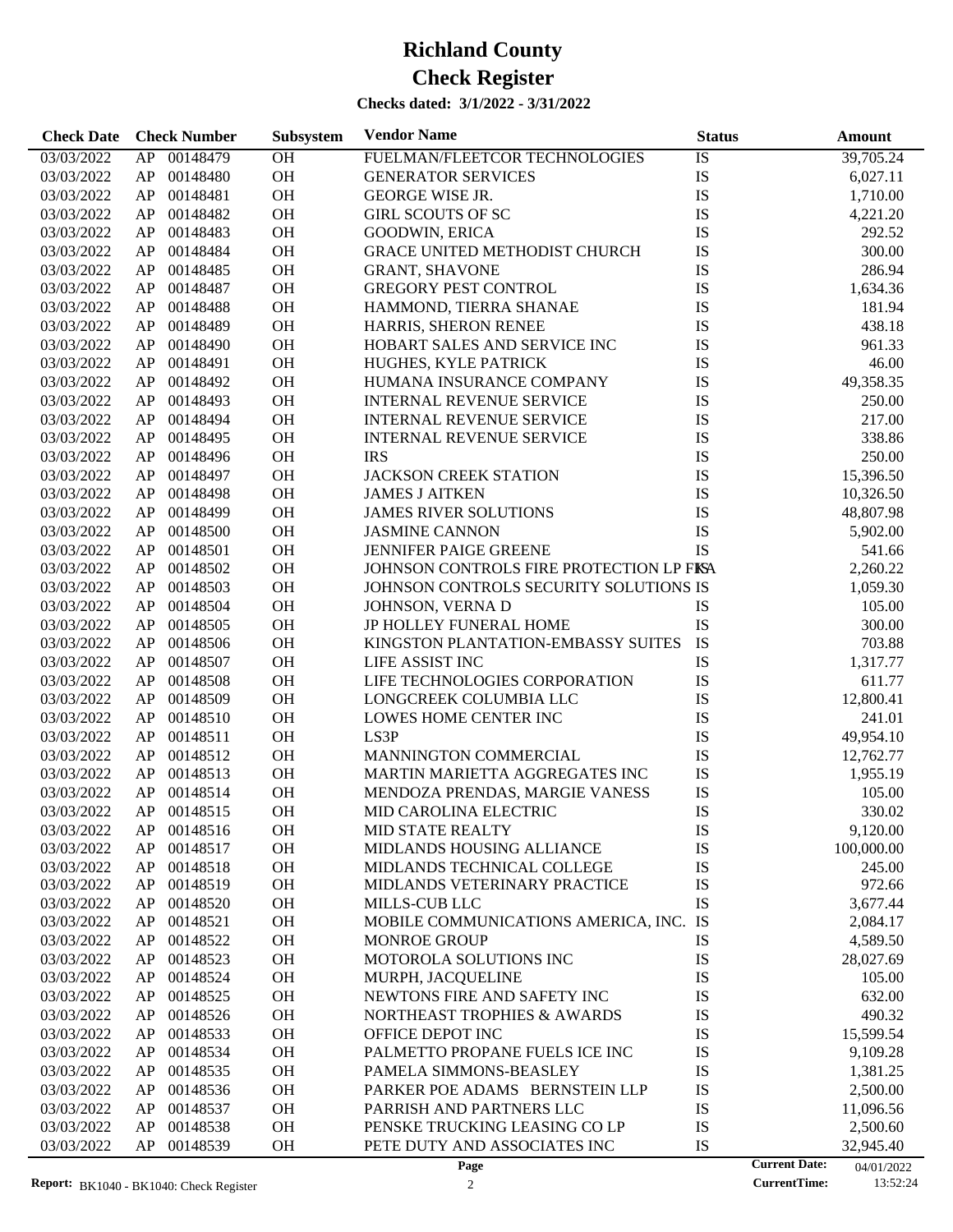| <b>Check Date</b> | <b>Check Number</b> | Subsystem | <b>Vendor Name</b>                     | <b>Status</b> | <b>Amount</b>                      |
|-------------------|---------------------|-----------|----------------------------------------|---------------|------------------------------------|
| 03/03/2022        | AP 00148540         | OH        | PINEBELT LLC                           | IS            | 2,829.67                           |
| 03/03/2022        | AP 00148541         | OH        | PIONEER LAND COMPANY LP                | IS            | 7,000.00                           |
| 03/03/2022        | AP 00148542         | OH        | POLLOCK COMPANY                        | IS            | 154.14                             |
| 03/03/2022        | AP 00148543         | OH        | PRISMA HEALTH MEDICAL GROUP-MIDLANDS   |               | 15,056.86                          |
| 03/03/2022        | AP 00148544         | OH        | PROFESSIONAL VETERINARY PATHOLOGY IS   |               | 400.00                             |
| 03/03/2022        | AP 00148545         | OH        | PROMEGA CORP                           | IS            | 1,632.96                           |
| 03/03/2022        | AP 00148546         | OH        | <b>QIAGEN INC</b>                      | IS            | 6,777.07                           |
| 03/03/2022        | AP 00148547         | OH        | <b>QUADMED INC</b>                     | IS            | 3,415.24                           |
| 03/03/2022        | AP 00148548         | OH        | RAILPROS FIELD SERVICES INC            | IS            | 9,692.50                           |
| 03/03/2022        | AP 00148549         | OH        | RAILPROS FIELD SERVICES INC            | IS            | 2,886.00                           |
| 03/03/2022        | AP 00148550         | OH        | RC FINANCE DEPARTMENT                  | IS            | 118.19                             |
| 03/03/2022        | AP 00148551         | OH        | <b>RC SHERIFF DEPT</b>                 | IS            | 150.00                             |
| 03/03/2022        | AP 00148552         | OH        | REID, CINNAMON CHAE                    | IS            | 46.00                              |
| 03/03/2022        | AP 00148553         | OH        | <b>RESTORATION 803</b>                 | IS            | 474.01                             |
| 03/03/2022        | AP 00148554         | OH        | RICOH USA INC                          | IS            | 976.35                             |
| 03/03/2022        | AP 00148555         | <b>OH</b> | ROOF MAINTENANCE ORG                   | IS            | 870.00                             |
| 03/03/2022        | AP 00148556         | OH        | RUBLE, JEFFREY                         | IS            | 265.36                             |
| 03/03/2022        | AP<br>00148557      | OH        | SAFARILAND LLC                         | IS            | 2,234.05                           |
| 03/03/2022        | AP 00148558         | <b>OH</b> | SAMS CLUB DIRECT COMMERCIAL CREDIT INS |               | 43.57                              |
| 03/03/2022        | 00148559<br>AP      | OH        | SAMS CLUB DIRECT COMMERCIAL CREDIT INS |               | 2,032.76                           |
| 03/03/2022        | AP<br>00148560      | OH        | SC AERONAUTICS COMMISSION              | IS            | 476.25                             |
| 03/03/2022        | AP<br>00148561      | OH        | SC ASSOC. FOR HAZARD MITIGATION        | IS            | 720.00                             |
| 03/03/2022        | AP 00148562         | <b>OH</b> | SC DEPARTMENT OF EMPLOYMENT &          | IS            | 236.05                             |
| 03/03/2022        | AP<br>00148563      | OH        | SC DEPARTMENT OF JUVENILE JUSTICE      | IS            | 8,675.00                           |
| 03/03/2022        | AP<br>00148564      | OH        | SC DEPARTMENT OF REVENUE               | IS            | 1,538.96                           |
| 03/03/2022        | AP 00148565         | <b>OH</b> | SC EMPLOYMENT SECURITY COMMISSION      | IS            | 25,101.05                          |
| 03/03/2022        | 00148566<br>AP      | OH        | SC MILITARY HISTORY FOUNDATION INC     | IS            | 4,011.22                           |
| 03/03/2022        | AP<br>00148567      | OH        | SC RETIREMENT SYSTEM                   | IS            | 1,016.55                           |
| 03/03/2022        | AP<br>00148568      | OH        | SC STATE DISBURSEMENT UNIT             | IS            | 7,033.91                           |
| 03/03/2022        | 00148569<br>AP      | <b>OH</b> | <b>SCDMV</b>                           | IS            | 500.00                             |
| 03/03/2022        | AP<br>00148570      | OH        | <b>SEACO INC</b>                       | IS            | 351.00                             |
| 03/03/2022        | AP<br>00148571      | OH        | SIMPLE DISTRIBUTORS LLC                | IS            | 3,328.78                           |
| 03/03/2022        | 00148572<br>AP      | <b>OH</b> | SMITH-YOUNG, SYRANA                    | IS            | 110.00                             |
| 03/03/2022        | 00148573<br>AP      | <b>OH</b> | SNELLING STAFFING SERVICES             | IS            | 1,963.50                           |
| 03/03/2022        | AP<br>00148574      | OH        | SOUTH CAROLINA EMBROIDERY LLC          | IS            | 2,067.66                           |
| 03/03/2022        | AP 00148575         | <b>OH</b> | SOUTHERN COMPUTER WAREHOUSE CORP       | IS            | 503.35                             |
| 03/03/2022        | AP 00148576         | OH        | SOUTHERN PUMP TANK COMPANY             | IS            | 6,347.72                           |
| 03/03/2022        | 00148577<br>AP      | OH        | SPATCO PETROLEUM SOLUTIONS             | IS            | 257.48                             |
| 03/03/2022        | AP<br>00148578      | <b>OH</b> | <b>SPICER ON CALL SERVICES</b>         | IS            | 3,724.25                           |
| 03/03/2022        | 00148579<br>AP      | <b>OH</b> | SPIRES, RUTH E                         | IS            | 122.07                             |
| 03/03/2022        | 00148580<br>AP      | OH        | STATEWIDE SECURITY SYSTEMS INC         | IS            | 2,175.00                           |
| 03/03/2022        | 00148581<br>AP      | OH        | STERICYCLE INC                         | IS            | 879.89                             |
| 03/03/2022        | 00148582<br>AP      | OH        | <b>SUMMIT FOOD SERVICE LLC</b>         | IS            | 218,002.33                         |
| 03/03/2022        | 00148583<br>AP      | OH        | SUNSET ANIMAL CLINIC                   | IS            | 545.07                             |
| 03/03/2022        | 00148584<br>AP      | OH        | TAH REIT LLC                           | IS            | 3,738.00                           |
| 03/03/2022        | 00148585<br>AP      | OH        | TENNESSEE CHILD SUPPORT                | IS            | 90.92                              |
| 03/03/2022        | 00148586<br>AP      | OH        | THE SOURCING GROUP LLC                 | IS            | 15,725.17                          |
| 03/03/2022        | 00148587<br>AP      | OH        | THOMAS AND HUTTON ENGINEERING          | IS            | 12,450.58                          |
| 03/03/2022        | 00148588<br>AP      | OH        | THOMSON REUTERS WEST                   | IS            | 5,576.09                           |
| 03/03/2022        | 00148589<br>AP      | OH        | THYSSENKRUPP ELEVATOR CORP             | IS            | 459.77                             |
| 03/03/2022        | 00148590<br>AP      | OH        | TIME WARNER CABLE                      | IS            | 1,117.83                           |
| 03/03/2022        | 00148591<br>AP      | OH        | TOWN OF EASTOVER                       | IS            | 228.69                             |
| 03/03/2022        | 00148592<br>AP      | OH        | TOWN OF WINNSBORO                      | IS            | 352.17                             |
| 03/03/2022        | AP<br>00148593      | <b>OH</b> | TREASURER OF VIRGINIA                  | IS            | 139.82                             |
|                   |                     |           | Page                                   |               | <b>Current Date:</b><br>04/01/2022 |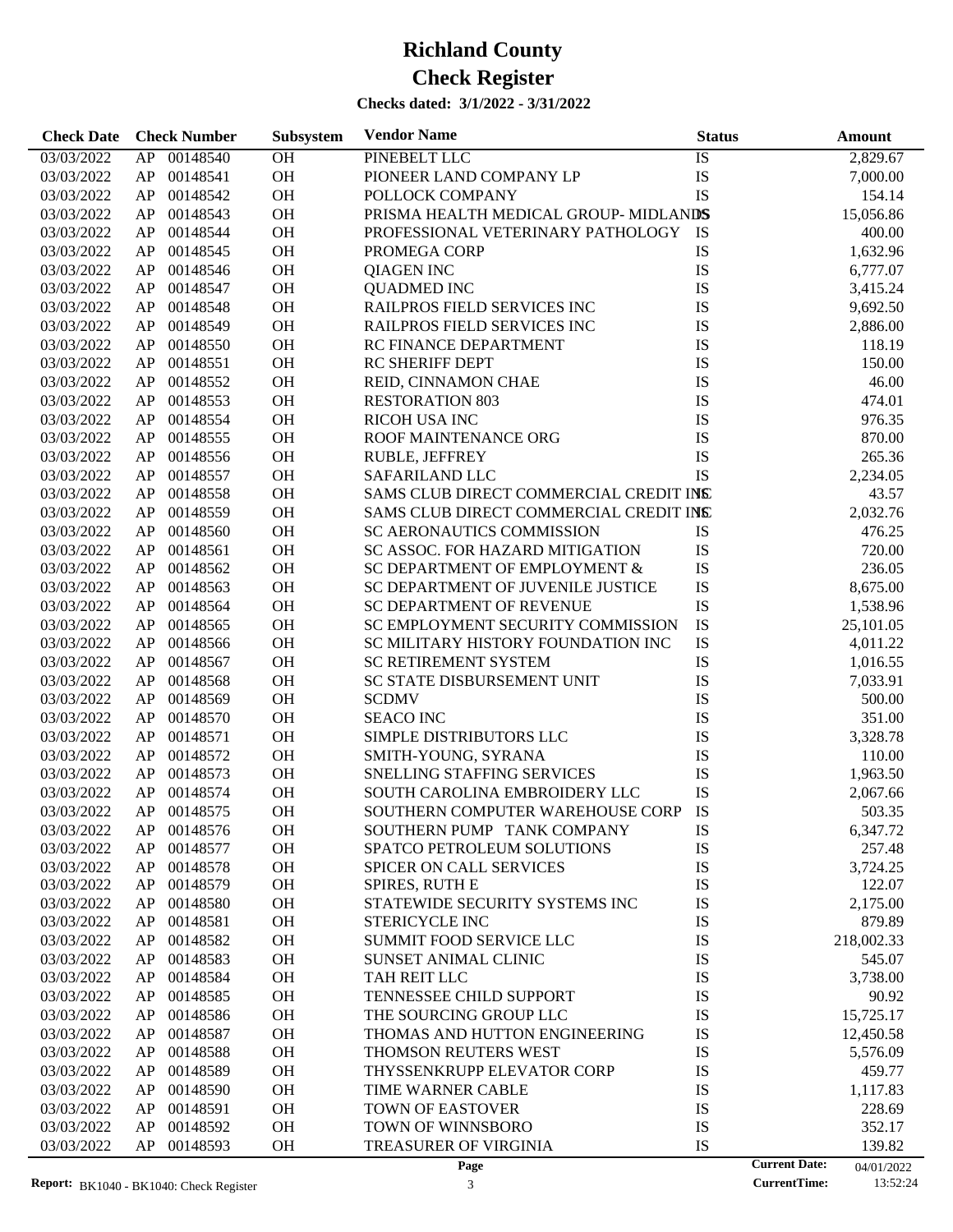| 00148594<br>TRI COUNTY ELEC COOP INC<br>IS<br>03/03/2022<br>AP<br><b>OH</b><br>560.76<br>OH<br>IS<br>00148595<br>TRI COUNTY ELEC COOP INC<br>03/03/2022<br>AP<br>550.83<br>OH<br>IS<br>00148596<br>TRUE GOSPEL MINISTRIES<br>2,000.00<br>03/03/2022<br>AP<br>OH<br>IS<br>00148597<br><b>TRUE GROUP</b><br>316.80<br>03/03/2022<br>AP<br>OH<br>IS<br>00148598<br><b>TYLER TECHNOLOGIES</b><br>978.00<br>03/03/2022<br>AP<br>OH<br>IS<br>00148599<br>US PATRIOT TACTICAL<br>736.66<br>03/03/2022<br>AP<br>OH<br>IS<br>00148600<br><b>VERIPIC</b><br>3,828.00<br>03/03/2022<br>AP<br>OH<br>IS<br>AP<br>00148601<br>VERITIV OPERATING COMPANY<br>03/03/2022<br>1,816.47<br>OH<br>00148603<br><b>VERIZON WIRELESS</b><br>IS<br>03/03/2022<br>AP<br>14,942.86<br>OH<br>IS<br>00148604<br>03/03/2022<br>AP<br><b>VULCAN MATERIALS CO INC</b><br>8,844.72<br>OH<br>IS<br>00148605<br><b>VWR SCIENTIFIC PRODUCTS</b><br>03/03/2022<br>AP<br>13,950.61<br>OH<br>IS<br>00148606<br>W M ROEBUCK INC<br>300.00<br>03/03/2022<br>AP<br>OH<br>IS<br>00148607<br>WAGE GARNISHMENT PROCESSING UNIT<br>70.59<br>03/03/2022<br>AP<br>OH<br>IS<br>00148608<br>WASTE MANAGEMENT CO INC/LANDFILL<br>03/03/2022<br>AP<br>39,364.05<br>OH<br>IS<br>00148609<br>WEBSTER PLUMBING AND GAS<br>03/03/2022<br>AP<br>1,820.00<br>OH<br>IS<br>00148610<br>3,200.00<br>03/03/2022<br>AP<br>WOODLAND VILLAGE LLC<br>OH<br>00148611<br><b>WOOLPERT LLP</b><br>IS<br>03/03/2022<br>AP<br>4,169.20<br>OH<br>IS<br>00148612<br>WRIGHT-JOHNSTON INC<br>535.40<br>03/03/2022<br>AP<br>OH<br>IS<br>00148613<br>WRIGHT-JOHNSTON INC<br>47.41<br>03/03/2022<br>AP<br>OH<br>IS<br>00148614<br>225.00<br>03/03/2022<br>AP<br>WRIGHT-WILLIAMS, TOMEKIA OMENI<br>OH<br>IS<br>00148615<br>3,625.00<br>03/03/2022<br>AP<br>WYNDHAM POINTE<br>OH<br>IS<br>00148616<br>YELLOWSTONE LANDSCAPE<br>03/03/2022<br>AP<br>4,100.00<br>OH<br>IS<br>00148617<br>86.53<br>03/04/2022<br>AP<br><b>GRANT, KALEMA LILLIAN</b><br>OH<br>IS<br>00148662<br>162,425.32<br>03/04/2022<br>AP<br><b>BANK OF AMERICA</b><br>OH<br>IS<br>00148663<br><b>AECOM</b><br>2,787.62<br>03/09/2022<br>AP<br>OH<br>IS<br>00148664<br><b>AIRGAS INC</b><br>03/09/2022<br>AP<br>5,050.01<br>OH<br>IS<br>AP<br>00148665<br>493.79<br>03/09/2022<br><b>AMERIGAS - LEXINGTON</b><br>OH<br>IS<br>00148666<br>APPLEONE EMPLOYMENT SERVICES<br>2,940.00<br>03/09/2022<br>AP<br>OH<br>00148667<br>IS<br>03/09/2022<br>AP<br><b>ASHLEY WILSON</b><br>546.03<br>OH<br>00148668<br><b>AT&amp;T MOBILITY</b><br>IS<br>196.20<br>03/09/2022<br>AP<br>OH<br>IS<br>00148669<br>146.25<br>03/09/2022<br>AP<br>AYERS, JASMINE<br>OH<br>IS<br>00148671<br><b>BARNHILLS SERVICES INC</b><br>80.80<br>03/09/2022<br>AP<br>00148672<br><b>OH</b><br>CAITLIN MALONEY CREATIVE LLC<br>IS<br>525.00<br>03/09/2022<br>AP<br>00148673<br><b>OH</b><br>CAPITAL WASTE SERVICES LLC<br>IS<br>03/09/2022<br>AP<br>56,744.00<br>AP<br>00148674<br>OH<br>CAPITAL WASTE SERVICES LLC<br>IS<br>03/09/2022<br>643,480.50<br>IS<br>AP<br>00148675<br><b>OH</b><br>03/09/2022<br>CAROLINA KWIK DRY LLC<br>5,080.00<br>03/09/2022<br>00148676<br>OH<br>CAROLINA LEGAL ASSOCIATES LLC<br>IS<br>497.00<br>AP<br>00148677<br>OH<br>CAROLINA PREMIER CLEANING<br>IS<br>03/09/2022<br>AP<br>263.00<br>03/09/2022<br>AP<br>00148679<br>OH<br>CIGNA/LIFE INSURANCE COMPANY OF NA<br>IS<br>73,426.91<br>IS<br>00148680<br><b>OH</b><br>CIGNA/LIFE INSURANCE COMPANY OF NA<br>03/09/2022<br>AP<br>3,688.24<br>00148681<br>OH<br>IS<br>03/09/2022<br>AP<br>CINTAS FIRST AID AND SUPPLY<br>327.40<br>IS<br>00148682<br>OH<br>227.97<br>03/09/2022<br>AP<br>CINTAS FIRST AID AND SUPPLY<br>IS<br>00148683<br>OH<br>03/09/2022<br>AP<br>CITY OF COLUMBIA WATER SVC<br>243.07<br>IS<br>00148684<br>OH<br>03/09/2022<br>AP<br>COMBS, ERIC MICHAEL<br>116.42<br>IS<br>00148685<br>OH<br>03/09/2022<br>AP<br><b>CORE AND MAIN</b><br>840.44<br>IS<br>00148686<br>OH<br>COX AND DINKINS INC<br>49,563.00<br>03/09/2022<br>AP<br>IS<br>00148687<br>OH<br>03/09/2022<br>AP<br>Crossroads Environmental, LLC<br>1,228.44<br>00148688<br>OH<br>IS<br>03/09/2022<br>AP<br>CROWN HEALTH CARE LAUNDRY LLC<br>80.68<br>IS<br>00148689<br>OH<br>03/09/2022<br>AP<br><b>CYPRESS RUN REAL ESTATE LLC</b><br>6,721.72<br>IS<br>00148690<br>OH<br>03/09/2022<br>AP<br>DAIL, BRENDA JO<br>35.27<br>IS<br>00148691<br>OH<br>95.94<br>03/09/2022<br>AP<br>DANIELS, TRUMAN<br>IS<br>00148692<br>OH<br>03/09/2022<br>AP<br>DELL MARKETING LP<br>4,751.99<br>IS<br>00148693<br>OH<br>DLT SOLUTIONS LLC<br>03/09/2022<br>AP<br>10,182.27<br>IS<br>00148698<br>OH<br>DOMINION ENERGY SC INC<br>99,703.71<br>03/09/2022<br>AP<br><b>Current Date:</b><br>Page<br>04/01/2022 | <b>Check Date</b> | <b>Check Number</b> | Subsystem | <b>Vendor Name</b> | <b>Status</b> | <b>Amount</b> |
|----------------------------------------------------------------------------------------------------------------------------------------------------------------------------------------------------------------------------------------------------------------------------------------------------------------------------------------------------------------------------------------------------------------------------------------------------------------------------------------------------------------------------------------------------------------------------------------------------------------------------------------------------------------------------------------------------------------------------------------------------------------------------------------------------------------------------------------------------------------------------------------------------------------------------------------------------------------------------------------------------------------------------------------------------------------------------------------------------------------------------------------------------------------------------------------------------------------------------------------------------------------------------------------------------------------------------------------------------------------------------------------------------------------------------------------------------------------------------------------------------------------------------------------------------------------------------------------------------------------------------------------------------------------------------------------------------------------------------------------------------------------------------------------------------------------------------------------------------------------------------------------------------------------------------------------------------------------------------------------------------------------------------------------------------------------------------------------------------------------------------------------------------------------------------------------------------------------------------------------------------------------------------------------------------------------------------------------------------------------------------------------------------------------------------------------------------------------------------------------------------------------------------------------------------------------------------------------------------------------------------------------------------------------------------------------------------------------------------------------------------------------------------------------------------------------------------------------------------------------------------------------------------------------------------------------------------------------------------------------------------------------------------------------------------------------------------------------------------------------------------------------------------------------------------------------------------------------------------------------------------------------------------------------------------------------------------------------------------------------------------------------------------------------------------------------------------------------------------------------------------------------------------------------------------------------------------------------------------------------------------------------------------------------------------------------------------------------------------------------------------------------------------------------------------------------------------------------------------------------------------------------------------------------------------------------------------------------------------------------------------------------------------------------------------------------------------------------------------------------------------------------------------------------------------------------------------------------------------------------------------------------------------------------------------------------------------------------------------------------------------------------------------------------------------------------------------------------------------------------------------------------------------------------------------------------------------------------------------------------------------------------------------------------------------------------------------------------|-------------------|---------------------|-----------|--------------------|---------------|---------------|
|                                                                                                                                                                                                                                                                                                                                                                                                                                                                                                                                                                                                                                                                                                                                                                                                                                                                                                                                                                                                                                                                                                                                                                                                                                                                                                                                                                                                                                                                                                                                                                                                                                                                                                                                                                                                                                                                                                                                                                                                                                                                                                                                                                                                                                                                                                                                                                                                                                                                                                                                                                                                                                                                                                                                                                                                                                                                                                                                                                                                                                                                                                                                                                                                                                                                                                                                                                                                                                                                                                                                                                                                                                                                                                                                                                                                                                                                                                                                                                                                                                                                                                                                                                                                                                                                                                                                                                                                                                                                                                                                                                                                                                                                                                                |                   |                     |           |                    |               |               |
|                                                                                                                                                                                                                                                                                                                                                                                                                                                                                                                                                                                                                                                                                                                                                                                                                                                                                                                                                                                                                                                                                                                                                                                                                                                                                                                                                                                                                                                                                                                                                                                                                                                                                                                                                                                                                                                                                                                                                                                                                                                                                                                                                                                                                                                                                                                                                                                                                                                                                                                                                                                                                                                                                                                                                                                                                                                                                                                                                                                                                                                                                                                                                                                                                                                                                                                                                                                                                                                                                                                                                                                                                                                                                                                                                                                                                                                                                                                                                                                                                                                                                                                                                                                                                                                                                                                                                                                                                                                                                                                                                                                                                                                                                                                |                   |                     |           |                    |               |               |
|                                                                                                                                                                                                                                                                                                                                                                                                                                                                                                                                                                                                                                                                                                                                                                                                                                                                                                                                                                                                                                                                                                                                                                                                                                                                                                                                                                                                                                                                                                                                                                                                                                                                                                                                                                                                                                                                                                                                                                                                                                                                                                                                                                                                                                                                                                                                                                                                                                                                                                                                                                                                                                                                                                                                                                                                                                                                                                                                                                                                                                                                                                                                                                                                                                                                                                                                                                                                                                                                                                                                                                                                                                                                                                                                                                                                                                                                                                                                                                                                                                                                                                                                                                                                                                                                                                                                                                                                                                                                                                                                                                                                                                                                                                                |                   |                     |           |                    |               |               |
|                                                                                                                                                                                                                                                                                                                                                                                                                                                                                                                                                                                                                                                                                                                                                                                                                                                                                                                                                                                                                                                                                                                                                                                                                                                                                                                                                                                                                                                                                                                                                                                                                                                                                                                                                                                                                                                                                                                                                                                                                                                                                                                                                                                                                                                                                                                                                                                                                                                                                                                                                                                                                                                                                                                                                                                                                                                                                                                                                                                                                                                                                                                                                                                                                                                                                                                                                                                                                                                                                                                                                                                                                                                                                                                                                                                                                                                                                                                                                                                                                                                                                                                                                                                                                                                                                                                                                                                                                                                                                                                                                                                                                                                                                                                |                   |                     |           |                    |               |               |
|                                                                                                                                                                                                                                                                                                                                                                                                                                                                                                                                                                                                                                                                                                                                                                                                                                                                                                                                                                                                                                                                                                                                                                                                                                                                                                                                                                                                                                                                                                                                                                                                                                                                                                                                                                                                                                                                                                                                                                                                                                                                                                                                                                                                                                                                                                                                                                                                                                                                                                                                                                                                                                                                                                                                                                                                                                                                                                                                                                                                                                                                                                                                                                                                                                                                                                                                                                                                                                                                                                                                                                                                                                                                                                                                                                                                                                                                                                                                                                                                                                                                                                                                                                                                                                                                                                                                                                                                                                                                                                                                                                                                                                                                                                                |                   |                     |           |                    |               |               |
|                                                                                                                                                                                                                                                                                                                                                                                                                                                                                                                                                                                                                                                                                                                                                                                                                                                                                                                                                                                                                                                                                                                                                                                                                                                                                                                                                                                                                                                                                                                                                                                                                                                                                                                                                                                                                                                                                                                                                                                                                                                                                                                                                                                                                                                                                                                                                                                                                                                                                                                                                                                                                                                                                                                                                                                                                                                                                                                                                                                                                                                                                                                                                                                                                                                                                                                                                                                                                                                                                                                                                                                                                                                                                                                                                                                                                                                                                                                                                                                                                                                                                                                                                                                                                                                                                                                                                                                                                                                                                                                                                                                                                                                                                                                |                   |                     |           |                    |               |               |
|                                                                                                                                                                                                                                                                                                                                                                                                                                                                                                                                                                                                                                                                                                                                                                                                                                                                                                                                                                                                                                                                                                                                                                                                                                                                                                                                                                                                                                                                                                                                                                                                                                                                                                                                                                                                                                                                                                                                                                                                                                                                                                                                                                                                                                                                                                                                                                                                                                                                                                                                                                                                                                                                                                                                                                                                                                                                                                                                                                                                                                                                                                                                                                                                                                                                                                                                                                                                                                                                                                                                                                                                                                                                                                                                                                                                                                                                                                                                                                                                                                                                                                                                                                                                                                                                                                                                                                                                                                                                                                                                                                                                                                                                                                                |                   |                     |           |                    |               |               |
|                                                                                                                                                                                                                                                                                                                                                                                                                                                                                                                                                                                                                                                                                                                                                                                                                                                                                                                                                                                                                                                                                                                                                                                                                                                                                                                                                                                                                                                                                                                                                                                                                                                                                                                                                                                                                                                                                                                                                                                                                                                                                                                                                                                                                                                                                                                                                                                                                                                                                                                                                                                                                                                                                                                                                                                                                                                                                                                                                                                                                                                                                                                                                                                                                                                                                                                                                                                                                                                                                                                                                                                                                                                                                                                                                                                                                                                                                                                                                                                                                                                                                                                                                                                                                                                                                                                                                                                                                                                                                                                                                                                                                                                                                                                |                   |                     |           |                    |               |               |
|                                                                                                                                                                                                                                                                                                                                                                                                                                                                                                                                                                                                                                                                                                                                                                                                                                                                                                                                                                                                                                                                                                                                                                                                                                                                                                                                                                                                                                                                                                                                                                                                                                                                                                                                                                                                                                                                                                                                                                                                                                                                                                                                                                                                                                                                                                                                                                                                                                                                                                                                                                                                                                                                                                                                                                                                                                                                                                                                                                                                                                                                                                                                                                                                                                                                                                                                                                                                                                                                                                                                                                                                                                                                                                                                                                                                                                                                                                                                                                                                                                                                                                                                                                                                                                                                                                                                                                                                                                                                                                                                                                                                                                                                                                                |                   |                     |           |                    |               |               |
|                                                                                                                                                                                                                                                                                                                                                                                                                                                                                                                                                                                                                                                                                                                                                                                                                                                                                                                                                                                                                                                                                                                                                                                                                                                                                                                                                                                                                                                                                                                                                                                                                                                                                                                                                                                                                                                                                                                                                                                                                                                                                                                                                                                                                                                                                                                                                                                                                                                                                                                                                                                                                                                                                                                                                                                                                                                                                                                                                                                                                                                                                                                                                                                                                                                                                                                                                                                                                                                                                                                                                                                                                                                                                                                                                                                                                                                                                                                                                                                                                                                                                                                                                                                                                                                                                                                                                                                                                                                                                                                                                                                                                                                                                                                |                   |                     |           |                    |               |               |
|                                                                                                                                                                                                                                                                                                                                                                                                                                                                                                                                                                                                                                                                                                                                                                                                                                                                                                                                                                                                                                                                                                                                                                                                                                                                                                                                                                                                                                                                                                                                                                                                                                                                                                                                                                                                                                                                                                                                                                                                                                                                                                                                                                                                                                                                                                                                                                                                                                                                                                                                                                                                                                                                                                                                                                                                                                                                                                                                                                                                                                                                                                                                                                                                                                                                                                                                                                                                                                                                                                                                                                                                                                                                                                                                                                                                                                                                                                                                                                                                                                                                                                                                                                                                                                                                                                                                                                                                                                                                                                                                                                                                                                                                                                                |                   |                     |           |                    |               |               |
|                                                                                                                                                                                                                                                                                                                                                                                                                                                                                                                                                                                                                                                                                                                                                                                                                                                                                                                                                                                                                                                                                                                                                                                                                                                                                                                                                                                                                                                                                                                                                                                                                                                                                                                                                                                                                                                                                                                                                                                                                                                                                                                                                                                                                                                                                                                                                                                                                                                                                                                                                                                                                                                                                                                                                                                                                                                                                                                                                                                                                                                                                                                                                                                                                                                                                                                                                                                                                                                                                                                                                                                                                                                                                                                                                                                                                                                                                                                                                                                                                                                                                                                                                                                                                                                                                                                                                                                                                                                                                                                                                                                                                                                                                                                |                   |                     |           |                    |               |               |
|                                                                                                                                                                                                                                                                                                                                                                                                                                                                                                                                                                                                                                                                                                                                                                                                                                                                                                                                                                                                                                                                                                                                                                                                                                                                                                                                                                                                                                                                                                                                                                                                                                                                                                                                                                                                                                                                                                                                                                                                                                                                                                                                                                                                                                                                                                                                                                                                                                                                                                                                                                                                                                                                                                                                                                                                                                                                                                                                                                                                                                                                                                                                                                                                                                                                                                                                                                                                                                                                                                                                                                                                                                                                                                                                                                                                                                                                                                                                                                                                                                                                                                                                                                                                                                                                                                                                                                                                                                                                                                                                                                                                                                                                                                                |                   |                     |           |                    |               |               |
|                                                                                                                                                                                                                                                                                                                                                                                                                                                                                                                                                                                                                                                                                                                                                                                                                                                                                                                                                                                                                                                                                                                                                                                                                                                                                                                                                                                                                                                                                                                                                                                                                                                                                                                                                                                                                                                                                                                                                                                                                                                                                                                                                                                                                                                                                                                                                                                                                                                                                                                                                                                                                                                                                                                                                                                                                                                                                                                                                                                                                                                                                                                                                                                                                                                                                                                                                                                                                                                                                                                                                                                                                                                                                                                                                                                                                                                                                                                                                                                                                                                                                                                                                                                                                                                                                                                                                                                                                                                                                                                                                                                                                                                                                                                |                   |                     |           |                    |               |               |
|                                                                                                                                                                                                                                                                                                                                                                                                                                                                                                                                                                                                                                                                                                                                                                                                                                                                                                                                                                                                                                                                                                                                                                                                                                                                                                                                                                                                                                                                                                                                                                                                                                                                                                                                                                                                                                                                                                                                                                                                                                                                                                                                                                                                                                                                                                                                                                                                                                                                                                                                                                                                                                                                                                                                                                                                                                                                                                                                                                                                                                                                                                                                                                                                                                                                                                                                                                                                                                                                                                                                                                                                                                                                                                                                                                                                                                                                                                                                                                                                                                                                                                                                                                                                                                                                                                                                                                                                                                                                                                                                                                                                                                                                                                                |                   |                     |           |                    |               |               |
|                                                                                                                                                                                                                                                                                                                                                                                                                                                                                                                                                                                                                                                                                                                                                                                                                                                                                                                                                                                                                                                                                                                                                                                                                                                                                                                                                                                                                                                                                                                                                                                                                                                                                                                                                                                                                                                                                                                                                                                                                                                                                                                                                                                                                                                                                                                                                                                                                                                                                                                                                                                                                                                                                                                                                                                                                                                                                                                                                                                                                                                                                                                                                                                                                                                                                                                                                                                                                                                                                                                                                                                                                                                                                                                                                                                                                                                                                                                                                                                                                                                                                                                                                                                                                                                                                                                                                                                                                                                                                                                                                                                                                                                                                                                |                   |                     |           |                    |               |               |
|                                                                                                                                                                                                                                                                                                                                                                                                                                                                                                                                                                                                                                                                                                                                                                                                                                                                                                                                                                                                                                                                                                                                                                                                                                                                                                                                                                                                                                                                                                                                                                                                                                                                                                                                                                                                                                                                                                                                                                                                                                                                                                                                                                                                                                                                                                                                                                                                                                                                                                                                                                                                                                                                                                                                                                                                                                                                                                                                                                                                                                                                                                                                                                                                                                                                                                                                                                                                                                                                                                                                                                                                                                                                                                                                                                                                                                                                                                                                                                                                                                                                                                                                                                                                                                                                                                                                                                                                                                                                                                                                                                                                                                                                                                                |                   |                     |           |                    |               |               |
|                                                                                                                                                                                                                                                                                                                                                                                                                                                                                                                                                                                                                                                                                                                                                                                                                                                                                                                                                                                                                                                                                                                                                                                                                                                                                                                                                                                                                                                                                                                                                                                                                                                                                                                                                                                                                                                                                                                                                                                                                                                                                                                                                                                                                                                                                                                                                                                                                                                                                                                                                                                                                                                                                                                                                                                                                                                                                                                                                                                                                                                                                                                                                                                                                                                                                                                                                                                                                                                                                                                                                                                                                                                                                                                                                                                                                                                                                                                                                                                                                                                                                                                                                                                                                                                                                                                                                                                                                                                                                                                                                                                                                                                                                                                |                   |                     |           |                    |               |               |
|                                                                                                                                                                                                                                                                                                                                                                                                                                                                                                                                                                                                                                                                                                                                                                                                                                                                                                                                                                                                                                                                                                                                                                                                                                                                                                                                                                                                                                                                                                                                                                                                                                                                                                                                                                                                                                                                                                                                                                                                                                                                                                                                                                                                                                                                                                                                                                                                                                                                                                                                                                                                                                                                                                                                                                                                                                                                                                                                                                                                                                                                                                                                                                                                                                                                                                                                                                                                                                                                                                                                                                                                                                                                                                                                                                                                                                                                                                                                                                                                                                                                                                                                                                                                                                                                                                                                                                                                                                                                                                                                                                                                                                                                                                                |                   |                     |           |                    |               |               |
|                                                                                                                                                                                                                                                                                                                                                                                                                                                                                                                                                                                                                                                                                                                                                                                                                                                                                                                                                                                                                                                                                                                                                                                                                                                                                                                                                                                                                                                                                                                                                                                                                                                                                                                                                                                                                                                                                                                                                                                                                                                                                                                                                                                                                                                                                                                                                                                                                                                                                                                                                                                                                                                                                                                                                                                                                                                                                                                                                                                                                                                                                                                                                                                                                                                                                                                                                                                                                                                                                                                                                                                                                                                                                                                                                                                                                                                                                                                                                                                                                                                                                                                                                                                                                                                                                                                                                                                                                                                                                                                                                                                                                                                                                                                |                   |                     |           |                    |               |               |
|                                                                                                                                                                                                                                                                                                                                                                                                                                                                                                                                                                                                                                                                                                                                                                                                                                                                                                                                                                                                                                                                                                                                                                                                                                                                                                                                                                                                                                                                                                                                                                                                                                                                                                                                                                                                                                                                                                                                                                                                                                                                                                                                                                                                                                                                                                                                                                                                                                                                                                                                                                                                                                                                                                                                                                                                                                                                                                                                                                                                                                                                                                                                                                                                                                                                                                                                                                                                                                                                                                                                                                                                                                                                                                                                                                                                                                                                                                                                                                                                                                                                                                                                                                                                                                                                                                                                                                                                                                                                                                                                                                                                                                                                                                                |                   |                     |           |                    |               |               |
|                                                                                                                                                                                                                                                                                                                                                                                                                                                                                                                                                                                                                                                                                                                                                                                                                                                                                                                                                                                                                                                                                                                                                                                                                                                                                                                                                                                                                                                                                                                                                                                                                                                                                                                                                                                                                                                                                                                                                                                                                                                                                                                                                                                                                                                                                                                                                                                                                                                                                                                                                                                                                                                                                                                                                                                                                                                                                                                                                                                                                                                                                                                                                                                                                                                                                                                                                                                                                                                                                                                                                                                                                                                                                                                                                                                                                                                                                                                                                                                                                                                                                                                                                                                                                                                                                                                                                                                                                                                                                                                                                                                                                                                                                                                |                   |                     |           |                    |               |               |
|                                                                                                                                                                                                                                                                                                                                                                                                                                                                                                                                                                                                                                                                                                                                                                                                                                                                                                                                                                                                                                                                                                                                                                                                                                                                                                                                                                                                                                                                                                                                                                                                                                                                                                                                                                                                                                                                                                                                                                                                                                                                                                                                                                                                                                                                                                                                                                                                                                                                                                                                                                                                                                                                                                                                                                                                                                                                                                                                                                                                                                                                                                                                                                                                                                                                                                                                                                                                                                                                                                                                                                                                                                                                                                                                                                                                                                                                                                                                                                                                                                                                                                                                                                                                                                                                                                                                                                                                                                                                                                                                                                                                                                                                                                                |                   |                     |           |                    |               |               |
|                                                                                                                                                                                                                                                                                                                                                                                                                                                                                                                                                                                                                                                                                                                                                                                                                                                                                                                                                                                                                                                                                                                                                                                                                                                                                                                                                                                                                                                                                                                                                                                                                                                                                                                                                                                                                                                                                                                                                                                                                                                                                                                                                                                                                                                                                                                                                                                                                                                                                                                                                                                                                                                                                                                                                                                                                                                                                                                                                                                                                                                                                                                                                                                                                                                                                                                                                                                                                                                                                                                                                                                                                                                                                                                                                                                                                                                                                                                                                                                                                                                                                                                                                                                                                                                                                                                                                                                                                                                                                                                                                                                                                                                                                                                |                   |                     |           |                    |               |               |
|                                                                                                                                                                                                                                                                                                                                                                                                                                                                                                                                                                                                                                                                                                                                                                                                                                                                                                                                                                                                                                                                                                                                                                                                                                                                                                                                                                                                                                                                                                                                                                                                                                                                                                                                                                                                                                                                                                                                                                                                                                                                                                                                                                                                                                                                                                                                                                                                                                                                                                                                                                                                                                                                                                                                                                                                                                                                                                                                                                                                                                                                                                                                                                                                                                                                                                                                                                                                                                                                                                                                                                                                                                                                                                                                                                                                                                                                                                                                                                                                                                                                                                                                                                                                                                                                                                                                                                                                                                                                                                                                                                                                                                                                                                                |                   |                     |           |                    |               |               |
|                                                                                                                                                                                                                                                                                                                                                                                                                                                                                                                                                                                                                                                                                                                                                                                                                                                                                                                                                                                                                                                                                                                                                                                                                                                                                                                                                                                                                                                                                                                                                                                                                                                                                                                                                                                                                                                                                                                                                                                                                                                                                                                                                                                                                                                                                                                                                                                                                                                                                                                                                                                                                                                                                                                                                                                                                                                                                                                                                                                                                                                                                                                                                                                                                                                                                                                                                                                                                                                                                                                                                                                                                                                                                                                                                                                                                                                                                                                                                                                                                                                                                                                                                                                                                                                                                                                                                                                                                                                                                                                                                                                                                                                                                                                |                   |                     |           |                    |               |               |
|                                                                                                                                                                                                                                                                                                                                                                                                                                                                                                                                                                                                                                                                                                                                                                                                                                                                                                                                                                                                                                                                                                                                                                                                                                                                                                                                                                                                                                                                                                                                                                                                                                                                                                                                                                                                                                                                                                                                                                                                                                                                                                                                                                                                                                                                                                                                                                                                                                                                                                                                                                                                                                                                                                                                                                                                                                                                                                                                                                                                                                                                                                                                                                                                                                                                                                                                                                                                                                                                                                                                                                                                                                                                                                                                                                                                                                                                                                                                                                                                                                                                                                                                                                                                                                                                                                                                                                                                                                                                                                                                                                                                                                                                                                                |                   |                     |           |                    |               |               |
|                                                                                                                                                                                                                                                                                                                                                                                                                                                                                                                                                                                                                                                                                                                                                                                                                                                                                                                                                                                                                                                                                                                                                                                                                                                                                                                                                                                                                                                                                                                                                                                                                                                                                                                                                                                                                                                                                                                                                                                                                                                                                                                                                                                                                                                                                                                                                                                                                                                                                                                                                                                                                                                                                                                                                                                                                                                                                                                                                                                                                                                                                                                                                                                                                                                                                                                                                                                                                                                                                                                                                                                                                                                                                                                                                                                                                                                                                                                                                                                                                                                                                                                                                                                                                                                                                                                                                                                                                                                                                                                                                                                                                                                                                                                |                   |                     |           |                    |               |               |
|                                                                                                                                                                                                                                                                                                                                                                                                                                                                                                                                                                                                                                                                                                                                                                                                                                                                                                                                                                                                                                                                                                                                                                                                                                                                                                                                                                                                                                                                                                                                                                                                                                                                                                                                                                                                                                                                                                                                                                                                                                                                                                                                                                                                                                                                                                                                                                                                                                                                                                                                                                                                                                                                                                                                                                                                                                                                                                                                                                                                                                                                                                                                                                                                                                                                                                                                                                                                                                                                                                                                                                                                                                                                                                                                                                                                                                                                                                                                                                                                                                                                                                                                                                                                                                                                                                                                                                                                                                                                                                                                                                                                                                                                                                                |                   |                     |           |                    |               |               |
|                                                                                                                                                                                                                                                                                                                                                                                                                                                                                                                                                                                                                                                                                                                                                                                                                                                                                                                                                                                                                                                                                                                                                                                                                                                                                                                                                                                                                                                                                                                                                                                                                                                                                                                                                                                                                                                                                                                                                                                                                                                                                                                                                                                                                                                                                                                                                                                                                                                                                                                                                                                                                                                                                                                                                                                                                                                                                                                                                                                                                                                                                                                                                                                                                                                                                                                                                                                                                                                                                                                                                                                                                                                                                                                                                                                                                                                                                                                                                                                                                                                                                                                                                                                                                                                                                                                                                                                                                                                                                                                                                                                                                                                                                                                |                   |                     |           |                    |               |               |
|                                                                                                                                                                                                                                                                                                                                                                                                                                                                                                                                                                                                                                                                                                                                                                                                                                                                                                                                                                                                                                                                                                                                                                                                                                                                                                                                                                                                                                                                                                                                                                                                                                                                                                                                                                                                                                                                                                                                                                                                                                                                                                                                                                                                                                                                                                                                                                                                                                                                                                                                                                                                                                                                                                                                                                                                                                                                                                                                                                                                                                                                                                                                                                                                                                                                                                                                                                                                                                                                                                                                                                                                                                                                                                                                                                                                                                                                                                                                                                                                                                                                                                                                                                                                                                                                                                                                                                                                                                                                                                                                                                                                                                                                                                                |                   |                     |           |                    |               |               |
|                                                                                                                                                                                                                                                                                                                                                                                                                                                                                                                                                                                                                                                                                                                                                                                                                                                                                                                                                                                                                                                                                                                                                                                                                                                                                                                                                                                                                                                                                                                                                                                                                                                                                                                                                                                                                                                                                                                                                                                                                                                                                                                                                                                                                                                                                                                                                                                                                                                                                                                                                                                                                                                                                                                                                                                                                                                                                                                                                                                                                                                                                                                                                                                                                                                                                                                                                                                                                                                                                                                                                                                                                                                                                                                                                                                                                                                                                                                                                                                                                                                                                                                                                                                                                                                                                                                                                                                                                                                                                                                                                                                                                                                                                                                |                   |                     |           |                    |               |               |
|                                                                                                                                                                                                                                                                                                                                                                                                                                                                                                                                                                                                                                                                                                                                                                                                                                                                                                                                                                                                                                                                                                                                                                                                                                                                                                                                                                                                                                                                                                                                                                                                                                                                                                                                                                                                                                                                                                                                                                                                                                                                                                                                                                                                                                                                                                                                                                                                                                                                                                                                                                                                                                                                                                                                                                                                                                                                                                                                                                                                                                                                                                                                                                                                                                                                                                                                                                                                                                                                                                                                                                                                                                                                                                                                                                                                                                                                                                                                                                                                                                                                                                                                                                                                                                                                                                                                                                                                                                                                                                                                                                                                                                                                                                                |                   |                     |           |                    |               |               |
|                                                                                                                                                                                                                                                                                                                                                                                                                                                                                                                                                                                                                                                                                                                                                                                                                                                                                                                                                                                                                                                                                                                                                                                                                                                                                                                                                                                                                                                                                                                                                                                                                                                                                                                                                                                                                                                                                                                                                                                                                                                                                                                                                                                                                                                                                                                                                                                                                                                                                                                                                                                                                                                                                                                                                                                                                                                                                                                                                                                                                                                                                                                                                                                                                                                                                                                                                                                                                                                                                                                                                                                                                                                                                                                                                                                                                                                                                                                                                                                                                                                                                                                                                                                                                                                                                                                                                                                                                                                                                                                                                                                                                                                                                                                |                   |                     |           |                    |               |               |
|                                                                                                                                                                                                                                                                                                                                                                                                                                                                                                                                                                                                                                                                                                                                                                                                                                                                                                                                                                                                                                                                                                                                                                                                                                                                                                                                                                                                                                                                                                                                                                                                                                                                                                                                                                                                                                                                                                                                                                                                                                                                                                                                                                                                                                                                                                                                                                                                                                                                                                                                                                                                                                                                                                                                                                                                                                                                                                                                                                                                                                                                                                                                                                                                                                                                                                                                                                                                                                                                                                                                                                                                                                                                                                                                                                                                                                                                                                                                                                                                                                                                                                                                                                                                                                                                                                                                                                                                                                                                                                                                                                                                                                                                                                                |                   |                     |           |                    |               |               |
|                                                                                                                                                                                                                                                                                                                                                                                                                                                                                                                                                                                                                                                                                                                                                                                                                                                                                                                                                                                                                                                                                                                                                                                                                                                                                                                                                                                                                                                                                                                                                                                                                                                                                                                                                                                                                                                                                                                                                                                                                                                                                                                                                                                                                                                                                                                                                                                                                                                                                                                                                                                                                                                                                                                                                                                                                                                                                                                                                                                                                                                                                                                                                                                                                                                                                                                                                                                                                                                                                                                                                                                                                                                                                                                                                                                                                                                                                                                                                                                                                                                                                                                                                                                                                                                                                                                                                                                                                                                                                                                                                                                                                                                                                                                |                   |                     |           |                    |               |               |
|                                                                                                                                                                                                                                                                                                                                                                                                                                                                                                                                                                                                                                                                                                                                                                                                                                                                                                                                                                                                                                                                                                                                                                                                                                                                                                                                                                                                                                                                                                                                                                                                                                                                                                                                                                                                                                                                                                                                                                                                                                                                                                                                                                                                                                                                                                                                                                                                                                                                                                                                                                                                                                                                                                                                                                                                                                                                                                                                                                                                                                                                                                                                                                                                                                                                                                                                                                                                                                                                                                                                                                                                                                                                                                                                                                                                                                                                                                                                                                                                                                                                                                                                                                                                                                                                                                                                                                                                                                                                                                                                                                                                                                                                                                                |                   |                     |           |                    |               |               |
|                                                                                                                                                                                                                                                                                                                                                                                                                                                                                                                                                                                                                                                                                                                                                                                                                                                                                                                                                                                                                                                                                                                                                                                                                                                                                                                                                                                                                                                                                                                                                                                                                                                                                                                                                                                                                                                                                                                                                                                                                                                                                                                                                                                                                                                                                                                                                                                                                                                                                                                                                                                                                                                                                                                                                                                                                                                                                                                                                                                                                                                                                                                                                                                                                                                                                                                                                                                                                                                                                                                                                                                                                                                                                                                                                                                                                                                                                                                                                                                                                                                                                                                                                                                                                                                                                                                                                                                                                                                                                                                                                                                                                                                                                                                |                   |                     |           |                    |               |               |
|                                                                                                                                                                                                                                                                                                                                                                                                                                                                                                                                                                                                                                                                                                                                                                                                                                                                                                                                                                                                                                                                                                                                                                                                                                                                                                                                                                                                                                                                                                                                                                                                                                                                                                                                                                                                                                                                                                                                                                                                                                                                                                                                                                                                                                                                                                                                                                                                                                                                                                                                                                                                                                                                                                                                                                                                                                                                                                                                                                                                                                                                                                                                                                                                                                                                                                                                                                                                                                                                                                                                                                                                                                                                                                                                                                                                                                                                                                                                                                                                                                                                                                                                                                                                                                                                                                                                                                                                                                                                                                                                                                                                                                                                                                                |                   |                     |           |                    |               |               |
|                                                                                                                                                                                                                                                                                                                                                                                                                                                                                                                                                                                                                                                                                                                                                                                                                                                                                                                                                                                                                                                                                                                                                                                                                                                                                                                                                                                                                                                                                                                                                                                                                                                                                                                                                                                                                                                                                                                                                                                                                                                                                                                                                                                                                                                                                                                                                                                                                                                                                                                                                                                                                                                                                                                                                                                                                                                                                                                                                                                                                                                                                                                                                                                                                                                                                                                                                                                                                                                                                                                                                                                                                                                                                                                                                                                                                                                                                                                                                                                                                                                                                                                                                                                                                                                                                                                                                                                                                                                                                                                                                                                                                                                                                                                |                   |                     |           |                    |               |               |
|                                                                                                                                                                                                                                                                                                                                                                                                                                                                                                                                                                                                                                                                                                                                                                                                                                                                                                                                                                                                                                                                                                                                                                                                                                                                                                                                                                                                                                                                                                                                                                                                                                                                                                                                                                                                                                                                                                                                                                                                                                                                                                                                                                                                                                                                                                                                                                                                                                                                                                                                                                                                                                                                                                                                                                                                                                                                                                                                                                                                                                                                                                                                                                                                                                                                                                                                                                                                                                                                                                                                                                                                                                                                                                                                                                                                                                                                                                                                                                                                                                                                                                                                                                                                                                                                                                                                                                                                                                                                                                                                                                                                                                                                                                                |                   |                     |           |                    |               |               |
|                                                                                                                                                                                                                                                                                                                                                                                                                                                                                                                                                                                                                                                                                                                                                                                                                                                                                                                                                                                                                                                                                                                                                                                                                                                                                                                                                                                                                                                                                                                                                                                                                                                                                                                                                                                                                                                                                                                                                                                                                                                                                                                                                                                                                                                                                                                                                                                                                                                                                                                                                                                                                                                                                                                                                                                                                                                                                                                                                                                                                                                                                                                                                                                                                                                                                                                                                                                                                                                                                                                                                                                                                                                                                                                                                                                                                                                                                                                                                                                                                                                                                                                                                                                                                                                                                                                                                                                                                                                                                                                                                                                                                                                                                                                |                   |                     |           |                    |               |               |
|                                                                                                                                                                                                                                                                                                                                                                                                                                                                                                                                                                                                                                                                                                                                                                                                                                                                                                                                                                                                                                                                                                                                                                                                                                                                                                                                                                                                                                                                                                                                                                                                                                                                                                                                                                                                                                                                                                                                                                                                                                                                                                                                                                                                                                                                                                                                                                                                                                                                                                                                                                                                                                                                                                                                                                                                                                                                                                                                                                                                                                                                                                                                                                                                                                                                                                                                                                                                                                                                                                                                                                                                                                                                                                                                                                                                                                                                                                                                                                                                                                                                                                                                                                                                                                                                                                                                                                                                                                                                                                                                                                                                                                                                                                                |                   |                     |           |                    |               |               |
|                                                                                                                                                                                                                                                                                                                                                                                                                                                                                                                                                                                                                                                                                                                                                                                                                                                                                                                                                                                                                                                                                                                                                                                                                                                                                                                                                                                                                                                                                                                                                                                                                                                                                                                                                                                                                                                                                                                                                                                                                                                                                                                                                                                                                                                                                                                                                                                                                                                                                                                                                                                                                                                                                                                                                                                                                                                                                                                                                                                                                                                                                                                                                                                                                                                                                                                                                                                                                                                                                                                                                                                                                                                                                                                                                                                                                                                                                                                                                                                                                                                                                                                                                                                                                                                                                                                                                                                                                                                                                                                                                                                                                                                                                                                |                   |                     |           |                    |               |               |
|                                                                                                                                                                                                                                                                                                                                                                                                                                                                                                                                                                                                                                                                                                                                                                                                                                                                                                                                                                                                                                                                                                                                                                                                                                                                                                                                                                                                                                                                                                                                                                                                                                                                                                                                                                                                                                                                                                                                                                                                                                                                                                                                                                                                                                                                                                                                                                                                                                                                                                                                                                                                                                                                                                                                                                                                                                                                                                                                                                                                                                                                                                                                                                                                                                                                                                                                                                                                                                                                                                                                                                                                                                                                                                                                                                                                                                                                                                                                                                                                                                                                                                                                                                                                                                                                                                                                                                                                                                                                                                                                                                                                                                                                                                                |                   |                     |           |                    |               |               |
|                                                                                                                                                                                                                                                                                                                                                                                                                                                                                                                                                                                                                                                                                                                                                                                                                                                                                                                                                                                                                                                                                                                                                                                                                                                                                                                                                                                                                                                                                                                                                                                                                                                                                                                                                                                                                                                                                                                                                                                                                                                                                                                                                                                                                                                                                                                                                                                                                                                                                                                                                                                                                                                                                                                                                                                                                                                                                                                                                                                                                                                                                                                                                                                                                                                                                                                                                                                                                                                                                                                                                                                                                                                                                                                                                                                                                                                                                                                                                                                                                                                                                                                                                                                                                                                                                                                                                                                                                                                                                                                                                                                                                                                                                                                |                   |                     |           |                    |               |               |
|                                                                                                                                                                                                                                                                                                                                                                                                                                                                                                                                                                                                                                                                                                                                                                                                                                                                                                                                                                                                                                                                                                                                                                                                                                                                                                                                                                                                                                                                                                                                                                                                                                                                                                                                                                                                                                                                                                                                                                                                                                                                                                                                                                                                                                                                                                                                                                                                                                                                                                                                                                                                                                                                                                                                                                                                                                                                                                                                                                                                                                                                                                                                                                                                                                                                                                                                                                                                                                                                                                                                                                                                                                                                                                                                                                                                                                                                                                                                                                                                                                                                                                                                                                                                                                                                                                                                                                                                                                                                                                                                                                                                                                                                                                                |                   |                     |           |                    |               |               |
|                                                                                                                                                                                                                                                                                                                                                                                                                                                                                                                                                                                                                                                                                                                                                                                                                                                                                                                                                                                                                                                                                                                                                                                                                                                                                                                                                                                                                                                                                                                                                                                                                                                                                                                                                                                                                                                                                                                                                                                                                                                                                                                                                                                                                                                                                                                                                                                                                                                                                                                                                                                                                                                                                                                                                                                                                                                                                                                                                                                                                                                                                                                                                                                                                                                                                                                                                                                                                                                                                                                                                                                                                                                                                                                                                                                                                                                                                                                                                                                                                                                                                                                                                                                                                                                                                                                                                                                                                                                                                                                                                                                                                                                                                                                |                   |                     |           |                    |               |               |
|                                                                                                                                                                                                                                                                                                                                                                                                                                                                                                                                                                                                                                                                                                                                                                                                                                                                                                                                                                                                                                                                                                                                                                                                                                                                                                                                                                                                                                                                                                                                                                                                                                                                                                                                                                                                                                                                                                                                                                                                                                                                                                                                                                                                                                                                                                                                                                                                                                                                                                                                                                                                                                                                                                                                                                                                                                                                                                                                                                                                                                                                                                                                                                                                                                                                                                                                                                                                                                                                                                                                                                                                                                                                                                                                                                                                                                                                                                                                                                                                                                                                                                                                                                                                                                                                                                                                                                                                                                                                                                                                                                                                                                                                                                                |                   |                     |           |                    |               |               |
|                                                                                                                                                                                                                                                                                                                                                                                                                                                                                                                                                                                                                                                                                                                                                                                                                                                                                                                                                                                                                                                                                                                                                                                                                                                                                                                                                                                                                                                                                                                                                                                                                                                                                                                                                                                                                                                                                                                                                                                                                                                                                                                                                                                                                                                                                                                                                                                                                                                                                                                                                                                                                                                                                                                                                                                                                                                                                                                                                                                                                                                                                                                                                                                                                                                                                                                                                                                                                                                                                                                                                                                                                                                                                                                                                                                                                                                                                                                                                                                                                                                                                                                                                                                                                                                                                                                                                                                                                                                                                                                                                                                                                                                                                                                |                   |                     |           |                    |               |               |
|                                                                                                                                                                                                                                                                                                                                                                                                                                                                                                                                                                                                                                                                                                                                                                                                                                                                                                                                                                                                                                                                                                                                                                                                                                                                                                                                                                                                                                                                                                                                                                                                                                                                                                                                                                                                                                                                                                                                                                                                                                                                                                                                                                                                                                                                                                                                                                                                                                                                                                                                                                                                                                                                                                                                                                                                                                                                                                                                                                                                                                                                                                                                                                                                                                                                                                                                                                                                                                                                                                                                                                                                                                                                                                                                                                                                                                                                                                                                                                                                                                                                                                                                                                                                                                                                                                                                                                                                                                                                                                                                                                                                                                                                                                                |                   |                     |           |                    |               |               |
|                                                                                                                                                                                                                                                                                                                                                                                                                                                                                                                                                                                                                                                                                                                                                                                                                                                                                                                                                                                                                                                                                                                                                                                                                                                                                                                                                                                                                                                                                                                                                                                                                                                                                                                                                                                                                                                                                                                                                                                                                                                                                                                                                                                                                                                                                                                                                                                                                                                                                                                                                                                                                                                                                                                                                                                                                                                                                                                                                                                                                                                                                                                                                                                                                                                                                                                                                                                                                                                                                                                                                                                                                                                                                                                                                                                                                                                                                                                                                                                                                                                                                                                                                                                                                                                                                                                                                                                                                                                                                                                                                                                                                                                                                                                |                   |                     |           |                    |               |               |
|                                                                                                                                                                                                                                                                                                                                                                                                                                                                                                                                                                                                                                                                                                                                                                                                                                                                                                                                                                                                                                                                                                                                                                                                                                                                                                                                                                                                                                                                                                                                                                                                                                                                                                                                                                                                                                                                                                                                                                                                                                                                                                                                                                                                                                                                                                                                                                                                                                                                                                                                                                                                                                                                                                                                                                                                                                                                                                                                                                                                                                                                                                                                                                                                                                                                                                                                                                                                                                                                                                                                                                                                                                                                                                                                                                                                                                                                                                                                                                                                                                                                                                                                                                                                                                                                                                                                                                                                                                                                                                                                                                                                                                                                                                                |                   |                     |           |                    |               |               |
|                                                                                                                                                                                                                                                                                                                                                                                                                                                                                                                                                                                                                                                                                                                                                                                                                                                                                                                                                                                                                                                                                                                                                                                                                                                                                                                                                                                                                                                                                                                                                                                                                                                                                                                                                                                                                                                                                                                                                                                                                                                                                                                                                                                                                                                                                                                                                                                                                                                                                                                                                                                                                                                                                                                                                                                                                                                                                                                                                                                                                                                                                                                                                                                                                                                                                                                                                                                                                                                                                                                                                                                                                                                                                                                                                                                                                                                                                                                                                                                                                                                                                                                                                                                                                                                                                                                                                                                                                                                                                                                                                                                                                                                                                                                |                   |                     |           |                    |               |               |
|                                                                                                                                                                                                                                                                                                                                                                                                                                                                                                                                                                                                                                                                                                                                                                                                                                                                                                                                                                                                                                                                                                                                                                                                                                                                                                                                                                                                                                                                                                                                                                                                                                                                                                                                                                                                                                                                                                                                                                                                                                                                                                                                                                                                                                                                                                                                                                                                                                                                                                                                                                                                                                                                                                                                                                                                                                                                                                                                                                                                                                                                                                                                                                                                                                                                                                                                                                                                                                                                                                                                                                                                                                                                                                                                                                                                                                                                                                                                                                                                                                                                                                                                                                                                                                                                                                                                                                                                                                                                                                                                                                                                                                                                                                                |                   |                     |           |                    |               |               |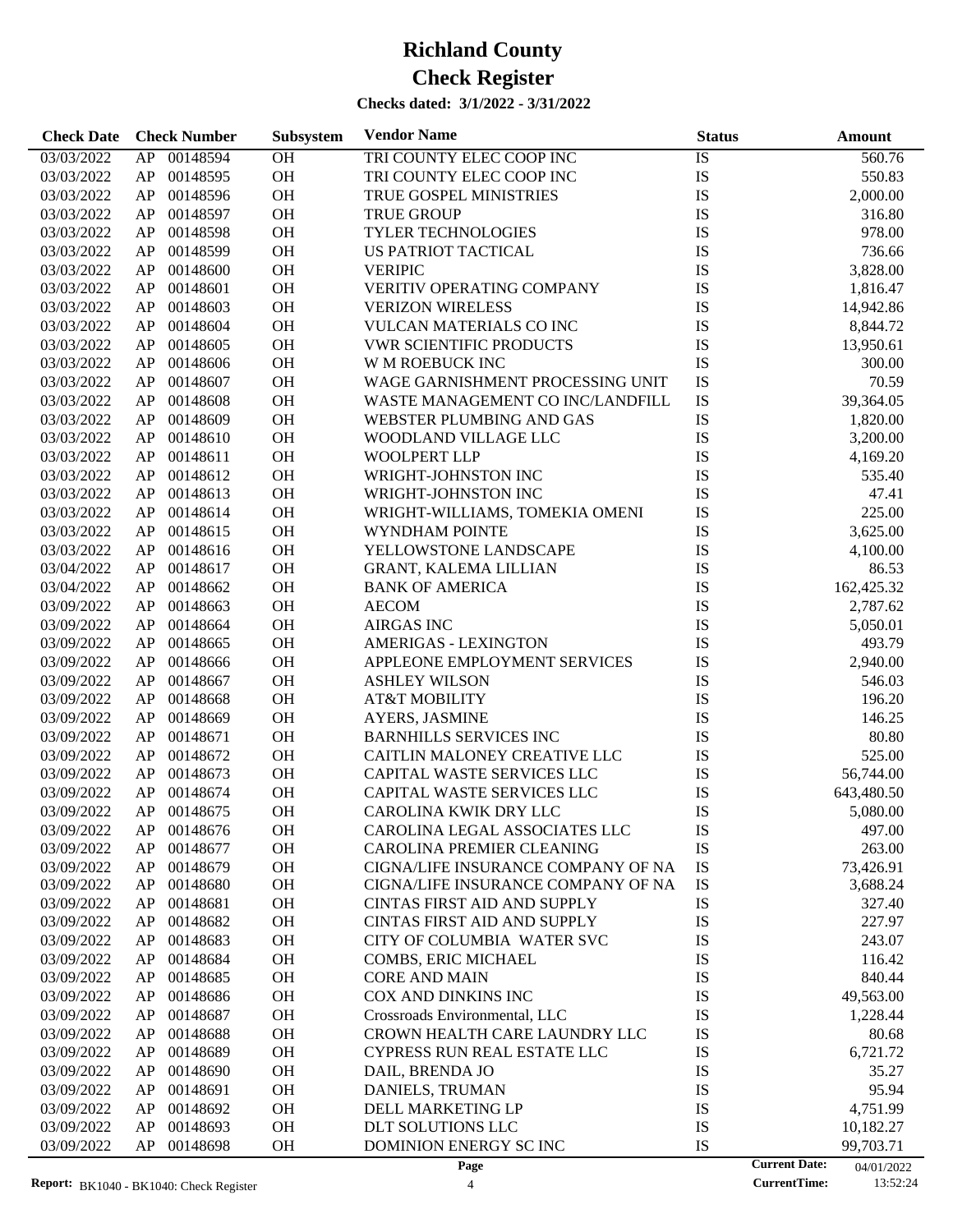| <b>Check Date</b> | <b>Check Number</b> | <b>Subsystem</b> | <b>Vendor Name</b>                      | <b>Status</b> | <b>Amount</b>                      |
|-------------------|---------------------|------------------|-----------------------------------------|---------------|------------------------------------|
| 03/09/2022        | 00148701<br>AP      | <b>OH</b>        | <b>EAGLE AVIATION INC</b>               | IS            | 5,544.08                           |
| 03/09/2022        | 00148702<br>AP      | OH               | EAST RICHLAND COUNTY PUBLIC SERVICE     | IS            | 3,091.32                           |
| 03/09/2022        | 00148703<br>AP      | OH               | <b>EDDIE GREEN JR</b>                   | IS            | 330.00                             |
| 03/09/2022        | 00148704<br>AP      | OH               | EPPS, BERNARD                           | IS            | 186.72                             |
| 03/09/2022        | 00148705<br>AP      | OH               | EQUIFAX INFORMATION SVCS LLC            | IS            | 516.50                             |
| 03/09/2022        | 00148706<br>AP      | OH               | FEDERAL RESOURCES SUPPLY COMPANY        | IS            | 9,562.21                           |
| 03/09/2022        | 00148707<br>AP      | <b>OH</b>        | FIND GREAT PEOPLE LLC                   | IS            | 2,000.77                           |
| 03/09/2022        | 00148708<br>AP      | OH               | <b>FIRST VEHICLE SERVICES</b>           | IS            | 326,465.33                         |
| 03/09/2022        | 00148709<br>AP      | OH               | FORENSIC COMPARISON SOFTWARE COMPANY    |               | 700.00                             |
| 03/09/2022        | 00148710<br>AP      | OH               | FUELMAN/FLEETCOR TECHNOLOGIES           | IS            | 79,136.19                          |
| 03/09/2022        | 00148711<br>AP      | <b>OH</b>        | <b>GASSARO, MARTIN J</b>                | IS            | 236.03                             |
| 03/09/2022        | 00148713<br>AP      | <b>OH</b>        | <b>GENERATOR SERVICES</b>               | IS            | 6,511.83                           |
| 03/09/2022        | 00148714<br>AP      | OH               | <b>GFOASC</b>                           | IS            | 230.00                             |
| 03/09/2022        | 00148715<br>AP      | OH               | <b>GIRL SCOUTS OF SC</b>                | IS            | 3,442.82                           |
|                   | 00148716            | <b>OH</b>        |                                         | IS            |                                    |
| 03/09/2022        | AP                  |                  | <b>GOLSON, APRIL</b>                    |               | 88.34                              |
| 03/09/2022        | 00148717<br>AP      | <b>OH</b>        | <b>GRANT THORNTON LLP</b>               | IS            | 1,836.25                           |
| 03/09/2022        | 00148718<br>AP      | OH               | <b>GREGORY PEST CONTROL</b>             | IS            | 789.37                             |
| 03/09/2022        | 00148719<br>AP      | OH               | HENRY SCHEIN INC                        | IS            | 54.31                              |
| 03/09/2022        | 00148720<br>AP      | <b>OH</b>        | <b>HERALD OFFICE SOLUTIONS</b>          | IS            | 14,772.42                          |
| 03/09/2022        | 00148721<br>AP      | <b>OH</b>        | HOLT CONSULTING COMPANY LLC             | IS            | 78,005.33                          |
| 03/09/2022        | 00148722<br>AP      | OH               | HUSSAIN, TARIQ                          | IS            | 31.00                              |
| 03/09/2022        | 00148723<br>AP      | OH               | <b>IRON MOUNTAIN INC</b>                | IS            | 17,443.40                          |
| 03/09/2022        | 00148724<br>AP      | <b>OH</b>        | <b>JAMES RIVER SOLUTIONS</b>            | IS            | 39,770.08                          |
| 03/09/2022        | 00148725<br>AP      | <b>OH</b>        | <b>JIMMY JOHN S</b>                     | <b>IS</b>     | 2,073.00                           |
| 03/09/2022        | 00148726<br>AP      | OH               | JOHNSON CONTROLS FIRE PROTECTION LP FKA |               | 8,687.00                           |
| 03/09/2022        | 00148727<br>AP      | <b>OH</b>        | JOHNSTONE SUPPLY                        | IS            | 4,528.49                           |
| 03/09/2022        | 00148728<br>AP      | <b>OH</b>        | <b>KIMBERLY OWENSBY</b>                 | IS            | 2,558.10                           |
| 03/09/2022        | 00148729<br>AP      | <b>OH</b>        | <b>KINKOS INC</b>                       | IS            | 192.11                             |
| 03/09/2022        | 00148730<br>AP      | OH               | L J INC                                 | IS            | 109,836.94                         |
| 03/09/2022        | 00148731<br>AP      | <b>OH</b>        | LAKE MURRAY HARDWARE OUTDOORS INGS      |               | 19.44                              |
| 03/09/2022        | 00148732<br>AP      | <b>OH</b>        | LIFE ASSIST INC                         | IS            | 320.44                             |
| 03/09/2022        | 00148733<br>AP      | <b>OH</b>        | MACKAY COMMUNICATIONS INC               | IS            | 133.62                             |
| 03/09/2022        | 00148734<br>AP      | <b>OH</b>        | MANCINE, JESSICA                        | IS            | 100.51                             |
| 03/09/2022        | 00148735<br>AP      | <b>OH</b>        | MARTIN MARIETTA AGGREGATES INC          | IS            | 235.60                             |
| 03/09/2022        | 00148736<br>AP      | <b>OH</b>        | MCBRIDE, JEANETTE WRIGHT                | IS            | 218.20                             |
| 03/09/2022        | AP<br>00148737      | OH               | MEDLINE INDUSTRIES INC                  | IS            | 1,034.37                           |
| 03/09/2022        | AP<br>00148738      | <b>OH</b>        | <b>MID CAROLINA ELECTRIC</b>            | IS            | 39,003.07                          |
| 03/09/2022        | 00148739<br>AP      | OH               | MOBILE COMMUNICATIONS AMERICA, INC.     | IS            | 779.56                             |
| 03/09/2022        | 00148740<br>AP      | OH               | NINE LIVES MATTRESS RECYCLING           | IS            | 1,195.00                           |
| 03/09/2022        | 00148741<br>AP      | OH               | OFFICE DEPOT INC                        | IS            | 2,016.21                           |
| 03/09/2022        | 00148742<br>AP      | OH               | P AND S CONSTRUCTION COMPANY INC        | IS            | 2,075.42                           |
| 03/09/2022        | 00148743<br>AP      | OH               | PALMETTO OPTICAL LABORATORY             | IS            | 200.00                             |
| 03/09/2022        | 00148744<br>AP      | OH               | PARKER POE ADAMS BERNSTEIN LLP          | IS            | 789.75                             |
| 03/09/2022        | 00148745<br>AP      | OH               | PARRISH AND PARTNERS LLC                | IS            | 23,919.11                          |
| 03/09/2022        | 00148746<br>AP      | OH               | PATEL, TANVI                            | IS            | 73.39                              |
| 03/09/2022        | 00148747<br>AP      | OH               | PENSKE TRUCKING LEASING CO LP           | IS            | 190.92                             |
| 03/09/2022        | 00148750<br>AP      | OH               | POLLOCK COMPANY                         | IS            | 5,052.20                           |
| 03/09/2022        | 00148751<br>AP      | OH               | PRESIDIO TECHNOLOGY CAPITAL             | IS            | 26,926.83                          |
| 03/09/2022        | 00148752<br>AP      | OH               | RICHARD, ANDREW ADDISON                 | IS            | 150.00                             |
| 03/09/2022        | 00148753<br>AP      | OH               | <b>RICOH USA INC</b>                    | IS            | 2,685.28                           |
| 03/09/2022        | 00148754<br>AP      | OH               | SC DEPARTMENT OF MOTOR VEHICLES         | IS            | 17.00                              |
| 03/09/2022        | 00148755<br>AP      | OH               | <b>SC RETIREMENT SYSTEM</b>             | IS            | 2,152.55                           |
| 03/09/2022        | 00148756<br>AP      | OH               | <b>SCCWCT</b>                           | IS            | 538,815.67                         |
| 03/09/2022        | AP<br>00148758      | OH               | SNELLING STAFFING SERVICES              | IS            | 1,472.80                           |
|                   |                     |                  | Page                                    |               | <b>Current Date:</b><br>04/01/2022 |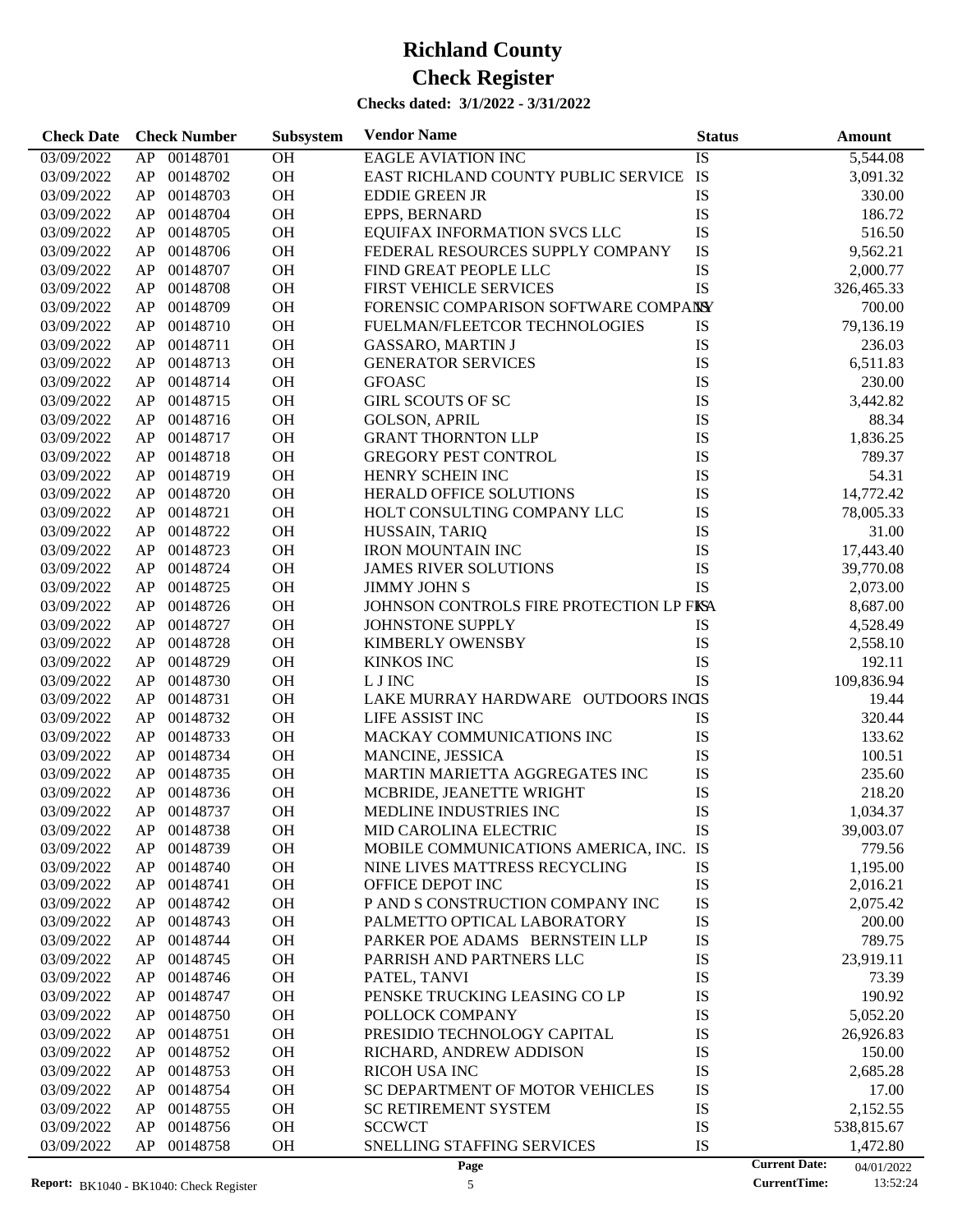| <b>Check Date</b>        | <b>Check Number</b>              | <b>Subsystem</b> | <b>Vendor Name</b>                                            | <b>Status</b> |                      | <b>Amount</b>      |
|--------------------------|----------------------------------|------------------|---------------------------------------------------------------|---------------|----------------------|--------------------|
| 03/09/2022               | 00148759<br>AP                   | OH               | <b>SPIRIT TELECOM</b>                                         | IS            |                      | 1,253.59           |
| 03/09/2022               | 00148760<br>AP                   | OH               | STRICKLAND, JOSEPH M                                          | IS            |                      | 53.00              |
| 03/09/2022               | 00148761<br>AP                   | <b>OH</b>        | <b>TASC</b>                                                   | IS            |                      | 5,060.40           |
| 03/09/2022               | 00148762<br>AP                   | <b>OH</b>        | <b>TETRA TECH INC</b>                                         | IS            |                      | 83,617.65          |
| 03/09/2022               | 00148763<br>AP                   | OH               | THE SOURCING GROUP LLC                                        | IS            |                      | 2,747.52           |
| 03/09/2022               | 00148764<br>AP                   | OH               | THOMAS AND HUTTON ENGINEERING                                 | IS            |                      | 750.00             |
| 03/09/2022               | 00148765<br>AP                   | OH               | THOMPSON GRAND RENTAL STATION aka Rentsal                     |               |                      | 92.80              |
| 03/09/2022               | 00148766<br>AP                   | <b>OH</b>        | TIMBERS JR., BELTON L.                                        | IS            |                      | 69.03              |
| 03/09/2022               | 00148767<br>AP                   | OH               | TIME WARNER CABLE                                             | IS            |                      | 5,064.28           |
| 03/09/2022               | 00148768<br>AP                   | <b>OH</b>        | TRI COUNTY ELEC COOP INC                                      | IS            |                      | 109.00             |
| 03/09/2022               | 00148769<br>AP                   | <b>OH</b>        | US PATRIOT TACTICAL                                           | IS            |                      | 130.17             |
| 03/09/2022               | 00148770<br>AP                   | <b>OH</b>        | <b>USA BLUE BOOK</b>                                          | IS            |                      | 758.98             |
| 03/09/2022               | 00148771<br>AP                   | OH               | VERITIV OPERATING COMPANY                                     | IS            |                      | 1,530.15           |
| 03/09/2022               | 00148772<br>AP                   | <b>OH</b>        | <b>VERIZON WIRELESS</b>                                       | IS            |                      | 8,070.81           |
| 03/09/2022               | 00148773<br>AP                   | <b>OH</b>        | <b>VERIZON WIRELESS</b>                                       | IS            |                      | 379.69             |
| 03/09/2022               | 00148774<br>AP                   | <b>OH</b>        | <b>VULCAN MATERIALS CO INC</b>                                | IS            |                      | 513.22             |
| 03/09/2022               | 00148775<br>AP                   | <b>OH</b>        | <b>WASTE INDUSTRIES</b>                                       | IS            |                      | 753,407.39         |
| 03/09/2022               | 00148777<br>AP                   | <b>OH</b>        | WASTE MANAGEMENT CO INC/LANDFILL                              | IS            |                      | 3,463.06           |
| 03/09/2022               | 00148778<br>AP                   | <b>OH</b>        | WASTE MANAGEMENT CO INC/LANDFILL                              | IS            |                      | 700,001.48         |
| 03/09/2022               | 00148779<br>AP                   | <b>OH</b>        | <b>WESTON AND SAMPSON</b>                                     | IS            |                      | 3,732.75           |
| 03/09/2022               | 00148780<br>AP                   | OH               | WILSON, EILEENA LA SHELLA                                     | IS            |                      | 88.34              |
| 03/09/2022               | 00148781<br>AP                   | <b>OH</b>        | WRIGHT, PATRICK                                               | IS            |                      | 598.80             |
| 03/10/2022               | 00148782<br>AP                   | <b>OH</b>        | DIGITAL ASSURANCE CERTIFICATION LLC                           | IS            |                      | 3,000.00           |
| 03/10/2022               | 00148783<br>AP                   | <b>OH</b>        | <b>SCASRO/SCDARE CONFERENCE</b>                               | IS            |                      | 19,810.00          |
| 03/11/2022               | 00148784<br>AP                   | OH               | SHERATON MYRTLE BEACH CONVENTION                              | IS            |                      | 46,538.24          |
| 03/11/2022               | 00148785<br>AP                   | <b>OH</b>        | KEEP THE MIDLANDS BEAUTIFUL                                   | IS            |                      | 10,725.00          |
| 03/16/2022               | 00148786<br>AP                   | <b>OH</b>        | <b>ACCESS ANALYTICAL</b>                                      | IS            |                      | 1,407.50           |
| 03/16/2022               | 00148787<br>AP                   | <b>OH</b>        | ADMINISTRACION PARA EL SUSTENTO DE                            | IS            |                      | 253.85             |
| 03/16/2022               | 00148788<br>AP                   | OH               | ADVANCED ENVIRONMENTAL OPTIONS INC IS                         |               |                      | 1,692.03           |
| 03/16/2022               | 00148789<br>AP                   | <b>OH</b>        | <b>ALLIED WASTE SERVICES</b>                                  | IS            |                      | 8,356.00           |
| 03/16/2022               | 00148790<br>AP                   | <b>OH</b>        | AMAZON CAPITAL SERVICES INC                                   | IS            |                      | 97.18              |
| 03/16/2022               | 00148791<br>AP                   | <b>OH</b>        | AMERICAN EXPRESS INC                                          | IS            |                      | 2,898.90           |
| 03/16/2022               | 00148792<br>AP                   | OH               | ANIMAL CARE EQUIPMENT & SERVICES LLC IS                       |               |                      | 2,052.23           |
| 03/16/2022               | 00148793<br>AP                   | <b>OH</b>        | ANNEMARIE B. MATTHEWS                                         | IS            |                      | 1,954.00           |
| 03/16/2022               | AP<br>00148794                   | <b>OH</b>        | ARCPOINT OCCUPATIONAL SOLUTIONS - AOSS                        |               |                      | 1,843.60           |
|                          |                                  | OH               |                                                               |               |                      |                    |
| 03/16/2022               | AP<br>00148795                   |                  | AT&T                                                          | IS            |                      | 13,889.29          |
| 03/16/2022               | AP<br>00148796                   | <b>OH</b>        | AT&T MOBILITY                                                 | IS            |                      | 3,213.97           |
| 03/16/2022               | 00148797<br>AP                   | OH               | <b>BENEFIT EXPRESS</b>                                        | IS            |                      | 965.00             |
| 03/16/2022<br>03/16/2022 | 00148798<br>AP<br>00148799<br>AP | OH<br>OH         | BLIBAUM AND ASSOCIATES P.A.<br><b>BOLAND, ANGELA MICHELLE</b> | IS<br>IS      |                      | 250.00<br>42.24    |
| 03/16/2022               | 00148800<br>AP                   | OH               | BOUND TREE MEDICAL LLC                                        | IS            |                      | 734.16             |
| 03/16/2022               | 00148801<br>AP                   | OH               | <b>BOUND TREE MEDICAL LLC</b>                                 | IS            |                      |                    |
| 03/16/2022               | 00148802<br>AP                   | OH               | <b>BOWSER, DONALL BROWN</b>                                   | IS            |                      | 13,462.38<br>44.46 |
| 03/16/2022               | 00148803                         | OH               |                                                               | IS            |                      |                    |
|                          | AP                               |                  | <b>BULL CONCRETE</b>                                          |               |                      | 7,800.00           |
| 03/16/2022               | 00148804<br>AP                   | OH               | CABLE AND CONNECTIONS INC                                     | IS            |                      | 396.51             |
| 03/16/2022               | 00148805<br>AP                   | OH               | <b>CAIC</b>                                                   | IS            |                      | 23,840.01          |
| 03/16/2022               | 00148806<br>AP                   | OH               | CALIFORNIA STATE DISBURSEMENT UNIT                            | IS            |                      | 186.27             |
| 03/16/2022               | 00148807<br>AP                   | OH               | <b>CANDLEWOOD SUITES</b>                                      | IS            |                      | 927.36             |
| 03/16/2022               | 00148808<br>AP                   | OH               | CAPITAL DATA SERVICE INC                                      | IS            |                      | 350.90             |
| 03/16/2022               | 00148809<br>AP                   | OH               | CAPITAL WASTE SERVICES LLC                                    | IS            |                      | 22,308.00          |
| 03/16/2022               | 00148810<br>AP                   | OH               | CAROLINA FRESH FARMS LLC                                      | IS            |                      | 116.64             |
| 03/16/2022               | 00148811<br>AP                   | OH               | CAROLINA LEGAL ASSOCIATES LLC                                 | IS            |                      | 861.00             |
| 03/16/2022               | 00148812<br>AP                   | OH               | <b>CAROLINA LIFT STATIONS</b>                                 | IS            |                      | 935.01             |
| 03/16/2022               | AP<br>00148813                   | OH               | CAROLINA PREMIER CLEANING                                     | IS            |                      | 263.00             |
|                          |                                  |                  | Page                                                          |               | <b>Current Date:</b> | 04/01/2022         |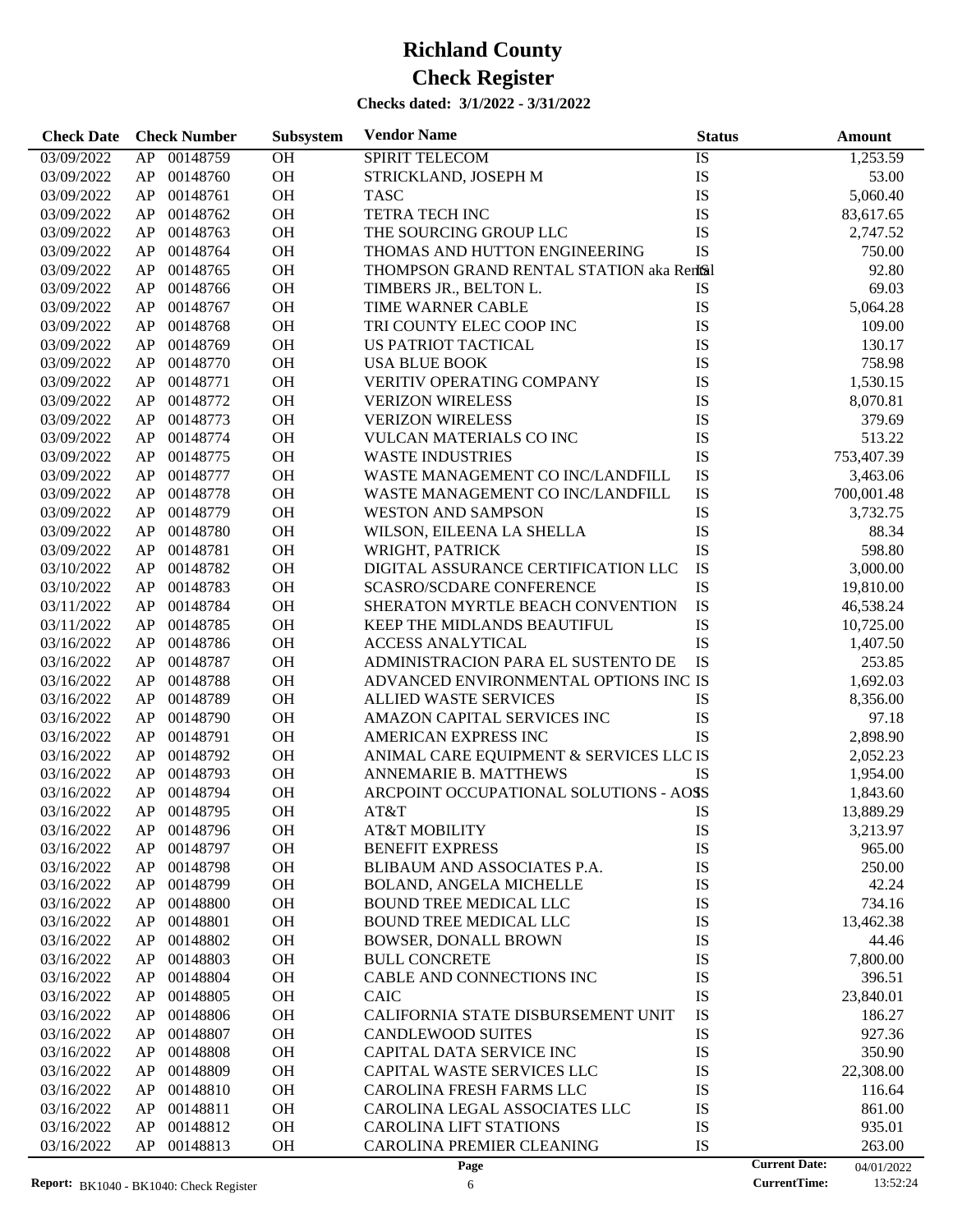| <b>Check Date</b> | <b>Check Number</b> | Subsystem | <b>Vendor Name</b>                        | <b>Status</b> | <b>Amount</b>                      |
|-------------------|---------------------|-----------|-------------------------------------------|---------------|------------------------------------|
| 03/16/2022        | 00148814<br>AP      | OH        | <b>CAROLINA TEA</b>                       | IS            | 20,843.70                          |
| 03/16/2022        | 00148815<br>AP      | OH        | <b>CDWG</b>                               | IS            | 15,731.80                          |
| 03/16/2022        | AP<br>00148816      | OH        | CENTURY CAPITAL GROUP LLC                 | IS            | 1,021.45                           |
| 03/16/2022        | 00148821<br>AP      | OH        | CIGNA HEALTH AND LIFE INSURANCE           | IS            | 1,967,229.94                       |
| 03/16/2022        | 00148822<br>AP      | OH        | <b>CITY ELECTRIC SUPPLY</b>               | IS            | 135.98                             |
| 03/16/2022        | 00148823<br>AP      | OH        | <b>CITY OF COLUMBIA</b>                   | IS            | 29,534.12                          |
| 03/16/2022        | 00148824<br>AP      | OH        | <b>CITY OF COLUMBIA</b>                   | IS            | 34,930.03                          |
| 03/16/2022        | AP<br>00148825      | OH        | <b>CITY OF COLUMBIA</b>                   | IS            | 3,550,370.17                       |
| 03/16/2022        | 00148826<br>AP      | OH        | CITY OF COLUMBIA WATER SVC                | IS            | 711.86                             |
| 03/16/2022        | 00148827<br>AP      | OH        | <b>COLONIAL LIFE INSURANCE</b>            | IS            | 1,960.46                           |
| 03/16/2022        | 00148828<br>AP      | OH        | COMMERCIAL PRO CLEAN LLC                  | IS            | 1,712.00                           |
| 03/16/2022        | 00148829<br>AP      | OH        | CONCRETE SUPPLY COLLC                     | IS            | 631.80                             |
| 03/16/2022        | 00148830<br>AP      | OH        | CROWN HEALTH CARE LAUNDRY LLC             | IS            | 80.68                              |
| 03/16/2022        | 00148831<br>AP      | OH        | <b>CSX TRANSPORTATION INC</b>             | IS            | 310.00                             |
| 03/16/2022        | AP<br>00148832      | OH        | <b>CSX TRANSPORTATION INC</b>             | IS            | 351.00                             |
| 03/16/2022        | 00148833<br>AP      | OH        | DANIELS, ANDERSON, & LUMPKIN P.A.         | IS            | 1,850.00                           |
| 03/16/2022        | 00148834<br>AP      | OH        | DATA FLOW SYSTEMS, INC                    | IS            | 562.56                             |
| 03/16/2022        | 00148835<br>AP      | OH        | DATA RESOURCES INC                        | IS            | 2,084.50                           |
| 03/16/2022        | 00148836<br>AP      | OH        | DEBT MANAGEMENT SERVICES                  | IS            | 182.93                             |
| 03/16/2022        | 00148837<br>AP      | OH        | DICK SMITH FORD INC                       | IS            | 54,727.00                          |
| 03/16/2022        | 00148838<br>AP      | OH        | DIVISION OF CHILD SUPPORT                 | IS            | 507.61                             |
| 03/16/2022        | 00148839<br>AP      | OH        | DOMINION ENERGY SCINC                     | IS            | 2,539.03                           |
| 03/16/2022        | 00148842<br>AP      | OH        | <b>EAGLE AVIATION INC</b>                 | IS            | 5,138.92                           |
| 03/16/2022        | 00148843<br>AP      | OH        | EDMONDS, GLORIA                           | IS            | 39.32                              |
| 03/16/2022        | 00148844<br>AP      | OH        | EVERSMANN, CHRISTOPHER STINE              | IS            | 193.05                             |
| 03/16/2022        | 00148845<br>AP      | OH        | F.UN.D.S. INC                             | IS            | 5,000.00                           |
| 03/16/2022        | 00148846<br>AP      | OH        | FAIRFIELD ELECTRIC COOPERATIVE INC        | IS            | 889.15                             |
| 03/16/2022        | 00148847<br>AP      | OH        | FANCEY, JOEL P                            | IS            | 113.39                             |
| 03/16/2022        | 00148848<br>AP      | OH        | <b>FAST SIGNS</b>                         | IS            | 831.60                             |
| 03/16/2022        | 00148849<br>AP      | OH        | <b>FASTENAL COMPANY</b>                   | IS            | 19.39                              |
| 03/16/2022        | 00148850<br>AP      | OH        | FEDERAL EXPRESS CORP                      | IS            | 305.67                             |
| 03/16/2022        | 00148851<br>AP      | OH        | FIRST VEHICLE SERVICES                    | IS            | 35,104.78                          |
| 03/16/2022        | 00148852<br>AP      | OH        | FORTILINE WATERWORKS                      | IS            | 954.72                             |
| 03/16/2022        | 00148853<br>AP      | <b>OH</b> | <b>FREE TIMES</b>                         | IS            | 4,241.00                           |
| 03/16/2022        | AP<br>00148854      | OH        | GENERAL DOOR SERVICES LLC                 | IS            | 2,050.00                           |
| 03/16/2022        | AP 00148855         | <b>OH</b> | <b>GENERATOR SERVICES</b>                 | IS            | 2,178.27                           |
| 03/16/2022        | 00148856<br>AP      | OH        | <b>GFOASC</b>                             | IS            | 345.00                             |
| 03/16/2022        | 00148858<br>AP      | OH        | <b>GREGORY PEST CONTROL</b>               | IS            | 1,289.00                           |
| 03/16/2022        | AP<br>00148859      | <b>OH</b> | HOLT CONSULTING COMPANY LLC               | IS            | 12,957.71                          |
| 03/16/2022        | 00148860<br>AP      | <b>OH</b> | HOME DEPOT INC                            | IS            | 488.77                             |
| 03/16/2022        | 00148861<br>AP      | OH        | HONEYWELL INC                             | IS            | 60,491.18                          |
| 03/16/2022        | 00148863<br>AP      | OH        | <b>INTERNAL REVENUE SERVICE</b>           | IS            | 250.00                             |
| 03/16/2022        | 00148864<br>AP      | OH        | <b>INTERNAL REVENUE SERVICE</b>           | IS            | 217.00                             |
| 03/16/2022        | 00148865<br>AP      | OH        | <b>IRS</b>                                | IS            | 250.00                             |
| 03/16/2022        | 00148866<br>AP      | OH        | ROBIN WISCOVITCH                          | IS            | 144.06                             |
| 03/16/2022        | 00148867<br>AP      | OH        | <b>JASON &amp; AUNDREA SHEALY</b>         | IS            | 872.03                             |
| 03/16/2022        | 00148868<br>AP      | OH        | <b>JESSIE ARIAS &amp; LIZZIE THORNTON</b> | IS            | 167.04                             |
| 03/16/2022        | 00148869<br>AP      | OH        | JOHNSON CONTROLS SECURITY SOLUTIONS IS    |               | 3,176.77                           |
| 03/16/2022        | 00148870<br>AP      | OH        | KIM, MARCUS HYO-SUK                       | IS            | 150.00                             |
| 03/16/2022        | 00148871<br>AP      | OH        | LEXISNEXIS A DIV OF REED ELSEVIER INC     | IS            | 734.18                             |
| 03/16/2022        | 00148872<br>AP      | OH        | LINFERT, DAVID M                          | IS            | 35.00                              |
| 03/16/2022        | 00148873<br>AP      | OH        | LS <sub>3</sub> P                         | IS            | 182,088.75                         |
| 03/16/2022        | 00148874<br>AP      | OH        | MANNINGTON COMMERCIAL                     | IS            | 17,645.25                          |
| 03/16/2022        | 00148875<br>AP      | OH        | METTLER-TOLEDO, LLC                       | IS            | 2,500.78                           |
|                   |                     |           | Page                                      |               | <b>Current Date:</b><br>04/01/2022 |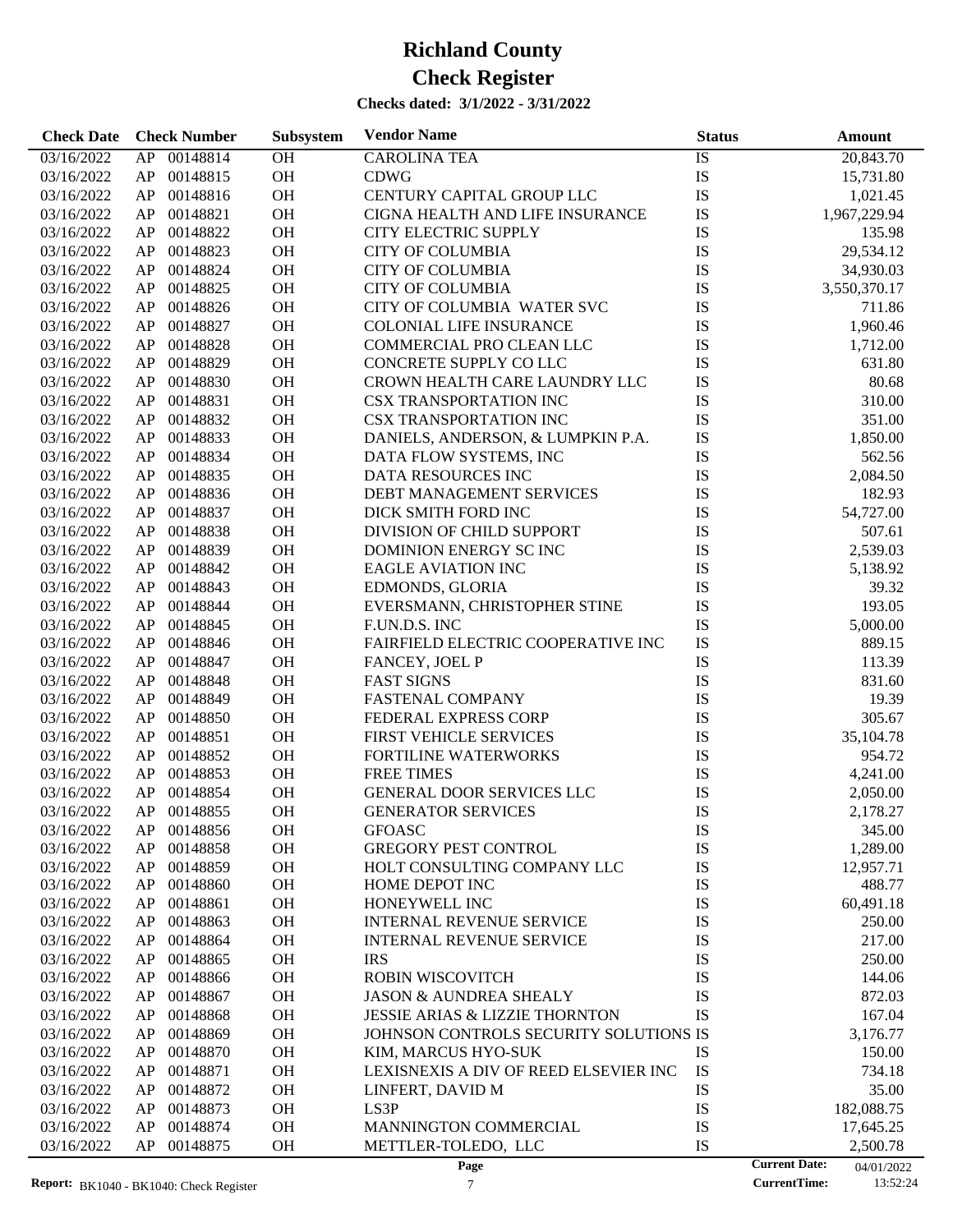| <b>Check Date</b> | <b>Check Number</b>        | Subsystem | <b>Vendor Name</b>                        | <b>Status</b> | <b>Amount</b>                      |
|-------------------|----------------------------|-----------|-------------------------------------------|---------------|------------------------------------|
| 03/16/2022        | 00148876<br>AP             | <b>OH</b> | <b>MICHAEL DAVIS</b>                      | IS            | 1,300.00                           |
| 03/16/2022        | 00148877<br>AP             | OH        | MICHAEL MEDSKER                           | IS            | 476.21                             |
| 03/16/2022        | 00148878<br>AP             | OH        | MIDLANDS MEDIATION CENTER                 | IS            | 3,362.02                           |
| 03/16/2022        | 00148882<br>AP             | <b>OH</b> | OFFICE DEPOT INC                          | IS            | 11,663.11                          |
| 03/16/2022        | 00148883<br>AP             | OH        | OHIO CHILD SUPPORT PAYMENT CENTRAL        | IS            | 67.57                              |
| 03/16/2022        | 00148884<br>AP             | OH        | PALMETTO PROPANE FUELS ICE INC            | IS            | 7,554.24                           |
| 03/16/2022        | 00148885<br>AP             | OH        | PAMELA SIMMONS-BEASLEY                    | IS            | 1,381.25                           |
| 03/16/2022        | 00148886<br>AP             | OH        | PARRISH AND PARTNERS LLC                  | IS            | 23,555.98                          |
| 03/16/2022        | 00148895<br>AP             | OH        | POLLOCK COMPANY                           | IS            | 14,013.66                          |
| 03/16/2022        | 00148896<br>AP             | OH        | POLLOCK COMPANY                           | IS            | 142.00                             |
| 03/16/2022        | 00148897<br>AP             | OH        | <b>RC SHERIFF DEPT</b>                    | IS            | 150.00                             |
| 03/16/2022        | 00148898<br>AP             | <b>OH</b> | REED, CHELSEY ANN                         | IS            | 1,574.01                           |
| 03/16/2022        | 00148899<br>AP             | OH        | RICHLAND COUNTY CLERK OF COURT            | IS            | 20,856.00                          |
| 03/16/2022        | 00148900<br>AP             | OH        | RICHLAND COUNTY RECREATION COMMISSIESN    |               | 2,500.00                           |
| 03/16/2022        | 00148901<br>AP             | OH        | ROBINSON, JOSHUA DOUGLAS                  | IS            | 150.00                             |
| 03/16/2022        | 00148902<br>AP             | <b>OH</b> | SANTEE AUTOMOTIVE LLC                     | IS            | 130,510.00                         |
| 03/16/2022        | 00148903<br>AP             | OH        | SC DEPARTMENT OF EMPLOYMENT &             | IS            | 236.04                             |
| 03/16/2022        | 00148904<br>AP             | OH        | <b>SC DEPARTMENT OF REVENUE</b>           | IS            | 2,204.73                           |
| 03/16/2022        | 00148905<br>AP             | OH        | SC DEPT OF ADMINISTRATION                 | IS            | 56.00                              |
| 03/16/2022        | 00148906<br>AP             | <b>OH</b> | <b>SC DEPT OF CORRECTIONS</b>             | IS            | 240.00                             |
| 03/16/2022        | 00148907<br>AP             | OH        | <b>SC REAL ESTATE APPR BD</b>             | IS            | 60.00                              |
| 03/16/2022        | 00148908<br>AP             | OH        | <b>SC RETIREMENT SYSTEM</b>               | IS            | 992.00                             |
| 03/16/2022        | 00148909<br>AP             | OH        | <b>SC STATE DISBURSEMENT UNIT</b>         | IS            | 7,033.91                           |
| 03/16/2022        | 00148910<br>AP             | <b>OH</b> | <b>SC WILDLIFE FEDERATION</b>             | IS            | 3,633.00                           |
| 03/16/2022        | 00148911<br>AP             | OH        | <b>SCAC</b>                               | IS            | 160.00                             |
| 03/16/2022        | 00148912<br>AP             | OH        | <b>SCAC</b>                               | IS            | 185.00                             |
| 03/16/2022        | 00148913<br>AP             | OH        | SERVE + CONNECT                           | IS            | 7,897.42                           |
| 03/16/2022        | 00148914<br>AP             | <b>OH</b> | SLOAN CONSTRUCTION COMPANY INC            | IS            | 503.89                             |
| 03/16/2022        | 00148915<br>AP             | OH        | SNELLING STAFFING SERVICES                | IS            | 2,030.00                           |
| 03/16/2022        | 00148916<br>AP             | OH        | SOUTH EAST RURAL COMMUNITY OUTREACHS      |               | 10,000.00                          |
| 03/16/2022        | 00148917<br>AP             | OH        | SOUTHERN PUMP TANK COMPANY                | IS            | 313.49                             |
| 03/16/2022        | 00148918<br>AP             | <b>OH</b> | STARNES, JENNIFER                         | IS            | 244.00                             |
| 03/16/2022        | 00148919                   | <b>OH</b> | STATEWIDE SECURITY SYSTEMS INC            | IS            |                                    |
|                   | AP<br>00148920             | OH        | <b>STEIN INC</b>                          | IS            | 280.00<br>742.66                   |
| 03/16/2022        | AP                         |           |                                           |               |                                    |
| 03/16/2022        | 00148921<br>AP             | <b>OH</b> | STERICYCLE INC                            | IS            | 1,125.11                           |
| 03/16/2022        | 00148922<br>AP             | <b>OH</b> | SUMMIT FOOD SERVICE LLC                   | IS            | 54,318.18                          |
| 03/16/2022        | AP.<br>00148923            | OН        | SUNSET ANIMAL CLINIC                      | IS            | 276.74                             |
| 03/16/2022        | 00148924<br>AP             | OH        | <b>SUTTON, SANDRA</b>                     | IS            | 56.22                              |
| 03/16/2022        | 00148925<br>AP<br>00148926 | OH<br>OH  | TEK84, INC<br>TENNESSEE CHILD SUPPORT     | IS<br>IS      | 300,240.00                         |
| 03/16/2022        | AP                         |           |                                           | IS            | 90.92<br>1,360.18                  |
| 03/16/2022        | 00148927<br>AP             | OH        | THE COOPERATIVE MINISTRY                  |               |                                    |
| 03/16/2022        | 00148928<br>AP             | OH        | THOMAS AND HUTTON ENGINEERING             | IS            | 22,048.58                          |
| 03/16/2022        | 00148929<br>AP             | OH        | THOMAS AND HUTTON ENGINEERING             | IS            | 5,392.50                           |
| 03/16/2022        | 00148930<br>AP             | OH        | THOMPSON GRAND RENTAL STATION aka Rentsil |               | 81.19                              |
| 03/16/2022        | 00148931<br>AP             | OH        | TIME WARNER CABLE                         | IS            | 683.28                             |
| 03/16/2022        | 00148932<br>AP             | OH        | TREASURER OF VIRGINIA                     | IS            | 139.82                             |
| 03/16/2022        | 00148933<br>AP             | OH        | TRI COUNTY ELEC COOP INC                  | IS            | 513.58                             |
| 03/16/2022        | 00148934<br>AP             | OH        | <b>TRUE GROUP</b>                         | IS            | 320.76                             |
| 03/16/2022        | 00148935<br>AP             | OH        | <b>TRUE GROUP</b>                         | IS            | 285.12                             |
| 03/16/2022        | 00148937<br>AP             | OH        | <b>US PATRIOT TACTICAL</b>                | IS            | 1,847.56                           |
| 03/16/2022        | 00148939<br>AP             | OH        | <b>VERIZON WIRELESS</b>                   | IS            | 22,938.93                          |
| 03/16/2022        | 00148940<br>AP             | OH        | VULCAN MATERIALS CO INC                   | IS            | 3,401.95                           |
| 03/16/2022        | AP<br>00148941             | OH        | <b>VWR SCIENTIFIC PRODUCTS</b>            | IS            | 286.96                             |
| 03/16/2022        | AP<br>00148942             | OH        | WAGE GARNISHMENT PROCESSING UNIT          | IS            | 59.33                              |
|                   |                            |           | Page                                      |               | <b>Current Date:</b><br>04/01/2022 |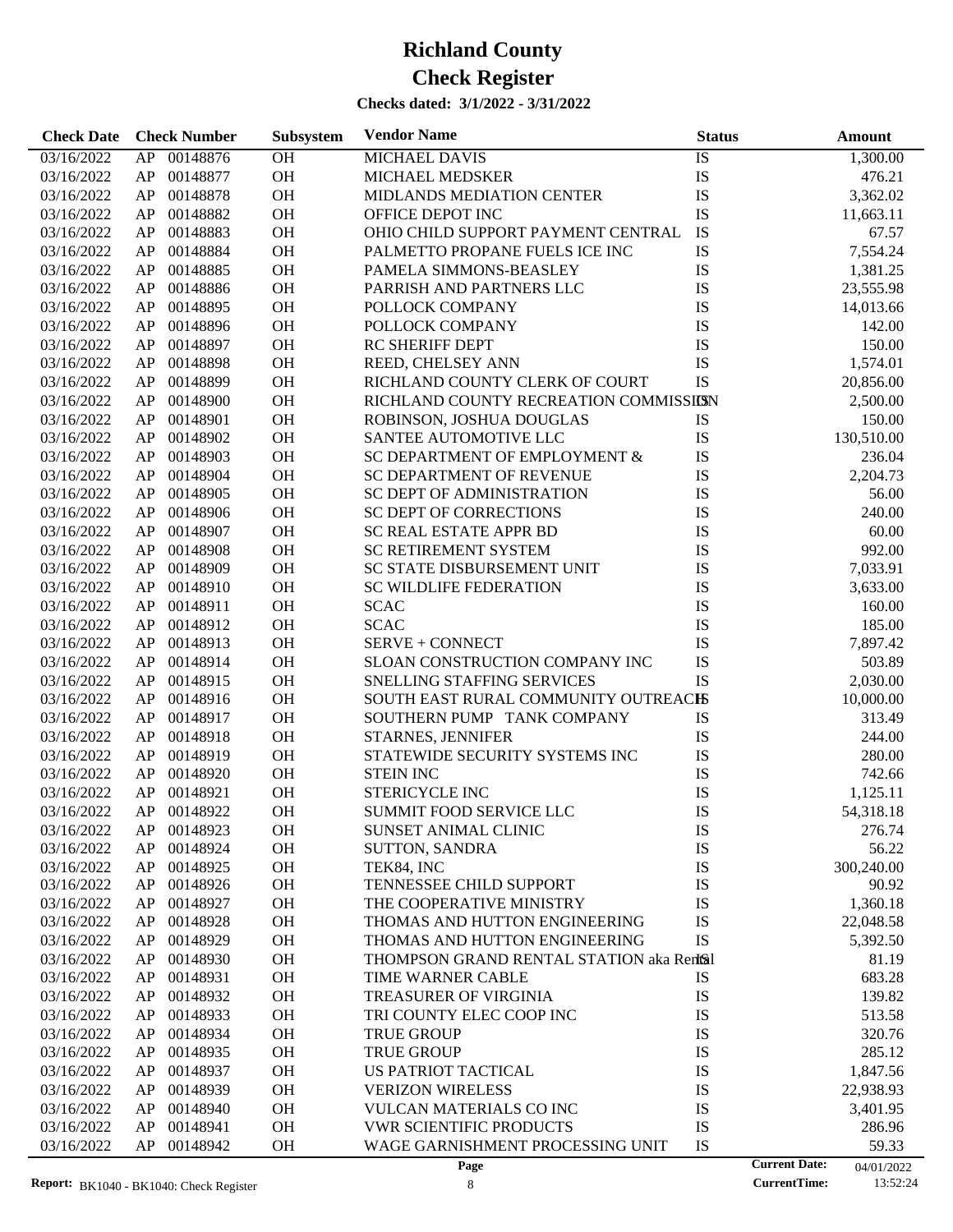| <b>Check Date</b> | <b>Check Number</b> | Subsystem | <b>Vendor Name</b>               | <b>Status</b> |                      | <b>Amount</b> |
|-------------------|---------------------|-----------|----------------------------------|---------------|----------------------|---------------|
| 03/16/2022        | AP 00148944         | <b>OH</b> | WASTE MANAGEMENT CO INC/LANDFILL | IS            |                      | 175,887.85    |
| 03/16/2022        | 00148945<br>AP      | OH        | <b>WEASC</b>                     | IS            |                      | 500.00        |
| 03/16/2022        | 00148946<br>AP      | OH        | WEBSTER PLUMBING AND GAS         | IS            |                      | 2,650.00      |
| 03/16/2022        | 00148947<br>AP      | OH        | WIDMER TIME RECORDER             | IS            |                      | 1,628.40      |
| 03/16/2022        | 00148948<br>AP      | OH        | <b>WOOLPERT LLP</b>              | IS            |                      | 14,909.60     |
| 03/16/2022        | 00148949<br>AP      | OH        | WOOLPERT LLP                     | IS            |                      | 22,184.51     |
| 03/16/2022        | 00148950<br>AP      | OH        | WRIGHT-JOHNSTON INC              | IS            |                      | 570.01        |
| 03/17/2022        | 00148951<br>AP      | OH        | <b>CITY OF COLUMBIA</b>          | IS            |                      | 150.00        |
| 03/17/2022        | 00148952<br>AP      | OH        | <b>CITY OF COLUMBIA</b>          | IS            |                      | 233.06        |
| 03/17/2022        | 00148957<br>AP      | OH        | CITY OF COLUMBIA WATER SVC       | IS            |                      | 180,473.47    |
| 03/17/2022        | 00148958<br>AP      | OH        | <b>FEDEX KINKOS</b>              | IS            |                      | 203.79        |
| 03/24/2022        | 00148959<br>AP      | OH        | <b>ACCESS ANALYTICAL</b>         | IS            |                      | 5,304.95      |
| 03/24/2022        | 00148960<br>AP      | OH        | <b>AECOM</b>                     | IS            |                      | 15,398.75     |
| 03/24/2022        | 00148961<br>AP      | OH        | <b>AIRGAS INC</b>                | IS            |                      | 2,164.29      |
| 03/24/2022        | 00148962<br>AP      | OH        | AMERICAN HEART ASSOCIATION       | IS            |                      | 7,500.00      |
| 03/24/2022        | 00148963<br>AP      | OH        | <b>AMERIGAS - LEXINGTON</b>      | IS            |                      | 1,441.58      |
| 03/24/2022        | 00148964<br>AP      | OH        | <b>ANTHONY PRINGLE</b>           | IS            |                      | 320.00        |
| 03/24/2022        | 00148965<br>AP      | OH        | APPLEONE EMPLOYMENT SERVICES     | IS            |                      | 9,243.50      |
| 03/24/2022        | 00148966<br>AP      | OH        | AT&T                             | IS            |                      | 8,779.10      |
| 03/24/2022        | 00148967<br>AP      | OH        | <b>AT&amp;T MOBILITY</b>         | IS            |                      | 3,170.35      |
| 03/24/2022        | 00148968<br>AP      | OH        | <b>AZUGA INC</b>                 | IS            |                      | 43.72         |
| 03/24/2022        | 00149012<br>AP      | OH        | <b>BANK OF AMERICA</b>           | IS            |                      | 134,994.65    |
| 03/24/2022        | 00149013<br>AP      | OH        | <b>BANK OF AMERICA</b>           | IS            |                      | 340.00        |
| 03/24/2022        | 00149014<br>AP      | OH        | <b>BANK OF AMERICA</b>           | IS            |                      | 427.00        |
| 03/24/2022        | 00149015<br>AP      | OH        | <b>BANK OF AMERICA</b>           | IS            |                      | 350.00        |
| 03/24/2022        | 00149016<br>AP      | OH        | <b>BANK OF AMERICA</b>           | IS            |                      | 992.53        |
| 03/24/2022        | 00149017<br>AP      | OH        | <b>BANK OF AMERICA</b>           | IS            |                      | 17.79         |
| 03/24/2022        | 00149018<br>AP      | OH        | <b>BANK OF AMERICA</b>           | IS            |                      | 106.70        |
| 03/24/2022        | 00149019<br>AP      | OH        | <b>BANK OF AMERICA</b>           | IS            |                      | 8.03          |
| 03/24/2022        | 00149020<br>AP      | OH        | <b>BANK OF AMERICA</b>           | IS            |                      | 229.72        |
| 03/24/2022        | 00149021<br>AP      | OH        | <b>BANK OF AMERICA</b>           | IS            |                      | 247.18        |
| 03/24/2022        | 00149022<br>AP      | OH        | <b>BANK OF AMERICA</b>           | IS            |                      | 195.00        |
| 03/24/2022        | 00149023<br>AP      | OH        | <b>BANK OF AMERICA</b>           | IS            |                      | 1,000.00      |
| 03/24/2022        | 00149024<br>AP      | OH        | <b>BANK OF AMERICA</b>           | IS            |                      | 495.00        |
| 03/24/2022        | 00149025<br>AP      | OH        | <b>BANK OF AMERICA</b>           | IS            |                      | 91.78         |
| 03/24/2022        | 00149026<br>AP      | OH        | <b>BANK OF AMERICA</b>           | IS            |                      | 296.09        |
| 03/24/2022        | 00149027<br>AP      | <b>OH</b> | <b>BANK OF AMERICA</b>           | IS            |                      | 146.25        |
| 03/24/2022        | 00149028<br>AP      | OH        | <b>BANK OF AMERICA</b>           | IS            |                      | 40.33         |
| 03/24/2022        | 00149029<br>AP      | OH        | <b>BANK OF AMERICA</b>           | IS            |                      | 395.00        |
| 03/24/2022        | AP<br>00149030      | OH        | <b>BANK OF AMERICA</b>           | IS            |                      | 0.01          |
| 03/24/2022        | AP<br>00149031      | OH        | <b>BANK OF AMERICA</b>           | IS            |                      | 242.47        |
| 03/24/2022        | 00149032<br>AP      | OH        | <b>BANK OF AMERICA</b>           | IS            |                      | 100.00        |
| 03/24/2022        | 00149033<br>AP      | OH        | <b>BANK OF AMERICA</b>           | IS            |                      | 59.37         |
| 03/24/2022        | 00149034<br>AP      | OH        | <b>BANK OF AMERICA</b>           | IS            |                      | 99.22         |
| 03/24/2022        | 00149035<br>AP      | OH        | <b>BANK OF AMERICA</b>           | IS            |                      | 230.01        |
| 03/24/2022        | 00149036<br>AP      | OH        | <b>BANK OF AMERICA</b>           | IS            |                      | 40.76         |
| 03/24/2022        | 00149037<br>AP      | <b>OH</b> | <b>BANK OF AMERICA</b>           | IS            |                      | 50.00         |
| 03/24/2022        | 00149038<br>AP      | <b>OH</b> | <b>BANK OF AMERICA</b>           | IS            |                      | 29.68         |
| 03/24/2022        | 00149039<br>AP      | <b>OH</b> | <b>BANK OF AMERICA</b>           | IS            |                      | 50.00         |
| 03/24/2022        | 00149040<br>AP      | OH        | <b>BANK OF AMERICA</b>           | IS            |                      | 50.00         |
| 03/24/2022        | 00149041<br>AP      | OH        | <b>BANK OF AMERICA</b>           | IS            |                      | 900.00        |
| 03/24/2022        | 00149042<br>AP      | OH        | <b>BANK OF AMERICA</b>           | IS            |                      | 195.55        |
| 03/24/2022        | 00149043<br>AP      | OH        | <b>BANK OF AMERICA</b>           | IS            |                      | 50.00         |
| 03/24/2022        | 00149044<br>AP      | OH        | <b>BANK OF AMERICA</b>           | IS            |                      | 50.00         |
|                   |                     |           | Page                             |               | <b>Current Date:</b> | 04/01/2022    |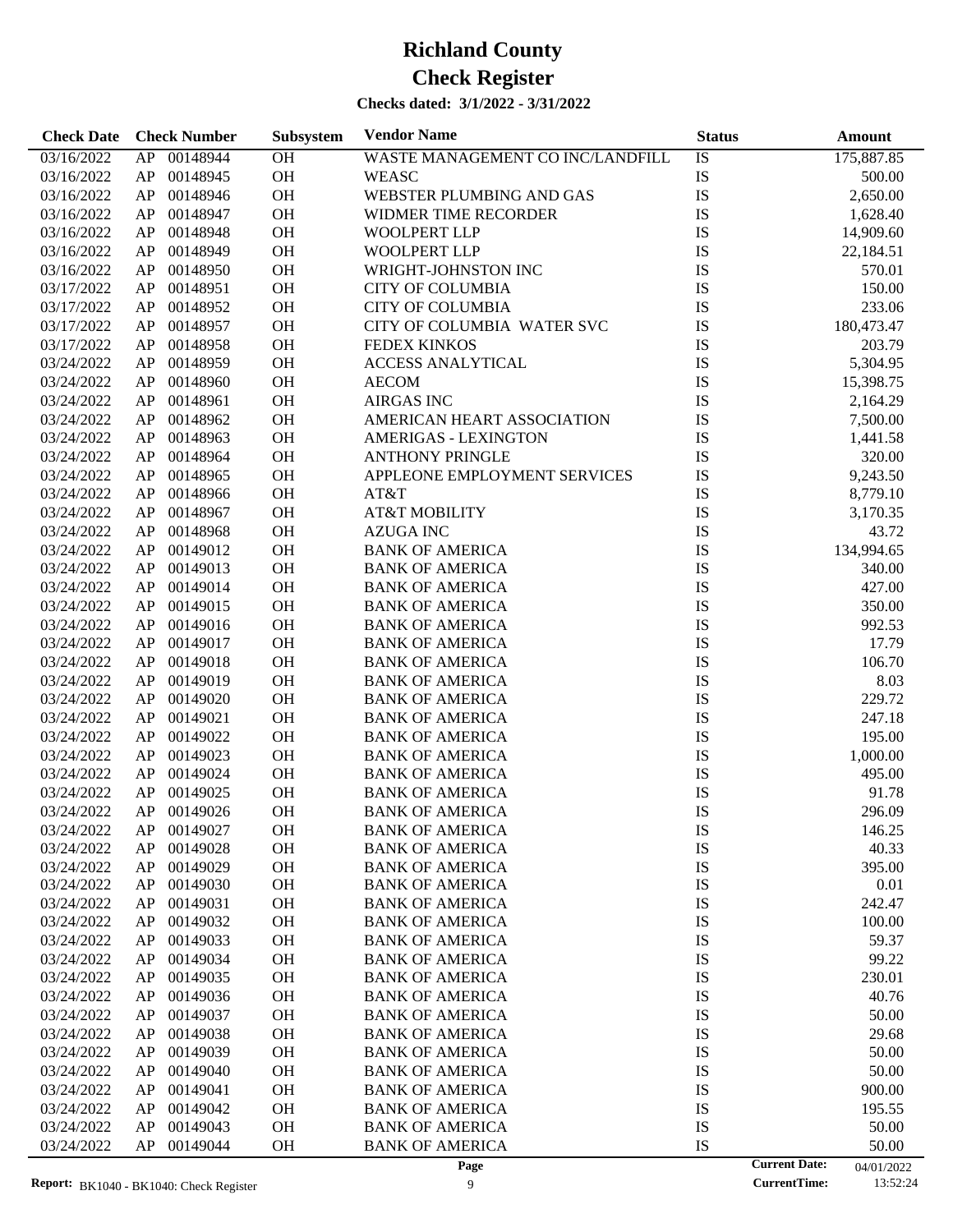| <b>Check Date</b>        | <b>Check Number</b> | Subsystem | <b>Vendor Name</b>                       | <b>Status</b> | <b>Amount</b>                      |
|--------------------------|---------------------|-----------|------------------------------------------|---------------|------------------------------------|
| 03/24/2022               | 00149045<br>AP      | OH        | <b>BANK OF AMERICA</b>                   | IS            | 50.00                              |
| 03/24/2022               | 00149046<br>AP      | OH        | <b>BANK OF AMERICA</b>                   | IS            | 15.16                              |
| 03/24/2022               | 00149047<br>AP      | OH        | <b>BANK OF AMERICA</b>                   | IS            | 50.00                              |
| 03/24/2022               | 00149048<br>AP      | OH        | <b>BANK OF AMERICA</b>                   | IS            | 50.00                              |
| 03/24/2022               | 00149049<br>AP      | OH        | <b>BANK OF AMERICA</b>                   | IS            | 84.21                              |
| 03/24/2022               | 00149050<br>AP      | OH        | <b>BANK OF AMERICA</b>                   | IS            | 211.07                             |
| 03/24/2022               | 00149051<br>AP      | OH        | <b>BANK OF AMERICA</b>                   | IS            | 105.29                             |
| 03/24/2022               | 00149052<br>AP      | OH        | <b>BANK OF AMERICA</b>                   | IS            | 50.00                              |
| 03/24/2022               | 00149053<br>AP      | OH        | <b>BANK OF AMERICA</b>                   | IS            | 499.70                             |
| 03/24/2022               | 00149054<br>AP      | OH        | <b>BANK OF AMERICA</b>                   | IS            | 140.28                             |
| 03/24/2022               | 00149055<br>AP      | OH        | <b>BANK OF AMERICA</b>                   | IS            | 50.00                              |
| 03/24/2022               | 00149056<br>AP      | OH        | <b>BANK OF AMERICA</b>                   | IS            | 50.00                              |
| 03/24/2022               | 00149057<br>AP      | OH        | <b>BANK OF AMERICA</b>                   | IS            | 50.00                              |
| 03/24/2022               | 00149058<br>AP      | OH        | <b>BANK OF AMERICA</b>                   | IS            | 50.00                              |
| 03/24/2022               | 00149059<br>AP      | OH        | <b>BANK OF AMERICA</b>                   | IS            | 40.00                              |
| 03/24/2022               | AP<br>00149060      | OH        | <b>BANK OF AMERICA</b>                   | IS            | 195.55                             |
| 03/24/2022               | 00149061<br>AP      | OH        | <b>BANK OF AMERICA</b>                   | IS            | 50.00                              |
| 03/24/2022               | AP<br>00149062      | OH        | <b>BANK OF AMERICA</b>                   | IS            | 341.80                             |
| 03/24/2022               | 00149063<br>AP      | OH        | <b>BANK OF AMERICA</b>                   | IS            | 26.50                              |
| 03/24/2022               | 00149064<br>AP      | OH        | <b>BANK OF AMERICA</b>                   | IS            | 208.25                             |
| 03/24/2022               | 00149065<br>AP      | OH        | <b>BANK OF AMERICA</b>                   | IS            | 50.00                              |
| 03/24/2022               | AP<br>00149066      | OH        | <b>BANK OF AMERICA</b>                   | IS            | 50.00                              |
| 03/24/2022               | AP<br>00149067      | OH        | <b>BANK OF AMERICA</b>                   | IS            | 51.84                              |
| 03/24/2022               | 00149068<br>AP      | OH        | <b>BANK OF AMERICA</b>                   | IS            | 50.00                              |
| 03/24/2022               | AP<br>00149069      | OH        | <b>BANK OF AMERICA</b>                   | IS            | 50.00                              |
| 03/24/2022               | 00149070<br>AP      | OH        | <b>BANK OF AMERICA</b>                   | IS            | 73.33                              |
| 03/24/2022               | 00149071<br>AP      | OH        | <b>BANK OF AMERICA</b>                   | IS            | 50.00                              |
| 03/24/2022               | 00149072<br>AP      | OH        | <b>BANK OF AMERICA</b>                   | IS            | 200.00                             |
| 03/24/2022               | 00149073<br>AP      | OH        | <b>BANK OF AMERICA</b>                   | IS            | 50.00                              |
| 03/24/2022               | 00149074<br>AP      | OH        | <b>BARBER, TINA</b>                      | IS            | 246.04                             |
| 03/24/2022               | 00149075<br>AP      | OH        | BETHEA, KYRA NICOLE                      | IS            | 805.81                             |
| 03/24/2022               | 00149076<br>AP      | OH        | BOLTZ-WITLOX, AMANDA                     | IS            | 1,015.63                           |
| 03/24/2022               | AP<br>00149077      | OH        | <b>BRAWLEY, PAUL</b>                     | IS            | 246.04                             |
| 03/24/2022               | AP<br>00149078      | OH        | C R JACKSON INC                          | IS            | 253.59                             |
| 03/24/2022               | 00149079<br>AP      | OH        | CAPITAL WASTE SERVICES LLC               | IS            | 1,901.00                           |
| 03/24/2022               | AP<br>00149080      | OH        | <b>CAROLINA LIFT STATIONS</b>            | IS            | 1,244.00                           |
| 03/24/2022               | AP<br>00149081      | OH        | CAROLINA PREMIER CLEANING                | IS            | 263.00                             |
| 03/24/2022               | 00149082<br>AP      | <b>OH</b> | CITY OF COLUMBIA WATER SVC               | IS            | 402.10                             |
| 03/24/2022               | AP<br>00149083      |           | <b>CORE AND MAIN</b>                     |               |                                    |
| 03/24/2022               | AP<br>00149084      | OH<br>OH  | COX AND DINKINS INC                      | IS<br>IS      | 2,209.66<br>22,534.00              |
| 03/24/2022               | 00149085<br>AP      | OH        | CROWN HEALTH CARE LAUNDRY LLC            | IS            | 161.36                             |
| 03/24/2022               | 00149086<br>AP      | OH        | DATA RESOURCES INC                       | IS            | 36.00                              |
| 03/24/2022               | AP<br>00149087      | OH        | DAVIS, WILLIAM                           | IS            | 1,485.85                           |
|                          | AP<br>00149088      |           |                                          | IS            |                                    |
| 03/24/2022<br>03/24/2022 | AP<br>00149089      | OH<br>OH  | <b>DIRECTV</b><br>DOMINION ENERGY SC INC | IS            | 113.30<br>882.63                   |
|                          |                     |           |                                          |               |                                    |
| 03/24/2022               | 00149093<br>AP      | OH        | DOMINION ENERGY SC INC                   | IS            | 42,651.97                          |
| 03/24/2022               | 00149094<br>AP      | OH        | EADDY, LASHAWN R                         | IS            | 30.00                              |
| 03/24/2022               | AP<br>00149095      | OH        | EDMOND, TOMOTHY CLINTON                  | IS            | 310.74                             |
| 03/24/2022               | AP<br>00149096      | OH        | ELECTRIC MOTOR SERVICE OF CLINTON INCIS  |               | 6,863.65                           |
| 03/24/2022               | AP<br>00149097      | OH        | <b>ELLIOTT SMITH JR</b>                  | IS            | 85.62                              |
| 03/24/2022               | AP<br>00149098      | OH        | <b>FEDEX KINKOS</b>                      | IS            | 114.73                             |
| 03/24/2022               | AP<br>00149099      | OH        | FIND GREAT PEOPLE LLC                    | IS            | 730.01                             |
| 03/24/2022               | AP<br>00149100      | OH        | FIRST VEHICLE SERVICES                   | IS            | 951.03                             |
| 03/24/2022               | AP<br>00149101      | OH        | <b>GENERATOR SERVICES</b>                | IS            | 2,560.39                           |
|                          |                     |           | Page                                     |               | <b>Current Date:</b><br>04/01/2022 |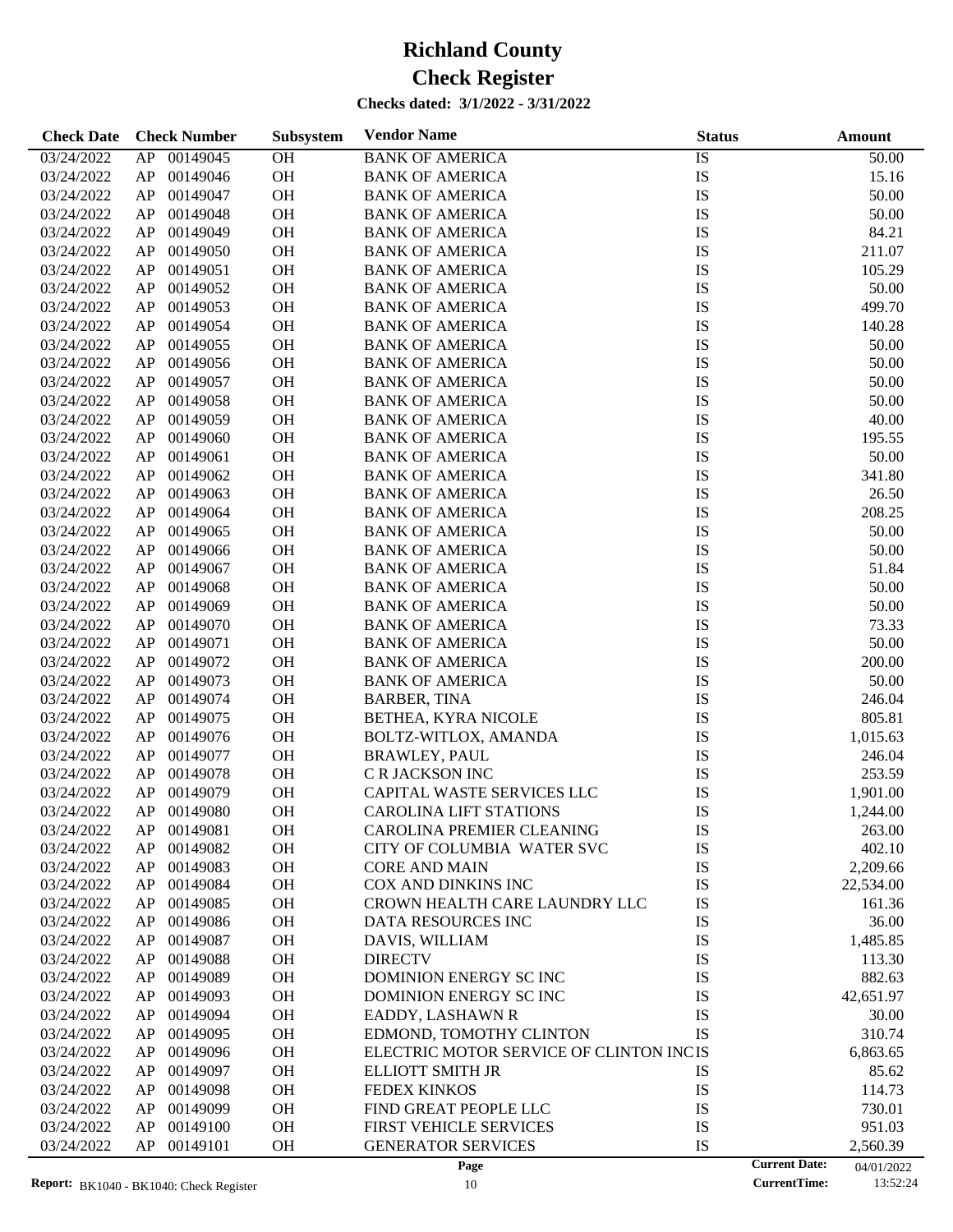| AP 00149102<br>OH<br>IS<br>03/24/2022<br><b>GLENN &amp; GAYEL WIGFALL</b><br>190.25<br>OH<br>IS<br>00149104<br><b>GREGORY PEST CONTROL</b><br>2,329.00<br>03/24/2022<br>AP<br>OH<br>IS<br>00149105<br><b>GUARDIAN FUELING TECHNOLOGIES</b><br>03/24/2022<br>AP<br>3,131.05<br>OH<br>IS<br>00149106<br>03/24/2022<br>AP<br>HCC PUBLIC RISK CLAIM SERVICE INC<br>5,000.00<br>IS<br>OH<br>00149107<br>HENRY SCHEIN INC<br>03/24/2022<br>AP<br>2,536.11<br>OH<br>IS<br>00149108<br>03/24/2022<br>AP<br>HIGHTOWER, DIEDRA<br>21.88<br>OH<br>IS<br>00149109<br>21.88<br>03/24/2022<br>AP<br>HUGUENIN, ANGELIA REGENIA<br>IS<br>OH<br>00149110<br>13,230.33<br>03/24/2022<br>AP<br><b>HYDROSTRUCTURES</b><br>OH<br>IS<br>00149111<br>03/24/2022<br>AP<br><b>JOHN W SLOAN</b><br>378.33<br>OH<br>IS<br>00149112<br>03/24/2022<br>AP<br>KHILQA, SAHAD<br>420.45<br>IS<br>OH<br>00149113<br>03/24/2022<br>AP<br><b>LASHANDA NICOLE RHODES</b><br>224.11<br>IS<br>00149114<br>OH<br>52.92<br>03/24/2022<br>AP<br>LEE TRANSPORT EQUIPMENT INC<br>OH<br>IS<br>00149115<br>03/24/2022<br>AP<br>LENDER RECORDING SERVICES<br>17,961.00<br>OH<br>IS<br>00149116<br>LIFE ASSIST INC<br>03/24/2022<br>AP<br>11,179.51<br>IS<br>00149117<br>OH<br>LOWES HOME CENTER INC<br>03/24/2022<br>AP<br>270.42<br>OH<br>IS<br>00149118<br>233.19<br>03/24/2022<br>AP<br>LOWES HOME CENTER INC<br>OH<br>IS<br>00149119<br>490.25<br>03/24/2022<br>AP<br><b>LYNN HUTTO</b><br>IS<br>00149120<br>OH<br>MARTIN MARIETTA AGGREGATES INC<br>2,557.69<br>03/24/2022<br>AP<br>OH<br>IS<br>00149121<br>03/24/2022<br>AP<br>MARTIN MARIETTA AGGREGATES INC<br>1,372.39<br>IS<br>OH<br>00149122<br>40.00<br>03/24/2022<br>AP<br><b>MATHIS, BRADLEY</b><br>IS<br>00149123<br>OH<br>03/24/2022<br>AP<br><b>MICHAEL DAVIS</b><br>1,300.00<br>OH<br>IS<br>00149124<br>MIDLANDS VETERINARY PRACTICE<br>992.89<br>03/24/2022<br>AP<br>IS<br>OH<br>00149125<br>3,677.44<br>03/24/2022<br>AP<br><b>MILLS-CUB LLC</b><br>IS<br>00149126<br>OH<br>03/24/2022<br>AP<br><b>MODERN TURF INC</b><br>77.50<br>OH<br>IS<br>00149127<br>7,643.75<br>03/24/2022<br>AP<br><b>MOSS ADAMS LLP</b><br>OH<br>IS<br>00149128<br>MOTOROLA SOLUTIONS INC<br>03/24/2022<br>AP<br>101,176.26<br>IS<br>00149129<br>OH<br>03/24/2022<br>AP<br>MOTOROLA SOLUTIONS INC<br>308.10<br>OH<br>IS<br>00149130<br>50.00<br>03/24/2022<br>AP<br>MUNICIPAL ASSOCIATION OF SOUTH<br><b>IS</b><br>OH<br>00149131<br>1,075.00<br>03/24/2022<br>AP<br>NATIONAL CINEMEDIA LLC<br>00149132<br>OH<br>NATIONAL COMMUNITY DEVELOPMENT ASSISC<br>03/24/2022<br>AP<br>350.00<br>OH<br>00149133<br>03/24/2022<br>AP<br>NINE LIVES MATTRESS RECYCLING<br>IS<br>3,098.00<br>OH<br>IS<br>00149134<br>03/24/2022<br>AP<br>NORRIS, ZAN OWENS<br>814.69<br>IS<br>00149135<br>OH<br>NORTHEAST TROPHIES & AWARDS<br>97.20<br>03/24/2022<br>AP<br>IS<br>00149137<br>OH<br>03/24/2022<br>AP<br>OFFICE DEPOT INC<br>4,130.79<br>IS<br>00149138<br>OH<br>03/24/2022<br>AP<br><b>OWENS, MONICA CHER</b><br>120.00<br>IS<br><b>OH</b><br>PALMETTO PROPANE FUELS ICE INC<br>03/24/2022<br>AP 00149139<br>5,227.73<br>03/24/2022<br>AP.<br>00149140<br>OН<br>PARKER POE ADAMS BERNSTEIN LLP<br>IS<br>2,500.00<br>IS<br>00149141<br>OH<br>03/24/2022<br>AP<br>PEARSON, BARBARA<br>246.04<br>IS<br>00149142<br>OH<br>PINEBELT LLC<br>2,829.67<br>03/24/2022<br>AP<br>IS<br>00149143<br>OH<br>03/24/2022<br>AP<br>PITNEY BOWES INC<br>220.30<br>IS<br>00149144<br>OH<br>3,428.03<br>03/24/2022<br>AP<br>PM PRINTING<br>IS<br>00149146<br>OH<br>POLLOCK COMPANY<br>03/24/2022<br>AP<br>1,615.48<br>IS<br>00149147<br>OH<br>POST TRAUMA RESOURCES<br>03/24/2022<br>AP<br>2,100.00<br>IS<br>00149148<br>OH<br>03/24/2022<br>AP<br>POWERHOUSE RECYCLING INC<br>913.74<br>IS<br>00149149<br>OH<br>03/24/2022<br>AP<br>PROMEGA CORP<br>1,632.96<br>IS<br>00149150<br>OH<br><b>QUADMED INC</b><br>327.80<br>03/24/2022<br>AP<br>IS<br>00149151<br>OH<br>03/24/2022<br>AP<br>RICHARDSON, WAYNE<br>246.04<br>IS<br>00149152<br>OH<br>RICOH USA INC<br>03/24/2022<br>AP<br>706.28<br>IS<br>00149153<br>OH<br>RUBLE, JEFFREY<br>533.33<br>03/24/2022<br>AP<br>IS<br>00149154<br>OH<br>1,235.00<br>03/24/2022<br>AP<br><b>SAFE KIDS WORLDWIDE</b><br>00149155<br>OH<br>SAMS CLUB DIRECT COMMERCIAL CREDIT INS<br>03/24/2022<br>AP<br>619.45<br>00149156<br>OH<br>IS<br>11,050.00<br>03/24/2022<br>AP<br>SC DEPARTMENT OF JUVENILE JUSTICE<br>IS<br>00149157<br>OH<br>SC DEPT OF CORRECTIONS<br>03/24/2022<br>AP<br>960.00<br>03/24/2022<br>AP<br>00149158<br>OH<br>SC DEPT OF HEALTH AND HUMAN SERVICES IS<br>367,106.00<br><b>Current Date:</b><br>Page<br>04/01/2022 | <b>Check Date</b> | <b>Check Number</b> | Subsystem | <b>Vendor Name</b> | <b>Status</b> | Amount |
|----------------------------------------------------------------------------------------------------------------------------------------------------------------------------------------------------------------------------------------------------------------------------------------------------------------------------------------------------------------------------------------------------------------------------------------------------------------------------------------------------------------------------------------------------------------------------------------------------------------------------------------------------------------------------------------------------------------------------------------------------------------------------------------------------------------------------------------------------------------------------------------------------------------------------------------------------------------------------------------------------------------------------------------------------------------------------------------------------------------------------------------------------------------------------------------------------------------------------------------------------------------------------------------------------------------------------------------------------------------------------------------------------------------------------------------------------------------------------------------------------------------------------------------------------------------------------------------------------------------------------------------------------------------------------------------------------------------------------------------------------------------------------------------------------------------------------------------------------------------------------------------------------------------------------------------------------------------------------------------------------------------------------------------------------------------------------------------------------------------------------------------------------------------------------------------------------------------------------------------------------------------------------------------------------------------------------------------------------------------------------------------------------------------------------------------------------------------------------------------------------------------------------------------------------------------------------------------------------------------------------------------------------------------------------------------------------------------------------------------------------------------------------------------------------------------------------------------------------------------------------------------------------------------------------------------------------------------------------------------------------------------------------------------------------------------------------------------------------------------------------------------------------------------------------------------------------------------------------------------------------------------------------------------------------------------------------------------------------------------------------------------------------------------------------------------------------------------------------------------------------------------------------------------------------------------------------------------------------------------------------------------------------------------------------------------------------------------------------------------------------------------------------------------------------------------------------------------------------------------------------------------------------------------------------------------------------------------------------------------------------------------------------------------------------------------------------------------------------------------------------------------------------------------------------------------------------------------------------------------------------------------------------------------------------------------------------------------------------------------------------------------------------------------------------------------------------------------------------------------------------------------------------------------------------------------------------------------------------------------------------------------------|-------------------|---------------------|-----------|--------------------|---------------|--------|
|                                                                                                                                                                                                                                                                                                                                                                                                                                                                                                                                                                                                                                                                                                                                                                                                                                                                                                                                                                                                                                                                                                                                                                                                                                                                                                                                                                                                                                                                                                                                                                                                                                                                                                                                                                                                                                                                                                                                                                                                                                                                                                                                                                                                                                                                                                                                                                                                                                                                                                                                                                                                                                                                                                                                                                                                                                                                                                                                                                                                                                                                                                                                                                                                                                                                                                                                                                                                                                                                                                                                                                                                                                                                                                                                                                                                                                                                                                                                                                                                                                                                                                                                                                                                                                                                                                                                                                                                                                                                                                                                                                                                                                              |                   |                     |           |                    |               |        |
|                                                                                                                                                                                                                                                                                                                                                                                                                                                                                                                                                                                                                                                                                                                                                                                                                                                                                                                                                                                                                                                                                                                                                                                                                                                                                                                                                                                                                                                                                                                                                                                                                                                                                                                                                                                                                                                                                                                                                                                                                                                                                                                                                                                                                                                                                                                                                                                                                                                                                                                                                                                                                                                                                                                                                                                                                                                                                                                                                                                                                                                                                                                                                                                                                                                                                                                                                                                                                                                                                                                                                                                                                                                                                                                                                                                                                                                                                                                                                                                                                                                                                                                                                                                                                                                                                                                                                                                                                                                                                                                                                                                                                                              |                   |                     |           |                    |               |        |
|                                                                                                                                                                                                                                                                                                                                                                                                                                                                                                                                                                                                                                                                                                                                                                                                                                                                                                                                                                                                                                                                                                                                                                                                                                                                                                                                                                                                                                                                                                                                                                                                                                                                                                                                                                                                                                                                                                                                                                                                                                                                                                                                                                                                                                                                                                                                                                                                                                                                                                                                                                                                                                                                                                                                                                                                                                                                                                                                                                                                                                                                                                                                                                                                                                                                                                                                                                                                                                                                                                                                                                                                                                                                                                                                                                                                                                                                                                                                                                                                                                                                                                                                                                                                                                                                                                                                                                                                                                                                                                                                                                                                                                              |                   |                     |           |                    |               |        |
|                                                                                                                                                                                                                                                                                                                                                                                                                                                                                                                                                                                                                                                                                                                                                                                                                                                                                                                                                                                                                                                                                                                                                                                                                                                                                                                                                                                                                                                                                                                                                                                                                                                                                                                                                                                                                                                                                                                                                                                                                                                                                                                                                                                                                                                                                                                                                                                                                                                                                                                                                                                                                                                                                                                                                                                                                                                                                                                                                                                                                                                                                                                                                                                                                                                                                                                                                                                                                                                                                                                                                                                                                                                                                                                                                                                                                                                                                                                                                                                                                                                                                                                                                                                                                                                                                                                                                                                                                                                                                                                                                                                                                                              |                   |                     |           |                    |               |        |
|                                                                                                                                                                                                                                                                                                                                                                                                                                                                                                                                                                                                                                                                                                                                                                                                                                                                                                                                                                                                                                                                                                                                                                                                                                                                                                                                                                                                                                                                                                                                                                                                                                                                                                                                                                                                                                                                                                                                                                                                                                                                                                                                                                                                                                                                                                                                                                                                                                                                                                                                                                                                                                                                                                                                                                                                                                                                                                                                                                                                                                                                                                                                                                                                                                                                                                                                                                                                                                                                                                                                                                                                                                                                                                                                                                                                                                                                                                                                                                                                                                                                                                                                                                                                                                                                                                                                                                                                                                                                                                                                                                                                                                              |                   |                     |           |                    |               |        |
|                                                                                                                                                                                                                                                                                                                                                                                                                                                                                                                                                                                                                                                                                                                                                                                                                                                                                                                                                                                                                                                                                                                                                                                                                                                                                                                                                                                                                                                                                                                                                                                                                                                                                                                                                                                                                                                                                                                                                                                                                                                                                                                                                                                                                                                                                                                                                                                                                                                                                                                                                                                                                                                                                                                                                                                                                                                                                                                                                                                                                                                                                                                                                                                                                                                                                                                                                                                                                                                                                                                                                                                                                                                                                                                                                                                                                                                                                                                                                                                                                                                                                                                                                                                                                                                                                                                                                                                                                                                                                                                                                                                                                                              |                   |                     |           |                    |               |        |
|                                                                                                                                                                                                                                                                                                                                                                                                                                                                                                                                                                                                                                                                                                                                                                                                                                                                                                                                                                                                                                                                                                                                                                                                                                                                                                                                                                                                                                                                                                                                                                                                                                                                                                                                                                                                                                                                                                                                                                                                                                                                                                                                                                                                                                                                                                                                                                                                                                                                                                                                                                                                                                                                                                                                                                                                                                                                                                                                                                                                                                                                                                                                                                                                                                                                                                                                                                                                                                                                                                                                                                                                                                                                                                                                                                                                                                                                                                                                                                                                                                                                                                                                                                                                                                                                                                                                                                                                                                                                                                                                                                                                                                              |                   |                     |           |                    |               |        |
|                                                                                                                                                                                                                                                                                                                                                                                                                                                                                                                                                                                                                                                                                                                                                                                                                                                                                                                                                                                                                                                                                                                                                                                                                                                                                                                                                                                                                                                                                                                                                                                                                                                                                                                                                                                                                                                                                                                                                                                                                                                                                                                                                                                                                                                                                                                                                                                                                                                                                                                                                                                                                                                                                                                                                                                                                                                                                                                                                                                                                                                                                                                                                                                                                                                                                                                                                                                                                                                                                                                                                                                                                                                                                                                                                                                                                                                                                                                                                                                                                                                                                                                                                                                                                                                                                                                                                                                                                                                                                                                                                                                                                                              |                   |                     |           |                    |               |        |
|                                                                                                                                                                                                                                                                                                                                                                                                                                                                                                                                                                                                                                                                                                                                                                                                                                                                                                                                                                                                                                                                                                                                                                                                                                                                                                                                                                                                                                                                                                                                                                                                                                                                                                                                                                                                                                                                                                                                                                                                                                                                                                                                                                                                                                                                                                                                                                                                                                                                                                                                                                                                                                                                                                                                                                                                                                                                                                                                                                                                                                                                                                                                                                                                                                                                                                                                                                                                                                                                                                                                                                                                                                                                                                                                                                                                                                                                                                                                                                                                                                                                                                                                                                                                                                                                                                                                                                                                                                                                                                                                                                                                                                              |                   |                     |           |                    |               |        |
|                                                                                                                                                                                                                                                                                                                                                                                                                                                                                                                                                                                                                                                                                                                                                                                                                                                                                                                                                                                                                                                                                                                                                                                                                                                                                                                                                                                                                                                                                                                                                                                                                                                                                                                                                                                                                                                                                                                                                                                                                                                                                                                                                                                                                                                                                                                                                                                                                                                                                                                                                                                                                                                                                                                                                                                                                                                                                                                                                                                                                                                                                                                                                                                                                                                                                                                                                                                                                                                                                                                                                                                                                                                                                                                                                                                                                                                                                                                                                                                                                                                                                                                                                                                                                                                                                                                                                                                                                                                                                                                                                                                                                                              |                   |                     |           |                    |               |        |
|                                                                                                                                                                                                                                                                                                                                                                                                                                                                                                                                                                                                                                                                                                                                                                                                                                                                                                                                                                                                                                                                                                                                                                                                                                                                                                                                                                                                                                                                                                                                                                                                                                                                                                                                                                                                                                                                                                                                                                                                                                                                                                                                                                                                                                                                                                                                                                                                                                                                                                                                                                                                                                                                                                                                                                                                                                                                                                                                                                                                                                                                                                                                                                                                                                                                                                                                                                                                                                                                                                                                                                                                                                                                                                                                                                                                                                                                                                                                                                                                                                                                                                                                                                                                                                                                                                                                                                                                                                                                                                                                                                                                                                              |                   |                     |           |                    |               |        |
|                                                                                                                                                                                                                                                                                                                                                                                                                                                                                                                                                                                                                                                                                                                                                                                                                                                                                                                                                                                                                                                                                                                                                                                                                                                                                                                                                                                                                                                                                                                                                                                                                                                                                                                                                                                                                                                                                                                                                                                                                                                                                                                                                                                                                                                                                                                                                                                                                                                                                                                                                                                                                                                                                                                                                                                                                                                                                                                                                                                                                                                                                                                                                                                                                                                                                                                                                                                                                                                                                                                                                                                                                                                                                                                                                                                                                                                                                                                                                                                                                                                                                                                                                                                                                                                                                                                                                                                                                                                                                                                                                                                                                                              |                   |                     |           |                    |               |        |
|                                                                                                                                                                                                                                                                                                                                                                                                                                                                                                                                                                                                                                                                                                                                                                                                                                                                                                                                                                                                                                                                                                                                                                                                                                                                                                                                                                                                                                                                                                                                                                                                                                                                                                                                                                                                                                                                                                                                                                                                                                                                                                                                                                                                                                                                                                                                                                                                                                                                                                                                                                                                                                                                                                                                                                                                                                                                                                                                                                                                                                                                                                                                                                                                                                                                                                                                                                                                                                                                                                                                                                                                                                                                                                                                                                                                                                                                                                                                                                                                                                                                                                                                                                                                                                                                                                                                                                                                                                                                                                                                                                                                                                              |                   |                     |           |                    |               |        |
|                                                                                                                                                                                                                                                                                                                                                                                                                                                                                                                                                                                                                                                                                                                                                                                                                                                                                                                                                                                                                                                                                                                                                                                                                                                                                                                                                                                                                                                                                                                                                                                                                                                                                                                                                                                                                                                                                                                                                                                                                                                                                                                                                                                                                                                                                                                                                                                                                                                                                                                                                                                                                                                                                                                                                                                                                                                                                                                                                                                                                                                                                                                                                                                                                                                                                                                                                                                                                                                                                                                                                                                                                                                                                                                                                                                                                                                                                                                                                                                                                                                                                                                                                                                                                                                                                                                                                                                                                                                                                                                                                                                                                                              |                   |                     |           |                    |               |        |
|                                                                                                                                                                                                                                                                                                                                                                                                                                                                                                                                                                                                                                                                                                                                                                                                                                                                                                                                                                                                                                                                                                                                                                                                                                                                                                                                                                                                                                                                                                                                                                                                                                                                                                                                                                                                                                                                                                                                                                                                                                                                                                                                                                                                                                                                                                                                                                                                                                                                                                                                                                                                                                                                                                                                                                                                                                                                                                                                                                                                                                                                                                                                                                                                                                                                                                                                                                                                                                                                                                                                                                                                                                                                                                                                                                                                                                                                                                                                                                                                                                                                                                                                                                                                                                                                                                                                                                                                                                                                                                                                                                                                                                              |                   |                     |           |                    |               |        |
|                                                                                                                                                                                                                                                                                                                                                                                                                                                                                                                                                                                                                                                                                                                                                                                                                                                                                                                                                                                                                                                                                                                                                                                                                                                                                                                                                                                                                                                                                                                                                                                                                                                                                                                                                                                                                                                                                                                                                                                                                                                                                                                                                                                                                                                                                                                                                                                                                                                                                                                                                                                                                                                                                                                                                                                                                                                                                                                                                                                                                                                                                                                                                                                                                                                                                                                                                                                                                                                                                                                                                                                                                                                                                                                                                                                                                                                                                                                                                                                                                                                                                                                                                                                                                                                                                                                                                                                                                                                                                                                                                                                                                                              |                   |                     |           |                    |               |        |
|                                                                                                                                                                                                                                                                                                                                                                                                                                                                                                                                                                                                                                                                                                                                                                                                                                                                                                                                                                                                                                                                                                                                                                                                                                                                                                                                                                                                                                                                                                                                                                                                                                                                                                                                                                                                                                                                                                                                                                                                                                                                                                                                                                                                                                                                                                                                                                                                                                                                                                                                                                                                                                                                                                                                                                                                                                                                                                                                                                                                                                                                                                                                                                                                                                                                                                                                                                                                                                                                                                                                                                                                                                                                                                                                                                                                                                                                                                                                                                                                                                                                                                                                                                                                                                                                                                                                                                                                                                                                                                                                                                                                                                              |                   |                     |           |                    |               |        |
|                                                                                                                                                                                                                                                                                                                                                                                                                                                                                                                                                                                                                                                                                                                                                                                                                                                                                                                                                                                                                                                                                                                                                                                                                                                                                                                                                                                                                                                                                                                                                                                                                                                                                                                                                                                                                                                                                                                                                                                                                                                                                                                                                                                                                                                                                                                                                                                                                                                                                                                                                                                                                                                                                                                                                                                                                                                                                                                                                                                                                                                                                                                                                                                                                                                                                                                                                                                                                                                                                                                                                                                                                                                                                                                                                                                                                                                                                                                                                                                                                                                                                                                                                                                                                                                                                                                                                                                                                                                                                                                                                                                                                                              |                   |                     |           |                    |               |        |
|                                                                                                                                                                                                                                                                                                                                                                                                                                                                                                                                                                                                                                                                                                                                                                                                                                                                                                                                                                                                                                                                                                                                                                                                                                                                                                                                                                                                                                                                                                                                                                                                                                                                                                                                                                                                                                                                                                                                                                                                                                                                                                                                                                                                                                                                                                                                                                                                                                                                                                                                                                                                                                                                                                                                                                                                                                                                                                                                                                                                                                                                                                                                                                                                                                                                                                                                                                                                                                                                                                                                                                                                                                                                                                                                                                                                                                                                                                                                                                                                                                                                                                                                                                                                                                                                                                                                                                                                                                                                                                                                                                                                                                              |                   |                     |           |                    |               |        |
|                                                                                                                                                                                                                                                                                                                                                                                                                                                                                                                                                                                                                                                                                                                                                                                                                                                                                                                                                                                                                                                                                                                                                                                                                                                                                                                                                                                                                                                                                                                                                                                                                                                                                                                                                                                                                                                                                                                                                                                                                                                                                                                                                                                                                                                                                                                                                                                                                                                                                                                                                                                                                                                                                                                                                                                                                                                                                                                                                                                                                                                                                                                                                                                                                                                                                                                                                                                                                                                                                                                                                                                                                                                                                                                                                                                                                                                                                                                                                                                                                                                                                                                                                                                                                                                                                                                                                                                                                                                                                                                                                                                                                                              |                   |                     |           |                    |               |        |
|                                                                                                                                                                                                                                                                                                                                                                                                                                                                                                                                                                                                                                                                                                                                                                                                                                                                                                                                                                                                                                                                                                                                                                                                                                                                                                                                                                                                                                                                                                                                                                                                                                                                                                                                                                                                                                                                                                                                                                                                                                                                                                                                                                                                                                                                                                                                                                                                                                                                                                                                                                                                                                                                                                                                                                                                                                                                                                                                                                                                                                                                                                                                                                                                                                                                                                                                                                                                                                                                                                                                                                                                                                                                                                                                                                                                                                                                                                                                                                                                                                                                                                                                                                                                                                                                                                                                                                                                                                                                                                                                                                                                                                              |                   |                     |           |                    |               |        |
|                                                                                                                                                                                                                                                                                                                                                                                                                                                                                                                                                                                                                                                                                                                                                                                                                                                                                                                                                                                                                                                                                                                                                                                                                                                                                                                                                                                                                                                                                                                                                                                                                                                                                                                                                                                                                                                                                                                                                                                                                                                                                                                                                                                                                                                                                                                                                                                                                                                                                                                                                                                                                                                                                                                                                                                                                                                                                                                                                                                                                                                                                                                                                                                                                                                                                                                                                                                                                                                                                                                                                                                                                                                                                                                                                                                                                                                                                                                                                                                                                                                                                                                                                                                                                                                                                                                                                                                                                                                                                                                                                                                                                                              |                   |                     |           |                    |               |        |
|                                                                                                                                                                                                                                                                                                                                                                                                                                                                                                                                                                                                                                                                                                                                                                                                                                                                                                                                                                                                                                                                                                                                                                                                                                                                                                                                                                                                                                                                                                                                                                                                                                                                                                                                                                                                                                                                                                                                                                                                                                                                                                                                                                                                                                                                                                                                                                                                                                                                                                                                                                                                                                                                                                                                                                                                                                                                                                                                                                                                                                                                                                                                                                                                                                                                                                                                                                                                                                                                                                                                                                                                                                                                                                                                                                                                                                                                                                                                                                                                                                                                                                                                                                                                                                                                                                                                                                                                                                                                                                                                                                                                                                              |                   |                     |           |                    |               |        |
|                                                                                                                                                                                                                                                                                                                                                                                                                                                                                                                                                                                                                                                                                                                                                                                                                                                                                                                                                                                                                                                                                                                                                                                                                                                                                                                                                                                                                                                                                                                                                                                                                                                                                                                                                                                                                                                                                                                                                                                                                                                                                                                                                                                                                                                                                                                                                                                                                                                                                                                                                                                                                                                                                                                                                                                                                                                                                                                                                                                                                                                                                                                                                                                                                                                                                                                                                                                                                                                                                                                                                                                                                                                                                                                                                                                                                                                                                                                                                                                                                                                                                                                                                                                                                                                                                                                                                                                                                                                                                                                                                                                                                                              |                   |                     |           |                    |               |        |
|                                                                                                                                                                                                                                                                                                                                                                                                                                                                                                                                                                                                                                                                                                                                                                                                                                                                                                                                                                                                                                                                                                                                                                                                                                                                                                                                                                                                                                                                                                                                                                                                                                                                                                                                                                                                                                                                                                                                                                                                                                                                                                                                                                                                                                                                                                                                                                                                                                                                                                                                                                                                                                                                                                                                                                                                                                                                                                                                                                                                                                                                                                                                                                                                                                                                                                                                                                                                                                                                                                                                                                                                                                                                                                                                                                                                                                                                                                                                                                                                                                                                                                                                                                                                                                                                                                                                                                                                                                                                                                                                                                                                                                              |                   |                     |           |                    |               |        |
|                                                                                                                                                                                                                                                                                                                                                                                                                                                                                                                                                                                                                                                                                                                                                                                                                                                                                                                                                                                                                                                                                                                                                                                                                                                                                                                                                                                                                                                                                                                                                                                                                                                                                                                                                                                                                                                                                                                                                                                                                                                                                                                                                                                                                                                                                                                                                                                                                                                                                                                                                                                                                                                                                                                                                                                                                                                                                                                                                                                                                                                                                                                                                                                                                                                                                                                                                                                                                                                                                                                                                                                                                                                                                                                                                                                                                                                                                                                                                                                                                                                                                                                                                                                                                                                                                                                                                                                                                                                                                                                                                                                                                                              |                   |                     |           |                    |               |        |
|                                                                                                                                                                                                                                                                                                                                                                                                                                                                                                                                                                                                                                                                                                                                                                                                                                                                                                                                                                                                                                                                                                                                                                                                                                                                                                                                                                                                                                                                                                                                                                                                                                                                                                                                                                                                                                                                                                                                                                                                                                                                                                                                                                                                                                                                                                                                                                                                                                                                                                                                                                                                                                                                                                                                                                                                                                                                                                                                                                                                                                                                                                                                                                                                                                                                                                                                                                                                                                                                                                                                                                                                                                                                                                                                                                                                                                                                                                                                                                                                                                                                                                                                                                                                                                                                                                                                                                                                                                                                                                                                                                                                                                              |                   |                     |           |                    |               |        |
|                                                                                                                                                                                                                                                                                                                                                                                                                                                                                                                                                                                                                                                                                                                                                                                                                                                                                                                                                                                                                                                                                                                                                                                                                                                                                                                                                                                                                                                                                                                                                                                                                                                                                                                                                                                                                                                                                                                                                                                                                                                                                                                                                                                                                                                                                                                                                                                                                                                                                                                                                                                                                                                                                                                                                                                                                                                                                                                                                                                                                                                                                                                                                                                                                                                                                                                                                                                                                                                                                                                                                                                                                                                                                                                                                                                                                                                                                                                                                                                                                                                                                                                                                                                                                                                                                                                                                                                                                                                                                                                                                                                                                                              |                   |                     |           |                    |               |        |
|                                                                                                                                                                                                                                                                                                                                                                                                                                                                                                                                                                                                                                                                                                                                                                                                                                                                                                                                                                                                                                                                                                                                                                                                                                                                                                                                                                                                                                                                                                                                                                                                                                                                                                                                                                                                                                                                                                                                                                                                                                                                                                                                                                                                                                                                                                                                                                                                                                                                                                                                                                                                                                                                                                                                                                                                                                                                                                                                                                                                                                                                                                                                                                                                                                                                                                                                                                                                                                                                                                                                                                                                                                                                                                                                                                                                                                                                                                                                                                                                                                                                                                                                                                                                                                                                                                                                                                                                                                                                                                                                                                                                                                              |                   |                     |           |                    |               |        |
|                                                                                                                                                                                                                                                                                                                                                                                                                                                                                                                                                                                                                                                                                                                                                                                                                                                                                                                                                                                                                                                                                                                                                                                                                                                                                                                                                                                                                                                                                                                                                                                                                                                                                                                                                                                                                                                                                                                                                                                                                                                                                                                                                                                                                                                                                                                                                                                                                                                                                                                                                                                                                                                                                                                                                                                                                                                                                                                                                                                                                                                                                                                                                                                                                                                                                                                                                                                                                                                                                                                                                                                                                                                                                                                                                                                                                                                                                                                                                                                                                                                                                                                                                                                                                                                                                                                                                                                                                                                                                                                                                                                                                                              |                   |                     |           |                    |               |        |
|                                                                                                                                                                                                                                                                                                                                                                                                                                                                                                                                                                                                                                                                                                                                                                                                                                                                                                                                                                                                                                                                                                                                                                                                                                                                                                                                                                                                                                                                                                                                                                                                                                                                                                                                                                                                                                                                                                                                                                                                                                                                                                                                                                                                                                                                                                                                                                                                                                                                                                                                                                                                                                                                                                                                                                                                                                                                                                                                                                                                                                                                                                                                                                                                                                                                                                                                                                                                                                                                                                                                                                                                                                                                                                                                                                                                                                                                                                                                                                                                                                                                                                                                                                                                                                                                                                                                                                                                                                                                                                                                                                                                                                              |                   |                     |           |                    |               |        |
|                                                                                                                                                                                                                                                                                                                                                                                                                                                                                                                                                                                                                                                                                                                                                                                                                                                                                                                                                                                                                                                                                                                                                                                                                                                                                                                                                                                                                                                                                                                                                                                                                                                                                                                                                                                                                                                                                                                                                                                                                                                                                                                                                                                                                                                                                                                                                                                                                                                                                                                                                                                                                                                                                                                                                                                                                                                                                                                                                                                                                                                                                                                                                                                                                                                                                                                                                                                                                                                                                                                                                                                                                                                                                                                                                                                                                                                                                                                                                                                                                                                                                                                                                                                                                                                                                                                                                                                                                                                                                                                                                                                                                                              |                   |                     |           |                    |               |        |
|                                                                                                                                                                                                                                                                                                                                                                                                                                                                                                                                                                                                                                                                                                                                                                                                                                                                                                                                                                                                                                                                                                                                                                                                                                                                                                                                                                                                                                                                                                                                                                                                                                                                                                                                                                                                                                                                                                                                                                                                                                                                                                                                                                                                                                                                                                                                                                                                                                                                                                                                                                                                                                                                                                                                                                                                                                                                                                                                                                                                                                                                                                                                                                                                                                                                                                                                                                                                                                                                                                                                                                                                                                                                                                                                                                                                                                                                                                                                                                                                                                                                                                                                                                                                                                                                                                                                                                                                                                                                                                                                                                                                                                              |                   |                     |           |                    |               |        |
|                                                                                                                                                                                                                                                                                                                                                                                                                                                                                                                                                                                                                                                                                                                                                                                                                                                                                                                                                                                                                                                                                                                                                                                                                                                                                                                                                                                                                                                                                                                                                                                                                                                                                                                                                                                                                                                                                                                                                                                                                                                                                                                                                                                                                                                                                                                                                                                                                                                                                                                                                                                                                                                                                                                                                                                                                                                                                                                                                                                                                                                                                                                                                                                                                                                                                                                                                                                                                                                                                                                                                                                                                                                                                                                                                                                                                                                                                                                                                                                                                                                                                                                                                                                                                                                                                                                                                                                                                                                                                                                                                                                                                                              |                   |                     |           |                    |               |        |
|                                                                                                                                                                                                                                                                                                                                                                                                                                                                                                                                                                                                                                                                                                                                                                                                                                                                                                                                                                                                                                                                                                                                                                                                                                                                                                                                                                                                                                                                                                                                                                                                                                                                                                                                                                                                                                                                                                                                                                                                                                                                                                                                                                                                                                                                                                                                                                                                                                                                                                                                                                                                                                                                                                                                                                                                                                                                                                                                                                                                                                                                                                                                                                                                                                                                                                                                                                                                                                                                                                                                                                                                                                                                                                                                                                                                                                                                                                                                                                                                                                                                                                                                                                                                                                                                                                                                                                                                                                                                                                                                                                                                                                              |                   |                     |           |                    |               |        |
|                                                                                                                                                                                                                                                                                                                                                                                                                                                                                                                                                                                                                                                                                                                                                                                                                                                                                                                                                                                                                                                                                                                                                                                                                                                                                                                                                                                                                                                                                                                                                                                                                                                                                                                                                                                                                                                                                                                                                                                                                                                                                                                                                                                                                                                                                                                                                                                                                                                                                                                                                                                                                                                                                                                                                                                                                                                                                                                                                                                                                                                                                                                                                                                                                                                                                                                                                                                                                                                                                                                                                                                                                                                                                                                                                                                                                                                                                                                                                                                                                                                                                                                                                                                                                                                                                                                                                                                                                                                                                                                                                                                                                                              |                   |                     |           |                    |               |        |
|                                                                                                                                                                                                                                                                                                                                                                                                                                                                                                                                                                                                                                                                                                                                                                                                                                                                                                                                                                                                                                                                                                                                                                                                                                                                                                                                                                                                                                                                                                                                                                                                                                                                                                                                                                                                                                                                                                                                                                                                                                                                                                                                                                                                                                                                                                                                                                                                                                                                                                                                                                                                                                                                                                                                                                                                                                                                                                                                                                                                                                                                                                                                                                                                                                                                                                                                                                                                                                                                                                                                                                                                                                                                                                                                                                                                                                                                                                                                                                                                                                                                                                                                                                                                                                                                                                                                                                                                                                                                                                                                                                                                                                              |                   |                     |           |                    |               |        |
|                                                                                                                                                                                                                                                                                                                                                                                                                                                                                                                                                                                                                                                                                                                                                                                                                                                                                                                                                                                                                                                                                                                                                                                                                                                                                                                                                                                                                                                                                                                                                                                                                                                                                                                                                                                                                                                                                                                                                                                                                                                                                                                                                                                                                                                                                                                                                                                                                                                                                                                                                                                                                                                                                                                                                                                                                                                                                                                                                                                                                                                                                                                                                                                                                                                                                                                                                                                                                                                                                                                                                                                                                                                                                                                                                                                                                                                                                                                                                                                                                                                                                                                                                                                                                                                                                                                                                                                                                                                                                                                                                                                                                                              |                   |                     |           |                    |               |        |
|                                                                                                                                                                                                                                                                                                                                                                                                                                                                                                                                                                                                                                                                                                                                                                                                                                                                                                                                                                                                                                                                                                                                                                                                                                                                                                                                                                                                                                                                                                                                                                                                                                                                                                                                                                                                                                                                                                                                                                                                                                                                                                                                                                                                                                                                                                                                                                                                                                                                                                                                                                                                                                                                                                                                                                                                                                                                                                                                                                                                                                                                                                                                                                                                                                                                                                                                                                                                                                                                                                                                                                                                                                                                                                                                                                                                                                                                                                                                                                                                                                                                                                                                                                                                                                                                                                                                                                                                                                                                                                                                                                                                                                              |                   |                     |           |                    |               |        |
|                                                                                                                                                                                                                                                                                                                                                                                                                                                                                                                                                                                                                                                                                                                                                                                                                                                                                                                                                                                                                                                                                                                                                                                                                                                                                                                                                                                                                                                                                                                                                                                                                                                                                                                                                                                                                                                                                                                                                                                                                                                                                                                                                                                                                                                                                                                                                                                                                                                                                                                                                                                                                                                                                                                                                                                                                                                                                                                                                                                                                                                                                                                                                                                                                                                                                                                                                                                                                                                                                                                                                                                                                                                                                                                                                                                                                                                                                                                                                                                                                                                                                                                                                                                                                                                                                                                                                                                                                                                                                                                                                                                                                                              |                   |                     |           |                    |               |        |
|                                                                                                                                                                                                                                                                                                                                                                                                                                                                                                                                                                                                                                                                                                                                                                                                                                                                                                                                                                                                                                                                                                                                                                                                                                                                                                                                                                                                                                                                                                                                                                                                                                                                                                                                                                                                                                                                                                                                                                                                                                                                                                                                                                                                                                                                                                                                                                                                                                                                                                                                                                                                                                                                                                                                                                                                                                                                                                                                                                                                                                                                                                                                                                                                                                                                                                                                                                                                                                                                                                                                                                                                                                                                                                                                                                                                                                                                                                                                                                                                                                                                                                                                                                                                                                                                                                                                                                                                                                                                                                                                                                                                                                              |                   |                     |           |                    |               |        |
|                                                                                                                                                                                                                                                                                                                                                                                                                                                                                                                                                                                                                                                                                                                                                                                                                                                                                                                                                                                                                                                                                                                                                                                                                                                                                                                                                                                                                                                                                                                                                                                                                                                                                                                                                                                                                                                                                                                                                                                                                                                                                                                                                                                                                                                                                                                                                                                                                                                                                                                                                                                                                                                                                                                                                                                                                                                                                                                                                                                                                                                                                                                                                                                                                                                                                                                                                                                                                                                                                                                                                                                                                                                                                                                                                                                                                                                                                                                                                                                                                                                                                                                                                                                                                                                                                                                                                                                                                                                                                                                                                                                                                                              |                   |                     |           |                    |               |        |
|                                                                                                                                                                                                                                                                                                                                                                                                                                                                                                                                                                                                                                                                                                                                                                                                                                                                                                                                                                                                                                                                                                                                                                                                                                                                                                                                                                                                                                                                                                                                                                                                                                                                                                                                                                                                                                                                                                                                                                                                                                                                                                                                                                                                                                                                                                                                                                                                                                                                                                                                                                                                                                                                                                                                                                                                                                                                                                                                                                                                                                                                                                                                                                                                                                                                                                                                                                                                                                                                                                                                                                                                                                                                                                                                                                                                                                                                                                                                                                                                                                                                                                                                                                                                                                                                                                                                                                                                                                                                                                                                                                                                                                              |                   |                     |           |                    |               |        |
|                                                                                                                                                                                                                                                                                                                                                                                                                                                                                                                                                                                                                                                                                                                                                                                                                                                                                                                                                                                                                                                                                                                                                                                                                                                                                                                                                                                                                                                                                                                                                                                                                                                                                                                                                                                                                                                                                                                                                                                                                                                                                                                                                                                                                                                                                                                                                                                                                                                                                                                                                                                                                                                                                                                                                                                                                                                                                                                                                                                                                                                                                                                                                                                                                                                                                                                                                                                                                                                                                                                                                                                                                                                                                                                                                                                                                                                                                                                                                                                                                                                                                                                                                                                                                                                                                                                                                                                                                                                                                                                                                                                                                                              |                   |                     |           |                    |               |        |
|                                                                                                                                                                                                                                                                                                                                                                                                                                                                                                                                                                                                                                                                                                                                                                                                                                                                                                                                                                                                                                                                                                                                                                                                                                                                                                                                                                                                                                                                                                                                                                                                                                                                                                                                                                                                                                                                                                                                                                                                                                                                                                                                                                                                                                                                                                                                                                                                                                                                                                                                                                                                                                                                                                                                                                                                                                                                                                                                                                                                                                                                                                                                                                                                                                                                                                                                                                                                                                                                                                                                                                                                                                                                                                                                                                                                                                                                                                                                                                                                                                                                                                                                                                                                                                                                                                                                                                                                                                                                                                                                                                                                                                              |                   |                     |           |                    |               |        |
|                                                                                                                                                                                                                                                                                                                                                                                                                                                                                                                                                                                                                                                                                                                                                                                                                                                                                                                                                                                                                                                                                                                                                                                                                                                                                                                                                                                                                                                                                                                                                                                                                                                                                                                                                                                                                                                                                                                                                                                                                                                                                                                                                                                                                                                                                                                                                                                                                                                                                                                                                                                                                                                                                                                                                                                                                                                                                                                                                                                                                                                                                                                                                                                                                                                                                                                                                                                                                                                                                                                                                                                                                                                                                                                                                                                                                                                                                                                                                                                                                                                                                                                                                                                                                                                                                                                                                                                                                                                                                                                                                                                                                                              |                   |                     |           |                    |               |        |
|                                                                                                                                                                                                                                                                                                                                                                                                                                                                                                                                                                                                                                                                                                                                                                                                                                                                                                                                                                                                                                                                                                                                                                                                                                                                                                                                                                                                                                                                                                                                                                                                                                                                                                                                                                                                                                                                                                                                                                                                                                                                                                                                                                                                                                                                                                                                                                                                                                                                                                                                                                                                                                                                                                                                                                                                                                                                                                                                                                                                                                                                                                                                                                                                                                                                                                                                                                                                                                                                                                                                                                                                                                                                                                                                                                                                                                                                                                                                                                                                                                                                                                                                                                                                                                                                                                                                                                                                                                                                                                                                                                                                                                              |                   |                     |           |                    |               |        |
|                                                                                                                                                                                                                                                                                                                                                                                                                                                                                                                                                                                                                                                                                                                                                                                                                                                                                                                                                                                                                                                                                                                                                                                                                                                                                                                                                                                                                                                                                                                                                                                                                                                                                                                                                                                                                                                                                                                                                                                                                                                                                                                                                                                                                                                                                                                                                                                                                                                                                                                                                                                                                                                                                                                                                                                                                                                                                                                                                                                                                                                                                                                                                                                                                                                                                                                                                                                                                                                                                                                                                                                                                                                                                                                                                                                                                                                                                                                                                                                                                                                                                                                                                                                                                                                                                                                                                                                                                                                                                                                                                                                                                                              |                   |                     |           |                    |               |        |
|                                                                                                                                                                                                                                                                                                                                                                                                                                                                                                                                                                                                                                                                                                                                                                                                                                                                                                                                                                                                                                                                                                                                                                                                                                                                                                                                                                                                                                                                                                                                                                                                                                                                                                                                                                                                                                                                                                                                                                                                                                                                                                                                                                                                                                                                                                                                                                                                                                                                                                                                                                                                                                                                                                                                                                                                                                                                                                                                                                                                                                                                                                                                                                                                                                                                                                                                                                                                                                                                                                                                                                                                                                                                                                                                                                                                                                                                                                                                                                                                                                                                                                                                                                                                                                                                                                                                                                                                                                                                                                                                                                                                                                              |                   |                     |           |                    |               |        |
|                                                                                                                                                                                                                                                                                                                                                                                                                                                                                                                                                                                                                                                                                                                                                                                                                                                                                                                                                                                                                                                                                                                                                                                                                                                                                                                                                                                                                                                                                                                                                                                                                                                                                                                                                                                                                                                                                                                                                                                                                                                                                                                                                                                                                                                                                                                                                                                                                                                                                                                                                                                                                                                                                                                                                                                                                                                                                                                                                                                                                                                                                                                                                                                                                                                                                                                                                                                                                                                                                                                                                                                                                                                                                                                                                                                                                                                                                                                                                                                                                                                                                                                                                                                                                                                                                                                                                                                                                                                                                                                                                                                                                                              |                   |                     |           |                    |               |        |
|                                                                                                                                                                                                                                                                                                                                                                                                                                                                                                                                                                                                                                                                                                                                                                                                                                                                                                                                                                                                                                                                                                                                                                                                                                                                                                                                                                                                                                                                                                                                                                                                                                                                                                                                                                                                                                                                                                                                                                                                                                                                                                                                                                                                                                                                                                                                                                                                                                                                                                                                                                                                                                                                                                                                                                                                                                                                                                                                                                                                                                                                                                                                                                                                                                                                                                                                                                                                                                                                                                                                                                                                                                                                                                                                                                                                                                                                                                                                                                                                                                                                                                                                                                                                                                                                                                                                                                                                                                                                                                                                                                                                                                              |                   |                     |           |                    |               |        |
|                                                                                                                                                                                                                                                                                                                                                                                                                                                                                                                                                                                                                                                                                                                                                                                                                                                                                                                                                                                                                                                                                                                                                                                                                                                                                                                                                                                                                                                                                                                                                                                                                                                                                                                                                                                                                                                                                                                                                                                                                                                                                                                                                                                                                                                                                                                                                                                                                                                                                                                                                                                                                                                                                                                                                                                                                                                                                                                                                                                                                                                                                                                                                                                                                                                                                                                                                                                                                                                                                                                                                                                                                                                                                                                                                                                                                                                                                                                                                                                                                                                                                                                                                                                                                                                                                                                                                                                                                                                                                                                                                                                                                                              |                   |                     |           |                    |               |        |
|                                                                                                                                                                                                                                                                                                                                                                                                                                                                                                                                                                                                                                                                                                                                                                                                                                                                                                                                                                                                                                                                                                                                                                                                                                                                                                                                                                                                                                                                                                                                                                                                                                                                                                                                                                                                                                                                                                                                                                                                                                                                                                                                                                                                                                                                                                                                                                                                                                                                                                                                                                                                                                                                                                                                                                                                                                                                                                                                                                                                                                                                                                                                                                                                                                                                                                                                                                                                                                                                                                                                                                                                                                                                                                                                                                                                                                                                                                                                                                                                                                                                                                                                                                                                                                                                                                                                                                                                                                                                                                                                                                                                                                              |                   |                     |           |                    |               |        |
|                                                                                                                                                                                                                                                                                                                                                                                                                                                                                                                                                                                                                                                                                                                                                                                                                                                                                                                                                                                                                                                                                                                                                                                                                                                                                                                                                                                                                                                                                                                                                                                                                                                                                                                                                                                                                                                                                                                                                                                                                                                                                                                                                                                                                                                                                                                                                                                                                                                                                                                                                                                                                                                                                                                                                                                                                                                                                                                                                                                                                                                                                                                                                                                                                                                                                                                                                                                                                                                                                                                                                                                                                                                                                                                                                                                                                                                                                                                                                                                                                                                                                                                                                                                                                                                                                                                                                                                                                                                                                                                                                                                                                                              |                   |                     |           |                    |               |        |
|                                                                                                                                                                                                                                                                                                                                                                                                                                                                                                                                                                                                                                                                                                                                                                                                                                                                                                                                                                                                                                                                                                                                                                                                                                                                                                                                                                                                                                                                                                                                                                                                                                                                                                                                                                                                                                                                                                                                                                                                                                                                                                                                                                                                                                                                                                                                                                                                                                                                                                                                                                                                                                                                                                                                                                                                                                                                                                                                                                                                                                                                                                                                                                                                                                                                                                                                                                                                                                                                                                                                                                                                                                                                                                                                                                                                                                                                                                                                                                                                                                                                                                                                                                                                                                                                                                                                                                                                                                                                                                                                                                                                                                              |                   |                     |           |                    |               |        |
|                                                                                                                                                                                                                                                                                                                                                                                                                                                                                                                                                                                                                                                                                                                                                                                                                                                                                                                                                                                                                                                                                                                                                                                                                                                                                                                                                                                                                                                                                                                                                                                                                                                                                                                                                                                                                                                                                                                                                                                                                                                                                                                                                                                                                                                                                                                                                                                                                                                                                                                                                                                                                                                                                                                                                                                                                                                                                                                                                                                                                                                                                                                                                                                                                                                                                                                                                                                                                                                                                                                                                                                                                                                                                                                                                                                                                                                                                                                                                                                                                                                                                                                                                                                                                                                                                                                                                                                                                                                                                                                                                                                                                                              |                   |                     |           |                    |               |        |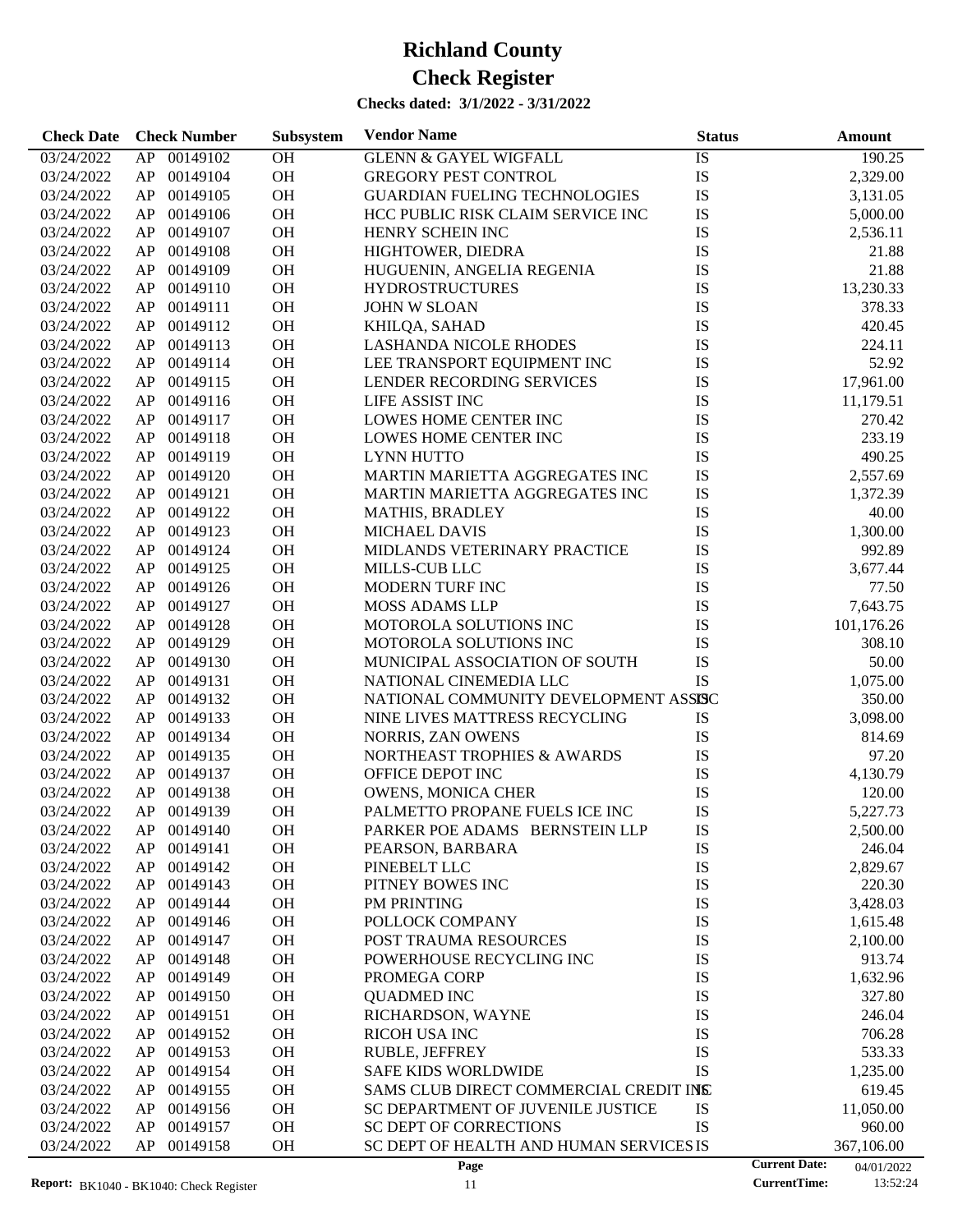| <b>Check Date</b>        | <b>Check Number</b>  | Subsystem | <b>Vendor Name</b>                    | <b>Status</b>        | <b>Amount</b>    |
|--------------------------|----------------------|-----------|---------------------------------------|----------------------|------------------|
| 03/24/2022               | AP 00149159          | OH        | SC LAW ENFORCEMENT DIVISION           | IS                   | 25.00            |
| 03/24/2022               | 00149160<br>AP       | OH        | <b>SC STATE MUSEUM FOUNDATION</b>     | IS                   | 17,483.00        |
| 03/24/2022               | 00149161<br>AP       | OH        | <b>SCAAO</b>                          | IS                   | 495.00           |
| 03/24/2022               | 00149162<br>AP       | <b>OH</b> | <b>SCACVAO</b>                        | IS                   | 100.00           |
| 03/24/2022               | 00149163<br>AP       | OH        | SNELLING STAFFING SERVICES            | IS                   | 1,951.60         |
| 03/24/2022               | 00149164<br>AP       | OH        | <b>SOFTDOCS INC</b>                   | IS                   | 3,577.00         |
| 03/24/2022               | 00149165<br>AP       | OH        | SOLICITORS ASSOC OF SC                | IS                   | 3,275.00         |
| 03/24/2022               | 00149166<br>AP       | OH        | SOUND AND IMAGES INC.                 | IS                   | 3,520.79         |
| 03/24/2022               | 00149167<br>AP       | OH        | SOUTHEASTERN PLASTCIS RECOVERY INC    | ${\rm IS}$           | 250.00           |
| 03/24/2022               | 00149168<br>AP       | <b>OH</b> | STATEWIDE SECURITY SYSTEMS INC        | IS                   | 820.00           |
| 03/24/2022               | 00149169<br>AP       | <b>OH</b> | STEPHENS, ALEXANDRIA PAULINE          | IS                   | 308.89           |
| 03/24/2022               | 00149170<br>AP       | <b>OH</b> | STERICYCLE COMMUNICATION SOLUTIONS IS |                      | 2,016.18         |
| 03/24/2022               | 00149171<br>AP       | <b>OH</b> | SUNSET ANIMAL CLINIC                  | IS                   | 43.20            |
| 03/24/2022               | 00149172<br>AP       | <b>OH</b> | <b>SURESCREEN LABS</b>                | IS                   | 2,500.00         |
| 03/24/2022               | 00149173<br>AP       | <b>OH</b> | <b>TAMMY BREWER</b>                   | IS                   | 13.50            |
| 03/24/2022               | 00149174<br>AP       | <b>OH</b> | TCO CONSTRUCTION INC                  | IS                   | 71,887.12        |
| 03/24/2022               | 00149175<br>AP       | <b>OH</b> | THE PHOENIX GROUP                     | IS                   | 1,325.00         |
| 03/24/2022               | 00149176<br>AP       | <b>OH</b> | THE SOURCING GROUP LLC                | IS                   | 5,773.69         |
| 03/24/2022               | 00149177<br>AP       | <b>OH</b> | THOMPSONS GRAND RENTAL STATION        | IS                   | 345.79           |
| 03/24/2022               | 00149178<br>AP       | OH        | THOMSON REUTERS WEST                  | IS                   | 1,456.79         |
| 03/24/2022               | 00149179<br>AP       | <b>OH</b> | THOMSON REUTERS WEST                  | IS                   | 4,084.96         |
| 03/24/2022               | 00149180<br>AP       | <b>OH</b> | THYSSENKRUPP ELEVATOR CORP            | IS                   | 459.77           |
| 03/24/2022               | 00149181<br>AP       | <b>OH</b> | TIME WARNER CABLE                     | IS                   | 757.39           |
| 03/24/2022               | 00149182<br>AP       | <b>OH</b> | <b>TONY BAKER</b>                     | IS                   | 448.00           |
| 03/24/2022               | 00149183<br>AP       | <b>OH</b> | TOWN OF WINNSBORO                     | IS                   | 526.57           |
| 03/24/2022               | 00149184<br>AP       | <b>OH</b> | TRI COUNTY ELEC COOP INC              | IS                   | 2,721.00         |
| 03/24/2022               | 00149185<br>AP       | <b>OH</b> | <b>TRUE GROUP</b>                     | IS                   | 316.80           |
| 03/24/2022               | 00149188<br>AP       | <b>OH</b> | US PATRIOT TACTICAL                   | IS                   | 2,663.98         |
| 03/24/2022               | 00149189<br>AP       | <b>OH</b> | VALMONT COMPOSITE INDUSTRIES          | IS                   | 5,760.88         |
| 03/24/2022               | 00149191<br>AP       | OH        | <b>VERIZON WIRELESS</b>               | IS                   | 38,763.33        |
| 03/24/2022               | 00149192<br>AP       | OH        | <b>VETERANS OF FOREIGN WARS</b>       | IS                   | 225.00           |
| 03/24/2022               | 00149193<br>AP       | <b>OH</b> | <b>VULCAN MATERIALS CO INC</b>        | IS                   | 1,043.95         |
| 03/24/2022               | 00149194<br>AP       | OH        | <b>VWR SCIENTIFIC PRODUCTS</b>        | IS                   | 1,700.91         |
| 03/24/2022               | 00149195<br>AP       | <b>OH</b> | WASTE MANAGEMENT CO INC/LANDFILL      | ${\rm IS}$           | 97,491.20        |
| 03/24/2022               | AP<br>00149196       | <b>OH</b> | WEASC                                 | IS                   | 500.00           |
| 03/24/2022               | AP 00149197          | <b>OH</b> | WEBSTER PLUMBING AND GAS              | IS                   | 660.00           |
| 03/24/2022               | AP.<br>00149198      | OН        | WOODLAND VILLAGE LLC                  | IS                   | 3,200.00         |
| 03/24/2022               | 00149199<br>AP       | <b>OH</b> | WRIGHT-JOHNSTON INC                   | IS                   | 6.43             |
| 03/24/2022               | 00149200<br>AP       | <b>OH</b> | <b>GREGORY SHARP</b>                  | <b>IS</b>            | 386.00           |
| 03/30/2022               | AP<br>00149201       | OH        | ADMINISTRACION PARA EL SUSTENTO DE    | IS                   | 253.85           |
| 03/30/2022               | 00149202<br>AP       | OH        | AIRCRAFT SPRUCE AND SPECIALTY         | IS                   | 430.15           |
| 03/30/2022               | 00149203<br>AP       | OH        | <b>AIRGAS INC</b>                     | IS                   | 1,468.49         |
| 03/30/2022               | 00149204<br>AP       | OH        | ANNEMARIE B. MATTHEWS                 | IS                   | 2,273.50         |
| 03/30/2022               | 00149205<br>AP       | OH        | AT&T                                  | IS                   | 8,588.67         |
| 03/30/2022               | 00149206<br>AP       | OH        | AT&T                                  | IS                   | 149.09           |
| 03/30/2022               | 00149207<br>AP       | OH        | AT&T                                  | IS                   | 27,014.23        |
| 03/30/2022               | 00149208<br>AP       | OH        | AT&T MOBILITY                         | IS                   | 1,438.09         |
| 03/30/2022               | 00149209<br>AP       | OH        | <b>BABCOCK CENTER INC</b>             | IS                   | 67.00            |
| 03/30/2022               | 00149210<br>AP       | OH        | <b>BAKER TILLY US, LLP</b>            | IS                   | 9,800.00         |
| 03/30/2022               | 00149211<br>AP       | OH        | <b>BARNHILLS SERVICES INC</b>         | IS                   | 80.80            |
| 03/30/2022               | 00149212<br>AP       | OH        | BLIBAUM AND ASSOCIATES P.A.           | IS                   | 250.00           |
|                          | 00149213             | OH        | <b>BOUND TREE MEDICAL LLC</b>         | IS                   |                  |
| 03/30/2022               | AP<br>00149214       | OH        | CALIFORNIA STATE DISBURSEMENT UNIT    | IS                   | 1,174.53         |
| 03/30/2022<br>03/30/2022 | AP<br>AP<br>00149215 | OH        | CAROLINA LEGAL ASSOCIATES LLC         | IS                   | 186.27<br>854.00 |
|                          |                      |           | Page                                  | <b>Current Date:</b> | 04/01/2022       |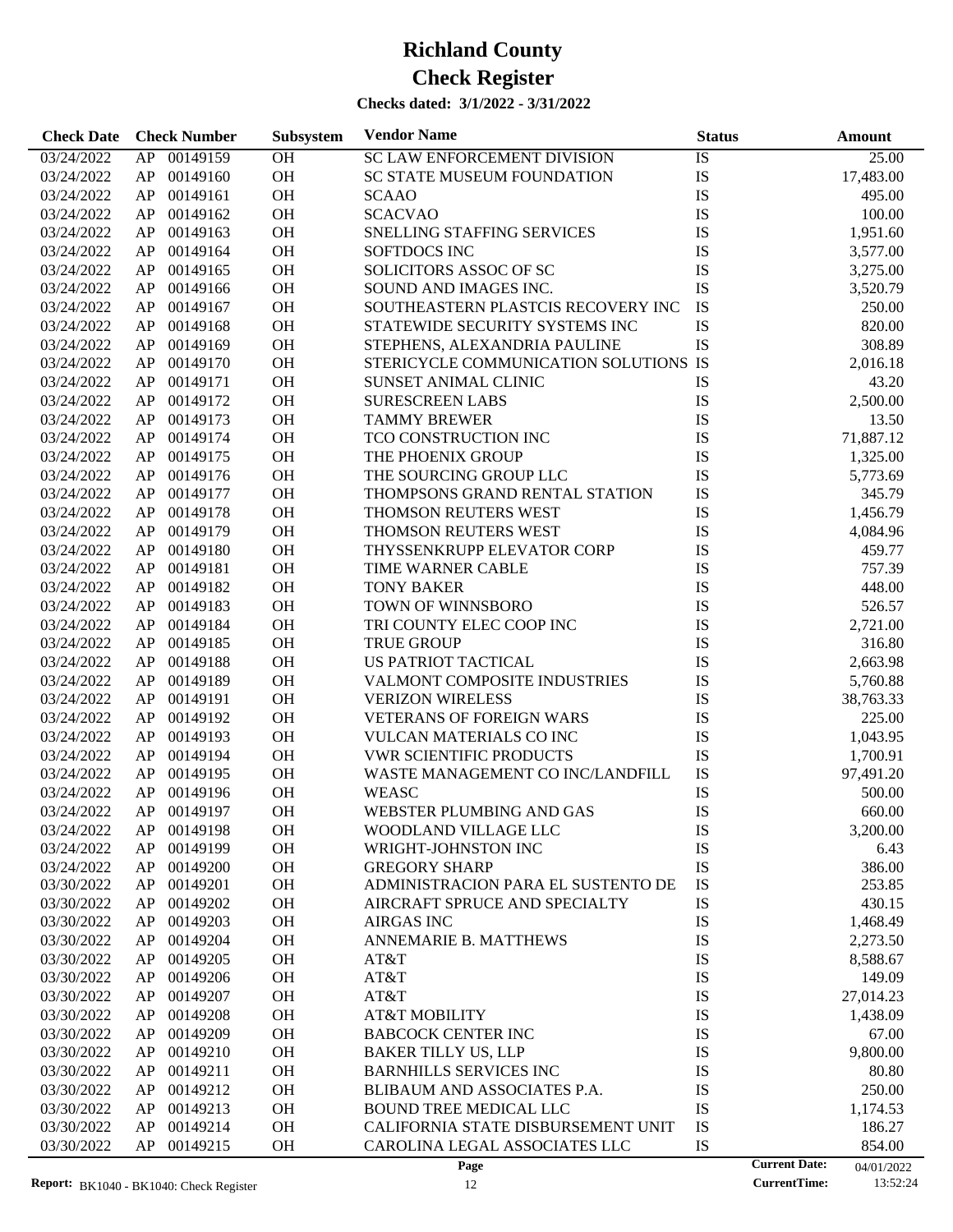| OH<br>CHAO & ASSOCIATES, INC.<br>IS<br>49,551.19<br>03/30/2022<br>AP 00149216<br>OH<br>IS<br>AP 00149218<br>CIGNA/LIFE INSURANCE COMPANY OF NA<br>03/30/2022<br>73,430.32<br>OH<br>IS<br>AP<br>00149219<br>CIGNA/LIFE INSURANCE COMPANY OF NA<br>3,327.68<br>03/30/2022<br>${\rm IS}$<br>OH<br>AP<br>00149220<br>CITY OF COLUMBIA WATER SVC<br>18,393.78<br>03/30/2022<br>OH<br>IS<br>00149221<br>CONSOLIDATED MAILING SERVICES LLC<br>46.87<br>03/30/2022<br>AP<br>OH<br>IS<br>AP<br>00149222<br>COSTAR REALTY INFORMATION INC.<br>1,007.20<br>03/30/2022<br>OH<br>IS<br>AP<br>00149223<br><b>DASHAWN ABNEY</b><br>1,004.20<br>03/30/2022<br>OH<br>IS<br>AP<br>00149224<br>DEBORAH MCCURDY<br>68.00<br>03/30/2022<br>IS<br>00149225<br><b>OH</b><br>DEBT MANAGEMENT SERVICES<br>194.47<br>03/30/2022<br>AP<br>OH<br>IS<br>00149226<br>DELL MARKETING LP<br>1,372.84<br>03/30/2022<br>AP<br>OH<br>IS<br>AP<br>00149227<br>03/30/2022<br>DESA, INC.<br>12,347.41<br>OH<br>IS<br>AP<br>00149228<br>DOMINION ENERGY SC INC<br>18.01<br>03/30/2022<br>OH<br>IS<br>00149233<br>DOMINION ENERGY SC INC<br>14,310.82<br>03/30/2022<br>AP<br>OH<br>IS<br>00149234<br><b>EAGLE AVIATION INC</b><br>2,086.51<br>03/30/2022<br>AP<br>OH<br>ELECTRIC MOTOR SERVICE OF CLINTON INCIS<br>AP<br>00149235<br>11,885.95<br>03/30/2022<br>OH<br>AP<br>00149236<br>FAIRFIELD ELECTRIC COOPERATIVE INC<br>IS<br>0.01<br>03/30/2022<br>IS<br>00149237<br><b>OH</b><br><b>FASTENAL COMPANY</b><br>1,243.29<br>03/30/2022<br>AP<br>OH<br>IS<br>00149238<br>FEDERAL EXPRESS CORP<br>333.85<br>03/30/2022<br>AP<br>OH<br>IS<br>AP<br>00149239<br><b>FEDEX KINKOS</b><br>2,210.26<br>03/30/2022<br>OH<br>IS<br>AP<br>00149240<br>FIRST VEHICLE SERVICES<br>4,653.31<br>03/30/2022<br>OH<br>IS<br>00149241<br>FORTILINE WATERWORKS<br>630.72<br>03/30/2022<br>AP<br>OH<br>IS<br>AP<br>00149242<br><b>GENERATOR SERVICES</b><br>291.44<br>03/30/2022<br>OH<br>IS<br>AP<br>00149243<br><b>GRAHAM, TERRY</b><br>378.89<br>03/30/2022<br>OH<br>IS<br>AP<br>00149245<br><b>GREGORY PEST CONTROL</b><br>1,908.90<br>03/30/2022<br>OH<br>IS<br>00149246<br>HACH CO INC<br>188.96<br>03/30/2022<br>AP<br>OH<br>IS<br>00149247<br>4,995.00<br>03/30/2022<br>AP<br><b>HAWK ANALYTICS</b><br>OH<br>IS<br>AP<br>00149248<br>HENRY SCHEIN INC<br>259.20<br>03/30/2022<br>OH<br>IS<br>AP<br>00149249<br>HOLT CONSULTING COMPANY LLC<br>128,084.28<br>03/30/2022<br>OH<br>IS<br>00149250<br>HOME DEPOT INC<br>03/30/2022<br>AP<br>1,821.57<br>OH<br>IS<br>00149251<br>HUMANA INSURANCE COMPANY<br>49,358.35<br>03/30/2022<br>AP<br>OH<br>IS<br>AP<br>00149252<br><b>INTERNAL REVENUE SERVICE</b><br>250.00<br>03/30/2022<br>OH<br>IS<br>00149253<br><b>INTERNAL REVENUE SERVICE</b><br>217.00<br>03/30/2022<br>AP<br>IS<br>00149254<br><b>OH</b><br><b>IRS</b><br>250.00<br>03/30/2022<br>AP<br>IS<br>00149255<br><b>OH</b><br><b>JENNIFER PAIGE GREENE</b><br>03/30/2022<br>AP<br>541.66<br>IS<br>AP<br>00149256<br>OH<br>KINGS ASPHALT INC<br>2,918.66<br>03/30/2022<br>AP 00149257<br><b>OH</b><br>LAKE MURRAY HARDWARE OUTDOORS INCS<br>03/30/2022<br>28.90<br>03/30/2022<br>00149258<br><b>OH</b><br><b>LANGUAGE LINE</b><br>IS<br>51.75<br>AP<br>03/30/2022<br>00149259<br>OH<br>LIFE ASSIST INC<br>IS<br>AP<br>213.62<br>IS<br>03/30/2022<br>AP<br>00149260<br>OH<br>LIFE TECHNOLOGIES CORPORATION<br>4,315.76<br>IS<br>00149261<br>OH<br>65.88<br>03/30/2022<br>AP<br><b>LIZARDS THICKET</b><br>OH<br>IS<br>57.37<br>03/30/2022<br>00149262<br>LOWES HOME CENTER INC<br>AP<br>IS<br>00149263<br>OH<br>128.64<br>03/30/2022<br>AP<br>LOWES HOME CENTER INC<br>OH<br>IS<br>03/30/2022<br>AP<br>00149264<br>LOWES HOME CENTER INC<br>86.36<br>OH<br>IS<br>9,875.00<br>03/30/2022<br>AP<br>00149265<br><b>MALANE S PIKE</b><br>OH<br>MARTIN INC INDUSTRIAL SUPPLY<br>IS<br>03/30/2022<br>AP<br>00149266<br>35.64<br>00149267<br>OH<br>IS<br>03/30/2022<br>AP<br>MARTIN MARIETTA AGGREGATES INC<br>1,284.01<br>OH<br>IS<br>03/30/2022<br>AP<br>00149268<br>MARTIN MARIETTA AGGREGATES INC<br>2,721.13<br>OH<br>IS<br>03/30/2022<br>AP<br>00149269<br><b>MAULDIN &amp; JENKINS LLC</b><br>24,000.00<br>OH<br>IS<br>03/30/2022<br>AP<br>00149270<br>MEDLINE INDUSTRIES INC<br>7.78<br>00149271<br>OH<br>IS<br>03/30/2022<br>AP<br>MID CAROLINA ELECTRIC<br>31,425.52<br>00149272<br>OH<br>IS<br>03/30/2022<br>AP<br>MOTOROLA SOLUTIONS INC<br>781.65<br>OH<br>IS<br>03/30/2022<br>AP<br>00149273<br>NATIONAL MEDICAL SERVICES<br>4,840.00<br>IS<br>00149279<br>OH<br>OFFICE DEPOT INC<br>03/30/2022<br>AP<br>11,910.37<br>IS<br>00149280<br>OH<br>OHIO CHILD SUPPORT PAYMENT CENTRAL<br>03/30/2022<br>AP<br>67.57 | <b>Check Date</b> | <b>Check Number</b> | Subsystem | <b>Vendor Name</b> | <b>Status</b> | Amount                             |
|--------------------------------------------------------------------------------------------------------------------------------------------------------------------------------------------------------------------------------------------------------------------------------------------------------------------------------------------------------------------------------------------------------------------------------------------------------------------------------------------------------------------------------------------------------------------------------------------------------------------------------------------------------------------------------------------------------------------------------------------------------------------------------------------------------------------------------------------------------------------------------------------------------------------------------------------------------------------------------------------------------------------------------------------------------------------------------------------------------------------------------------------------------------------------------------------------------------------------------------------------------------------------------------------------------------------------------------------------------------------------------------------------------------------------------------------------------------------------------------------------------------------------------------------------------------------------------------------------------------------------------------------------------------------------------------------------------------------------------------------------------------------------------------------------------------------------------------------------------------------------------------------------------------------------------------------------------------------------------------------------------------------------------------------------------------------------------------------------------------------------------------------------------------------------------------------------------------------------------------------------------------------------------------------------------------------------------------------------------------------------------------------------------------------------------------------------------------------------------------------------------------------------------------------------------------------------------------------------------------------------------------------------------------------------------------------------------------------------------------------------------------------------------------------------------------------------------------------------------------------------------------------------------------------------------------------------------------------------------------------------------------------------------------------------------------------------------------------------------------------------------------------------------------------------------------------------------------------------------------------------------------------------------------------------------------------------------------------------------------------------------------------------------------------------------------------------------------------------------------------------------------------------------------------------------------------------------------------------------------------------------------------------------------------------------------------------------------------------------------------------------------------------------------------------------------------------------------------------------------------------------------------------------------------------------------------------------------------------------------------------------------------------------------------------------------------------------------------------------------------------------------------------------------------------------------------------------------------------------------------------------------------------------------------------------------------------------------------------------------------------------------------------------------------------------------------------------------------------------------------------------------------------------------------------------------------------------------------------------------------------------------------------------------------------|-------------------|---------------------|-----------|--------------------|---------------|------------------------------------|
|                                                                                                                                                                                                                                                                                                                                                                                                                                                                                                                                                                                                                                                                                                                                                                                                                                                                                                                                                                                                                                                                                                                                                                                                                                                                                                                                                                                                                                                                                                                                                                                                                                                                                                                                                                                                                                                                                                                                                                                                                                                                                                                                                                                                                                                                                                                                                                                                                                                                                                                                                                                                                                                                                                                                                                                                                                                                                                                                                                                                                                                                                                                                                                                                                                                                                                                                                                                                                                                                                                                                                                                                                                                                                                                                                                                                                                                                                                                                                                                                                                                                                                                                                                                                                                                                                                                                                                                                                                                                                                                                                                                                                                                                          |                   |                     |           |                    |               |                                    |
|                                                                                                                                                                                                                                                                                                                                                                                                                                                                                                                                                                                                                                                                                                                                                                                                                                                                                                                                                                                                                                                                                                                                                                                                                                                                                                                                                                                                                                                                                                                                                                                                                                                                                                                                                                                                                                                                                                                                                                                                                                                                                                                                                                                                                                                                                                                                                                                                                                                                                                                                                                                                                                                                                                                                                                                                                                                                                                                                                                                                                                                                                                                                                                                                                                                                                                                                                                                                                                                                                                                                                                                                                                                                                                                                                                                                                                                                                                                                                                                                                                                                                                                                                                                                                                                                                                                                                                                                                                                                                                                                                                                                                                                                          |                   |                     |           |                    |               |                                    |
|                                                                                                                                                                                                                                                                                                                                                                                                                                                                                                                                                                                                                                                                                                                                                                                                                                                                                                                                                                                                                                                                                                                                                                                                                                                                                                                                                                                                                                                                                                                                                                                                                                                                                                                                                                                                                                                                                                                                                                                                                                                                                                                                                                                                                                                                                                                                                                                                                                                                                                                                                                                                                                                                                                                                                                                                                                                                                                                                                                                                                                                                                                                                                                                                                                                                                                                                                                                                                                                                                                                                                                                                                                                                                                                                                                                                                                                                                                                                                                                                                                                                                                                                                                                                                                                                                                                                                                                                                                                                                                                                                                                                                                                                          |                   |                     |           |                    |               |                                    |
|                                                                                                                                                                                                                                                                                                                                                                                                                                                                                                                                                                                                                                                                                                                                                                                                                                                                                                                                                                                                                                                                                                                                                                                                                                                                                                                                                                                                                                                                                                                                                                                                                                                                                                                                                                                                                                                                                                                                                                                                                                                                                                                                                                                                                                                                                                                                                                                                                                                                                                                                                                                                                                                                                                                                                                                                                                                                                                                                                                                                                                                                                                                                                                                                                                                                                                                                                                                                                                                                                                                                                                                                                                                                                                                                                                                                                                                                                                                                                                                                                                                                                                                                                                                                                                                                                                                                                                                                                                                                                                                                                                                                                                                                          |                   |                     |           |                    |               |                                    |
|                                                                                                                                                                                                                                                                                                                                                                                                                                                                                                                                                                                                                                                                                                                                                                                                                                                                                                                                                                                                                                                                                                                                                                                                                                                                                                                                                                                                                                                                                                                                                                                                                                                                                                                                                                                                                                                                                                                                                                                                                                                                                                                                                                                                                                                                                                                                                                                                                                                                                                                                                                                                                                                                                                                                                                                                                                                                                                                                                                                                                                                                                                                                                                                                                                                                                                                                                                                                                                                                                                                                                                                                                                                                                                                                                                                                                                                                                                                                                                                                                                                                                                                                                                                                                                                                                                                                                                                                                                                                                                                                                                                                                                                                          |                   |                     |           |                    |               |                                    |
|                                                                                                                                                                                                                                                                                                                                                                                                                                                                                                                                                                                                                                                                                                                                                                                                                                                                                                                                                                                                                                                                                                                                                                                                                                                                                                                                                                                                                                                                                                                                                                                                                                                                                                                                                                                                                                                                                                                                                                                                                                                                                                                                                                                                                                                                                                                                                                                                                                                                                                                                                                                                                                                                                                                                                                                                                                                                                                                                                                                                                                                                                                                                                                                                                                                                                                                                                                                                                                                                                                                                                                                                                                                                                                                                                                                                                                                                                                                                                                                                                                                                                                                                                                                                                                                                                                                                                                                                                                                                                                                                                                                                                                                                          |                   |                     |           |                    |               |                                    |
|                                                                                                                                                                                                                                                                                                                                                                                                                                                                                                                                                                                                                                                                                                                                                                                                                                                                                                                                                                                                                                                                                                                                                                                                                                                                                                                                                                                                                                                                                                                                                                                                                                                                                                                                                                                                                                                                                                                                                                                                                                                                                                                                                                                                                                                                                                                                                                                                                                                                                                                                                                                                                                                                                                                                                                                                                                                                                                                                                                                                                                                                                                                                                                                                                                                                                                                                                                                                                                                                                                                                                                                                                                                                                                                                                                                                                                                                                                                                                                                                                                                                                                                                                                                                                                                                                                                                                                                                                                                                                                                                                                                                                                                                          |                   |                     |           |                    |               |                                    |
|                                                                                                                                                                                                                                                                                                                                                                                                                                                                                                                                                                                                                                                                                                                                                                                                                                                                                                                                                                                                                                                                                                                                                                                                                                                                                                                                                                                                                                                                                                                                                                                                                                                                                                                                                                                                                                                                                                                                                                                                                                                                                                                                                                                                                                                                                                                                                                                                                                                                                                                                                                                                                                                                                                                                                                                                                                                                                                                                                                                                                                                                                                                                                                                                                                                                                                                                                                                                                                                                                                                                                                                                                                                                                                                                                                                                                                                                                                                                                                                                                                                                                                                                                                                                                                                                                                                                                                                                                                                                                                                                                                                                                                                                          |                   |                     |           |                    |               |                                    |
|                                                                                                                                                                                                                                                                                                                                                                                                                                                                                                                                                                                                                                                                                                                                                                                                                                                                                                                                                                                                                                                                                                                                                                                                                                                                                                                                                                                                                                                                                                                                                                                                                                                                                                                                                                                                                                                                                                                                                                                                                                                                                                                                                                                                                                                                                                                                                                                                                                                                                                                                                                                                                                                                                                                                                                                                                                                                                                                                                                                                                                                                                                                                                                                                                                                                                                                                                                                                                                                                                                                                                                                                                                                                                                                                                                                                                                                                                                                                                                                                                                                                                                                                                                                                                                                                                                                                                                                                                                                                                                                                                                                                                                                                          |                   |                     |           |                    |               |                                    |
|                                                                                                                                                                                                                                                                                                                                                                                                                                                                                                                                                                                                                                                                                                                                                                                                                                                                                                                                                                                                                                                                                                                                                                                                                                                                                                                                                                                                                                                                                                                                                                                                                                                                                                                                                                                                                                                                                                                                                                                                                                                                                                                                                                                                                                                                                                                                                                                                                                                                                                                                                                                                                                                                                                                                                                                                                                                                                                                                                                                                                                                                                                                                                                                                                                                                                                                                                                                                                                                                                                                                                                                                                                                                                                                                                                                                                                                                                                                                                                                                                                                                                                                                                                                                                                                                                                                                                                                                                                                                                                                                                                                                                                                                          |                   |                     |           |                    |               |                                    |
|                                                                                                                                                                                                                                                                                                                                                                                                                                                                                                                                                                                                                                                                                                                                                                                                                                                                                                                                                                                                                                                                                                                                                                                                                                                                                                                                                                                                                                                                                                                                                                                                                                                                                                                                                                                                                                                                                                                                                                                                                                                                                                                                                                                                                                                                                                                                                                                                                                                                                                                                                                                                                                                                                                                                                                                                                                                                                                                                                                                                                                                                                                                                                                                                                                                                                                                                                                                                                                                                                                                                                                                                                                                                                                                                                                                                                                                                                                                                                                                                                                                                                                                                                                                                                                                                                                                                                                                                                                                                                                                                                                                                                                                                          |                   |                     |           |                    |               |                                    |
|                                                                                                                                                                                                                                                                                                                                                                                                                                                                                                                                                                                                                                                                                                                                                                                                                                                                                                                                                                                                                                                                                                                                                                                                                                                                                                                                                                                                                                                                                                                                                                                                                                                                                                                                                                                                                                                                                                                                                                                                                                                                                                                                                                                                                                                                                                                                                                                                                                                                                                                                                                                                                                                                                                                                                                                                                                                                                                                                                                                                                                                                                                                                                                                                                                                                                                                                                                                                                                                                                                                                                                                                                                                                                                                                                                                                                                                                                                                                                                                                                                                                                                                                                                                                                                                                                                                                                                                                                                                                                                                                                                                                                                                                          |                   |                     |           |                    |               |                                    |
|                                                                                                                                                                                                                                                                                                                                                                                                                                                                                                                                                                                                                                                                                                                                                                                                                                                                                                                                                                                                                                                                                                                                                                                                                                                                                                                                                                                                                                                                                                                                                                                                                                                                                                                                                                                                                                                                                                                                                                                                                                                                                                                                                                                                                                                                                                                                                                                                                                                                                                                                                                                                                                                                                                                                                                                                                                                                                                                                                                                                                                                                                                                                                                                                                                                                                                                                                                                                                                                                                                                                                                                                                                                                                                                                                                                                                                                                                                                                                                                                                                                                                                                                                                                                                                                                                                                                                                                                                                                                                                                                                                                                                                                                          |                   |                     |           |                    |               |                                    |
|                                                                                                                                                                                                                                                                                                                                                                                                                                                                                                                                                                                                                                                                                                                                                                                                                                                                                                                                                                                                                                                                                                                                                                                                                                                                                                                                                                                                                                                                                                                                                                                                                                                                                                                                                                                                                                                                                                                                                                                                                                                                                                                                                                                                                                                                                                                                                                                                                                                                                                                                                                                                                                                                                                                                                                                                                                                                                                                                                                                                                                                                                                                                                                                                                                                                                                                                                                                                                                                                                                                                                                                                                                                                                                                                                                                                                                                                                                                                                                                                                                                                                                                                                                                                                                                                                                                                                                                                                                                                                                                                                                                                                                                                          |                   |                     |           |                    |               |                                    |
|                                                                                                                                                                                                                                                                                                                                                                                                                                                                                                                                                                                                                                                                                                                                                                                                                                                                                                                                                                                                                                                                                                                                                                                                                                                                                                                                                                                                                                                                                                                                                                                                                                                                                                                                                                                                                                                                                                                                                                                                                                                                                                                                                                                                                                                                                                                                                                                                                                                                                                                                                                                                                                                                                                                                                                                                                                                                                                                                                                                                                                                                                                                                                                                                                                                                                                                                                                                                                                                                                                                                                                                                                                                                                                                                                                                                                                                                                                                                                                                                                                                                                                                                                                                                                                                                                                                                                                                                                                                                                                                                                                                                                                                                          |                   |                     |           |                    |               |                                    |
|                                                                                                                                                                                                                                                                                                                                                                                                                                                                                                                                                                                                                                                                                                                                                                                                                                                                                                                                                                                                                                                                                                                                                                                                                                                                                                                                                                                                                                                                                                                                                                                                                                                                                                                                                                                                                                                                                                                                                                                                                                                                                                                                                                                                                                                                                                                                                                                                                                                                                                                                                                                                                                                                                                                                                                                                                                                                                                                                                                                                                                                                                                                                                                                                                                                                                                                                                                                                                                                                                                                                                                                                                                                                                                                                                                                                                                                                                                                                                                                                                                                                                                                                                                                                                                                                                                                                                                                                                                                                                                                                                                                                                                                                          |                   |                     |           |                    |               |                                    |
|                                                                                                                                                                                                                                                                                                                                                                                                                                                                                                                                                                                                                                                                                                                                                                                                                                                                                                                                                                                                                                                                                                                                                                                                                                                                                                                                                                                                                                                                                                                                                                                                                                                                                                                                                                                                                                                                                                                                                                                                                                                                                                                                                                                                                                                                                                                                                                                                                                                                                                                                                                                                                                                                                                                                                                                                                                                                                                                                                                                                                                                                                                                                                                                                                                                                                                                                                                                                                                                                                                                                                                                                                                                                                                                                                                                                                                                                                                                                                                                                                                                                                                                                                                                                                                                                                                                                                                                                                                                                                                                                                                                                                                                                          |                   |                     |           |                    |               |                                    |
|                                                                                                                                                                                                                                                                                                                                                                                                                                                                                                                                                                                                                                                                                                                                                                                                                                                                                                                                                                                                                                                                                                                                                                                                                                                                                                                                                                                                                                                                                                                                                                                                                                                                                                                                                                                                                                                                                                                                                                                                                                                                                                                                                                                                                                                                                                                                                                                                                                                                                                                                                                                                                                                                                                                                                                                                                                                                                                                                                                                                                                                                                                                                                                                                                                                                                                                                                                                                                                                                                                                                                                                                                                                                                                                                                                                                                                                                                                                                                                                                                                                                                                                                                                                                                                                                                                                                                                                                                                                                                                                                                                                                                                                                          |                   |                     |           |                    |               |                                    |
|                                                                                                                                                                                                                                                                                                                                                                                                                                                                                                                                                                                                                                                                                                                                                                                                                                                                                                                                                                                                                                                                                                                                                                                                                                                                                                                                                                                                                                                                                                                                                                                                                                                                                                                                                                                                                                                                                                                                                                                                                                                                                                                                                                                                                                                                                                                                                                                                                                                                                                                                                                                                                                                                                                                                                                                                                                                                                                                                                                                                                                                                                                                                                                                                                                                                                                                                                                                                                                                                                                                                                                                                                                                                                                                                                                                                                                                                                                                                                                                                                                                                                                                                                                                                                                                                                                                                                                                                                                                                                                                                                                                                                                                                          |                   |                     |           |                    |               |                                    |
|                                                                                                                                                                                                                                                                                                                                                                                                                                                                                                                                                                                                                                                                                                                                                                                                                                                                                                                                                                                                                                                                                                                                                                                                                                                                                                                                                                                                                                                                                                                                                                                                                                                                                                                                                                                                                                                                                                                                                                                                                                                                                                                                                                                                                                                                                                                                                                                                                                                                                                                                                                                                                                                                                                                                                                                                                                                                                                                                                                                                                                                                                                                                                                                                                                                                                                                                                                                                                                                                                                                                                                                                                                                                                                                                                                                                                                                                                                                                                                                                                                                                                                                                                                                                                                                                                                                                                                                                                                                                                                                                                                                                                                                                          |                   |                     |           |                    |               |                                    |
|                                                                                                                                                                                                                                                                                                                                                                                                                                                                                                                                                                                                                                                                                                                                                                                                                                                                                                                                                                                                                                                                                                                                                                                                                                                                                                                                                                                                                                                                                                                                                                                                                                                                                                                                                                                                                                                                                                                                                                                                                                                                                                                                                                                                                                                                                                                                                                                                                                                                                                                                                                                                                                                                                                                                                                                                                                                                                                                                                                                                                                                                                                                                                                                                                                                                                                                                                                                                                                                                                                                                                                                                                                                                                                                                                                                                                                                                                                                                                                                                                                                                                                                                                                                                                                                                                                                                                                                                                                                                                                                                                                                                                                                                          |                   |                     |           |                    |               |                                    |
|                                                                                                                                                                                                                                                                                                                                                                                                                                                                                                                                                                                                                                                                                                                                                                                                                                                                                                                                                                                                                                                                                                                                                                                                                                                                                                                                                                                                                                                                                                                                                                                                                                                                                                                                                                                                                                                                                                                                                                                                                                                                                                                                                                                                                                                                                                                                                                                                                                                                                                                                                                                                                                                                                                                                                                                                                                                                                                                                                                                                                                                                                                                                                                                                                                                                                                                                                                                                                                                                                                                                                                                                                                                                                                                                                                                                                                                                                                                                                                                                                                                                                                                                                                                                                                                                                                                                                                                                                                                                                                                                                                                                                                                                          |                   |                     |           |                    |               |                                    |
|                                                                                                                                                                                                                                                                                                                                                                                                                                                                                                                                                                                                                                                                                                                                                                                                                                                                                                                                                                                                                                                                                                                                                                                                                                                                                                                                                                                                                                                                                                                                                                                                                                                                                                                                                                                                                                                                                                                                                                                                                                                                                                                                                                                                                                                                                                                                                                                                                                                                                                                                                                                                                                                                                                                                                                                                                                                                                                                                                                                                                                                                                                                                                                                                                                                                                                                                                                                                                                                                                                                                                                                                                                                                                                                                                                                                                                                                                                                                                                                                                                                                                                                                                                                                                                                                                                                                                                                                                                                                                                                                                                                                                                                                          |                   |                     |           |                    |               |                                    |
|                                                                                                                                                                                                                                                                                                                                                                                                                                                                                                                                                                                                                                                                                                                                                                                                                                                                                                                                                                                                                                                                                                                                                                                                                                                                                                                                                                                                                                                                                                                                                                                                                                                                                                                                                                                                                                                                                                                                                                                                                                                                                                                                                                                                                                                                                                                                                                                                                                                                                                                                                                                                                                                                                                                                                                                                                                                                                                                                                                                                                                                                                                                                                                                                                                                                                                                                                                                                                                                                                                                                                                                                                                                                                                                                                                                                                                                                                                                                                                                                                                                                                                                                                                                                                                                                                                                                                                                                                                                                                                                                                                                                                                                                          |                   |                     |           |                    |               |                                    |
|                                                                                                                                                                                                                                                                                                                                                                                                                                                                                                                                                                                                                                                                                                                                                                                                                                                                                                                                                                                                                                                                                                                                                                                                                                                                                                                                                                                                                                                                                                                                                                                                                                                                                                                                                                                                                                                                                                                                                                                                                                                                                                                                                                                                                                                                                                                                                                                                                                                                                                                                                                                                                                                                                                                                                                                                                                                                                                                                                                                                                                                                                                                                                                                                                                                                                                                                                                                                                                                                                                                                                                                                                                                                                                                                                                                                                                                                                                                                                                                                                                                                                                                                                                                                                                                                                                                                                                                                                                                                                                                                                                                                                                                                          |                   |                     |           |                    |               |                                    |
|                                                                                                                                                                                                                                                                                                                                                                                                                                                                                                                                                                                                                                                                                                                                                                                                                                                                                                                                                                                                                                                                                                                                                                                                                                                                                                                                                                                                                                                                                                                                                                                                                                                                                                                                                                                                                                                                                                                                                                                                                                                                                                                                                                                                                                                                                                                                                                                                                                                                                                                                                                                                                                                                                                                                                                                                                                                                                                                                                                                                                                                                                                                                                                                                                                                                                                                                                                                                                                                                                                                                                                                                                                                                                                                                                                                                                                                                                                                                                                                                                                                                                                                                                                                                                                                                                                                                                                                                                                                                                                                                                                                                                                                                          |                   |                     |           |                    |               |                                    |
|                                                                                                                                                                                                                                                                                                                                                                                                                                                                                                                                                                                                                                                                                                                                                                                                                                                                                                                                                                                                                                                                                                                                                                                                                                                                                                                                                                                                                                                                                                                                                                                                                                                                                                                                                                                                                                                                                                                                                                                                                                                                                                                                                                                                                                                                                                                                                                                                                                                                                                                                                                                                                                                                                                                                                                                                                                                                                                                                                                                                                                                                                                                                                                                                                                                                                                                                                                                                                                                                                                                                                                                                                                                                                                                                                                                                                                                                                                                                                                                                                                                                                                                                                                                                                                                                                                                                                                                                                                                                                                                                                                                                                                                                          |                   |                     |           |                    |               |                                    |
|                                                                                                                                                                                                                                                                                                                                                                                                                                                                                                                                                                                                                                                                                                                                                                                                                                                                                                                                                                                                                                                                                                                                                                                                                                                                                                                                                                                                                                                                                                                                                                                                                                                                                                                                                                                                                                                                                                                                                                                                                                                                                                                                                                                                                                                                                                                                                                                                                                                                                                                                                                                                                                                                                                                                                                                                                                                                                                                                                                                                                                                                                                                                                                                                                                                                                                                                                                                                                                                                                                                                                                                                                                                                                                                                                                                                                                                                                                                                                                                                                                                                                                                                                                                                                                                                                                                                                                                                                                                                                                                                                                                                                                                                          |                   |                     |           |                    |               |                                    |
|                                                                                                                                                                                                                                                                                                                                                                                                                                                                                                                                                                                                                                                                                                                                                                                                                                                                                                                                                                                                                                                                                                                                                                                                                                                                                                                                                                                                                                                                                                                                                                                                                                                                                                                                                                                                                                                                                                                                                                                                                                                                                                                                                                                                                                                                                                                                                                                                                                                                                                                                                                                                                                                                                                                                                                                                                                                                                                                                                                                                                                                                                                                                                                                                                                                                                                                                                                                                                                                                                                                                                                                                                                                                                                                                                                                                                                                                                                                                                                                                                                                                                                                                                                                                                                                                                                                                                                                                                                                                                                                                                                                                                                                                          |                   |                     |           |                    |               |                                    |
|                                                                                                                                                                                                                                                                                                                                                                                                                                                                                                                                                                                                                                                                                                                                                                                                                                                                                                                                                                                                                                                                                                                                                                                                                                                                                                                                                                                                                                                                                                                                                                                                                                                                                                                                                                                                                                                                                                                                                                                                                                                                                                                                                                                                                                                                                                                                                                                                                                                                                                                                                                                                                                                                                                                                                                                                                                                                                                                                                                                                                                                                                                                                                                                                                                                                                                                                                                                                                                                                                                                                                                                                                                                                                                                                                                                                                                                                                                                                                                                                                                                                                                                                                                                                                                                                                                                                                                                                                                                                                                                                                                                                                                                                          |                   |                     |           |                    |               |                                    |
|                                                                                                                                                                                                                                                                                                                                                                                                                                                                                                                                                                                                                                                                                                                                                                                                                                                                                                                                                                                                                                                                                                                                                                                                                                                                                                                                                                                                                                                                                                                                                                                                                                                                                                                                                                                                                                                                                                                                                                                                                                                                                                                                                                                                                                                                                                                                                                                                                                                                                                                                                                                                                                                                                                                                                                                                                                                                                                                                                                                                                                                                                                                                                                                                                                                                                                                                                                                                                                                                                                                                                                                                                                                                                                                                                                                                                                                                                                                                                                                                                                                                                                                                                                                                                                                                                                                                                                                                                                                                                                                                                                                                                                                                          |                   |                     |           |                    |               |                                    |
|                                                                                                                                                                                                                                                                                                                                                                                                                                                                                                                                                                                                                                                                                                                                                                                                                                                                                                                                                                                                                                                                                                                                                                                                                                                                                                                                                                                                                                                                                                                                                                                                                                                                                                                                                                                                                                                                                                                                                                                                                                                                                                                                                                                                                                                                                                                                                                                                                                                                                                                                                                                                                                                                                                                                                                                                                                                                                                                                                                                                                                                                                                                                                                                                                                                                                                                                                                                                                                                                                                                                                                                                                                                                                                                                                                                                                                                                                                                                                                                                                                                                                                                                                                                                                                                                                                                                                                                                                                                                                                                                                                                                                                                                          |                   |                     |           |                    |               |                                    |
|                                                                                                                                                                                                                                                                                                                                                                                                                                                                                                                                                                                                                                                                                                                                                                                                                                                                                                                                                                                                                                                                                                                                                                                                                                                                                                                                                                                                                                                                                                                                                                                                                                                                                                                                                                                                                                                                                                                                                                                                                                                                                                                                                                                                                                                                                                                                                                                                                                                                                                                                                                                                                                                                                                                                                                                                                                                                                                                                                                                                                                                                                                                                                                                                                                                                                                                                                                                                                                                                                                                                                                                                                                                                                                                                                                                                                                                                                                                                                                                                                                                                                                                                                                                                                                                                                                                                                                                                                                                                                                                                                                                                                                                                          |                   |                     |           |                    |               |                                    |
|                                                                                                                                                                                                                                                                                                                                                                                                                                                                                                                                                                                                                                                                                                                                                                                                                                                                                                                                                                                                                                                                                                                                                                                                                                                                                                                                                                                                                                                                                                                                                                                                                                                                                                                                                                                                                                                                                                                                                                                                                                                                                                                                                                                                                                                                                                                                                                                                                                                                                                                                                                                                                                                                                                                                                                                                                                                                                                                                                                                                                                                                                                                                                                                                                                                                                                                                                                                                                                                                                                                                                                                                                                                                                                                                                                                                                                                                                                                                                                                                                                                                                                                                                                                                                                                                                                                                                                                                                                                                                                                                                                                                                                                                          |                   |                     |           |                    |               |                                    |
|                                                                                                                                                                                                                                                                                                                                                                                                                                                                                                                                                                                                                                                                                                                                                                                                                                                                                                                                                                                                                                                                                                                                                                                                                                                                                                                                                                                                                                                                                                                                                                                                                                                                                                                                                                                                                                                                                                                                                                                                                                                                                                                                                                                                                                                                                                                                                                                                                                                                                                                                                                                                                                                                                                                                                                                                                                                                                                                                                                                                                                                                                                                                                                                                                                                                                                                                                                                                                                                                                                                                                                                                                                                                                                                                                                                                                                                                                                                                                                                                                                                                                                                                                                                                                                                                                                                                                                                                                                                                                                                                                                                                                                                                          |                   |                     |           |                    |               |                                    |
|                                                                                                                                                                                                                                                                                                                                                                                                                                                                                                                                                                                                                                                                                                                                                                                                                                                                                                                                                                                                                                                                                                                                                                                                                                                                                                                                                                                                                                                                                                                                                                                                                                                                                                                                                                                                                                                                                                                                                                                                                                                                                                                                                                                                                                                                                                                                                                                                                                                                                                                                                                                                                                                                                                                                                                                                                                                                                                                                                                                                                                                                                                                                                                                                                                                                                                                                                                                                                                                                                                                                                                                                                                                                                                                                                                                                                                                                                                                                                                                                                                                                                                                                                                                                                                                                                                                                                                                                                                                                                                                                                                                                                                                                          |                   |                     |           |                    |               |                                    |
|                                                                                                                                                                                                                                                                                                                                                                                                                                                                                                                                                                                                                                                                                                                                                                                                                                                                                                                                                                                                                                                                                                                                                                                                                                                                                                                                                                                                                                                                                                                                                                                                                                                                                                                                                                                                                                                                                                                                                                                                                                                                                                                                                                                                                                                                                                                                                                                                                                                                                                                                                                                                                                                                                                                                                                                                                                                                                                                                                                                                                                                                                                                                                                                                                                                                                                                                                                                                                                                                                                                                                                                                                                                                                                                                                                                                                                                                                                                                                                                                                                                                                                                                                                                                                                                                                                                                                                                                                                                                                                                                                                                                                                                                          |                   |                     |           |                    |               |                                    |
|                                                                                                                                                                                                                                                                                                                                                                                                                                                                                                                                                                                                                                                                                                                                                                                                                                                                                                                                                                                                                                                                                                                                                                                                                                                                                                                                                                                                                                                                                                                                                                                                                                                                                                                                                                                                                                                                                                                                                                                                                                                                                                                                                                                                                                                                                                                                                                                                                                                                                                                                                                                                                                                                                                                                                                                                                                                                                                                                                                                                                                                                                                                                                                                                                                                                                                                                                                                                                                                                                                                                                                                                                                                                                                                                                                                                                                                                                                                                                                                                                                                                                                                                                                                                                                                                                                                                                                                                                                                                                                                                                                                                                                                                          |                   |                     |           |                    |               |                                    |
|                                                                                                                                                                                                                                                                                                                                                                                                                                                                                                                                                                                                                                                                                                                                                                                                                                                                                                                                                                                                                                                                                                                                                                                                                                                                                                                                                                                                                                                                                                                                                                                                                                                                                                                                                                                                                                                                                                                                                                                                                                                                                                                                                                                                                                                                                                                                                                                                                                                                                                                                                                                                                                                                                                                                                                                                                                                                                                                                                                                                                                                                                                                                                                                                                                                                                                                                                                                                                                                                                                                                                                                                                                                                                                                                                                                                                                                                                                                                                                                                                                                                                                                                                                                                                                                                                                                                                                                                                                                                                                                                                                                                                                                                          |                   |                     |           |                    |               |                                    |
|                                                                                                                                                                                                                                                                                                                                                                                                                                                                                                                                                                                                                                                                                                                                                                                                                                                                                                                                                                                                                                                                                                                                                                                                                                                                                                                                                                                                                                                                                                                                                                                                                                                                                                                                                                                                                                                                                                                                                                                                                                                                                                                                                                                                                                                                                                                                                                                                                                                                                                                                                                                                                                                                                                                                                                                                                                                                                                                                                                                                                                                                                                                                                                                                                                                                                                                                                                                                                                                                                                                                                                                                                                                                                                                                                                                                                                                                                                                                                                                                                                                                                                                                                                                                                                                                                                                                                                                                                                                                                                                                                                                                                                                                          |                   |                     |           |                    |               |                                    |
|                                                                                                                                                                                                                                                                                                                                                                                                                                                                                                                                                                                                                                                                                                                                                                                                                                                                                                                                                                                                                                                                                                                                                                                                                                                                                                                                                                                                                                                                                                                                                                                                                                                                                                                                                                                                                                                                                                                                                                                                                                                                                                                                                                                                                                                                                                                                                                                                                                                                                                                                                                                                                                                                                                                                                                                                                                                                                                                                                                                                                                                                                                                                                                                                                                                                                                                                                                                                                                                                                                                                                                                                                                                                                                                                                                                                                                                                                                                                                                                                                                                                                                                                                                                                                                                                                                                                                                                                                                                                                                                                                                                                                                                                          |                   |                     |           |                    |               |                                    |
|                                                                                                                                                                                                                                                                                                                                                                                                                                                                                                                                                                                                                                                                                                                                                                                                                                                                                                                                                                                                                                                                                                                                                                                                                                                                                                                                                                                                                                                                                                                                                                                                                                                                                                                                                                                                                                                                                                                                                                                                                                                                                                                                                                                                                                                                                                                                                                                                                                                                                                                                                                                                                                                                                                                                                                                                                                                                                                                                                                                                                                                                                                                                                                                                                                                                                                                                                                                                                                                                                                                                                                                                                                                                                                                                                                                                                                                                                                                                                                                                                                                                                                                                                                                                                                                                                                                                                                                                                                                                                                                                                                                                                                                                          |                   |                     |           |                    |               |                                    |
|                                                                                                                                                                                                                                                                                                                                                                                                                                                                                                                                                                                                                                                                                                                                                                                                                                                                                                                                                                                                                                                                                                                                                                                                                                                                                                                                                                                                                                                                                                                                                                                                                                                                                                                                                                                                                                                                                                                                                                                                                                                                                                                                                                                                                                                                                                                                                                                                                                                                                                                                                                                                                                                                                                                                                                                                                                                                                                                                                                                                                                                                                                                                                                                                                                                                                                                                                                                                                                                                                                                                                                                                                                                                                                                                                                                                                                                                                                                                                                                                                                                                                                                                                                                                                                                                                                                                                                                                                                                                                                                                                                                                                                                                          |                   |                     |           |                    |               |                                    |
|                                                                                                                                                                                                                                                                                                                                                                                                                                                                                                                                                                                                                                                                                                                                                                                                                                                                                                                                                                                                                                                                                                                                                                                                                                                                                                                                                                                                                                                                                                                                                                                                                                                                                                                                                                                                                                                                                                                                                                                                                                                                                                                                                                                                                                                                                                                                                                                                                                                                                                                                                                                                                                                                                                                                                                                                                                                                                                                                                                                                                                                                                                                                                                                                                                                                                                                                                                                                                                                                                                                                                                                                                                                                                                                                                                                                                                                                                                                                                                                                                                                                                                                                                                                                                                                                                                                                                                                                                                                                                                                                                                                                                                                                          |                   |                     |           |                    |               |                                    |
|                                                                                                                                                                                                                                                                                                                                                                                                                                                                                                                                                                                                                                                                                                                                                                                                                                                                                                                                                                                                                                                                                                                                                                                                                                                                                                                                                                                                                                                                                                                                                                                                                                                                                                                                                                                                                                                                                                                                                                                                                                                                                                                                                                                                                                                                                                                                                                                                                                                                                                                                                                                                                                                                                                                                                                                                                                                                                                                                                                                                                                                                                                                                                                                                                                                                                                                                                                                                                                                                                                                                                                                                                                                                                                                                                                                                                                                                                                                                                                                                                                                                                                                                                                                                                                                                                                                                                                                                                                                                                                                                                                                                                                                                          |                   |                     |           |                    |               |                                    |
|                                                                                                                                                                                                                                                                                                                                                                                                                                                                                                                                                                                                                                                                                                                                                                                                                                                                                                                                                                                                                                                                                                                                                                                                                                                                                                                                                                                                                                                                                                                                                                                                                                                                                                                                                                                                                                                                                                                                                                                                                                                                                                                                                                                                                                                                                                                                                                                                                                                                                                                                                                                                                                                                                                                                                                                                                                                                                                                                                                                                                                                                                                                                                                                                                                                                                                                                                                                                                                                                                                                                                                                                                                                                                                                                                                                                                                                                                                                                                                                                                                                                                                                                                                                                                                                                                                                                                                                                                                                                                                                                                                                                                                                                          |                   |                     |           |                    |               |                                    |
|                                                                                                                                                                                                                                                                                                                                                                                                                                                                                                                                                                                                                                                                                                                                                                                                                                                                                                                                                                                                                                                                                                                                                                                                                                                                                                                                                                                                                                                                                                                                                                                                                                                                                                                                                                                                                                                                                                                                                                                                                                                                                                                                                                                                                                                                                                                                                                                                                                                                                                                                                                                                                                                                                                                                                                                                                                                                                                                                                                                                                                                                                                                                                                                                                                                                                                                                                                                                                                                                                                                                                                                                                                                                                                                                                                                                                                                                                                                                                                                                                                                                                                                                                                                                                                                                                                                                                                                                                                                                                                                                                                                                                                                                          |                   |                     |           |                    |               |                                    |
|                                                                                                                                                                                                                                                                                                                                                                                                                                                                                                                                                                                                                                                                                                                                                                                                                                                                                                                                                                                                                                                                                                                                                                                                                                                                                                                                                                                                                                                                                                                                                                                                                                                                                                                                                                                                                                                                                                                                                                                                                                                                                                                                                                                                                                                                                                                                                                                                                                                                                                                                                                                                                                                                                                                                                                                                                                                                                                                                                                                                                                                                                                                                                                                                                                                                                                                                                                                                                                                                                                                                                                                                                                                                                                                                                                                                                                                                                                                                                                                                                                                                                                                                                                                                                                                                                                                                                                                                                                                                                                                                                                                                                                                                          |                   |                     |           |                    |               |                                    |
|                                                                                                                                                                                                                                                                                                                                                                                                                                                                                                                                                                                                                                                                                                                                                                                                                                                                                                                                                                                                                                                                                                                                                                                                                                                                                                                                                                                                                                                                                                                                                                                                                                                                                                                                                                                                                                                                                                                                                                                                                                                                                                                                                                                                                                                                                                                                                                                                                                                                                                                                                                                                                                                                                                                                                                                                                                                                                                                                                                                                                                                                                                                                                                                                                                                                                                                                                                                                                                                                                                                                                                                                                                                                                                                                                                                                                                                                                                                                                                                                                                                                                                                                                                                                                                                                                                                                                                                                                                                                                                                                                                                                                                                                          |                   |                     |           |                    |               |                                    |
|                                                                                                                                                                                                                                                                                                                                                                                                                                                                                                                                                                                                                                                                                                                                                                                                                                                                                                                                                                                                                                                                                                                                                                                                                                                                                                                                                                                                                                                                                                                                                                                                                                                                                                                                                                                                                                                                                                                                                                                                                                                                                                                                                                                                                                                                                                                                                                                                                                                                                                                                                                                                                                                                                                                                                                                                                                                                                                                                                                                                                                                                                                                                                                                                                                                                                                                                                                                                                                                                                                                                                                                                                                                                                                                                                                                                                                                                                                                                                                                                                                                                                                                                                                                                                                                                                                                                                                                                                                                                                                                                                                                                                                                                          |                   |                     |           |                    |               |                                    |
|                                                                                                                                                                                                                                                                                                                                                                                                                                                                                                                                                                                                                                                                                                                                                                                                                                                                                                                                                                                                                                                                                                                                                                                                                                                                                                                                                                                                                                                                                                                                                                                                                                                                                                                                                                                                                                                                                                                                                                                                                                                                                                                                                                                                                                                                                                                                                                                                                                                                                                                                                                                                                                                                                                                                                                                                                                                                                                                                                                                                                                                                                                                                                                                                                                                                                                                                                                                                                                                                                                                                                                                                                                                                                                                                                                                                                                                                                                                                                                                                                                                                                                                                                                                                                                                                                                                                                                                                                                                                                                                                                                                                                                                                          |                   |                     |           |                    |               |                                    |
|                                                                                                                                                                                                                                                                                                                                                                                                                                                                                                                                                                                                                                                                                                                                                                                                                                                                                                                                                                                                                                                                                                                                                                                                                                                                                                                                                                                                                                                                                                                                                                                                                                                                                                                                                                                                                                                                                                                                                                                                                                                                                                                                                                                                                                                                                                                                                                                                                                                                                                                                                                                                                                                                                                                                                                                                                                                                                                                                                                                                                                                                                                                                                                                                                                                                                                                                                                                                                                                                                                                                                                                                                                                                                                                                                                                                                                                                                                                                                                                                                                                                                                                                                                                                                                                                                                                                                                                                                                                                                                                                                                                                                                                                          |                   |                     |           |                    |               |                                    |
|                                                                                                                                                                                                                                                                                                                                                                                                                                                                                                                                                                                                                                                                                                                                                                                                                                                                                                                                                                                                                                                                                                                                                                                                                                                                                                                                                                                                                                                                                                                                                                                                                                                                                                                                                                                                                                                                                                                                                                                                                                                                                                                                                                                                                                                                                                                                                                                                                                                                                                                                                                                                                                                                                                                                                                                                                                                                                                                                                                                                                                                                                                                                                                                                                                                                                                                                                                                                                                                                                                                                                                                                                                                                                                                                                                                                                                                                                                                                                                                                                                                                                                                                                                                                                                                                                                                                                                                                                                                                                                                                                                                                                                                                          |                   |                     |           |                    |               |                                    |
|                                                                                                                                                                                                                                                                                                                                                                                                                                                                                                                                                                                                                                                                                                                                                                                                                                                                                                                                                                                                                                                                                                                                                                                                                                                                                                                                                                                                                                                                                                                                                                                                                                                                                                                                                                                                                                                                                                                                                                                                                                                                                                                                                                                                                                                                                                                                                                                                                                                                                                                                                                                                                                                                                                                                                                                                                                                                                                                                                                                                                                                                                                                                                                                                                                                                                                                                                                                                                                                                                                                                                                                                                                                                                                                                                                                                                                                                                                                                                                                                                                                                                                                                                                                                                                                                                                                                                                                                                                                                                                                                                                                                                                                                          |                   |                     |           |                    |               |                                    |
|                                                                                                                                                                                                                                                                                                                                                                                                                                                                                                                                                                                                                                                                                                                                                                                                                                                                                                                                                                                                                                                                                                                                                                                                                                                                                                                                                                                                                                                                                                                                                                                                                                                                                                                                                                                                                                                                                                                                                                                                                                                                                                                                                                                                                                                                                                                                                                                                                                                                                                                                                                                                                                                                                                                                                                                                                                                                                                                                                                                                                                                                                                                                                                                                                                                                                                                                                                                                                                                                                                                                                                                                                                                                                                                                                                                                                                                                                                                                                                                                                                                                                                                                                                                                                                                                                                                                                                                                                                                                                                                                                                                                                                                                          |                   |                     |           | Page               |               | <b>Current Date:</b><br>04/01/2022 |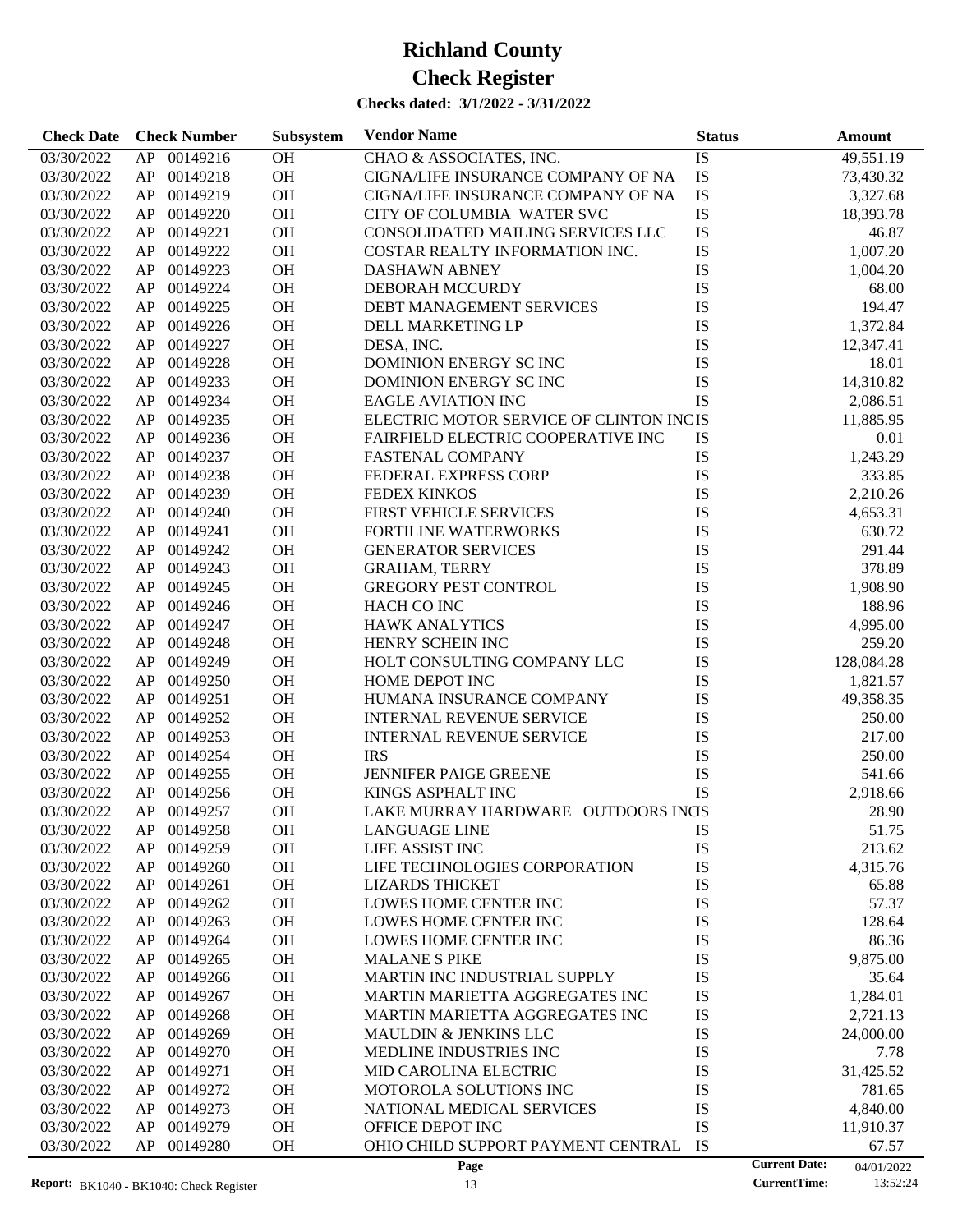| <b>Check Date</b>       |    | <b>Check Number</b> | Subsystem | <b>Vendor Name</b>                     | <b>Status</b>    | <b>Amount</b> |
|-------------------------|----|---------------------|-----------|----------------------------------------|------------------|---------------|
| 03/30/2022              |    | AP 00149281         | <b>OH</b> | PALMETTO PROPANE FUELS ICE INC         | IS               | 10,621.22     |
| 03/30/2022              | AP | 00149282            | OH        | PAMELA SIMMONS-BEASLEY                 | IS               | 1,381.25      |
| 03/30/2022              | AP | 00149283            | OH        | POLLOCK COMPANY                        | IS               | 324.25        |
| 03/30/2022              | AP | 00149284            | OH        | POLLOCK COMPANY                        | IS               | 241.87        |
| 03/30/2022              | AP | 00149285            | OH        | <b>RC SHERIFF DEPT</b>                 | IS               | 150.00        |
| 03/30/2022              | AP | 00149286            | OH        | SAMS CLUB DIRECT COMMERCIAL CREDIT INS |                  | 25.48         |
| 03/30/2022              | AP | 00149287            | OH        | SC DEPARTMENT OF EMPLOYMENT &          | IS               | 236.04        |
| 03/30/2022              | AP | 00149288            | OH        | <b>SC DEPARTMENT OF REVENUE</b>        | IS               | 1,973.79      |
| 03/30/2022              | AP | 00149289            | OH        | <b>SC FORESTY COMMISSION</b>           | IS               | 3,500.00      |
| 03/30/2022              | AP | 00149290            | OH        | <b>SC RETIREMENT SYSTEM</b>            | IS               | 1,016.55      |
| 03/30/2022              | AP | 00149291            | OH        | SC STATE DISBURSEMENT UNIT             | IS               | 7,378.33      |
| 03/30/2022              | AP | 00149292            | OH        | <b>SCSCJA</b>                          | IS               | 260.00        |
| 03/30/2022              | AP | 00149293            | OH        | <b>SECRETARY OF STATE</b>              | IS               | 25.00         |
| 03/30/2022              | AP | 00149294            | OH        | SLOAN CONSTRUCTION COMPANY INC         | IS               | 393.47        |
| 03/30/2022              | AP | 00149295            | OH        | SMITH-YOUNG, SYRANA                    | IS               | 180.18        |
| 03/30/2022              | AP | 00149296            | OH        | SOUTHEASTERN PAPER GROUP               | IS               | 718.74        |
| 03/30/2022              | AP | 00149297            | OH        | STATEWIDE SECURITY SYSTEMS INC         | IS               | 3,379.30      |
| 03/30/2022              | AP | 00149298            | OH        | SUNSET ANIMAL CLINIC                   | IS               | 568.12        |
| 03/30/2022              | AP | 00149299            | OH        | TENNESSEE CHILD SUPPORT                | IS               | 90.92         |
| 03/30/2022              | AP | 00149300            | OH        | THE SOURCING GROUP LLC                 | IS               | 2,978.50      |
| 03/30/2022              | AP | 00149301            | OH        | THOMSON REUTERS WEST                   | IS               | 875.29        |
| 03/30/2022              | AP | 00149302            | OH        | TIME WARNER CABLE                      | IS               | 1,177.85      |
| 03/30/2022              | AP | 00149303            | OH        | <b>TIME WARNER CABLE</b>               | IS               | 139.54        |
| 03/30/2022              | AP | 00149304            | OH        | TREASURER OF VIRGINIA                  | IS               | 139.82        |
| 03/30/2022              | AP | 00149305            | OH        | TRI COUNTY ELEC COOP INC               | IS               | 395.85        |
| 03/30/2022              | AP | 00149306            | OH        | <b>TRUE GROUP</b>                      | IS               | 316.80        |
| 03/30/2022              | AP | 00149307            | OH        | <b>US PATRIOT TACTICAL</b>             | IS               | 1,294.33      |
| 03/30/2022              | AP | 00149309            | OH        | <b>USA BLUE BOOK</b>                   | IS               | 5.11          |
| 03/30/2022              | AP | 00149310            | OH        | <b>VERIZON WIRELESS</b>                | IS               | 1,877.53      |
| 03/30/2022              | AP | 00149311            | OH        | VULCAN MATERIALS CO INC                | IS               | 6,824.27      |
| 03/30/2022              | AP | 00149312            | OH        | <b>VWR SCIENTIFIC PRODUCTS</b>         | IS               | 1,958.14      |
| 03/30/2022              | AP | 00149313            | OH        | WAGE GARNISHMENT PROCESSING UNIT       | IS               | 65.55         |
| 03/30/2022              | AP | 00149314            | OH        | WASTE MANAGEMENT CO INC/LANDFILL       | IS               | 1,408.09      |
| 03/30/2022              | AP | 00149317            | OH        | WRIGHT-JOHNSTON INC                    | IS               | 1,817.52      |
|                         |    |                     |           |                                        |                  |               |
|                         |    |                     |           |                                        | <b>AP Total:</b> | 14,983,873.79 |
| <b>Accounts Payable</b> |    |                     |           |                                        |                  |               |
| 03/03/2022              | FE | 00002537            | <b>OH</b> | <b>CATOES INC</b>                      | IS               | 974.12        |
| 03/03/2022              | FE | 00002538            | <b>OH</b> | <b>CONCENTRA MEDICAL CENTERS</b>       | IS               | 576.00        |
| 03/03/2022              | FE | 00002539            | <b>OH</b> | <b>DANA SAFETY SUPPLY</b>              | IS               | 1,198.80      |
| 03/03/2022              | FE | 00002540            | <b>OH</b> | <b>LAWMENS SAFETY SUP INC</b>          | IS               | 366.61        |
| 03/03/2022              | FE | 00002541            | <b>OH</b> | LE BLEU BOTTLED WATER                  | IS               | 59.72         |
| 03/03/2022              | FE | 00002542            | <b>OH</b> | LIBERTY TIRE RECYCLING LLC             | IS               | 11,703.00     |
| 03/03/2022              | FE | 00002543            | <b>OH</b> | PRISMA HEALTH-MIDLANDS                 | IS               | 1,771.00      |
| 03/03/2022              | FE | 00002544            | <b>OH</b> | <b>SHANDON BAPTIST CHURCH</b>          | IS               | 1,500.00      |
| 03/03/2022              | FE | 00002545            | <b>OH</b> | SIMPLE COMMUNICATIONS TECHNOLOGIES IS  |                  | 21.60         |
| 03/03/2022              | FE | 00002546            | <b>OH</b> | SONITROL OF THE MIDLANDS               | IS               | 139.11        |
| 03/03/2022              | FE | 00002547            | <b>OH</b> | TMS INC                                | IS               | 149.00        |
| 03/03/2022              | FE | 00002548            | <b>OH</b> | UNIFIRST CORPORATION                   | IS               | 3,857.01      |
| 03/03/2022              | FE | 00002549            | <b>OH</b> | VALLEY BEVERAGE SOLUTIONS LLC - AKA    | IS               | 560.46        |
| 03/03/2022              | FE | 00002550            | <b>OH</b> | WESTERN STATES ENVELOPE CO             | IS               | 257.15        |
| 03/03/2022              | FE | 00002551            | <b>OH</b> | BUONASERA MEDIA SERVICES LLC           | IS               | 8,173.93      |
| 03/03/2022              | FE | 00002552            | OH        | FLEETMIND SOLUTIONS INC                | IS               | 10,006.75     |
|                         |    |                     |           |                                        |                  |               |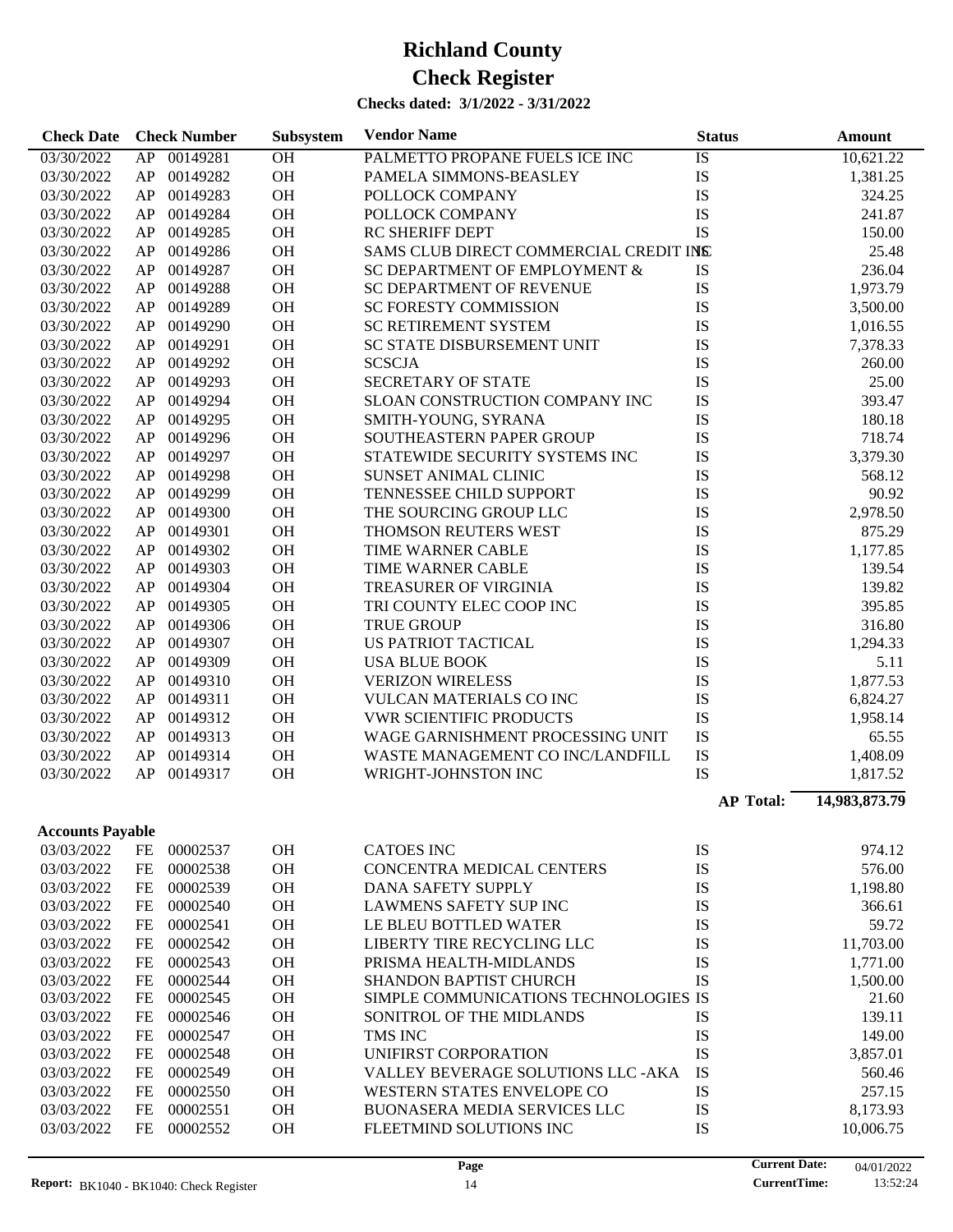| <b>Check Date</b>        | <b>Check Number</b>              | Subsystem       | <b>Vendor Name</b>                            | <b>Status</b> | Amount                             |
|--------------------------|----------------------------------|-----------------|-----------------------------------------------|---------------|------------------------------------|
| 03/03/2022               | 00002553<br>FE                   | OH              | <b>GRAINGER CO INC</b>                        | IS            | 890.20                             |
| 03/03/2022               | 00002554<br>FE                   | <b>OH</b>       | HAMILTON CAPITOL CENTER LLC                   | IS            | 4,941.45                           |
| 03/03/2022               | 00002555<br>FE                   | OH              | HISTORIC COLUMBIA FOUNDATION INC              | IS            | 99,205.50                          |
| 03/03/2022               | 00002556<br>FE                   | <b>OH</b>       | <b>HUSSEY GAY BELL</b>                        | IS            | 5,217.50                           |
| 03/03/2022               | 00002557<br>FE                   | <b>OH</b>       | MCCLAM & ASSOCIATES INC                       | IS            | 22,657.50                          |
| 03/03/2022               | 00002558<br>FE                   | OH              | PALMETTO CORP OF CONWAY                       | IS            | 354,532.53                         |
| 03/03/2022               | 00002559<br>FE                   | OH              | PROFESSIONAL PATHOLOGY SERVICES               | IS            | 88,750.00                          |
| 03/03/2022               | 00002560<br>FE                   | OH              | ROPER PERSONNEL SVC INC                       | IS            | 16,374.66                          |
| 03/03/2022               | 00002561<br>FE                   | OH              | W B GUIMARIN CO INC                           | IS            | 24,094.31                          |
| 03/03/2022               | 00002562<br>FE                   | OH              | WAPER SUPPLY AND SVC CO INC                   | IS            | 992.14                             |
| 03/03/2022               | 00002563<br>FE                   | OH              | <b>WELLPATH LLC</b>                           | IS            | 372,051.35                         |
| 03/03/2022               | 00002564<br>FE                   | OH              | WK DICKSON AND COMPANY INC                    | IS            | 2,000.00                           |
| 03/03/2022               | 00002565<br>FE                   | <b>OH</b>       | WM ENTERPRISE LLC                             | IS            | 1,761.48                           |
| 03/09/2022               | 00002566<br>FE                   | OH              | A MOBILE STORAGE CO INC                       | IS            | 108.00                             |
| 03/09/2022               | 00002567<br>FE                   | OH              | <b>GANN OFFICE SUPPLIERS</b>                  | IS            | 1,734.57                           |
| 03/09/2022               | 00002568<br>FE                   | OH              | LE BLEU BOTTLED WATER                         | IS            | 110.82                             |
| 03/09/2022               | 00002569<br>FE                   | <b>OH</b>       | SC RURAL WATER ASSOC INC                      | IS            | 240.00                             |
| 03/09/2022               | 00002570<br>FE                   | <b>OH</b>       | TMS INC                                       | IS            | 1,229.87                           |
| 03/09/2022               | 00002571<br>FE                   | OH              | UNIFIRST CORPORATION                          | IS            | 2,503.31                           |
| 03/09/2022               | 00002572<br>FE                   | <b>OH</b>       | VALLEY BEVERAGE SOLUTIONS LLC -AKA            | IS            | 851.40                             |
| 03/09/2022               | 00002573<br>FE                   | <b>OH</b>       | AOS SPECIALTY CONTRACTORS INC                 | IS            | 153,418.85                         |
| 03/09/2022               | 00002574<br>FE                   | OH              | <b>BUONASERA MEDIA SERVICES LLC</b>           | IS            | 347.58                             |
| 03/09/2022               | 00002575<br>FE                   | OH              | CAROLINA ELEVATOR SERVICE INC                 | IS            | 3,602.00                           |
| 03/09/2022               | 00002576<br>FE                   | <b>OH</b>       | CHEROKEE CONSTRUCTION COMPANY INC             | IS            | 200,274.93                         |
| 03/09/2022               | 00002577<br>FE                   | <b>OH</b>       | <b>CROWDER CONSTRUCTION</b>                   | IS            | 437,551.41                         |
| 03/09/2022               | 00002578<br>FE                   | <b>OH</b>       | <b>GRAINGER CO INC</b>                        | IS            | 2,190.22                           |
| 03/09/2022               | 00002579<br>FE                   | OH              | HAMILTON CAPITOL CENTER LLC                   | IS            | 774.21                             |
| 03/09/2022               | 00002580<br>FE                   | <b>OH</b>       | <b>HAMVIS PROPERTIES INC</b>                  | IS            | 42,303.00                          |
| 03/09/2022               | 00002581<br>FE                   | <b>OH</b>       | <b>HUSSEY GAY BELL</b>                        | IS            | 1,200.00                           |
| 03/09/2022               | 00002582<br>FE                   | <b>OH</b>       | <b>JOEL E WOODS &amp; ASSOCIATES</b>          | IS            | 8,345.00                           |
| 03/09/2022               | 00002583<br>FE                   | OH              | JOHNSONS GARBAGE SERVICE INC                  | IS            | 196,387.91                         |
| 03/09/2022               | 00002584<br>FE                   | <b>OH</b>       | LRADAC-LEX/RCHLND ALCOHOL DRUG                | IS            | 58,752.34                          |
| 03/09/2022               | 00002585<br>FE                   | <b>OH</b>       | <b>MEAD AND HUNT INC</b>                      | IS            | 24,230.84                          |
| 03/09/2022               | 00002586<br>FE                   | OH              | ROPER PERSONNEL SVC INC                       | IS            | 27,240.75                          |
| 03/09/2022               | 00002587<br>FE                   | OH              | <b>SEWAH STUDIOS</b>                          | IS            | 2,170.00                           |
|                          | 00002588                         | OH              | <b>AUNTIE KAREN FOUNDATION</b>                |               |                                    |
| 03/17/2022               | FE                               |                 |                                               | IS            | 20,000.00                          |
| 03/17/2022               | 00002589<br>FE.<br>00002590      | ОH<br><b>OH</b> | <b>CATOES INC</b>                             | IS            | 352.87                             |
| 03/17/2022               | FE                               |                 | <b>COLONIAL PRINTING INC</b>                  | IS            | 245.18                             |
| 03/17/2022<br>03/17/2022 | 00002591<br>FE<br>00002592<br>FE | OH<br>OH        | DANA SAFETY SUPPLY<br>DUNBAR FUNERAL HOME INC | IS<br>IS      | 168.48<br>3,600.00                 |
| 03/17/2022               | 00002593<br>FE                   | OH              | ELECTRIC CONTROL AND SUPPLY INC               | IS            | 195.70                             |
| 03/17/2022               | 00002594<br>FE                   | OH              | <b>GANN OFFICE SUPPLIERS</b>                  | IS            | 519.70                             |
| 03/17/2022               | 00002595<br>FE                   | OH              | LE BLEU BOTTLED WATER                         | IS            | 667.70                             |
|                          | 00002596                         | OH              | LIBERTY TIRE RECYCLING LLC                    | IS            |                                    |
| 03/17/2022               | FE                               |                 |                                               |               | 14,222.50                          |
| 03/17/2022               | 00002597<br>FE                   | OH              | MED COM INC                                   | IS            | 1,099.80                           |
| 03/17/2022               | 00002598<br>FE                   | OH              | MIDLAND EAR NOSE & THROAT                     | IS            | 150.00                             |
| 03/17/2022               | 00002599<br>FE                   | OH              | <b>S AND ME</b>                               | IS            | 1,965.00                           |
| 03/17/2022               | 00002600<br>FE                   | OH              | UNIFIRST CORPORATION                          | IS            | 5,672.02                           |
| 03/17/2022               | 00002601<br>FE                   | OH              | VALLEY BEVERAGE SOLUTIONS LLC -AKA            | IS            | 1,079.78                           |
| 03/17/2022               | 00002602<br>FE                   | OH              | EMS MANAGEMENT CONSULTANTS                    | IS            | 11,172.01                          |
| 03/17/2022               | 00002603<br>FE                   | OH              | <b>GRAINGER CO INC</b>                        | IS            | 1,060.57                           |
| 03/17/2022               | 00002604<br>FE                   | OH              | HAMVIS PROPERTIES INC                         | IS            | 44,549.30                          |
| 03/17/2022               | 00002605<br>FE                   | OH              | LASER PRINT PLUS INC                          | IS            | 4,484.05                           |
| 03/17/2022               | FE<br>00002606                   | OH              | MCCLAM & ASSOCIATES INC                       | IS            | 5,261.22                           |
|                          |                                  |                 | Page                                          |               | <b>Current Date:</b><br>04/01/2022 |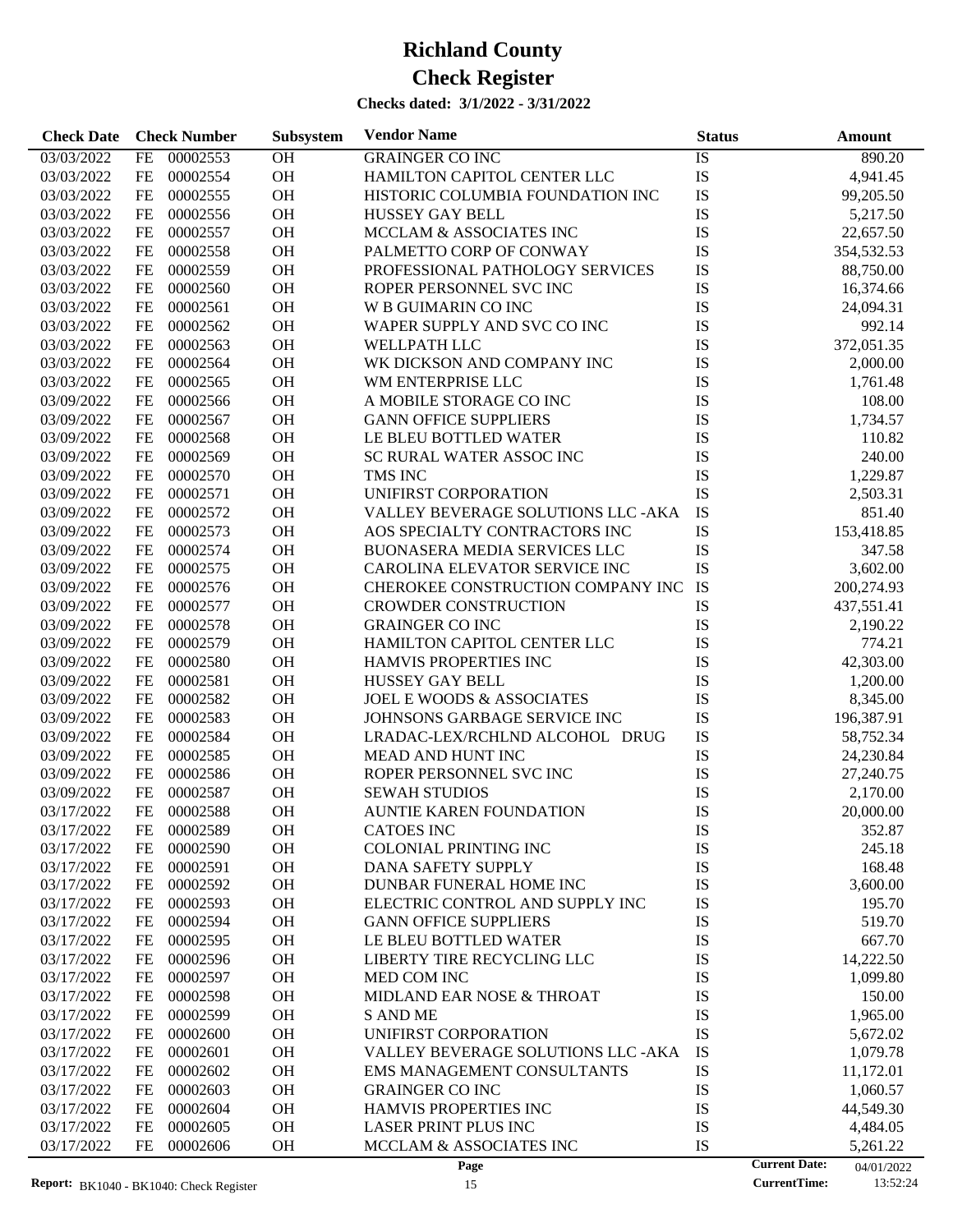| OH<br>OLH INC.<br>03/17/2022<br>00002607<br>IS<br>13,895.00<br>FE<br>OH<br>IS<br>00002608<br>PRIDE AVIATION INC<br>03/17/2022<br>FE<br>2,747.04<br>IS<br>00002609<br>OH<br>03/17/2022<br>FE<br>ROPER PERSONNEL SVC INC<br>729.76<br>IS<br>00002610<br>OH<br>215.84<br>03/17/2022<br>FE<br><b>TRANSCRIBE THIS</b><br>OH<br>IS<br>FE<br>00002611<br>WAPER SUPPLY AND SVC CO INC<br>03/17/2022<br>580.83<br>IS<br>00002612<br>OH<br>2,750.09<br>03/24/2022<br>FE<br><b>ACE GLASS COMPANY</b><br>IS<br>00002613<br>OH<br>03/24/2022<br>FE<br>ADS SECURITY L.P.<br>64.14<br>OH<br>IS<br>00002614<br><b>CATOES INC</b><br>397.21<br>03/24/2022<br>FE<br>IS<br>00002615<br>OH<br><b>COLONIAL PRINTING INC</b><br>125.07<br>03/24/2022<br>FE<br>IS<br>00002616<br>OH<br>03/24/2022<br>FE<br>DANA SAFETY SUPPLY<br>3,308.30<br>IS<br>00002617<br>OH<br>03/24/2022<br>FE<br>LE BLEU BOTTLED WATER<br>135.24<br>OH<br>IS<br>00002618<br>659.00<br>03/24/2022<br>FE<br>PRISMA HEALTH-MIDLANDS<br><b>IS</b><br>00002619<br>OH<br>03/24/2022<br>FE<br><b>SC BATTERY INC</b><br>1,051.28<br>SIMPLE COMMUNICATIONS TECHNOLOGIES IS<br>00002620<br>OH<br>03/24/2022<br>FE<br>4.32<br>00002621<br>OH<br>8.92<br>03/24/2022<br>FE<br><b>SPOK INC</b><br>IS<br>IS<br>FE<br>00002622<br>OH<br><b>TYLER BROTHERS</b><br>125.00<br>03/24/2022<br>IS<br>00002623<br>OH<br>1,285.43<br>03/24/2022<br>FE<br>UNIFIRST CORPORATION<br>IS<br>00002624<br>OH<br>VALLEY BEVERAGE SOLUTIONS LLC - AKA<br>03/24/2022<br>FE<br>8,048.28<br>OH<br>IS<br>FE<br>00002625<br>03/24/2022<br>FLEETMIND SOLUTIONS INC<br>10,006.75<br>IS<br>00002626<br>OH<br><b>GRAINGER CO INC</b><br>03/24/2022<br>FE<br>190.69<br>IS<br>00002627<br>OH<br>03/24/2022<br>FE<br>HAMILTON CAPITOL CENTER LLC<br>5,125.48<br>IS<br>00002628<br>OH<br>03/24/2022<br>FE<br><b>HUSSEY GAY BELL</b><br>2,220.00<br>OH<br>IS<br>FE<br>00002629<br>KEMETIC INSTITUTE FOR HEALTH<br>03/24/2022<br>1,500.00<br>IS<br>00002630<br>OH<br>03/24/2022<br>FE<br>OLH INC.<br>521.46<br>00002631<br>OH<br>PALMETTO EMPLOYEE ASSISTANCE PROGRAIM<br>03/24/2022<br>FE<br>10,438.68<br>OH<br>00002632<br>REHRIG PACIFIC CO INC<br>03/24/2022<br>FE<br>IS<br>47,187.87<br>00002633<br>OH<br>IS<br>03/24/2022<br>FE<br>ROPER PERSONNEL SVC INC<br>729.76<br>00002634<br>OH<br>IS<br>103,896.54<br>03/24/2022<br>FE<br><b>STUTTS &amp; WILLIAMS LLC</b><br>IS<br>00002635<br>OH<br>03/24/2022<br>FE<br>W B GUIMARIN CO INC<br>17,518.00<br>OH<br>IS<br>FE<br>00002636<br>03/24/2022<br>WK DICKSON AND COMPANY INC<br>4,248.93<br>00002637<br>OH<br>IS<br>03/31/2022<br>FE<br>ADS SECURITY L.P.<br>0.00<br>00002638<br>OH<br>IS<br>03/31/2022<br>FE<br><b>COLUMBIA MARRIOTT HOTEL</b><br>3,645.00<br>IS<br>00002639<br>OH<br>03/31/2022<br>FE<br>CONCENTRA MEDICAL CENTERS<br>498.50<br>IS<br>00002640<br>OH<br>03/31/2022<br>FE<br>DANA SAFETY SUPPLY<br>3,189.07<br>OH<br>ELECTRIC CONTROL AND SUPPLY INC<br>IS<br>03/31/2022<br>FE<br>00002641<br>164.30<br>FE<br><b>OH</b><br>IS<br>03/31/2022<br>00002642<br><b>SC BATTERY INC</b><br>96.94<br>03/31/2022<br>FE<br>00002643<br><b>OH</b><br>UNIFIRST CORPORATION<br>IS<br>796.33<br>00002644<br><b>OH</b><br>IS<br>03/31/2022<br>FE<br>VALLEY BEVERAGE SOLUTIONS LLC -AKA<br>13.99<br>IS<br>00002645<br><b>OH</b><br><b>AERO PRODUCTS</b><br>415.32<br>03/31/2022<br>FE<br>IS<br>00002646<br>OH<br><b>BUONASERA MEDIA SERVICES LLC</b><br>4,653.98<br>03/31/2022<br>FE<br><b>IS</b><br>00002647<br>OH<br>104.30<br>03/31/2022<br>FE<br><b>GRAINGER CO INC</b><br>00002648<br>OH<br>GREATER COLUMBIA COMMUNITY RELATIONS<br>44,333.63<br>03/31/2022<br>FE<br>00002649<br>OH<br>IS<br>2,216.50<br>03/31/2022<br>FE<br><b>HUSSEY GAY BELL</b><br>IS<br>00002650<br>OH<br>MCCLAM & ASSOCIATES INC<br>108,702.22<br>03/31/2022<br>FE<br>IS<br>00002651<br><b>OH</b><br>PALMETTO CORP OF CONWAY<br>03/31/2022<br>FE<br>357,093.05<br><b>IS</b><br>FE<br>00002652<br><b>OH</b><br>ROPER PERSONNEL SVC INC<br>03/31/2022<br>2,169.82<br>3,084,623.63<br>FE Total:<br><b>Treasurer</b><br>TR 00371546<br>03/01/2022<br><b>Treasurer Tax Refund</b><br>IS<br>3,142.62<br>JE<br>00371547<br>IS<br>03/01/2022<br>TR<br>JE<br><b>Treasurer Tax Refund</b><br>1,750.19<br>00371548<br><b>Treasurer Tax Refund</b><br>IS<br>03/01/2022<br>TR<br>JE<br>5,248.03<br>00371549<br><b>Treasurer Tax Refund</b><br>IS<br>03/01/2022<br>TR<br>JE<br>12,246.35<br><b>Current Date:</b><br>Page<br>04/01/2022 | <b>Check Date</b> | <b>Check Number</b> | Subsystem | <b>Vendor Name</b> | <b>Status</b> | Amount |
|-------------------------------------------------------------------------------------------------------------------------------------------------------------------------------------------------------------------------------------------------------------------------------------------------------------------------------------------------------------------------------------------------------------------------------------------------------------------------------------------------------------------------------------------------------------------------------------------------------------------------------------------------------------------------------------------------------------------------------------------------------------------------------------------------------------------------------------------------------------------------------------------------------------------------------------------------------------------------------------------------------------------------------------------------------------------------------------------------------------------------------------------------------------------------------------------------------------------------------------------------------------------------------------------------------------------------------------------------------------------------------------------------------------------------------------------------------------------------------------------------------------------------------------------------------------------------------------------------------------------------------------------------------------------------------------------------------------------------------------------------------------------------------------------------------------------------------------------------------------------------------------------------------------------------------------------------------------------------------------------------------------------------------------------------------------------------------------------------------------------------------------------------------------------------------------------------------------------------------------------------------------------------------------------------------------------------------------------------------------------------------------------------------------------------------------------------------------------------------------------------------------------------------------------------------------------------------------------------------------------------------------------------------------------------------------------------------------------------------------------------------------------------------------------------------------------------------------------------------------------------------------------------------------------------------------------------------------------------------------------------------------------------------------------------------------------------------------------------------------------------------------------------------------------------------------------------------------------------------------------------------------------------------------------------------------------------------------------------------------------------------------------------------------------------------------------------------------------------------------------------------------------------------------------------------------------------------------------------------------------------------------------------------------------------------------------------------------------------------------------------------------------------------------------------------------------------------------------------------------------------------------------------------------------------------------------------------------------------------------------------------------------------------------------------------------------------------------------------------------------------------------------------------------------------------------------------------------------------------------------------------------------------------------------------------------------------------------------------------------------------------------------------------------------------------------------------------------|-------------------|---------------------|-----------|--------------------|---------------|--------|
|                                                                                                                                                                                                                                                                                                                                                                                                                                                                                                                                                                                                                                                                                                                                                                                                                                                                                                                                                                                                                                                                                                                                                                                                                                                                                                                                                                                                                                                                                                                                                                                                                                                                                                                                                                                                                                                                                                                                                                                                                                                                                                                                                                                                                                                                                                                                                                                                                                                                                                                                                                                                                                                                                                                                                                                                                                                                                                                                                                                                                                                                                                                                                                                                                                                                                                                                                                                                                                                                                                                                                                                                                                                                                                                                                                                                                                                                                                                                                                                                                                                                                                                                                                                                                                                                                                                                                                                                                                                             |                   |                     |           |                    |               |        |
|                                                                                                                                                                                                                                                                                                                                                                                                                                                                                                                                                                                                                                                                                                                                                                                                                                                                                                                                                                                                                                                                                                                                                                                                                                                                                                                                                                                                                                                                                                                                                                                                                                                                                                                                                                                                                                                                                                                                                                                                                                                                                                                                                                                                                                                                                                                                                                                                                                                                                                                                                                                                                                                                                                                                                                                                                                                                                                                                                                                                                                                                                                                                                                                                                                                                                                                                                                                                                                                                                                                                                                                                                                                                                                                                                                                                                                                                                                                                                                                                                                                                                                                                                                                                                                                                                                                                                                                                                                                             |                   |                     |           |                    |               |        |
|                                                                                                                                                                                                                                                                                                                                                                                                                                                                                                                                                                                                                                                                                                                                                                                                                                                                                                                                                                                                                                                                                                                                                                                                                                                                                                                                                                                                                                                                                                                                                                                                                                                                                                                                                                                                                                                                                                                                                                                                                                                                                                                                                                                                                                                                                                                                                                                                                                                                                                                                                                                                                                                                                                                                                                                                                                                                                                                                                                                                                                                                                                                                                                                                                                                                                                                                                                                                                                                                                                                                                                                                                                                                                                                                                                                                                                                                                                                                                                                                                                                                                                                                                                                                                                                                                                                                                                                                                                                             |                   |                     |           |                    |               |        |
|                                                                                                                                                                                                                                                                                                                                                                                                                                                                                                                                                                                                                                                                                                                                                                                                                                                                                                                                                                                                                                                                                                                                                                                                                                                                                                                                                                                                                                                                                                                                                                                                                                                                                                                                                                                                                                                                                                                                                                                                                                                                                                                                                                                                                                                                                                                                                                                                                                                                                                                                                                                                                                                                                                                                                                                                                                                                                                                                                                                                                                                                                                                                                                                                                                                                                                                                                                                                                                                                                                                                                                                                                                                                                                                                                                                                                                                                                                                                                                                                                                                                                                                                                                                                                                                                                                                                                                                                                                                             |                   |                     |           |                    |               |        |
|                                                                                                                                                                                                                                                                                                                                                                                                                                                                                                                                                                                                                                                                                                                                                                                                                                                                                                                                                                                                                                                                                                                                                                                                                                                                                                                                                                                                                                                                                                                                                                                                                                                                                                                                                                                                                                                                                                                                                                                                                                                                                                                                                                                                                                                                                                                                                                                                                                                                                                                                                                                                                                                                                                                                                                                                                                                                                                                                                                                                                                                                                                                                                                                                                                                                                                                                                                                                                                                                                                                                                                                                                                                                                                                                                                                                                                                                                                                                                                                                                                                                                                                                                                                                                                                                                                                                                                                                                                                             |                   |                     |           |                    |               |        |
|                                                                                                                                                                                                                                                                                                                                                                                                                                                                                                                                                                                                                                                                                                                                                                                                                                                                                                                                                                                                                                                                                                                                                                                                                                                                                                                                                                                                                                                                                                                                                                                                                                                                                                                                                                                                                                                                                                                                                                                                                                                                                                                                                                                                                                                                                                                                                                                                                                                                                                                                                                                                                                                                                                                                                                                                                                                                                                                                                                                                                                                                                                                                                                                                                                                                                                                                                                                                                                                                                                                                                                                                                                                                                                                                                                                                                                                                                                                                                                                                                                                                                                                                                                                                                                                                                                                                                                                                                                                             |                   |                     |           |                    |               |        |
|                                                                                                                                                                                                                                                                                                                                                                                                                                                                                                                                                                                                                                                                                                                                                                                                                                                                                                                                                                                                                                                                                                                                                                                                                                                                                                                                                                                                                                                                                                                                                                                                                                                                                                                                                                                                                                                                                                                                                                                                                                                                                                                                                                                                                                                                                                                                                                                                                                                                                                                                                                                                                                                                                                                                                                                                                                                                                                                                                                                                                                                                                                                                                                                                                                                                                                                                                                                                                                                                                                                                                                                                                                                                                                                                                                                                                                                                                                                                                                                                                                                                                                                                                                                                                                                                                                                                                                                                                                                             |                   |                     |           |                    |               |        |
|                                                                                                                                                                                                                                                                                                                                                                                                                                                                                                                                                                                                                                                                                                                                                                                                                                                                                                                                                                                                                                                                                                                                                                                                                                                                                                                                                                                                                                                                                                                                                                                                                                                                                                                                                                                                                                                                                                                                                                                                                                                                                                                                                                                                                                                                                                                                                                                                                                                                                                                                                                                                                                                                                                                                                                                                                                                                                                                                                                                                                                                                                                                                                                                                                                                                                                                                                                                                                                                                                                                                                                                                                                                                                                                                                                                                                                                                                                                                                                                                                                                                                                                                                                                                                                                                                                                                                                                                                                                             |                   |                     |           |                    |               |        |
|                                                                                                                                                                                                                                                                                                                                                                                                                                                                                                                                                                                                                                                                                                                                                                                                                                                                                                                                                                                                                                                                                                                                                                                                                                                                                                                                                                                                                                                                                                                                                                                                                                                                                                                                                                                                                                                                                                                                                                                                                                                                                                                                                                                                                                                                                                                                                                                                                                                                                                                                                                                                                                                                                                                                                                                                                                                                                                                                                                                                                                                                                                                                                                                                                                                                                                                                                                                                                                                                                                                                                                                                                                                                                                                                                                                                                                                                                                                                                                                                                                                                                                                                                                                                                                                                                                                                                                                                                                                             |                   |                     |           |                    |               |        |
|                                                                                                                                                                                                                                                                                                                                                                                                                                                                                                                                                                                                                                                                                                                                                                                                                                                                                                                                                                                                                                                                                                                                                                                                                                                                                                                                                                                                                                                                                                                                                                                                                                                                                                                                                                                                                                                                                                                                                                                                                                                                                                                                                                                                                                                                                                                                                                                                                                                                                                                                                                                                                                                                                                                                                                                                                                                                                                                                                                                                                                                                                                                                                                                                                                                                                                                                                                                                                                                                                                                                                                                                                                                                                                                                                                                                                                                                                                                                                                                                                                                                                                                                                                                                                                                                                                                                                                                                                                                             |                   |                     |           |                    |               |        |
|                                                                                                                                                                                                                                                                                                                                                                                                                                                                                                                                                                                                                                                                                                                                                                                                                                                                                                                                                                                                                                                                                                                                                                                                                                                                                                                                                                                                                                                                                                                                                                                                                                                                                                                                                                                                                                                                                                                                                                                                                                                                                                                                                                                                                                                                                                                                                                                                                                                                                                                                                                                                                                                                                                                                                                                                                                                                                                                                                                                                                                                                                                                                                                                                                                                                                                                                                                                                                                                                                                                                                                                                                                                                                                                                                                                                                                                                                                                                                                                                                                                                                                                                                                                                                                                                                                                                                                                                                                                             |                   |                     |           |                    |               |        |
|                                                                                                                                                                                                                                                                                                                                                                                                                                                                                                                                                                                                                                                                                                                                                                                                                                                                                                                                                                                                                                                                                                                                                                                                                                                                                                                                                                                                                                                                                                                                                                                                                                                                                                                                                                                                                                                                                                                                                                                                                                                                                                                                                                                                                                                                                                                                                                                                                                                                                                                                                                                                                                                                                                                                                                                                                                                                                                                                                                                                                                                                                                                                                                                                                                                                                                                                                                                                                                                                                                                                                                                                                                                                                                                                                                                                                                                                                                                                                                                                                                                                                                                                                                                                                                                                                                                                                                                                                                                             |                   |                     |           |                    |               |        |
|                                                                                                                                                                                                                                                                                                                                                                                                                                                                                                                                                                                                                                                                                                                                                                                                                                                                                                                                                                                                                                                                                                                                                                                                                                                                                                                                                                                                                                                                                                                                                                                                                                                                                                                                                                                                                                                                                                                                                                                                                                                                                                                                                                                                                                                                                                                                                                                                                                                                                                                                                                                                                                                                                                                                                                                                                                                                                                                                                                                                                                                                                                                                                                                                                                                                                                                                                                                                                                                                                                                                                                                                                                                                                                                                                                                                                                                                                                                                                                                                                                                                                                                                                                                                                                                                                                                                                                                                                                                             |                   |                     |           |                    |               |        |
|                                                                                                                                                                                                                                                                                                                                                                                                                                                                                                                                                                                                                                                                                                                                                                                                                                                                                                                                                                                                                                                                                                                                                                                                                                                                                                                                                                                                                                                                                                                                                                                                                                                                                                                                                                                                                                                                                                                                                                                                                                                                                                                                                                                                                                                                                                                                                                                                                                                                                                                                                                                                                                                                                                                                                                                                                                                                                                                                                                                                                                                                                                                                                                                                                                                                                                                                                                                                                                                                                                                                                                                                                                                                                                                                                                                                                                                                                                                                                                                                                                                                                                                                                                                                                                                                                                                                                                                                                                                             |                   |                     |           |                    |               |        |
|                                                                                                                                                                                                                                                                                                                                                                                                                                                                                                                                                                                                                                                                                                                                                                                                                                                                                                                                                                                                                                                                                                                                                                                                                                                                                                                                                                                                                                                                                                                                                                                                                                                                                                                                                                                                                                                                                                                                                                                                                                                                                                                                                                                                                                                                                                                                                                                                                                                                                                                                                                                                                                                                                                                                                                                                                                                                                                                                                                                                                                                                                                                                                                                                                                                                                                                                                                                                                                                                                                                                                                                                                                                                                                                                                                                                                                                                                                                                                                                                                                                                                                                                                                                                                                                                                                                                                                                                                                                             |                   |                     |           |                    |               |        |
|                                                                                                                                                                                                                                                                                                                                                                                                                                                                                                                                                                                                                                                                                                                                                                                                                                                                                                                                                                                                                                                                                                                                                                                                                                                                                                                                                                                                                                                                                                                                                                                                                                                                                                                                                                                                                                                                                                                                                                                                                                                                                                                                                                                                                                                                                                                                                                                                                                                                                                                                                                                                                                                                                                                                                                                                                                                                                                                                                                                                                                                                                                                                                                                                                                                                                                                                                                                                                                                                                                                                                                                                                                                                                                                                                                                                                                                                                                                                                                                                                                                                                                                                                                                                                                                                                                                                                                                                                                                             |                   |                     |           |                    |               |        |
|                                                                                                                                                                                                                                                                                                                                                                                                                                                                                                                                                                                                                                                                                                                                                                                                                                                                                                                                                                                                                                                                                                                                                                                                                                                                                                                                                                                                                                                                                                                                                                                                                                                                                                                                                                                                                                                                                                                                                                                                                                                                                                                                                                                                                                                                                                                                                                                                                                                                                                                                                                                                                                                                                                                                                                                                                                                                                                                                                                                                                                                                                                                                                                                                                                                                                                                                                                                                                                                                                                                                                                                                                                                                                                                                                                                                                                                                                                                                                                                                                                                                                                                                                                                                                                                                                                                                                                                                                                                             |                   |                     |           |                    |               |        |
|                                                                                                                                                                                                                                                                                                                                                                                                                                                                                                                                                                                                                                                                                                                                                                                                                                                                                                                                                                                                                                                                                                                                                                                                                                                                                                                                                                                                                                                                                                                                                                                                                                                                                                                                                                                                                                                                                                                                                                                                                                                                                                                                                                                                                                                                                                                                                                                                                                                                                                                                                                                                                                                                                                                                                                                                                                                                                                                                                                                                                                                                                                                                                                                                                                                                                                                                                                                                                                                                                                                                                                                                                                                                                                                                                                                                                                                                                                                                                                                                                                                                                                                                                                                                                                                                                                                                                                                                                                                             |                   |                     |           |                    |               |        |
|                                                                                                                                                                                                                                                                                                                                                                                                                                                                                                                                                                                                                                                                                                                                                                                                                                                                                                                                                                                                                                                                                                                                                                                                                                                                                                                                                                                                                                                                                                                                                                                                                                                                                                                                                                                                                                                                                                                                                                                                                                                                                                                                                                                                                                                                                                                                                                                                                                                                                                                                                                                                                                                                                                                                                                                                                                                                                                                                                                                                                                                                                                                                                                                                                                                                                                                                                                                                                                                                                                                                                                                                                                                                                                                                                                                                                                                                                                                                                                                                                                                                                                                                                                                                                                                                                                                                                                                                                                                             |                   |                     |           |                    |               |        |
|                                                                                                                                                                                                                                                                                                                                                                                                                                                                                                                                                                                                                                                                                                                                                                                                                                                                                                                                                                                                                                                                                                                                                                                                                                                                                                                                                                                                                                                                                                                                                                                                                                                                                                                                                                                                                                                                                                                                                                                                                                                                                                                                                                                                                                                                                                                                                                                                                                                                                                                                                                                                                                                                                                                                                                                                                                                                                                                                                                                                                                                                                                                                                                                                                                                                                                                                                                                                                                                                                                                                                                                                                                                                                                                                                                                                                                                                                                                                                                                                                                                                                                                                                                                                                                                                                                                                                                                                                                                             |                   |                     |           |                    |               |        |
|                                                                                                                                                                                                                                                                                                                                                                                                                                                                                                                                                                                                                                                                                                                                                                                                                                                                                                                                                                                                                                                                                                                                                                                                                                                                                                                                                                                                                                                                                                                                                                                                                                                                                                                                                                                                                                                                                                                                                                                                                                                                                                                                                                                                                                                                                                                                                                                                                                                                                                                                                                                                                                                                                                                                                                                                                                                                                                                                                                                                                                                                                                                                                                                                                                                                                                                                                                                                                                                                                                                                                                                                                                                                                                                                                                                                                                                                                                                                                                                                                                                                                                                                                                                                                                                                                                                                                                                                                                                             |                   |                     |           |                    |               |        |
|                                                                                                                                                                                                                                                                                                                                                                                                                                                                                                                                                                                                                                                                                                                                                                                                                                                                                                                                                                                                                                                                                                                                                                                                                                                                                                                                                                                                                                                                                                                                                                                                                                                                                                                                                                                                                                                                                                                                                                                                                                                                                                                                                                                                                                                                                                                                                                                                                                                                                                                                                                                                                                                                                                                                                                                                                                                                                                                                                                                                                                                                                                                                                                                                                                                                                                                                                                                                                                                                                                                                                                                                                                                                                                                                                                                                                                                                                                                                                                                                                                                                                                                                                                                                                                                                                                                                                                                                                                                             |                   |                     |           |                    |               |        |
|                                                                                                                                                                                                                                                                                                                                                                                                                                                                                                                                                                                                                                                                                                                                                                                                                                                                                                                                                                                                                                                                                                                                                                                                                                                                                                                                                                                                                                                                                                                                                                                                                                                                                                                                                                                                                                                                                                                                                                                                                                                                                                                                                                                                                                                                                                                                                                                                                                                                                                                                                                                                                                                                                                                                                                                                                                                                                                                                                                                                                                                                                                                                                                                                                                                                                                                                                                                                                                                                                                                                                                                                                                                                                                                                                                                                                                                                                                                                                                                                                                                                                                                                                                                                                                                                                                                                                                                                                                                             |                   |                     |           |                    |               |        |
|                                                                                                                                                                                                                                                                                                                                                                                                                                                                                                                                                                                                                                                                                                                                                                                                                                                                                                                                                                                                                                                                                                                                                                                                                                                                                                                                                                                                                                                                                                                                                                                                                                                                                                                                                                                                                                                                                                                                                                                                                                                                                                                                                                                                                                                                                                                                                                                                                                                                                                                                                                                                                                                                                                                                                                                                                                                                                                                                                                                                                                                                                                                                                                                                                                                                                                                                                                                                                                                                                                                                                                                                                                                                                                                                                                                                                                                                                                                                                                                                                                                                                                                                                                                                                                                                                                                                                                                                                                                             |                   |                     |           |                    |               |        |
|                                                                                                                                                                                                                                                                                                                                                                                                                                                                                                                                                                                                                                                                                                                                                                                                                                                                                                                                                                                                                                                                                                                                                                                                                                                                                                                                                                                                                                                                                                                                                                                                                                                                                                                                                                                                                                                                                                                                                                                                                                                                                                                                                                                                                                                                                                                                                                                                                                                                                                                                                                                                                                                                                                                                                                                                                                                                                                                                                                                                                                                                                                                                                                                                                                                                                                                                                                                                                                                                                                                                                                                                                                                                                                                                                                                                                                                                                                                                                                                                                                                                                                                                                                                                                                                                                                                                                                                                                                                             |                   |                     |           |                    |               |        |
|                                                                                                                                                                                                                                                                                                                                                                                                                                                                                                                                                                                                                                                                                                                                                                                                                                                                                                                                                                                                                                                                                                                                                                                                                                                                                                                                                                                                                                                                                                                                                                                                                                                                                                                                                                                                                                                                                                                                                                                                                                                                                                                                                                                                                                                                                                                                                                                                                                                                                                                                                                                                                                                                                                                                                                                                                                                                                                                                                                                                                                                                                                                                                                                                                                                                                                                                                                                                                                                                                                                                                                                                                                                                                                                                                                                                                                                                                                                                                                                                                                                                                                                                                                                                                                                                                                                                                                                                                                                             |                   |                     |           |                    |               |        |
|                                                                                                                                                                                                                                                                                                                                                                                                                                                                                                                                                                                                                                                                                                                                                                                                                                                                                                                                                                                                                                                                                                                                                                                                                                                                                                                                                                                                                                                                                                                                                                                                                                                                                                                                                                                                                                                                                                                                                                                                                                                                                                                                                                                                                                                                                                                                                                                                                                                                                                                                                                                                                                                                                                                                                                                                                                                                                                                                                                                                                                                                                                                                                                                                                                                                                                                                                                                                                                                                                                                                                                                                                                                                                                                                                                                                                                                                                                                                                                                                                                                                                                                                                                                                                                                                                                                                                                                                                                                             |                   |                     |           |                    |               |        |
|                                                                                                                                                                                                                                                                                                                                                                                                                                                                                                                                                                                                                                                                                                                                                                                                                                                                                                                                                                                                                                                                                                                                                                                                                                                                                                                                                                                                                                                                                                                                                                                                                                                                                                                                                                                                                                                                                                                                                                                                                                                                                                                                                                                                                                                                                                                                                                                                                                                                                                                                                                                                                                                                                                                                                                                                                                                                                                                                                                                                                                                                                                                                                                                                                                                                                                                                                                                                                                                                                                                                                                                                                                                                                                                                                                                                                                                                                                                                                                                                                                                                                                                                                                                                                                                                                                                                                                                                                                                             |                   |                     |           |                    |               |        |
|                                                                                                                                                                                                                                                                                                                                                                                                                                                                                                                                                                                                                                                                                                                                                                                                                                                                                                                                                                                                                                                                                                                                                                                                                                                                                                                                                                                                                                                                                                                                                                                                                                                                                                                                                                                                                                                                                                                                                                                                                                                                                                                                                                                                                                                                                                                                                                                                                                                                                                                                                                                                                                                                                                                                                                                                                                                                                                                                                                                                                                                                                                                                                                                                                                                                                                                                                                                                                                                                                                                                                                                                                                                                                                                                                                                                                                                                                                                                                                                                                                                                                                                                                                                                                                                                                                                                                                                                                                                             |                   |                     |           |                    |               |        |
|                                                                                                                                                                                                                                                                                                                                                                                                                                                                                                                                                                                                                                                                                                                                                                                                                                                                                                                                                                                                                                                                                                                                                                                                                                                                                                                                                                                                                                                                                                                                                                                                                                                                                                                                                                                                                                                                                                                                                                                                                                                                                                                                                                                                                                                                                                                                                                                                                                                                                                                                                                                                                                                                                                                                                                                                                                                                                                                                                                                                                                                                                                                                                                                                                                                                                                                                                                                                                                                                                                                                                                                                                                                                                                                                                                                                                                                                                                                                                                                                                                                                                                                                                                                                                                                                                                                                                                                                                                                             |                   |                     |           |                    |               |        |
|                                                                                                                                                                                                                                                                                                                                                                                                                                                                                                                                                                                                                                                                                                                                                                                                                                                                                                                                                                                                                                                                                                                                                                                                                                                                                                                                                                                                                                                                                                                                                                                                                                                                                                                                                                                                                                                                                                                                                                                                                                                                                                                                                                                                                                                                                                                                                                                                                                                                                                                                                                                                                                                                                                                                                                                                                                                                                                                                                                                                                                                                                                                                                                                                                                                                                                                                                                                                                                                                                                                                                                                                                                                                                                                                                                                                                                                                                                                                                                                                                                                                                                                                                                                                                                                                                                                                                                                                                                                             |                   |                     |           |                    |               |        |
|                                                                                                                                                                                                                                                                                                                                                                                                                                                                                                                                                                                                                                                                                                                                                                                                                                                                                                                                                                                                                                                                                                                                                                                                                                                                                                                                                                                                                                                                                                                                                                                                                                                                                                                                                                                                                                                                                                                                                                                                                                                                                                                                                                                                                                                                                                                                                                                                                                                                                                                                                                                                                                                                                                                                                                                                                                                                                                                                                                                                                                                                                                                                                                                                                                                                                                                                                                                                                                                                                                                                                                                                                                                                                                                                                                                                                                                                                                                                                                                                                                                                                                                                                                                                                                                                                                                                                                                                                                                             |                   |                     |           |                    |               |        |
|                                                                                                                                                                                                                                                                                                                                                                                                                                                                                                                                                                                                                                                                                                                                                                                                                                                                                                                                                                                                                                                                                                                                                                                                                                                                                                                                                                                                                                                                                                                                                                                                                                                                                                                                                                                                                                                                                                                                                                                                                                                                                                                                                                                                                                                                                                                                                                                                                                                                                                                                                                                                                                                                                                                                                                                                                                                                                                                                                                                                                                                                                                                                                                                                                                                                                                                                                                                                                                                                                                                                                                                                                                                                                                                                                                                                                                                                                                                                                                                                                                                                                                                                                                                                                                                                                                                                                                                                                                                             |                   |                     |           |                    |               |        |
|                                                                                                                                                                                                                                                                                                                                                                                                                                                                                                                                                                                                                                                                                                                                                                                                                                                                                                                                                                                                                                                                                                                                                                                                                                                                                                                                                                                                                                                                                                                                                                                                                                                                                                                                                                                                                                                                                                                                                                                                                                                                                                                                                                                                                                                                                                                                                                                                                                                                                                                                                                                                                                                                                                                                                                                                                                                                                                                                                                                                                                                                                                                                                                                                                                                                                                                                                                                                                                                                                                                                                                                                                                                                                                                                                                                                                                                                                                                                                                                                                                                                                                                                                                                                                                                                                                                                                                                                                                                             |                   |                     |           |                    |               |        |
|                                                                                                                                                                                                                                                                                                                                                                                                                                                                                                                                                                                                                                                                                                                                                                                                                                                                                                                                                                                                                                                                                                                                                                                                                                                                                                                                                                                                                                                                                                                                                                                                                                                                                                                                                                                                                                                                                                                                                                                                                                                                                                                                                                                                                                                                                                                                                                                                                                                                                                                                                                                                                                                                                                                                                                                                                                                                                                                                                                                                                                                                                                                                                                                                                                                                                                                                                                                                                                                                                                                                                                                                                                                                                                                                                                                                                                                                                                                                                                                                                                                                                                                                                                                                                                                                                                                                                                                                                                                             |                   |                     |           |                    |               |        |
|                                                                                                                                                                                                                                                                                                                                                                                                                                                                                                                                                                                                                                                                                                                                                                                                                                                                                                                                                                                                                                                                                                                                                                                                                                                                                                                                                                                                                                                                                                                                                                                                                                                                                                                                                                                                                                                                                                                                                                                                                                                                                                                                                                                                                                                                                                                                                                                                                                                                                                                                                                                                                                                                                                                                                                                                                                                                                                                                                                                                                                                                                                                                                                                                                                                                                                                                                                                                                                                                                                                                                                                                                                                                                                                                                                                                                                                                                                                                                                                                                                                                                                                                                                                                                                                                                                                                                                                                                                                             |                   |                     |           |                    |               |        |
|                                                                                                                                                                                                                                                                                                                                                                                                                                                                                                                                                                                                                                                                                                                                                                                                                                                                                                                                                                                                                                                                                                                                                                                                                                                                                                                                                                                                                                                                                                                                                                                                                                                                                                                                                                                                                                                                                                                                                                                                                                                                                                                                                                                                                                                                                                                                                                                                                                                                                                                                                                                                                                                                                                                                                                                                                                                                                                                                                                                                                                                                                                                                                                                                                                                                                                                                                                                                                                                                                                                                                                                                                                                                                                                                                                                                                                                                                                                                                                                                                                                                                                                                                                                                                                                                                                                                                                                                                                                             |                   |                     |           |                    |               |        |
|                                                                                                                                                                                                                                                                                                                                                                                                                                                                                                                                                                                                                                                                                                                                                                                                                                                                                                                                                                                                                                                                                                                                                                                                                                                                                                                                                                                                                                                                                                                                                                                                                                                                                                                                                                                                                                                                                                                                                                                                                                                                                                                                                                                                                                                                                                                                                                                                                                                                                                                                                                                                                                                                                                                                                                                                                                                                                                                                                                                                                                                                                                                                                                                                                                                                                                                                                                                                                                                                                                                                                                                                                                                                                                                                                                                                                                                                                                                                                                                                                                                                                                                                                                                                                                                                                                                                                                                                                                                             |                   |                     |           |                    |               |        |
|                                                                                                                                                                                                                                                                                                                                                                                                                                                                                                                                                                                                                                                                                                                                                                                                                                                                                                                                                                                                                                                                                                                                                                                                                                                                                                                                                                                                                                                                                                                                                                                                                                                                                                                                                                                                                                                                                                                                                                                                                                                                                                                                                                                                                                                                                                                                                                                                                                                                                                                                                                                                                                                                                                                                                                                                                                                                                                                                                                                                                                                                                                                                                                                                                                                                                                                                                                                                                                                                                                                                                                                                                                                                                                                                                                                                                                                                                                                                                                                                                                                                                                                                                                                                                                                                                                                                                                                                                                                             |                   |                     |           |                    |               |        |
|                                                                                                                                                                                                                                                                                                                                                                                                                                                                                                                                                                                                                                                                                                                                                                                                                                                                                                                                                                                                                                                                                                                                                                                                                                                                                                                                                                                                                                                                                                                                                                                                                                                                                                                                                                                                                                                                                                                                                                                                                                                                                                                                                                                                                                                                                                                                                                                                                                                                                                                                                                                                                                                                                                                                                                                                                                                                                                                                                                                                                                                                                                                                                                                                                                                                                                                                                                                                                                                                                                                                                                                                                                                                                                                                                                                                                                                                                                                                                                                                                                                                                                                                                                                                                                                                                                                                                                                                                                                             |                   |                     |           |                    |               |        |
|                                                                                                                                                                                                                                                                                                                                                                                                                                                                                                                                                                                                                                                                                                                                                                                                                                                                                                                                                                                                                                                                                                                                                                                                                                                                                                                                                                                                                                                                                                                                                                                                                                                                                                                                                                                                                                                                                                                                                                                                                                                                                                                                                                                                                                                                                                                                                                                                                                                                                                                                                                                                                                                                                                                                                                                                                                                                                                                                                                                                                                                                                                                                                                                                                                                                                                                                                                                                                                                                                                                                                                                                                                                                                                                                                                                                                                                                                                                                                                                                                                                                                                                                                                                                                                                                                                                                                                                                                                                             |                   |                     |           |                    |               |        |
|                                                                                                                                                                                                                                                                                                                                                                                                                                                                                                                                                                                                                                                                                                                                                                                                                                                                                                                                                                                                                                                                                                                                                                                                                                                                                                                                                                                                                                                                                                                                                                                                                                                                                                                                                                                                                                                                                                                                                                                                                                                                                                                                                                                                                                                                                                                                                                                                                                                                                                                                                                                                                                                                                                                                                                                                                                                                                                                                                                                                                                                                                                                                                                                                                                                                                                                                                                                                                                                                                                                                                                                                                                                                                                                                                                                                                                                                                                                                                                                                                                                                                                                                                                                                                                                                                                                                                                                                                                                             |                   |                     |           |                    |               |        |
|                                                                                                                                                                                                                                                                                                                                                                                                                                                                                                                                                                                                                                                                                                                                                                                                                                                                                                                                                                                                                                                                                                                                                                                                                                                                                                                                                                                                                                                                                                                                                                                                                                                                                                                                                                                                                                                                                                                                                                                                                                                                                                                                                                                                                                                                                                                                                                                                                                                                                                                                                                                                                                                                                                                                                                                                                                                                                                                                                                                                                                                                                                                                                                                                                                                                                                                                                                                                                                                                                                                                                                                                                                                                                                                                                                                                                                                                                                                                                                                                                                                                                                                                                                                                                                                                                                                                                                                                                                                             |                   |                     |           |                    |               |        |
|                                                                                                                                                                                                                                                                                                                                                                                                                                                                                                                                                                                                                                                                                                                                                                                                                                                                                                                                                                                                                                                                                                                                                                                                                                                                                                                                                                                                                                                                                                                                                                                                                                                                                                                                                                                                                                                                                                                                                                                                                                                                                                                                                                                                                                                                                                                                                                                                                                                                                                                                                                                                                                                                                                                                                                                                                                                                                                                                                                                                                                                                                                                                                                                                                                                                                                                                                                                                                                                                                                                                                                                                                                                                                                                                                                                                                                                                                                                                                                                                                                                                                                                                                                                                                                                                                                                                                                                                                                                             |                   |                     |           |                    |               |        |
|                                                                                                                                                                                                                                                                                                                                                                                                                                                                                                                                                                                                                                                                                                                                                                                                                                                                                                                                                                                                                                                                                                                                                                                                                                                                                                                                                                                                                                                                                                                                                                                                                                                                                                                                                                                                                                                                                                                                                                                                                                                                                                                                                                                                                                                                                                                                                                                                                                                                                                                                                                                                                                                                                                                                                                                                                                                                                                                                                                                                                                                                                                                                                                                                                                                                                                                                                                                                                                                                                                                                                                                                                                                                                                                                                                                                                                                                                                                                                                                                                                                                                                                                                                                                                                                                                                                                                                                                                                                             |                   |                     |           |                    |               |        |
|                                                                                                                                                                                                                                                                                                                                                                                                                                                                                                                                                                                                                                                                                                                                                                                                                                                                                                                                                                                                                                                                                                                                                                                                                                                                                                                                                                                                                                                                                                                                                                                                                                                                                                                                                                                                                                                                                                                                                                                                                                                                                                                                                                                                                                                                                                                                                                                                                                                                                                                                                                                                                                                                                                                                                                                                                                                                                                                                                                                                                                                                                                                                                                                                                                                                                                                                                                                                                                                                                                                                                                                                                                                                                                                                                                                                                                                                                                                                                                                                                                                                                                                                                                                                                                                                                                                                                                                                                                                             |                   |                     |           |                    |               |        |
|                                                                                                                                                                                                                                                                                                                                                                                                                                                                                                                                                                                                                                                                                                                                                                                                                                                                                                                                                                                                                                                                                                                                                                                                                                                                                                                                                                                                                                                                                                                                                                                                                                                                                                                                                                                                                                                                                                                                                                                                                                                                                                                                                                                                                                                                                                                                                                                                                                                                                                                                                                                                                                                                                                                                                                                                                                                                                                                                                                                                                                                                                                                                                                                                                                                                                                                                                                                                                                                                                                                                                                                                                                                                                                                                                                                                                                                                                                                                                                                                                                                                                                                                                                                                                                                                                                                                                                                                                                                             |                   |                     |           |                    |               |        |
|                                                                                                                                                                                                                                                                                                                                                                                                                                                                                                                                                                                                                                                                                                                                                                                                                                                                                                                                                                                                                                                                                                                                                                                                                                                                                                                                                                                                                                                                                                                                                                                                                                                                                                                                                                                                                                                                                                                                                                                                                                                                                                                                                                                                                                                                                                                                                                                                                                                                                                                                                                                                                                                                                                                                                                                                                                                                                                                                                                                                                                                                                                                                                                                                                                                                                                                                                                                                                                                                                                                                                                                                                                                                                                                                                                                                                                                                                                                                                                                                                                                                                                                                                                                                                                                                                                                                                                                                                                                             |                   |                     |           |                    |               |        |
|                                                                                                                                                                                                                                                                                                                                                                                                                                                                                                                                                                                                                                                                                                                                                                                                                                                                                                                                                                                                                                                                                                                                                                                                                                                                                                                                                                                                                                                                                                                                                                                                                                                                                                                                                                                                                                                                                                                                                                                                                                                                                                                                                                                                                                                                                                                                                                                                                                                                                                                                                                                                                                                                                                                                                                                                                                                                                                                                                                                                                                                                                                                                                                                                                                                                                                                                                                                                                                                                                                                                                                                                                                                                                                                                                                                                                                                                                                                                                                                                                                                                                                                                                                                                                                                                                                                                                                                                                                                             |                   |                     |           |                    |               |        |
|                                                                                                                                                                                                                                                                                                                                                                                                                                                                                                                                                                                                                                                                                                                                                                                                                                                                                                                                                                                                                                                                                                                                                                                                                                                                                                                                                                                                                                                                                                                                                                                                                                                                                                                                                                                                                                                                                                                                                                                                                                                                                                                                                                                                                                                                                                                                                                                                                                                                                                                                                                                                                                                                                                                                                                                                                                                                                                                                                                                                                                                                                                                                                                                                                                                                                                                                                                                                                                                                                                                                                                                                                                                                                                                                                                                                                                                                                                                                                                                                                                                                                                                                                                                                                                                                                                                                                                                                                                                             |                   |                     |           |                    |               |        |
|                                                                                                                                                                                                                                                                                                                                                                                                                                                                                                                                                                                                                                                                                                                                                                                                                                                                                                                                                                                                                                                                                                                                                                                                                                                                                                                                                                                                                                                                                                                                                                                                                                                                                                                                                                                                                                                                                                                                                                                                                                                                                                                                                                                                                                                                                                                                                                                                                                                                                                                                                                                                                                                                                                                                                                                                                                                                                                                                                                                                                                                                                                                                                                                                                                                                                                                                                                                                                                                                                                                                                                                                                                                                                                                                                                                                                                                                                                                                                                                                                                                                                                                                                                                                                                                                                                                                                                                                                                                             |                   |                     |           |                    |               |        |
|                                                                                                                                                                                                                                                                                                                                                                                                                                                                                                                                                                                                                                                                                                                                                                                                                                                                                                                                                                                                                                                                                                                                                                                                                                                                                                                                                                                                                                                                                                                                                                                                                                                                                                                                                                                                                                                                                                                                                                                                                                                                                                                                                                                                                                                                                                                                                                                                                                                                                                                                                                                                                                                                                                                                                                                                                                                                                                                                                                                                                                                                                                                                                                                                                                                                                                                                                                                                                                                                                                                                                                                                                                                                                                                                                                                                                                                                                                                                                                                                                                                                                                                                                                                                                                                                                                                                                                                                                                                             |                   |                     |           |                    |               |        |
|                                                                                                                                                                                                                                                                                                                                                                                                                                                                                                                                                                                                                                                                                                                                                                                                                                                                                                                                                                                                                                                                                                                                                                                                                                                                                                                                                                                                                                                                                                                                                                                                                                                                                                                                                                                                                                                                                                                                                                                                                                                                                                                                                                                                                                                                                                                                                                                                                                                                                                                                                                                                                                                                                                                                                                                                                                                                                                                                                                                                                                                                                                                                                                                                                                                                                                                                                                                                                                                                                                                                                                                                                                                                                                                                                                                                                                                                                                                                                                                                                                                                                                                                                                                                                                                                                                                                                                                                                                                             |                   |                     |           |                    |               |        |
|                                                                                                                                                                                                                                                                                                                                                                                                                                                                                                                                                                                                                                                                                                                                                                                                                                                                                                                                                                                                                                                                                                                                                                                                                                                                                                                                                                                                                                                                                                                                                                                                                                                                                                                                                                                                                                                                                                                                                                                                                                                                                                                                                                                                                                                                                                                                                                                                                                                                                                                                                                                                                                                                                                                                                                                                                                                                                                                                                                                                                                                                                                                                                                                                                                                                                                                                                                                                                                                                                                                                                                                                                                                                                                                                                                                                                                                                                                                                                                                                                                                                                                                                                                                                                                                                                                                                                                                                                                                             |                   |                     |           |                    |               |        |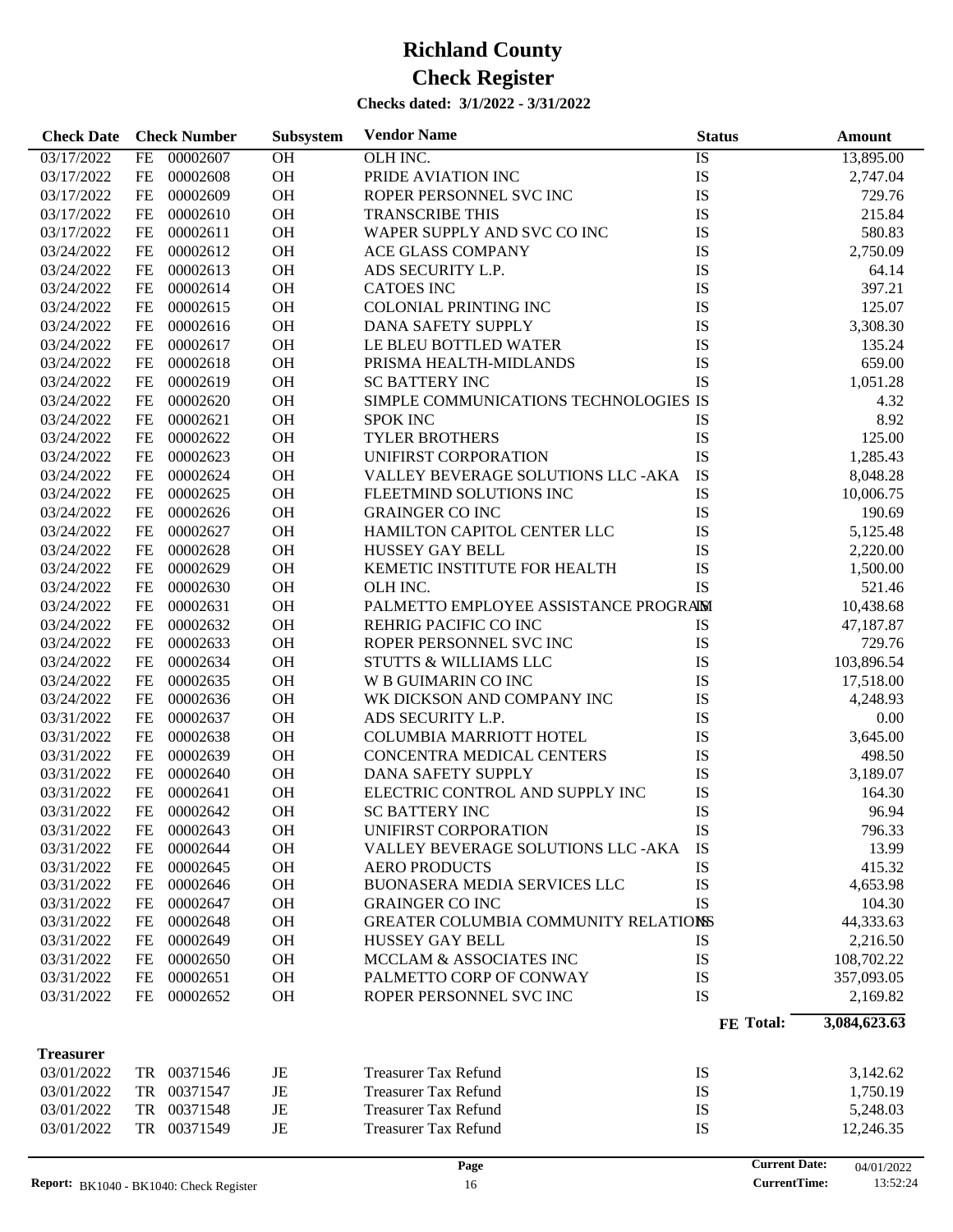| <b>Check Date</b> | <b>Check Number</b>   | <b>Subsystem</b> | <b>Vendor Name</b>          | <b>Status</b>        | Amount     |
|-------------------|-----------------------|------------------|-----------------------------|----------------------|------------|
| 03/01/2022        | <b>TR</b><br>00371550 | JE               | <b>Treasurer Tax Refund</b> | $\overline{1S}$      | 100.21     |
| 03/01/2022        | TR<br>00371551        | JE               | <b>Treasurer Tax Refund</b> | IS                   | 1,098.00   |
| 03/01/2022        | TR<br>00371552        | JE               | <b>Treasurer Tax Refund</b> | IS                   | 495.18     |
| 03/01/2022        | TR<br>00371553        | JE               | <b>Treasurer Tax Refund</b> | IS                   | 145.79     |
| 03/01/2022        | TR<br>00371554        | JE               | <b>Treasurer Tax Refund</b> | IS                   | 16.70      |
| 03/01/2022        | TR<br>00371555        | JE               | <b>Treasurer Tax Refund</b> | IS                   | 712.46     |
| 03/01/2022        | TR<br>00371556        | JE               | <b>Treasurer Tax Refund</b> | IS                   | 541.91     |
| 03/01/2022        | TR<br>00371557        | JE               | <b>Treasurer Tax Refund</b> | IS                   | 2,088.85   |
| 03/01/2022        | TR<br>00371558        | JE               | <b>Treasurer Tax Refund</b> | IS                   | 602.44     |
| 03/01/2022        | TR<br>00371559        | JE               | <b>Treasurer Tax Refund</b> | IS                   | 384.80     |
| 03/01/2022        | TR<br>00371560        | JE               | <b>Treasurer Tax Refund</b> | IS                   | 77.93      |
| 03/01/2022        | TR<br>00371561        | JE               | <b>Treasurer Tax Refund</b> | IS                   | 448.17     |
| 03/01/2022        | TR<br>00371562        | JE               | <b>Treasurer Tax Refund</b> | IS                   | 14.77      |
| 03/01/2022        | TR<br>00371563        | JE               | <b>Treasurer Tax Refund</b> | IS                   | 125.77     |
| 03/01/2022        | TR<br>00371564        | JE               | <b>Treasurer Tax Refund</b> | IS                   | 31.89      |
| 03/01/2022        | TR<br>00371565        | JE               | <b>Treasurer Tax Refund</b> | IS                   | 347.64     |
| 03/01/2022        | TR<br>00371566        | JE               | <b>Treasurer Tax Refund</b> | IS                   | 118.25     |
| 03/01/2022        | TR<br>00371567        | JE               | <b>Treasurer Tax Refund</b> | IS                   | 83.51      |
| 03/01/2022        | TR<br>00371568        | JE               | <b>Treasurer Tax Refund</b> | IS                   | 46.58      |
| 03/01/2022        | TR<br>00371569        | JE               | <b>Treasurer Tax Refund</b> | IS                   | 1,739.36   |
| 03/01/2022        | TR<br>00371570        | JE               | <b>Treasurer Tax Refund</b> | IS                   | 451.36     |
| 03/01/2022        | TR<br>00371571        | JE               | <b>Treasurer Tax Refund</b> | IS                   | 82.76      |
| 03/01/2022        | TR<br>00371572        | JE               | <b>Treasurer Tax Refund</b> | IS                   | 161.45     |
| 03/01/2022        | TR<br>00371573        | JE               | <b>Treasurer Tax Refund</b> | IS                   | 1,017.13   |
| 03/01/2022        | TR<br>00371574        | JE               | <b>Treasurer Tax Refund</b> | IS                   | 33.41      |
| 03/01/2022        | TR<br>00371575        | JE               | <b>Treasurer Tax Refund</b> | IS                   | 18.06      |
| 03/01/2022        | TR<br>00371576        | JE               | <b>Treasurer Tax Refund</b> | IS                   | 106.87     |
| 03/01/2022        | TR<br>00371577        | JE               | <b>Treasurer Tax Refund</b> | IS                   | 1,143.38   |
| 03/01/2022        | TR<br>00371578        | JE               | <b>Treasurer Tax Refund</b> | IS                   | 120.21     |
| 03/01/2022        | TR<br>00371579        | JE               | <b>Treasurer Tax Refund</b> | IS                   | 370.73     |
| 03/01/2022        | TR<br>00371580        | JE               | <b>Treasurer Tax Refund</b> | IS                   | 50.42      |
| 03/01/2022        | TR<br>00371581        | JE               | <b>Treasurer Tax Refund</b> | IS                   | 663.70     |
| 03/01/2022        | TR<br>00371582        | JE               | <b>Treasurer Tax Refund</b> | IS                   | 144.74     |
| 03/01/2022        | TR<br>00371583        | JE               | <b>Treasurer Tax Refund</b> | IS                   | 384.13     |
| 03/01/2022        | TR<br>00371585        | JE               | <b>Treasurer Tax Refund</b> | IS                   | 2,286.54   |
| 03/01/2022        | TR<br>00371586        | JE               | <b>Treasurer Tax Refund</b> | IS                   | 55.41      |
| 03/01/2022        | 00371587<br>TR        | JE               | <b>Treasurer Tax Refund</b> | IS                   | 137.18     |
| 03/01/2022        | 00371589<br>TR        | JE               | <b>Treasurer Tax Refund</b> | IS                   | 522.59     |
| 03/01/2022        | 00371590<br>TR        | JE               | <b>Treasurer Tax Refund</b> | IS                   | 9.73       |
| 03/01/2022        | TR<br>00371591        | JE               | <b>Treasurer Tax Refund</b> | IS                   | 50.46      |
| 03/01/2022        | 00371592<br>TR        | JE               | <b>Treasurer Tax Refund</b> | IS                   | 1,748.01   |
| 03/01/2022        | 00371593<br>TR        | JE               | <b>Treasurer Tax Refund</b> | IS                   | 1,037.24   |
| 03/01/2022        | 00371594<br>TR        | JE               | Treasurer Tax Refund        | IS                   | 47.92      |
| 03/01/2022        | 00371595<br>TR        | JE               | <b>Treasurer Tax Refund</b> | IS                   | 482.07     |
| 03/01/2022        | 00371596<br>TR        | JE               | <b>Treasurer Tax Refund</b> | IS                   | 110.63     |
| 03/01/2022        | 00371597<br>TR        | JE               | <b>Treasurer Tax Refund</b> | IS                   | 217.12     |
| 03/01/2022        | 00371598<br>TR        | JE               | Treasurer Tax Refund        | IS                   | 128.33     |
| 03/01/2022        | 00371599<br>TR        | JE               | <b>Treasurer Tax Refund</b> | IS                   | 42.58      |
| 03/01/2022        | 00371600<br>TR        | JE               | <b>Treasurer Tax Refund</b> | IS                   | 1,479.08   |
| 03/01/2022        | 00371601<br>TR        | JE               | <b>Treasurer Tax Refund</b> | IS                   | 936.55     |
| 03/01/2022        | 00371602<br>TR        | JE               | Treasurer Tax Refund        | IS                   | 785.59     |
| 03/01/2022        | 00371603<br>TR        | JE               | <b>Treasurer Tax Refund</b> | IS                   | 1,278.84   |
| 03/01/2022        | 00371604<br>TR        | JE               | <b>Treasurer Tax Refund</b> | IS                   | 1,862.68   |
| 03/01/2022        | 00371605<br>TR        | JE               | <b>Treasurer Tax Refund</b> | IS                   | 44.31      |
|                   |                       |                  | Page                        | <b>Current Date:</b> | 04/01/2022 |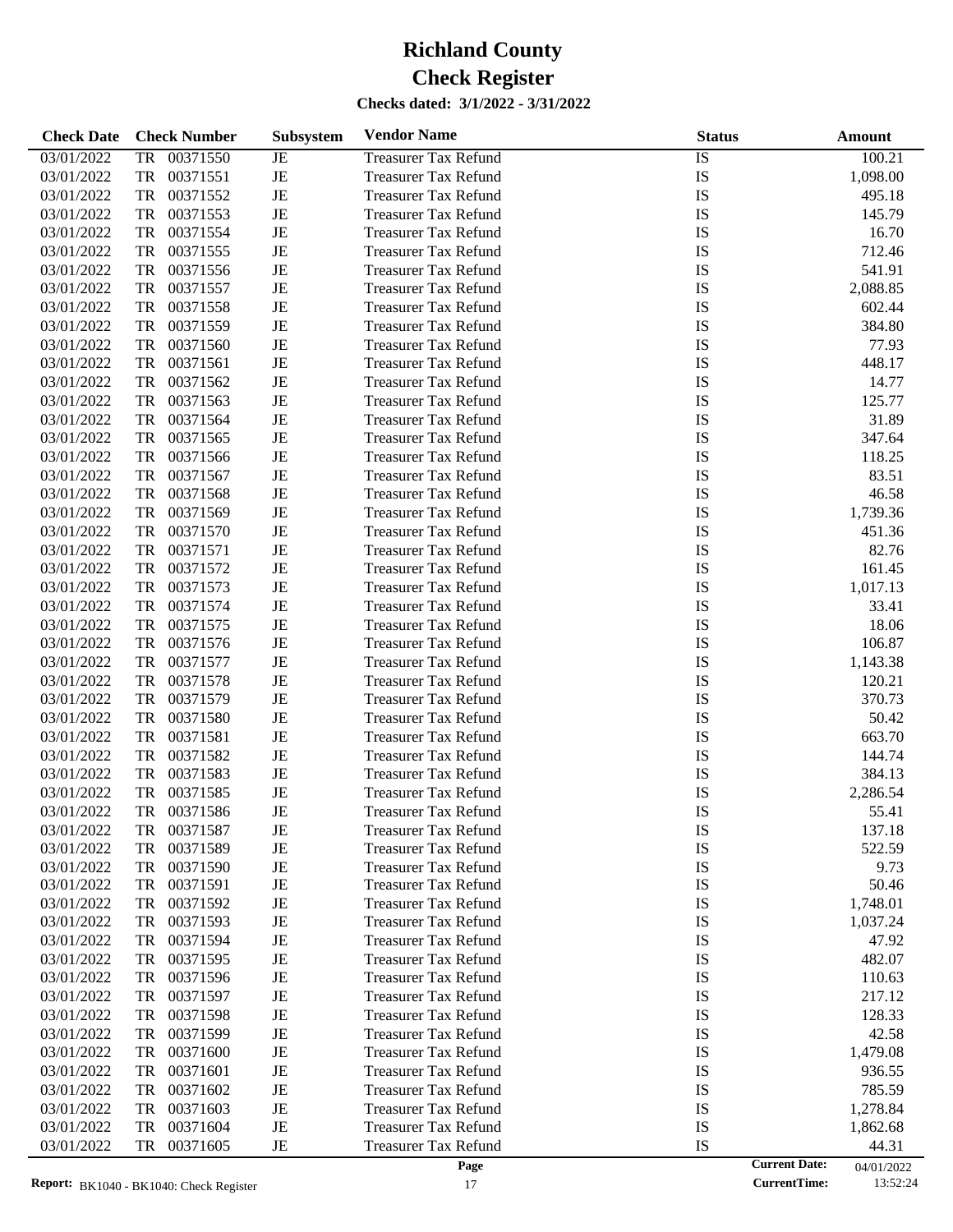| <b>Check Date</b> | <b>Check Number</b>   | Subsystem   | <b>Vendor Name</b>          | <b>Status</b>   | Amount    |
|-------------------|-----------------------|-------------|-----------------------------|-----------------|-----------|
| 03/01/2022        | <b>TR</b><br>00371606 | $\rm{JE}$   | <b>Treasurer Tax Refund</b> | $\overline{IS}$ | 196.25    |
| 03/01/2022        | <b>TR</b><br>00371607 | $\rm{JE}$   | <b>Treasurer Tax Refund</b> | IS              | 17.70     |
| 03/01/2022        | <b>TR</b><br>00371608 | $\rm{JE}$   | <b>Treasurer Tax Refund</b> | IS              | 39.42     |
| 03/01/2022        | <b>TR</b><br>00371609 | $\rm{JE}$   | <b>Treasurer Tax Refund</b> | IS              | 123.36    |
| 03/01/2022        | <b>TR</b><br>00371610 | $\rm{JE}$   | <b>Treasurer Tax Refund</b> | IS              | 108.40    |
| 03/01/2022        | <b>TR</b><br>00371611 | $\rm{JE}$   | <b>Treasurer Tax Refund</b> | IS              | 39.26     |
| 03/01/2022        | <b>TR</b><br>00371612 | $\rm{JE}$   | <b>Treasurer Tax Refund</b> | IS              | 399.87    |
| 03/01/2022        | <b>TR</b><br>00371613 | $\rm{JE}$   | <b>Treasurer Tax Refund</b> | IS              | 181.45    |
| 03/01/2022        | <b>TR</b><br>00371614 | $\rm{JE}$   | <b>Treasurer Tax Refund</b> | IS              | 4,615.28  |
| 03/01/2022        | <b>TR</b><br>00371615 | $\rm{JE}$   | <b>Treasurer Tax Refund</b> | IS              | 307.47    |
| 03/01/2022        | <b>TR</b><br>00371616 | $\rm{JE}$   | <b>Treasurer Tax Refund</b> | IS              | 29.56     |
| 03/01/2022        | <b>TR</b><br>00371617 | $\rm{JE}$   | <b>Treasurer Tax Refund</b> | IS              | 24.31     |
| 03/01/2022        | <b>TR</b><br>00371618 | $\rm{JE}$   | <b>Treasurer Tax Refund</b> | IS              | 453.33    |
| 03/01/2022        | <b>TR</b><br>00371619 | $\rm{JE}$   | <b>Treasurer Tax Refund</b> | IS              | 774.62    |
| 03/01/2022        | <b>TR</b><br>00371620 | $\rm{JE}$   | <b>Treasurer Tax Refund</b> | IS              | 1,095.18  |
| 03/01/2022        | <b>TR</b><br>00371621 | $\rm{JE}$   | <b>Treasurer Tax Refund</b> | IS              | 302.78    |
| 03/01/2022        | <b>TR</b><br>00371622 | $\rm{JE}$   | <b>Treasurer Tax Refund</b> | IS              | 1,367.22  |
| 03/01/2022        | <b>TR</b><br>00371623 | $\rm{JE}$   | <b>Treasurer Tax Refund</b> | IS              | 20.00     |
| 03/01/2022        | <b>TR</b><br>00371625 | $\rm{JE}$   | <b>Treasurer Tax Refund</b> | IS              | 167.52    |
| 03/01/2022        | <b>TR</b><br>00371626 | $\rm{JE}$   | <b>Treasurer Tax Refund</b> | IS              | 11.13     |
| 03/01/2022        | <b>TR</b><br>00371627 | $\rm{JE}$   | <b>Treasurer Tax Refund</b> | IS              | 50.11     |
| 03/01/2022        | <b>TR</b><br>00371628 | $\rm{JE}$   | <b>Treasurer Tax Refund</b> | IS              | 295.06    |
| 03/01/2022        | <b>TR</b><br>00371629 | $\rm{JE}$   | <b>Treasurer Tax Refund</b> | IS              | 517.74    |
| 03/01/2022        | <b>TR</b><br>00371630 | $\rm{JE}$   | <b>Treasurer Tax Refund</b> | IS              | 130.94    |
| 03/01/2022        | <b>TR</b><br>00371631 | $\rm{JE}$   | <b>Treasurer Tax Refund</b> | IS              | 49.56     |
| 03/01/2022        | <b>TR</b><br>00371632 | $\rm{JE}$   | <b>Treasurer Tax Refund</b> | IS              | 32,594.02 |
| 03/01/2022        | <b>TR</b><br>00371633 | $\rm{JE}$   | <b>Treasurer Tax Refund</b> | IS              | 77,179.36 |
| 03/01/2022        | <b>TR</b><br>90022821 | <b>OH</b>   | YOUNG, RONA                 | IS              | 600.00    |
| 03/02/2022        | <b>TR</b><br>00371634 | $\rm{JE}$   | <b>Treasurer Tax Refund</b> | IS              | 25.00     |
| 03/02/2022        | <b>TR</b><br>00371635 | $\rm{JE}$   | <b>Treasurer Tax Refund</b> | IS              | 69.33     |
| 03/02/2022        | <b>TR</b><br>00371636 | $\rm{JE}$   | <b>Treasurer Tax Refund</b> | IS              | 131.40    |
| 03/02/2022        | <b>TR</b><br>00371637 | $\rm{JE}$   | <b>Treasurer Tax Refund</b> | IS              | 85.03     |
| 03/02/2022        | <b>TR</b><br>00371638 | $\rm{JE}$   | <b>Treasurer Tax Refund</b> | IS              | 358.19    |
| 03/02/2022        | <b>TR</b><br>00371639 | $\rm{JE}$   | <b>Treasurer Tax Refund</b> | IS              | 200.00    |
| 03/02/2022        | <b>TR</b><br>00371640 | $_{\rm JE}$ | <b>Treasurer Tax Refund</b> | IS              | 85.00     |
| 03/02/2022        | <b>TR</b><br>00371641 | $\rm{JE}$   | <b>Treasurer Tax Refund</b> | IS              | 787.00    |
| 03/02/2022        | 00371642<br>TR        | JE          | <b>Treasurer Tax Refund</b> | IS              | 300.00    |
| 03/02/2022        | 00371643<br>TR        | $_{\rm JE}$ | <b>Treasurer Tax Refund</b> | IS              | 20.00     |
| 03/02/2022        | 00371644<br>TR        | $\rm{JE}$   | <b>Treasurer Tax Refund</b> | IS              | 108.97    |
| 03/02/2022        | 00371645<br>TR        | JE          | <b>Treasurer Tax Refund</b> | IS              | 5,761.57  |
| 03/02/2022        | 00371646<br>TR        | JE          | <b>Treasurer Tax Refund</b> | IS              | 40.01     |
| 03/02/2022        | 00371647<br>TR        | JE          | <b>Treasurer Tax Refund</b> | IS              | 45.63     |
| 03/02/2022        | 00371648<br>TR        | $\rm{JE}$   | <b>Treasurer Tax Refund</b> | IS              | 28.60     |
| 03/02/2022        | 00371649<br>TR        | JE          | <b>Treasurer Tax Refund</b> | IS              | 45.77     |
| 03/02/2022        | 00371650<br>TR        | JE          | <b>Treasurer Tax Refund</b> | IS              | 32.34     |
| 03/02/2022        | 00371651<br>TR        | $\rm{JE}$   | <b>Treasurer Tax Refund</b> | IS              | 155.80    |
| 03/02/2022        | 00371652<br>TR        | JE          | <b>Treasurer Tax Refund</b> | IS              | 323.70    |
| 03/02/2022        | 00371653<br>TR        | JE          | <b>Treasurer Tax Refund</b> | IS              | 747.66    |
| 03/02/2022        | 00371654<br>TR        | JE          | <b>Treasurer Tax Refund</b> | IS              | 40.05     |
| 03/02/2022        | 00371655<br>TR        | JE          | <b>Treasurer Tax Refund</b> | IS              | 346.04    |
| 03/02/2022        | 00371656<br>TR        | JE          | <b>Treasurer Tax Refund</b> | IS              | 92.81     |
| 03/02/2022        | 00371657<br>TR        | JE          | <b>Treasurer Tax Refund</b> | IS              | 290.42    |
| 03/02/2022        | 00371658<br>TR        | $\rm{JE}$   | <b>Treasurer Tax Refund</b> | IS              | 166.85    |
| 03/02/2022        | TR<br>00371659        | $_{\rm JE}$ | <b>Treasurer Tax Refund</b> | IS              | 35.72     |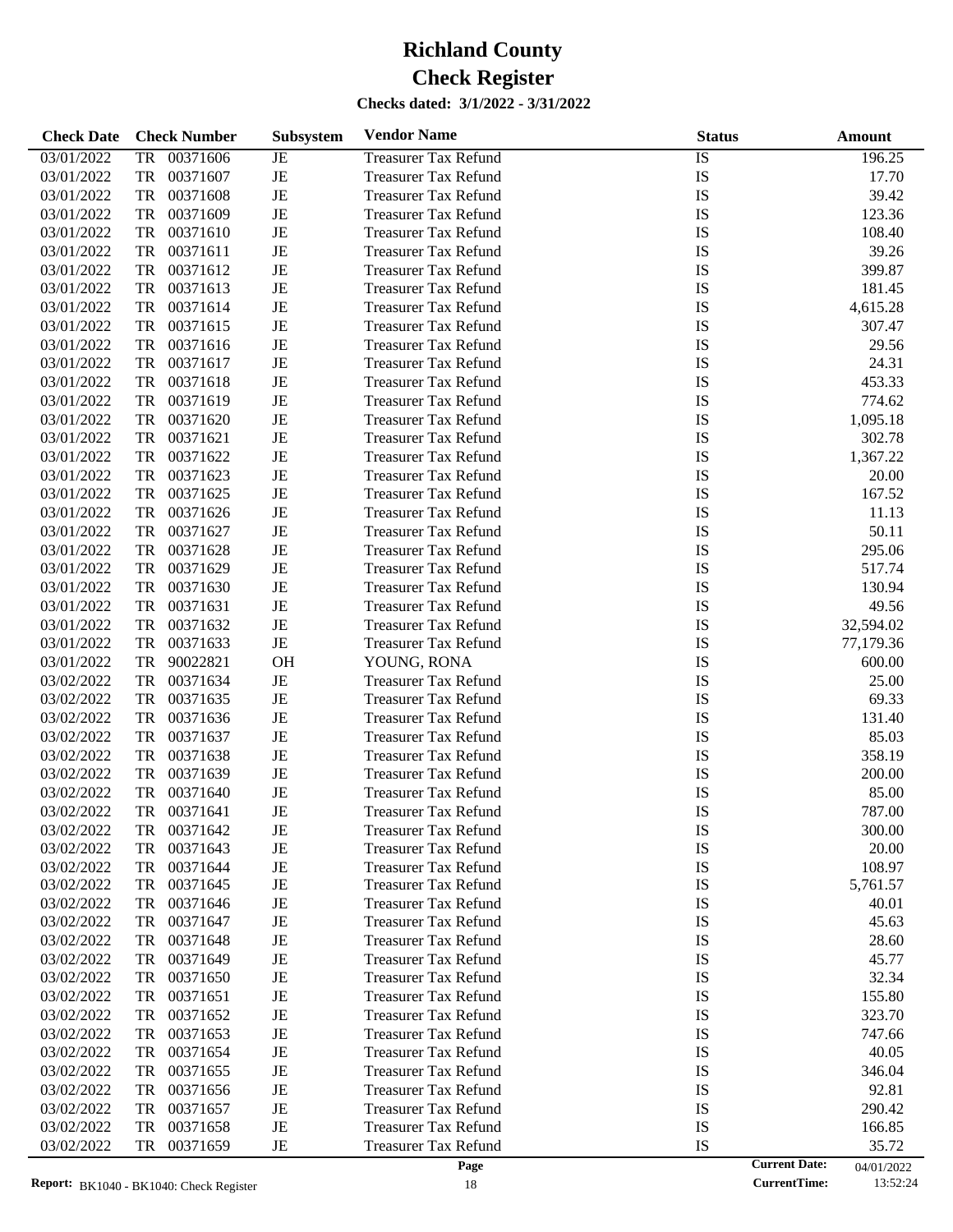| <b>Check Date</b> | <b>Check Number</b>   | <b>Subsystem</b> | <b>Vendor Name</b>          | <b>Status</b>   | Amount   |
|-------------------|-----------------------|------------------|-----------------------------|-----------------|----------|
| 03/02/2022        | <b>TR</b><br>00371660 | <b>JE</b>        | <b>Treasurer Tax Refund</b> | $\overline{IS}$ | 40.61    |
| 03/02/2022        | TR<br>00371661        | JE               | <b>Treasurer Tax Refund</b> | IS              | 925.35   |
| 03/02/2022        | TR<br>00371662        | JE               | <b>Treasurer Tax Refund</b> | IS              | 65.59    |
| 03/02/2022        | TR<br>00371663        | JE               | <b>Treasurer Tax Refund</b> | IS              | 363.63   |
| 03/02/2022        | TR<br>00371664        | JE               | <b>Treasurer Tax Refund</b> | IS              | 8.00     |
| 03/02/2022        | TR<br>00371665        | JE               | <b>Treasurer Tax Refund</b> | IS              | 5.02     |
| 03/02/2022        | TR<br>00371666        | JE               | <b>Treasurer Tax Refund</b> | IS              | 5.67     |
| 03/02/2022        | TR<br>00371667        | JE               | <b>Treasurer Tax Refund</b> | IS              | 48.69    |
| 03/02/2022        | TR<br>00371668        | JE               | <b>Treasurer Tax Refund</b> | IS              | 1,634.88 |
| 03/02/2022        | TR<br>00371669        | JE               | <b>Treasurer Tax Refund</b> | IS              | 359.13   |
| 03/02/2022        | TR<br>00371670        | JE               | <b>Treasurer Tax Refund</b> | IS              | 234.02   |
| 03/02/2022        | TR<br>00371671        | JE               | <b>Treasurer Tax Refund</b> | IS              | 17.88    |
| 03/02/2022        | TR<br>00371672        | JE               | <b>Treasurer Tax Refund</b> | IS              | 10.45    |
| 03/02/2022        | TR<br>00371673        | JE               | <b>Treasurer Tax Refund</b> | IS              | 77.60    |
| 03/02/2022        | TR<br>00371674        | JE               | <b>Treasurer Tax Refund</b> | IS              | 45.00    |
| 03/02/2022        | TR<br>00371675        | JE               | <b>Treasurer Tax Refund</b> | IS              | 28.99    |
| 03/02/2022        | TR<br>00371676        | JE               | <b>Treasurer Tax Refund</b> | IS              | 24.33    |
| 03/02/2022        | TR<br>00371677        | JE               | <b>Treasurer Tax Refund</b> | IS              | 1,401.14 |
| 03/02/2022        | TR<br>00371678        | JE               | <b>Treasurer Tax Refund</b> | IS              | 18.06    |
| 03/02/2022        | TR<br>00371679        | JE               | <b>Treasurer Tax Refund</b> | IS              | 37.59    |
| 03/02/2022        | TR<br>00371680        | JE               | <b>Treasurer Tax Refund</b> | IS              | 729.22   |
| 03/02/2022        | TR<br>00371681        | JE               | <b>Treasurer Tax Refund</b> | IS              | 291.30   |
| 03/02/2022        | TR<br>00371682        | JE               | <b>Treasurer Tax Refund</b> | IS              | 48.48    |
| 03/02/2022        | TR<br>00371683        | JE               | <b>Treasurer Tax Refund</b> | IS              | 2,922.69 |
| 03/02/2022        | TR<br>00371684        | JE               | <b>Treasurer Tax Refund</b> | IS              | 50.35    |
| 03/02/2022        | TR<br>00371685        | JE               | <b>Treasurer Tax Refund</b> | IS              | 3,303.76 |
| 03/02/2022        | TR<br>00371686        | JE               | <b>Treasurer Tax Refund</b> | IS              | 5,859.45 |
| 03/02/2022        | TR<br>00371687        | JE               | <b>Treasurer Tax Refund</b> | IS              | 46.06    |
| 03/02/2022        | TR<br>00371688        | JE               | <b>Treasurer Tax Refund</b> | IS              | 81.47    |
| 03/02/2022        | TR<br>00371689        | JE               | <b>Treasurer Tax Refund</b> | IS              | 30.90    |
| 03/02/2022        | TR<br>00371690        | JE               | <b>Treasurer Tax Refund</b> | IS              | 303.91   |
| 03/02/2022        | 00371691<br>TR        | JE               | <b>Treasurer Tax Refund</b> | IS              | 47.26    |
| 03/02/2022        | TR<br>00371692        | JE               | <b>Treasurer Tax Refund</b> | IS              | 736.34   |
| 03/02/2022        | TR<br>00371693        | JE               | <b>Treasurer Tax Refund</b> | IS              | 247.81   |
| 03/02/2022        | 00371694<br>TR        | JE               | <b>Treasurer Tax Refund</b> | IS              | 9.71     |
| 03/02/2022        | 00371695<br>TR        | JE               | <b>Treasurer Tax Refund</b> | IS              | 19.42    |
| 03/02/2022        | 00371696<br>TR        | JE               | <b>Treasurer Tax Refund</b> | IS              | 94.27    |
| 03/02/2022        | TR<br>00371697        | JE               | <b>Treasurer Tax Refund</b> | IS              | 26.09    |
| 03/02/2022        | 00371698<br>TR        | JE               | <b>Treasurer Tax Refund</b> | IS              | 26.55    |
| 03/02/2022        | TR<br>00371699        | JE               | <b>Treasurer Tax Refund</b> | IS              | 20.53    |
| 03/02/2022        | 00371700<br>TR        | JE               | <b>Treasurer Tax Refund</b> | IS              | 3,942.12 |
| 03/02/2022        | TR<br>00371701        | JE               | <b>Treasurer Tax Refund</b> | IS              | 1,953.44 |
| 03/02/2022        | TR<br>00371702        | JE               | <b>Treasurer Tax Refund</b> | IS              | 4,957.36 |
| 03/02/2022        | TR<br>00371703        | JE               | <b>Treasurer Tax Refund</b> | IS              | 1,438.18 |
| 03/02/2022        | TR<br>00371704        | JE               | <b>Treasurer Tax Refund</b> | IS              | 303.24   |
| 03/02/2022        | TR<br>00371705        | JE               | Treasurer Tax Refund        | IS              | 1,248.35 |
| 03/02/2022        | TR<br>00371706        | JE               | <b>Treasurer Tax Refund</b> | IS              | 272.99   |
| 03/02/2022        | TR<br>00371707        | JE               | <b>Treasurer Tax Refund</b> | IS              | 40.53    |
| 03/02/2022        | TR<br>00371708        | JE               | <b>Treasurer Tax Refund</b> | IS              | 998.60   |
| 03/02/2022        | TR<br>00371709        | JE               | Treasurer Tax Refund        | IS              | 136.83   |
| 03/02/2022        | TR<br>00371711        | JE               | <b>Treasurer Tax Refund</b> | IS              | 374.50   |
| 03/02/2022        | TR<br>00371712        | JE               | <b>Treasurer Tax Refund</b> | IS              | 6,903.64 |
| 03/02/2022        | TR<br>00371713        | JE               | <b>Treasurer Tax Refund</b> | IS              | 3,857.05 |
| 03/02/2022        | 00371714<br>TR        | $_{\rm JE}$      | <b>Treasurer Tax Refund</b> | IS              | 2,845.24 |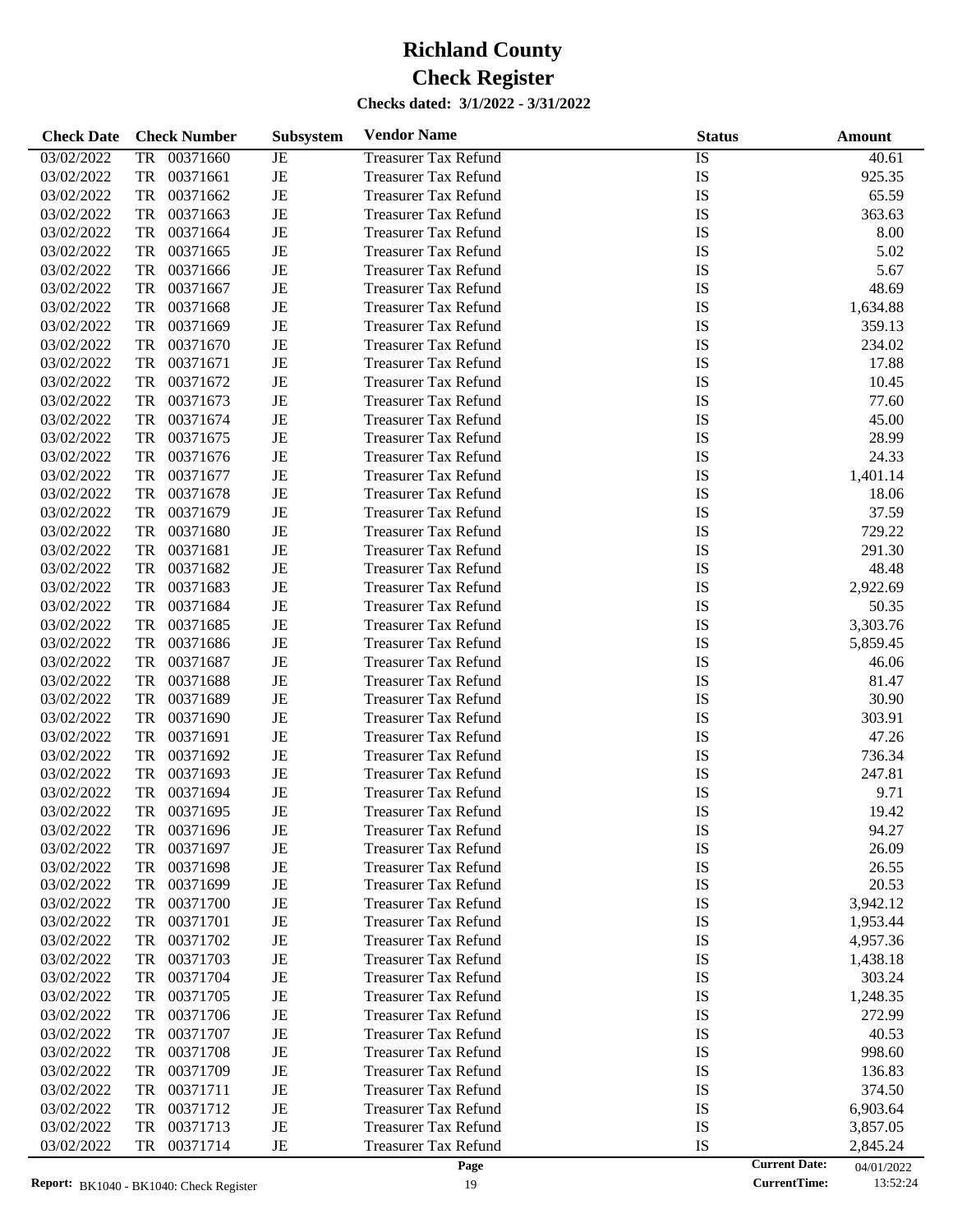| <b>Check Date</b> | <b>Check Number</b>   | Subsystem | <b>Vendor Name</b>               | <b>Status</b>   | Amount     |
|-------------------|-----------------------|-----------|----------------------------------|-----------------|------------|
| 03/02/2022        | 00371715<br><b>TR</b> | JE        | <b>Treasurer Tax Refund</b>      | $\overline{1S}$ | 32.86      |
| 03/02/2022        | TR<br>00371716        | JE        | <b>Treasurer Tax Refund</b>      | IS              | 1,434.74   |
| 03/02/2022        | TR<br>00371717        | JE        | <b>Treasurer Tax Refund</b>      | IS              | 454.23     |
| 03/02/2022        | TR<br>00371718        | JE        | <b>Treasurer Tax Refund</b>      | IS              | 81.69      |
| 03/02/2022        | TR<br>00371719        | JE        | <b>Treasurer Tax Refund</b>      | IS              | 67.35      |
| 03/02/2022        | TR<br>00371720        | JE        | <b>Treasurer Tax Refund</b>      | IS              | 309.49     |
| 03/02/2022        | TR<br>00371721        | JE        | <b>Treasurer Tax Refund</b>      | IS              | 172.73     |
| 03/02/2022        | TR<br>00371722        | JE        | <b>Treasurer Tax Refund</b>      | IS              | 1,489.03   |
| 03/02/2022        | TR<br>00371723        | JE        | <b>Treasurer Tax Refund</b>      | IS              | 311.48     |
| 03/02/2022        | TR<br>00371724        | JE        | <b>Treasurer Tax Refund</b>      | IS              | 47.84      |
| 03/02/2022        | TR<br>00371725        | JE        | <b>Treasurer Tax Refund</b>      | IS              | 2,402.68   |
| 03/02/2022        | TR<br>00371726        | JE        | <b>Treasurer Tax Refund</b>      | IS              | 18.06      |
| 03/02/2022        | TR<br>00371727        | JE        | <b>Treasurer Tax Refund</b>      | IS              | 88.69      |
| 03/02/2022        | TR<br>00371728        | JE        | <b>Treasurer Tax Refund</b>      | IS              | 8.85       |
| 03/02/2022        | TR<br>00371729        | JE        | <b>Treasurer Tax Refund</b>      | IS              | 46.34      |
| 03/02/2022        | TR<br>00371730        | JE        | <b>Treasurer Tax Refund</b>      | IS              | 617.94     |
| 03/02/2022        | TR<br>00371731        | JE        | <b>Treasurer Tax Refund</b>      | IS              | 128.39     |
| 03/02/2022        | TR<br>00371732        | $\rm{JE}$ | <b>Treasurer Tax Refund</b>      | IS              | 495.61     |
| 03/02/2022        | TR<br>90022822        | <b>OH</b> | ALEXANDER, DANIEL                | IS              | 7,828.00   |
| 03/02/2022        | TR<br>90022823        | OH        | BROOKLAND ENTERPRISES LLC        | IS              | 3,193.00   |
| 03/02/2022        | TR<br>90022824        | OH        | <b>BROOKLAND ENTERPRISES LLC</b> | IS              | 12,978.00  |
| 03/02/2022        | TR<br>90022825        | OH        | <b>CMM WYOMING</b>               | IS              | 14,420.00  |
| 03/02/2022        | TR<br>90022826        | OH        | <b>CMM WYOMING</b>               | IS              | 4,841.00   |
| 03/02/2022        | TR<br>90022827        | OH        | <b>EDMONDS, JAMES</b>            | IS              | 1,957.00   |
| 03/02/2022        | TR<br>90022828        | OH        | FNA DZ LLC                       | IS              | 44,290.00  |
| 03/02/2022        | TR<br>90022829        | OH        | FNA DZ LLC                       | IS              | 24,720.00  |
| 03/02/2022        | TR<br>90022830        | <b>OH</b> | FORD, LEMINA                     | IS              | 7,210.00   |
| 03/02/2022        | TR<br>90022831        | <b>OH</b> | HOBBY, CHARLES B                 | IS              | 5,150.00   |
| 03/03/2022        | TR<br>00371733        | $\rm{JE}$ | <b>Treasurer Tax Refund</b>      | IS              | 1,497.75   |
| 03/03/2022        | TR<br>00371734        | JE        | <b>Treasurer Tax Refund</b>      | IS              | 62.32      |
| 03/03/2022        | TR<br>00371735        | JE        | <b>Treasurer Tax Refund</b>      | IS              | 1,000.56   |
| 03/03/2022        | TR<br>00371736        | JE        | <b>Treasurer Tax Refund</b>      | IS              | 525.78     |
| 03/03/2022        | TR<br>00371737        | JE        | <b>Treasurer Tax Refund</b>      | IS              | 1,909.20   |
| 03/03/2022        | TR<br>00371738        | JE        | <b>Treasurer Tax Refund</b>      | IS              | 419.40     |
| 03/03/2022        | TR<br>00371739        | JE        | <b>Treasurer Tax Refund</b>      | IS              | 137.71     |
| 03/03/2022        | TR<br>00371740        | JE        | <b>Treasurer Tax Refund</b>      | IS              | 746.34     |
| 03/03/2022        | 00371741<br>TR        | JE        | <b>Treasurer Tax Refund</b>      | IS              | 2,309.95   |
| 03/03/2022        | 00371742<br>TR        | JE        | <b>Treasurer Tax Refund</b>      | IS              | 130,866.73 |
| 03/03/2022        | 00371743<br>TR        | JE        | <b>Treasurer Tax Refund</b>      | IS              | 1,124.13   |
| 03/03/2022        | 00371744<br>TR        | JE        | <b>Treasurer Tax Refund</b>      | IS              | 92.04      |
| 03/03/2022        | 00371745<br>TR        | JE        | <b>Treasurer Tax Refund</b>      | IS              | 4,626.57   |
| 03/03/2022        | 00371746<br>TR        | JE        | <b>Treasurer Tax Refund</b>      | IS              | 12,879.58  |
| 03/03/2022        | 00371747<br>TR        | JE        | Treasurer Tax Refund             | IS              | 30.00      |
| 03/03/2022        | 00371748<br>TR        | JE        | Treasurer Tax Refund             | IS              | 899.06     |
| 03/03/2022        | 00371749<br>TR        | JE        | <b>Treasurer Tax Refund</b>      | IS              | 348.86     |
| 03/03/2022        | 00371750<br>TR        | JE        | Treasurer Tax Refund             | IS              | 827.03     |
| 03/03/2022        | 00371751<br>TR        | JE        | Treasurer Tax Refund             | IS              | 577.56     |
| 03/03/2022        | 00371752<br>TR        | JE        | <b>Treasurer Tax Refund</b>      | IS              | 1,259.65   |
| 03/03/2022        | 00371753<br>TR        | JE        | <b>Treasurer Tax Refund</b>      | IS              | 1,259.45   |
| 03/03/2022        | 00371754<br>TR        | JE        | <b>Treasurer Tax Refund</b>      | IS              | 325.38     |
| 03/03/2022        | 00371755<br>TR        | JE        | Treasurer Tax Refund             | IS              | 5,764.13   |
| 03/03/2022        | 00371756<br>TR        | JE        | <b>Treasurer Tax Refund</b>      | IS              | 194.23     |
| 03/03/2022        | 00371757<br>TR        | JE        | <b>Treasurer Tax Refund</b>      | IS              | 14.00      |
| 03/03/2022        | TR<br>00371758        | JE        | <b>Treasurer Tax Refund</b>      | IS              | 997.37     |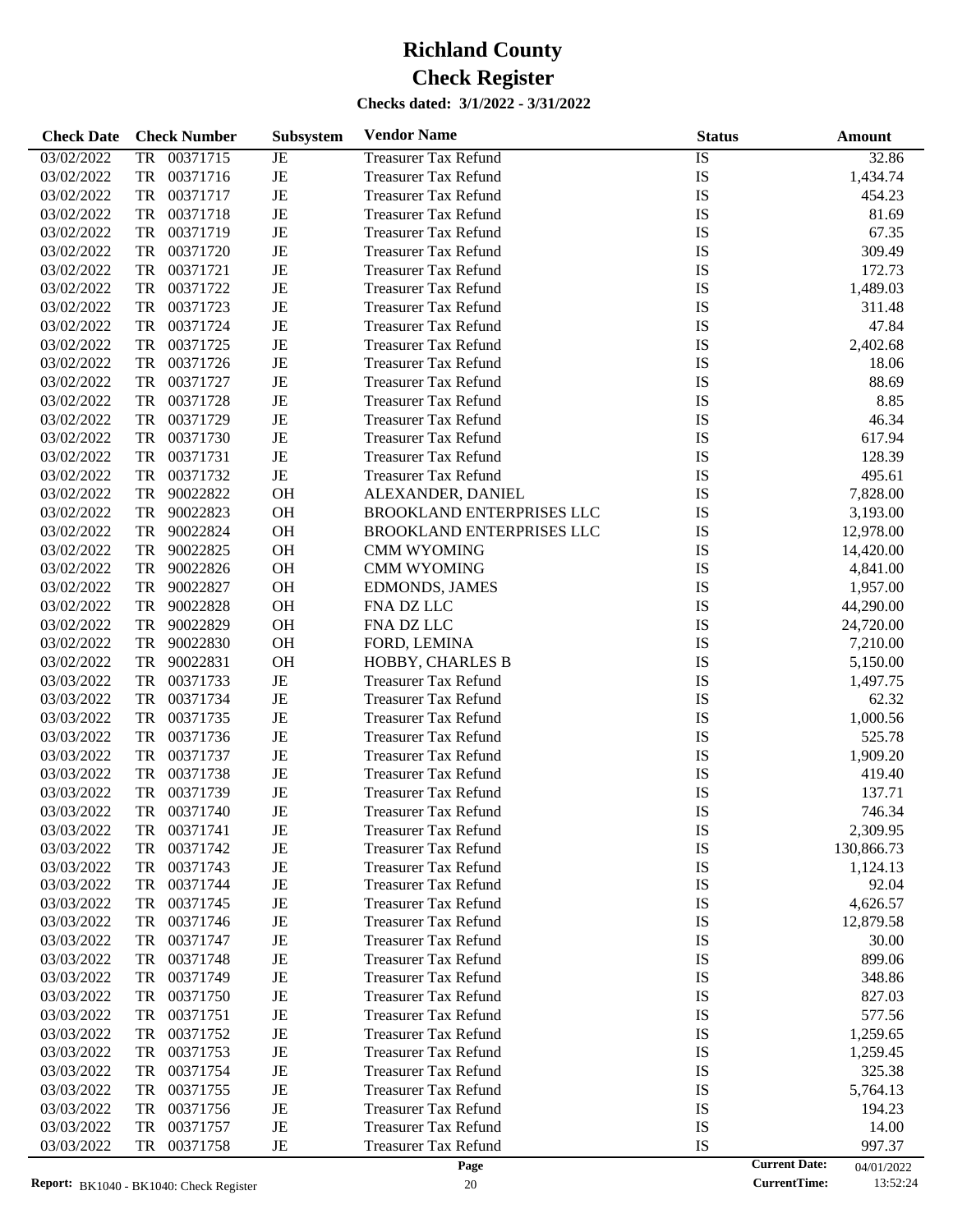| <b>Check Date</b> | <b>Check Number</b>   | Subsystem | <b>Vendor Name</b>           | <b>Status</b>   | Amount                             |
|-------------------|-----------------------|-----------|------------------------------|-----------------|------------------------------------|
| 03/03/2022        | 00371759<br><b>TR</b> | $\rm{JE}$ | <b>Treasurer Tax Refund</b>  | $\overline{1S}$ | 330.42                             |
| 03/03/2022        | TR<br>00371760        | $\rm{JE}$ | <b>Treasurer Tax Refund</b>  | IS              | 4,859.59                           |
| 03/03/2022        | <b>TR</b><br>00371761 | $\rm{JE}$ | <b>Treasurer Tax Refund</b>  | IS              | 1,974.29                           |
| 03/03/2022        | <b>TR</b><br>00371762 | $\rm{JE}$ | <b>Treasurer Tax Refund</b>  | IS              | 1,681.20                           |
| 03/03/2022        | <b>TR</b><br>00371763 | $\rm{JE}$ | <b>Treasurer Tax Refund</b>  | IS              | 9,720.01                           |
| 03/03/2022        | <b>TR</b><br>00371764 | $\rm{JE}$ | <b>Treasurer Tax Refund</b>  | IS              | 2,414.69                           |
| 03/03/2022        | <b>TR</b><br>00371765 | $\rm{JE}$ | <b>Treasurer Tax Refund</b>  | IS              | 114.99                             |
| 03/03/2022        | <b>TR</b><br>00371766 | $\rm{JE}$ | <b>Treasurer Tax Refund</b>  | IS              | 3,355.26                           |
| 03/03/2022        | <b>TR</b><br>00371767 | $\rm{JE}$ | <b>Treasurer Tax Refund</b>  | IS              | 3,354.64                           |
| 03/03/2022        | <b>TR</b><br>00371768 | $\rm{JE}$ | <b>Treasurer Tax Refund</b>  | IS              | 861.62                             |
| 03/03/2022        | <b>TR</b><br>00371769 | $\rm{JE}$ | <b>Treasurer Tax Refund</b>  | IS              | 24.67                              |
| 03/03/2022        | <b>TR</b><br>00371770 | $\rm{JE}$ | <b>Treasurer Tax Refund</b>  | IS              | 1,755.37                           |
| 03/03/2022        | <b>TR</b><br>00371771 | $\rm{JE}$ | <b>Treasurer Tax Refund</b>  | IS              | 277.29                             |
| 03/03/2022        | <b>TR</b><br>00371772 | $\rm{JE}$ | <b>Treasurer Tax Refund</b>  | IS              | 26.00                              |
| 03/03/2022        | <b>TR</b><br>00371773 | $\rm{JE}$ | <b>Treasurer Tax Refund</b>  | IS              | 1,092.26                           |
| 03/03/2022        | <b>TR</b><br>00371774 | $\rm{JE}$ | <b>Treasurer Tax Refund</b>  | IS              | 395.00                             |
| 03/03/2022        | <b>TR</b><br>00371775 | $\rm{JE}$ | <b>Treasurer Tax Refund</b>  | IS              | 10.82                              |
| 03/03/2022        | <b>TR</b><br>00371776 | $\rm{JE}$ | <b>Treasurer Tax Refund</b>  | IS              | 270.00                             |
| 03/03/2022        | <b>TR</b><br>00371777 | $\rm{JE}$ | <b>Treasurer Tax Refund</b>  | IS              | 335.50                             |
| 03/03/2022        | <b>TR</b><br>00371778 | $\rm{JE}$ | <b>Treasurer Tax Refund</b>  | IS              | 1,791.71                           |
| 03/03/2022        | <b>TR</b><br>00371779 | $\rm{JE}$ | <b>Treasurer Tax Refund</b>  | IS              | 51.19                              |
| 03/03/2022        | <b>TR</b><br>00371780 | $\rm{JE}$ | <b>Treasurer Tax Refund</b>  | IS              | 578.87                             |
| 03/03/2022        | <b>TR</b><br>00371781 | $\rm{JE}$ | <b>Treasurer Tax Refund</b>  | IS              | 323.70                             |
| 03/03/2022        | <b>TR</b><br>90022832 | OH        | ALEXANDER, DANIEL            | IS              | 7,828.00                           |
| 03/03/2022        | <b>TR</b><br>90022833 | OH        | <b>EDMONDS, JAMES</b>        | IS              | 1,957.00                           |
| 03/03/2022        | <b>TR</b><br>90022834 | OH        | FNA DZ LLC                   | IS              | 88,580.00                          |
| 03/03/2022        | <b>TR</b><br>90022835 | OH        | HOLMES, ERIC                 | IS              | 7,725.00                           |
| 03/03/2022        | <b>TR</b><br>90022836 | OH        | Howell, Johnnie              | IS              | 41,200.00                          |
| 03/03/2022        | <b>TR</b><br>90022837 | OH        | JACKSON, NADIRA              | IS              | 1,236.00                           |
| 03/03/2022        | <b>TR</b><br>90022838 | OH        | JEFFREY, CARL                | IS              | 4,841.00                           |
| 03/03/2022        | <b>TR</b><br>90022839 | OH        | JOHNSON, CAROL               | IS              | 1,236.00                           |
| 03/03/2022        | <b>TR</b><br>90022840 | OH        | KENNEDY, CATHERINE           | IS              | 7,210.00                           |
| 03/03/2022        | <b>TR</b><br>90022841 | OH        | LBSC-11 LLC SBMUNI CUST      | IS              | 9,270.00                           |
| 03/03/2022        | <b>TR</b><br>90022842 | OH        | <b>BROBE INVESTMENTS LLC</b> | IS              | 1,442.00                           |
| 03/03/2022        | <b>TR</b><br>90022843 | OH        | <b>REGIONS</b>               | IS              | 1,612.50                           |
| 03/03/2022        | <b>TR</b><br>90022844 | <b>OH</b> | SC DEPT OF MOTOR VEHICLES    | IS              | 400,122.70                         |
| 03/03/2022        | 90022845<br>TR        | <b>OH</b> | MULLER, LAURA                | IS              | 6,695.00                           |
| 03/03/2022        | 90022846<br>TR        | <b>OH</b> | NAR SOLUTIONS INC            | IS              | 46,070.43                          |
| 03/03/2022        | 90022847<br>TR        | OH        | PAUL, RONALD                 | IS              | 7,416.00                           |
| 03/03/2022        | TR<br>90022848        | OH        | PTI SERVICES INC             | IS              | 24,720.00                          |
| 03/03/2022        | 90022849<br>TR        | OH        | ROBINSON, LATRINA            | IS              | 9,785.00                           |
| 03/03/2022        | 90022850<br>TR        | OH        | RTLF-SC LLC                  | IS              | 144,200.00                         |
| 03/03/2022        | 90022851<br>TR        | OH        | SIMS, EBURRELL               | IS              | 14,523.00                          |
| 03/03/2022        | 90022852<br>TR        | OH        | STONERIDGE LLC               | IS              | 36,952.35                          |
| 03/03/2022        | 90022853<br>TR        | OH        | STROMAN, JOHN                | IS              | 4,635.00                           |
| 03/03/2022        | 90022854<br>TR        | OH        | WILSON, BRIDGETT             | IS              | 8,240.00                           |
| 03/04/2022        | 00371782<br>TR        | $\rm{JE}$ | <b>Treasurer Tax Refund</b>  | IS              | 3,514.82                           |
| 03/04/2022        | 00371783<br>TR        | $\rm{JE}$ | <b>Treasurer Tax Refund</b>  | IS              | 454.50                             |
| 03/04/2022        | 00371784<br>TR        | $\rm{JE}$ | <b>Treasurer Tax Refund</b>  | IS              | 581.32                             |
| 03/04/2022        | 00371785<br>TR        | JE        | <b>Treasurer Tax Refund</b>  | IS              | 859.10                             |
| 03/04/2022        | 00371786<br>TR        | JE        | <b>Treasurer Tax Refund</b>  | IS              | 6,094.13                           |
| 03/04/2022        | 00371787<br>TR        | $\rm{JE}$ | <b>Treasurer Tax Refund</b>  | IS              | 69.22                              |
| 03/04/2022        | 00371788<br>TR        | $\rm{JE}$ | <b>Treasurer Tax Refund</b>  | IS              | 313.14                             |
| 03/04/2022        | 00371789<br>TR        | JE        | <b>Treasurer Tax Refund</b>  | IS              | 217.61                             |
|                   |                       |           | Page                         |                 | <b>Current Date:</b><br>04/01/2022 |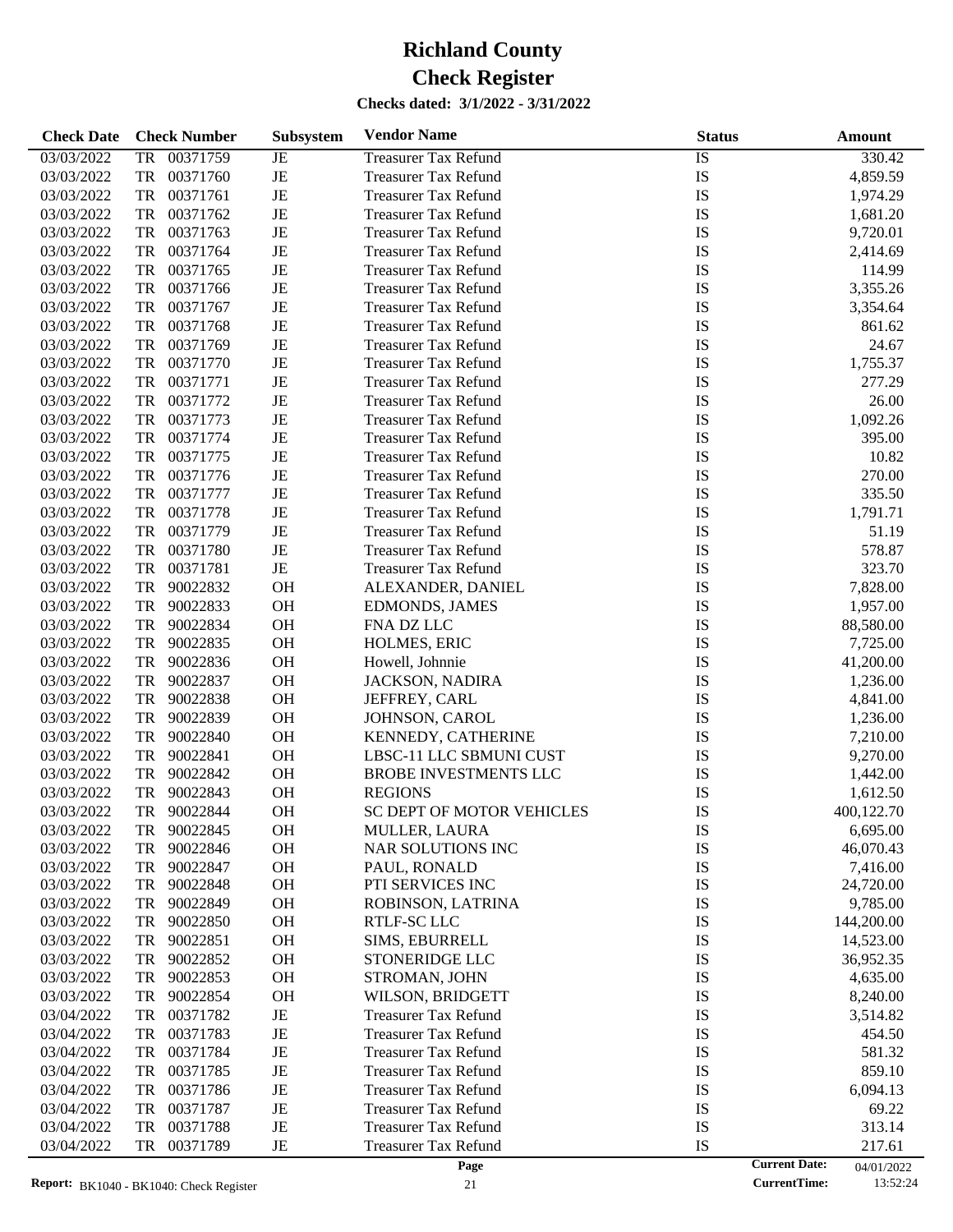| <b>Check Date</b> | <b>Check Number</b>   | <b>Subsystem</b> | <b>Vendor Name</b>          | <b>Status</b>   | Amount     |
|-------------------|-----------------------|------------------|-----------------------------|-----------------|------------|
| 03/04/2022        | <b>TR</b><br>00371790 | $\rm{JE}$        | <b>Treasurer Tax Refund</b> | $\overline{IS}$ | 630.22     |
| 03/04/2022        | TR<br>00371791        | $\rm{JE}$        | <b>Treasurer Tax Refund</b> | IS              | 1,839.19   |
| 03/04/2022        | <b>TR</b><br>00371792 | $\rm{JE}$        | <b>Treasurer Tax Refund</b> | IS              | 858.90     |
| 03/04/2022        | 00371793<br><b>TR</b> | $\rm{JE}$        | <b>Treasurer Tax Refund</b> | IS              | 3,485.80   |
| 03/04/2022        | <b>TR</b><br>00371794 | $\rm{JE}$        | <b>Treasurer Tax Refund</b> | IS              | 769.50     |
| 03/04/2022        | <b>TR</b><br>00371795 | $\rm{JE}$        | <b>Treasurer Tax Refund</b> | IS              | 124.37     |
| 03/04/2022        | <b>TR</b><br>00371796 | $\rm{JE}$        | <b>Treasurer Tax Refund</b> | IS              | 2,059.04   |
| 03/04/2022        | 00371797<br><b>TR</b> | $\rm{JE}$        | <b>Treasurer Tax Refund</b> | IS              | 1,055.04   |
| 03/04/2022        | <b>TR</b><br>00371798 | $\rm{JE}$        | <b>Treasurer Tax Refund</b> | IS              | 1,896.81   |
| 03/04/2022        | 00371799<br><b>TR</b> | $\rm{JE}$        | <b>Treasurer Tax Refund</b> | IS              | 1,337.59   |
| 03/04/2022        | 00371800<br><b>TR</b> | $\rm{JE}$        | <b>Treasurer Tax Refund</b> | IS              | 1,915.97   |
| 03/04/2022        | <b>TR</b><br>00371801 | $\rm{JE}$        | <b>Treasurer Tax Refund</b> | IS              | 33,238.82  |
| 03/04/2022        | <b>TR</b><br>00371802 | $\rm{JE}$        | <b>Treasurer Tax Refund</b> | IS              | 6,009.51   |
| 03/04/2022        | 00371803<br><b>TR</b> | JE               | <b>Treasurer Tax Refund</b> | IS              | 112,504.00 |
| 03/04/2022        | 00371804<br><b>TR</b> | $\rm{JE}$        | <b>Treasurer Tax Refund</b> | IS              | 50.14      |
| 03/04/2022        | <b>TR</b><br>00371805 | $\rm{JE}$        | <b>Treasurer Tax Refund</b> | IS              | 435.69     |
| 03/04/2022        | <b>TR</b><br>00371806 | JE               | <b>Treasurer Tax Refund</b> | IS              | 1,654.06   |
| 03/04/2022        | 00371807<br><b>TR</b> | $\rm{JE}$        | <b>Treasurer Tax Refund</b> | IS              | 425.31     |
| 03/04/2022        | <b>TR</b><br>00371808 | $\rm{JE}$        | <b>Treasurer Tax Refund</b> | IS              | 418.70     |
| 03/04/2022        | <b>TR</b><br>00371809 | $\rm{JE}$        | <b>Treasurer Tax Refund</b> | IS              | 198.57     |
| 03/04/2022        | <b>TR</b><br>00371810 | JE               | <b>Treasurer Tax Refund</b> | IS              | 870.82     |
| 03/04/2022        | 00371811<br><b>TR</b> | $\rm{JE}$        | <b>Treasurer Tax Refund</b> | IS              | 347.53     |
| 03/04/2022        | <b>TR</b><br>00371812 | $\rm{JE}$        | <b>Treasurer Tax Refund</b> | IS              | 1,068.70   |
| 03/04/2022        | <b>TR</b><br>00371813 | $\rm{JE}$        | <b>Treasurer Tax Refund</b> | IS              | 2,614.40   |
| 03/04/2022        | <b>TR</b><br>00371814 | $\rm{JE}$        | <b>Treasurer Tax Refund</b> | IS              | 378.20     |
| 03/04/2022        | <b>TR</b><br>00371815 | $\rm{JE}$        | <b>Treasurer Tax Refund</b> | IS              | 76.24      |
| 03/04/2022        | <b>TR</b><br>00371816 | $\rm{JE}$        | <b>Treasurer Tax Refund</b> | IS              | 1,134.73   |
| 03/04/2022        | <b>TR</b><br>00371817 | $\rm{JE}$        | <b>Treasurer Tax Refund</b> | IS              | 21.88      |
| 03/04/2022        | 00371818<br><b>TR</b> | $\rm{JE}$        | <b>Treasurer Tax Refund</b> | IS              | 48.56      |
| 03/04/2022        | <b>TR</b><br>00371819 | $\rm{JE}$        | <b>Treasurer Tax Refund</b> | IS              | 11.22      |
| 03/04/2022        | <b>TR</b><br>00371820 | $\rm{JE}$        | <b>Treasurer Tax Refund</b> | IS              | 13,996.73  |
| 03/04/2022        | 00371821<br><b>TR</b> | $\rm{JE}$        | <b>Treasurer Tax Refund</b> | IS              | 11,252.80  |
| 03/04/2022        | <b>TR</b><br>00371822 | $\rm{JE}$        | <b>Treasurer Tax Refund</b> | IS              | 17,527.04  |
| 03/04/2022        | <b>TR</b><br>00371823 | $_{\rm JE}$      | <b>Treasurer Tax Refund</b> | IS              | 32,452.55  |
| 03/04/2022        | 00371824<br><b>TR</b> | JE               | <b>Treasurer Tax Refund</b> | IS              | 2,140.85   |
| 03/04/2022        | TR<br>00371825        | $\rm{JE}$        | <b>Treasurer Tax Refund</b> | IS              | 72.23      |
| 03/04/2022        | 00371826<br>TR        | JE               | <b>Treasurer Tax Refund</b> | IS              | 128.73     |
| 03/04/2022        | 00371827<br>TR        | $\rm{JE}$        | <b>Treasurer Tax Refund</b> | IS              | 9.68       |
| 03/04/2022        | TR<br>00371828        | $\rm{JE}$        | <b>Treasurer Tax Refund</b> | IS              | 30.02      |
| 03/04/2022        | 00371829<br>TR        | $\rm{JE}$        | <b>Treasurer Tax Refund</b> | IS              | 50.23      |
| 03/04/2022        | 00371830<br>TR        | $\rm{JE}$        | <b>Treasurer Tax Refund</b> | IS              | 25.49      |
| 03/04/2022        | <b>TR</b><br>00371831 | $\rm{JE}$        | <b>Treasurer Tax Refund</b> | IS              | 20.01      |
| 03/04/2022        | 00371832<br>TR        | $\rm{JE}$        | <b>Treasurer Tax Refund</b> | IS              | 12.04      |
| 03/04/2022        | 00371833<br>TR        | $\rm{JE}$        | <b>Treasurer Tax Refund</b> | IS              | 39.64      |
| 03/04/2022        | <b>TR</b><br>00371834 | $\rm{JE}$        | <b>Treasurer Tax Refund</b> | IS              | 6.00       |
| 03/04/2022        | <b>TR</b><br>00371835 | $\rm{JE}$        | <b>Treasurer Tax Refund</b> | IS              | 30.14      |
| 03/04/2022        | 00371836<br>TR        | $\rm{JE}$        | <b>Treasurer Tax Refund</b> | IS              | 11.49      |
| 03/04/2022        | 00371837<br>TR        | $\rm{JE}$        | <b>Treasurer Tax Refund</b> | IS              | 12.73      |
| 03/04/2022        | <b>TR</b><br>00371838 | $\rm{JE}$        | <b>Treasurer Tax Refund</b> | IS              | 53.87      |
| 03/04/2022        | 00371839<br>TR        | $\rm{JE}$        | <b>Treasurer Tax Refund</b> | IS              | 78.72      |
| 03/04/2022        | 00371840<br>TR        | $\rm{JE}$        | <b>Treasurer Tax Refund</b> | IS              | 8.00       |
| 03/04/2022        | 00371841<br>TR        | $\rm{JE}$        | <b>Treasurer Tax Refund</b> | IS              | 29.57      |
| 03/04/2022        | <b>TR</b><br>00371842 | $\rm{JE}$        | <b>Treasurer Tax Refund</b> | IS              | 254.03     |
| 03/04/2022        | <b>TR</b><br>00371843 | $_{\rm JE}$      | <b>Treasurer Tax Refund</b> | IS              | 21.71      |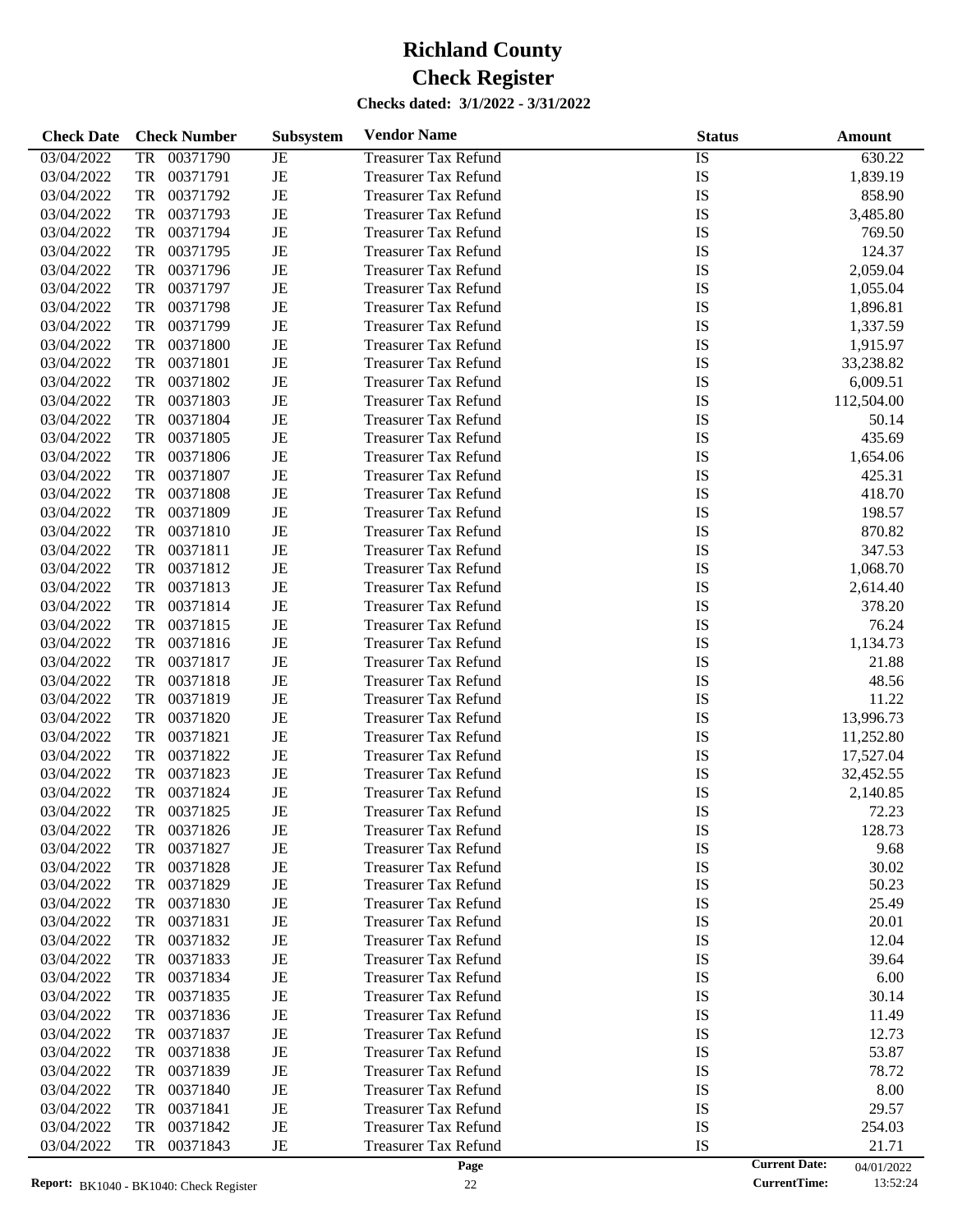| <b>Check Date</b> |           | <b>Check Number</b> | Subsystem | <b>Vendor Name</b>            | <b>Status</b> |                      | <b>Amount</b> |
|-------------------|-----------|---------------------|-----------|-------------------------------|---------------|----------------------|---------------|
| 03/04/2022        |           | TR 00371844         | JE        | <b>Treasurer Tax Refund</b>   | IS            |                      | 108.69        |
| 03/04/2022        | TR        | 00371845            | JE        | <b>Treasurer Tax Refund</b>   | IS            |                      | 10.00         |
| 03/04/2022        | TR        | 00371846            | JE        | <b>Treasurer Tax Refund</b>   | IS            |                      | 32.24         |
| 03/04/2022        | TR        | 00371847            | JE        | <b>Treasurer Tax Refund</b>   | IS            |                      | 11.09         |
| 03/04/2022        | TR        | 00371848            | JE        | <b>Treasurer Tax Refund</b>   | IS            |                      | 27.85         |
| 03/04/2022        | TR        | 00371849            | JE        | <b>Treasurer Tax Refund</b>   | <b>IS</b>     |                      | 13.54         |
| 03/04/2022        | TR        | 00371850            | JE        | <b>Treasurer Tax Refund</b>   | <b>IS</b>     |                      | 5.36          |
| 03/04/2022        | TR        | 00371851            | JE        | <b>Treasurer Tax Refund</b>   | <b>IS</b>     |                      | 47.96         |
| 03/04/2022        | TR        | 00371852            | JE        | <b>Treasurer Tax Refund</b>   | <b>IS</b>     |                      | 4,015.18      |
|                   |           |                     |           |                               |               |                      |               |
| 03/04/2022        | TR        | 90022855            | OH        | <b>STONERIDGE LLC</b>         | IS            |                      | 20,120.19     |
| 03/04/2022        | TR        | 90022856            | OH        | TLOA OF SC LLC                | IS            |                      | 76,220.00     |
| 03/04/2022        | TR        | 90022857            | OH        | TLOA OF SC LLC                | IS            |                      | 33,990.00     |
| 03/04/2022        | TR        | 90022858            | OH        | TLOA OF SC LLC                | IS            |                      | 42,230.00     |
| 03/04/2022        | TR        | 90022859            | OH        | US BANK CUST BERING/FIRSTRUST | IS            |                      | 24,720.00     |
| 03/04/2022        | TR        | 90022860            | OH        | WALNUT HILL PRODUCTIONS LLC   | IS            |                      | 118,450.00    |
| 03/07/2022        | TR        | 00371853            | $\rm{JE}$ | <b>Treasurer Tax Refund</b>   | IS            |                      | 3,954.96      |
| 03/07/2022        | TR        | 00371854            | JE        | <b>Treasurer Tax Refund</b>   | IS            |                      | 73,059.90     |
| 03/07/2022        | TR        | 00371855            | JE        | <b>Treasurer Tax Refund</b>   | IS            |                      | 55.74         |
| 03/07/2022        | TR        | 00371856            | JE        | <b>Treasurer Tax Refund</b>   | IS            |                      | 55.74         |
| 03/07/2022        | TR        | 00371857            | JE        | <b>Treasurer Tax Refund</b>   | IS            |                      | 4,140.42      |
| 03/07/2022        | TR        | 00371858            | JE        | <b>Treasurer Tax Refund</b>   | IS            |                      | 816.15        |
| 03/07/2022        | TR        | 00371859            | JE        | <b>Treasurer Tax Refund</b>   | IS            |                      | 2,835.33      |
| 03/07/2022        | TR        | 00371860            | $\rm{JE}$ | <b>Treasurer Tax Refund</b>   | IS            |                      | 769.50        |
| 03/07/2022        | TR        | 00371861            | $\rm{JE}$ | <b>Treasurer Tax Refund</b>   | <b>IS</b>     |                      | 410.14        |
| 03/07/2022        | TR        | 00371862            | JE        | <b>Treasurer Tax Refund</b>   | <b>IS</b>     |                      | 517.43        |
| 03/07/2022        | TR        | 00371863            | JE        | <b>Treasurer Tax Refund</b>   | <b>IS</b>     |                      | 262.11        |
| 03/07/2022        | TR        | 00371864            | JE        | <b>Treasurer Tax Refund</b>   | IS            |                      | 93.69         |
| 03/07/2022        | TR        | 00371865            | JE        | <b>Treasurer Tax Refund</b>   | IS            |                      | 3,495.71      |
| 03/07/2022        | TR        | 00371866            | JE        | <b>Treasurer Tax Refund</b>   | IS            |                      | 7,826.03      |
| 03/07/2022        | TR        | 00371867            | JE        | <b>Treasurer Tax Refund</b>   | IS            |                      | 5,275.20      |
| 03/07/2022        | TR        | 00371868            | $\rm{JE}$ | <b>Treasurer Tax Refund</b>   | IS            |                      | 397.30        |
| 03/07/2022        | TR        | 00371869            | $\rm{JE}$ | <b>Treasurer Tax Refund</b>   | <b>IS</b>     |                      | 1,749.28      |
| 03/07/2022        | TR        | 00371870            | $\rm{JE}$ |                               | <b>IS</b>     |                      |               |
|                   |           |                     |           | <b>Treasurer Tax Refund</b>   |               |                      | 6,523.01      |
| 03/07/2022        | TR        | 00371871            | JE        | <b>Treasurer Tax Refund</b>   | IS            |                      | 2,346.21      |
| 03/07/2022        | TR        | 00371872            | JE        | <b>Treasurer Tax Refund</b>   | IS            |                      | 2,919.84      |
| 03/07/2022        |           | TR 00371873         | <b>JE</b> | <b>Treasurer Tax Refund</b>   | IS            |                      | 3,224.90      |
| 03/07/2022        | TR        | 00371874            | JE        | <b>Treasurer Tax Refund</b>   | IS            |                      | 2,144.49      |
| 03/07/2022        | TR        | 90022861            | <b>OH</b> | NAR SOLUTIONS INC             | IS            |                      | 69.92         |
| 03/08/2022        | TR        | 00371875            | JE        | <b>Treasurer Tax Refund</b>   | IS            |                      | 90.00         |
| 03/08/2022        | TR        | 00371876            | JE        | <b>Treasurer Tax Refund</b>   | IS            |                      | 321.00        |
| 03/08/2022        | TR        | 00371877            | JE        | <b>Treasurer Tax Refund</b>   | IS            |                      | 330.00        |
| 03/08/2022        | TR        | 00371878            | JE        | <b>Treasurer Tax Refund</b>   | IS            |                      | 317.00        |
| 03/08/2022        | TR        | 00371879            | JE        | <b>Treasurer Tax Refund</b>   | IS            |                      | 326.00        |
| 03/08/2022        | TR        | 00371880            | JE        | <b>Treasurer Tax Refund</b>   | IS            |                      | 8,699.98      |
| 03/08/2022        | TR        | 00371881            | JE        | <b>Treasurer Tax Refund</b>   | IS            |                      | 10,666.58     |
| 03/08/2022        | <b>TR</b> | 00371882            | JE        | <b>Treasurer Tax Refund</b>   | IS            |                      | 70,793.80     |
| 03/08/2022        | TR        | 00371883            | JE        | <b>Treasurer Tax Refund</b>   | IS            |                      | 9.20          |
| 03/08/2022        | TR        | 00371884            | JE        | <b>Treasurer Tax Refund</b>   | IS            |                      | 5,233.60      |
| 03/08/2022        | TR        | 00371885            | JE        | <b>Treasurer Tax Refund</b>   | IS            |                      | 7,381.10      |
| 03/08/2022        | TR        | 00371886            | JE        | <b>Treasurer Tax Refund</b>   | IS            |                      | 558.59        |
| 03/08/2022        | TR        | 00371887            | JE        | <b>Treasurer Tax Refund</b>   | IS            |                      | 71.74         |
| 03/08/2022        | TR        | 00371888            | JE        | <b>Treasurer Tax Refund</b>   | IS            |                      | 12.51         |
| 03/08/2022        | TR        | 00371889            | JE        | <b>Treasurer Tax Refund</b>   | IS            |                      | 30.18         |
| 03/08/2022        | TR        | 00371890            | JE        | <b>Treasurer Tax Refund</b>   | IS            |                      | 54.00         |
|                   |           |                     |           | Page                          |               | <b>Current Date:</b> | 04/01/2022    |

<sup>04/01/2022&</sup>lt;br>13:52:24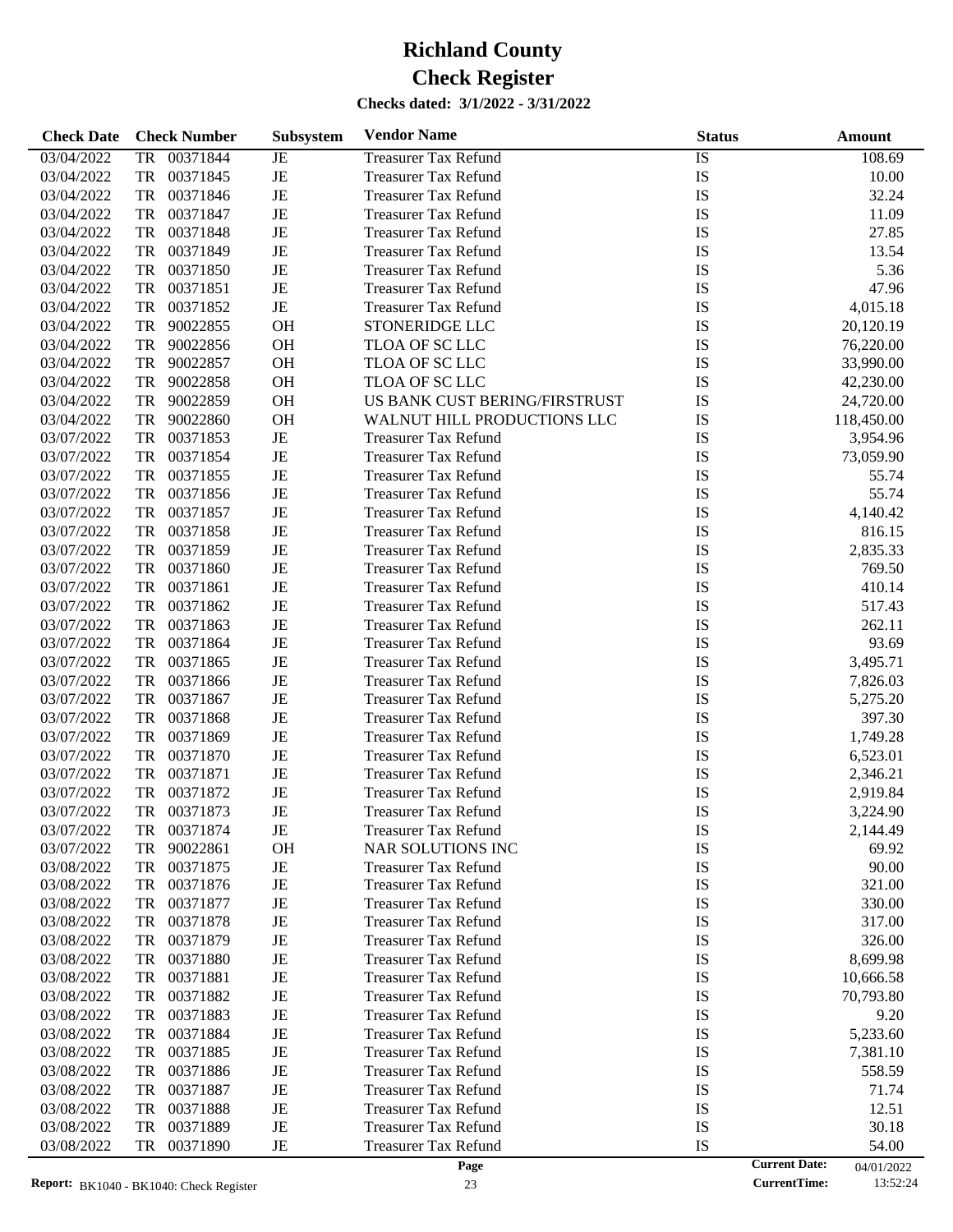| <b>Check Date</b>        | <b>Check Number</b>        | Subsystem   | <b>Vendor Name</b>                                         | <b>Status</b>   | Amount             |
|--------------------------|----------------------------|-------------|------------------------------------------------------------|-----------------|--------------------|
| 03/08/2022               | 00371891<br><b>TR</b>      | JE          | <b>Treasurer Tax Refund</b>                                | $\overline{1S}$ | 868.21             |
| 03/08/2022               | 00371892<br>TR             | $\rm{JE}$   | <b>Treasurer Tax Refund</b>                                | IS              | 6,816.37           |
| 03/08/2022               | 00371893<br>TR             | $\rm{JE}$   | <b>Treasurer Tax Refund</b>                                | IS              | 9.71               |
| 03/08/2022               | 00371894<br>TR             | JE          | <b>Treasurer Tax Refund</b>                                | IS              | 332.92             |
| 03/08/2022               | 00371895<br>TR             | JE          | <b>Treasurer Tax Refund</b>                                | IS              | 5,760.81           |
| 03/08/2022               | 00371896<br>TR             | $\rm{JE}$   | <b>Treasurer Tax Refund</b>                                | IS              | 40.00              |
| 03/08/2022               | 00371897<br>TR             | $\rm{JE}$   | <b>Treasurer Tax Refund</b>                                | IS              | 5,239.29           |
| 03/08/2022               | 00371898<br>TR             | $\rm{JE}$   | <b>Treasurer Tax Refund</b>                                | IS              | 226.62             |
| 03/08/2022               | TR<br>00371899             | $\rm{JE}$   | <b>Treasurer Tax Refund</b>                                | IS              | 39.02              |
| 03/08/2022               | 00371900<br>TR             | $\rm{JE}$   | <b>Treasurer Tax Refund</b>                                | IS              | 2,961.67           |
| 03/08/2022               | 00371901<br>TR             | $\rm{JE}$   | <b>Treasurer Tax Refund</b>                                | IS              | 8,738.10           |
| 03/08/2022               | 00371902<br>TR             | $\rm{JE}$   | <b>Treasurer Tax Refund</b>                                | IS              | 982.86             |
| 03/08/2022               | 00371903<br>TR             | $\rm{JE}$   | <b>Treasurer Tax Refund</b>                                | IS              | 189.15             |
| 03/08/2022               | 00371904<br>TR             | $\rm{JE}$   | <b>Treasurer Tax Refund</b>                                | IS              | 5,522.04           |
| 03/08/2022               | 00371905<br>TR             | $\rm{JE}$   | <b>Treasurer Tax Refund</b>                                | IS              | 4,433.26           |
| 03/08/2022               | 00371906<br>TR             | $\rm{JE}$   | <b>Treasurer Tax Refund</b>                                | IS              | 349.70             |
| 03/08/2022               | 00371907<br>TR             | $\rm{JE}$   | <b>Treasurer Tax Refund</b>                                | IS              | 6,503.01           |
| 03/08/2022               | 00371908<br>TR             | $\rm{JE}$   | <b>Treasurer Tax Refund</b>                                | IS              | 1,394.08           |
| 03/08/2022               | 00371910<br>TR             | $\rm{JE}$   | <b>Treasurer Tax Refund</b>                                | IS              | 5,963.96           |
| 03/08/2022               | 00371911<br>TR             | $\rm{JE}$   | <b>Treasurer Tax Refund</b>                                | IS              | 8,837.28           |
| 03/08/2022               | 00371912<br>TR             | $\rm{JE}$   | <b>Treasurer Tax Refund</b>                                | IS              | 377.10             |
| 03/08/2022               | 00371913<br>TR             | $\rm{JE}$   | <b>Treasurer Tax Refund</b>                                | IS              | 1,017.26           |
| 03/08/2022               | 00371914<br>TR             | $\rm{JE}$   | <b>Treasurer Tax Refund</b>                                | IS              | 22.27              |
| 03/08/2022               | 00371915<br>TR             | $\rm{JE}$   | <b>Treasurer Tax Refund</b>                                | IS              | 418.70             |
| 03/08/2022               | 00371916<br>TR             | $\rm{JE}$   | <b>Treasurer Tax Refund</b>                                | IS              | 1,198.40           |
| 03/08/2022               | 00371917<br>TR             | $\rm{JE}$   | <b>Treasurer Tax Refund</b>                                | IS              | 356.07             |
| 03/08/2022               | 00371918<br>TR             | $\rm{JE}$   | <b>Treasurer Tax Refund</b>                                | IS              | 3,277.92           |
| 03/08/2022               | 00371919<br>TR             | $\rm{JE}$   | <b>Treasurer Tax Refund</b>                                | IS              | 1,653.62           |
| 03/08/2022               | TR<br>00371920             | $\rm{JE}$   | <b>Treasurer Tax Refund</b>                                | IS              | 169.35             |
| 03/08/2022               | 00371921<br>TR             | $\rm{JE}$   | <b>Treasurer Tax Refund</b>                                | IS              | 508.47             |
| 03/08/2022               | 00371922<br>TR             | $\rm{JE}$   | <b>Treasurer Tax Refund</b>                                | IS              | 8,360.76           |
| 03/08/2022               | 00371923<br>TR             | $\rm{JE}$   | <b>Treasurer Tax Refund</b>                                | IS              |                    |
| 03/08/2022               | TR<br>00371924             | $\rm{JE}$   |                                                            | IS              | 4,283.50           |
|                          | 00371925<br>TR             | $\rm{JE}$   | <b>Treasurer Tax Refund</b><br><b>Treasurer Tax Refund</b> |                 | 4,981.53           |
| 03/08/2022<br>03/08/2022 | 00371926<br>TR             | $\rm{JE}$   | <b>Treasurer Tax Refund</b>                                | IS              | 6,218.50           |
|                          | 00371927                   | JE          |                                                            | IS              | 3,187.47           |
| 03/08/2022               | TR                         |             | <b>Treasurer Tax Refund</b>                                | IS              | 323.70             |
| 03/08/2022               | TR<br>00371928             | JE          | <b>Treasurer Tax Refund</b>                                | IS              | 7,320.68           |
| 03/08/2022               | TR<br>00371929<br>00371930 | JE          | <b>Treasurer Tax Refund</b>                                | IS              | 3,346.90           |
| 03/08/2022<br>03/08/2022 | TR<br>00371931<br>TR       | JE<br>JE    | <b>Treasurer Tax Refund</b><br><b>Treasurer Tax Refund</b> | IS<br>IS        | 845.14<br>5,694.86 |
| 03/08/2022               | 00371932<br>TR             | JE          | <b>Treasurer Tax Refund</b>                                | IS              | 6,281.24           |
| 03/08/2022               | 00371933                   | JE          | <b>Treasurer Tax Refund</b>                                | IS              | 615.22             |
| 03/08/2022               | TR                         |             | <b>Treasurer Tax Refund</b>                                |                 |                    |
|                          | 00371934<br>TR             | JE          |                                                            | IS              | 1,537.93           |
| 03/08/2022               | 00371935<br>TR             | JE          | <b>Treasurer Tax Refund</b><br><b>Treasurer Tax Refund</b> | IS              | 6,768.45           |
| 03/08/2022               | 00371936<br>TR             | JE          |                                                            | IS              | 6,321.32           |
| 03/08/2022               | 00371937<br>TR             | $\rm{JE}$   | <b>Treasurer Tax Refund</b>                                | IS              | 3,979.84           |
| 03/08/2022               | TR<br>90022862             | <b>OH</b>   | LEXINGTON COUNTY TREASURER                                 | IS              | 156,516.15         |
| 03/08/2022               | TR<br>90022863             | <b>OH</b>   | NATURAL RESOURCES DEPARTMENT                               | IS              | 970.00             |
| 03/08/2022               | TR<br>90022864             | <b>OH</b>   | SMITH, THOMAS                                              | IS              | 678.50             |
| 03/08/2022               | TR<br>90022865             | <b>OH</b>   | <b>U.S. BANK</b>                                           | IS              | 500.00             |
| 03/09/2022               | 00371938<br>TR             | $\rm{JE}$   | <b>Treasurer Tax Refund</b>                                | IS              | 3,135.37           |
| 03/09/2022               | 00371939<br>TR             | JE          | <b>Treasurer Tax Refund</b>                                | IS              | 844.90             |
| 03/09/2022               | 00371940<br>TR             | JE          | <b>Treasurer Tax Refund</b>                                | IS              | 158.36             |
| 03/09/2022               | TR<br>00371941             | $_{\rm JE}$ | <b>Treasurer Tax Refund</b>                                | IS              | 3,205.43           |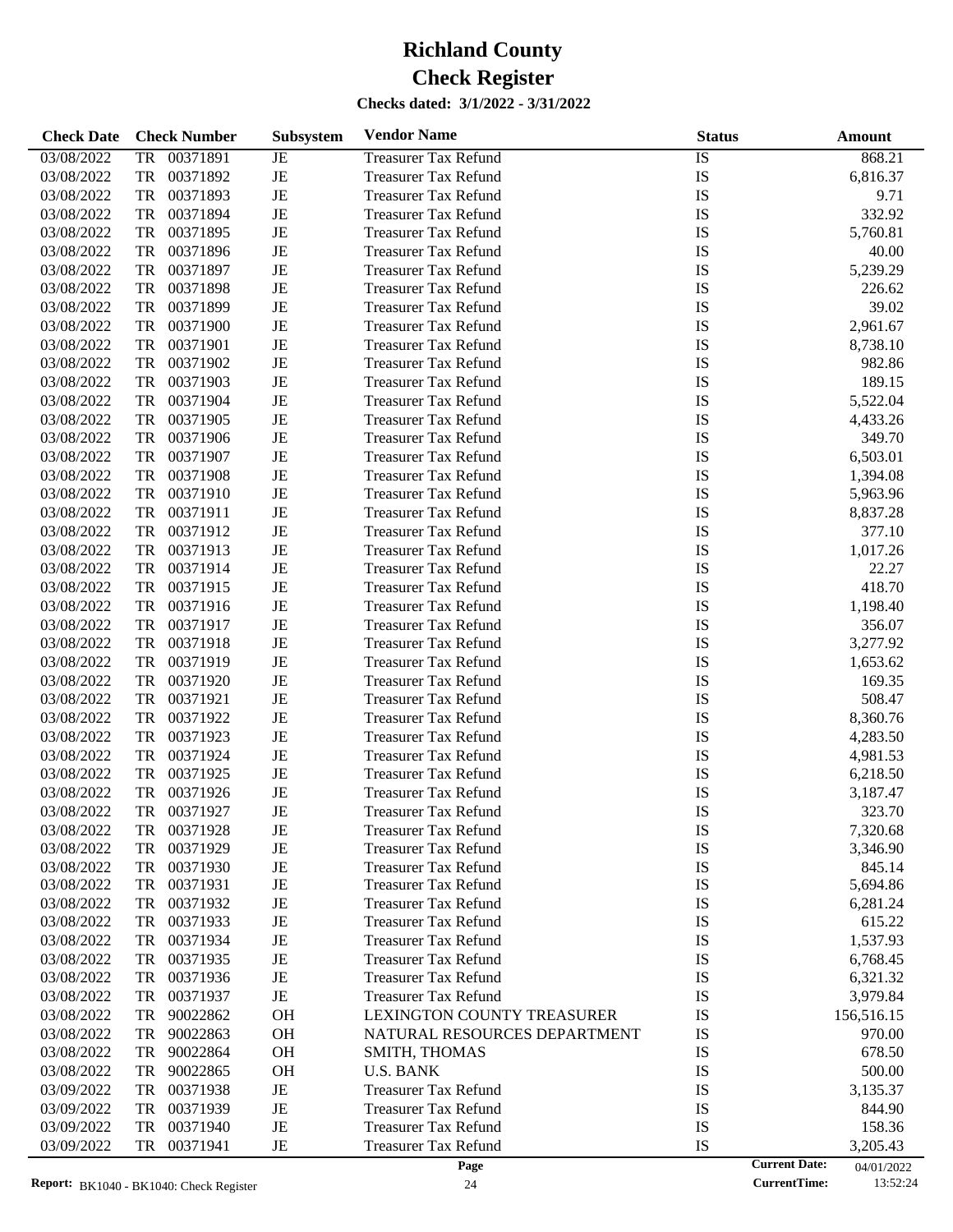| <b>Check Date</b> | <b>Check Number</b>   | Subsystem   | <b>Vendor Name</b>          | <b>Status</b>   | Amount     |
|-------------------|-----------------------|-------------|-----------------------------|-----------------|------------|
| 03/09/2022        | <b>TR</b><br>00371942 | JE          | <b>Treasurer Tax Refund</b> | $\overline{IS}$ | 155.08     |
| 03/09/2022        | TR<br>00371943        | JE          | <b>Treasurer Tax Refund</b> | IS              | 2,967.42   |
| 03/09/2022        | TR<br>00371944        | JE          | <b>Treasurer Tax Refund</b> | IS              | 844.90     |
| 03/09/2022        | TR<br>00371945        | JE          | <b>Treasurer Tax Refund</b> | IS              | 2,419.68   |
| 03/09/2022        | TR<br>00371946        | JE          | <b>Treasurer Tax Refund</b> | IS              | 9,732.06   |
| 03/09/2022        | TR<br>00371947        | JE          | <b>Treasurer Tax Refund</b> | IS              | 66.14      |
| 03/09/2022        | TR<br>00371948        | JE          | <b>Treasurer Tax Refund</b> | IS              | 93.69      |
| 03/09/2022        | TR<br>00371949        | JE          | <b>Treasurer Tax Refund</b> | IS              | 5,848.40   |
| 03/09/2022        | TR<br>00371950        | JE          | <b>Treasurer Tax Refund</b> | IS              | 5,192.04   |
| 03/09/2022        | TR<br>00371951        | JE          | <b>Treasurer Tax Refund</b> | IS              | 2,127.09   |
| 03/09/2022        | TR<br>00371952        | JE          | <b>Treasurer Tax Refund</b> | IS              | 1,321.26   |
| 03/09/2022        | TR<br>00371953        | JE          | <b>Treasurer Tax Refund</b> | IS              | 2,620.17   |
| 03/09/2022        | TR<br>00371954        | JE          | <b>Treasurer Tax Refund</b> | IS              | 5,483.40   |
| 03/09/2022        | TR<br>00371955        | JE          | <b>Treasurer Tax Refund</b> | IS              | 161.30     |
| 03/09/2022        | TR<br>00371956        | JE          | <b>Treasurer Tax Refund</b> | IS              | 1,553.08   |
| 03/09/2022        | TR<br>00371957        | JE          | <b>Treasurer Tax Refund</b> | IS              | 1,162.43   |
| 03/09/2022        | TR<br>00371958        | JE          | <b>Treasurer Tax Refund</b> | IS              | 2,574.39   |
| 03/09/2022        | TR<br>00371959        | JE          | <b>Treasurer Tax Refund</b> | IS              | 2,529.10   |
| 03/09/2022        | TR<br>00371960        | JE          | <b>Treasurer Tax Refund</b> | IS              | 279.51     |
| 03/09/2022        | TR<br>00371961        | JE          | <b>Treasurer Tax Refund</b> | IS              | 4,721.27   |
| 03/09/2022        | TR<br>00371962        | JE          | <b>Treasurer Tax Refund</b> | IS              | 3,308.23   |
| 03/09/2022        | TR<br>00371963        | JE          | <b>Treasurer Tax Refund</b> | IS              | 720.50     |
| 03/09/2022        | TR<br>00371964        | JE          | <b>Treasurer Tax Refund</b> | IS              | 932.21     |
| 03/09/2022        | TR<br>00371965        | JE          | <b>Treasurer Tax Refund</b> | IS              | 12,337.81  |
| 03/09/2022        | TR<br>00371966        | JE          | <b>Treasurer Tax Refund</b> | IS              | 149,228.10 |
| 03/09/2022        | TR<br>00371967        | JE          | <b>Treasurer Tax Refund</b> | IS              | 9.00       |
| 03/09/2022        | TR<br>00371968        | JE          | <b>Treasurer Tax Refund</b> | IS              | 60.00      |
| 03/09/2022        | TR<br>00371969        | JE          | <b>Treasurer Tax Refund</b> | IS              | 9.69       |
| 03/09/2022        | TR<br>00371970        | JE          | <b>Treasurer Tax Refund</b> | IS              | 21.51      |
| 03/09/2022        | TR<br>00371971        | JE          | <b>Treasurer Tax Refund</b> | IS              | 48.56      |
| 03/09/2022        | 00371972<br>TR        | JE          | <b>Treasurer Tax Refund</b> | IS              | 5.53       |
| 03/09/2022        | 00371973<br>TR        | JE          | <b>Treasurer Tax Refund</b> | IS              | 12.75      |
| 03/09/2022        | TR<br>00371974        | JE          | <b>Treasurer Tax Refund</b> | IS              | 8.26       |
| 03/09/2022        | TR<br>00371975        | JE          | <b>Treasurer Tax Refund</b> | IS              | 38.20      |
| 03/09/2022        | 00371976<br>TR        | JE          | <b>Treasurer Tax Refund</b> | IS              | 48.56      |
| 03/09/2022        | TR<br>00371977        | JE          | <b>Treasurer Tax Refund</b> | IS              | 30.19      |
| 03/09/2022        | 00371978<br>TR        | JE          | <b>Treasurer Tax Refund</b> | IS              | 39.60      |
| 03/09/2022        | 00371979<br>TR        | JE          | <b>Treasurer Tax Refund</b> | IS              | 106.81     |
| 03/09/2022        | TR<br>00371980        | JE          | <b>Treasurer Tax Refund</b> | IS              | 5.03       |
| 03/09/2022        | TR<br>00371981        | JE          | <b>Treasurer Tax Refund</b> | IS              | 269.75     |
| 03/09/2022        | 00371982<br>TR        | JE          | <b>Treasurer Tax Refund</b> | IS              | 322.93     |
| 03/09/2022        | TR<br>00371983        | JE          | <b>Treasurer Tax Refund</b> | IS              | 323.70     |
| 03/09/2022        | TR<br>00371984        | JE          | <b>Treasurer Tax Refund</b> | IS              | 16.74      |
| 03/09/2022        | 00371985<br>TR        | JE          | <b>Treasurer Tax Refund</b> | IS              | 144.37     |
| 03/09/2022        | 00371986<br>TR        | JE          | <b>Treasurer Tax Refund</b> | IS              | 18.00      |
| 03/09/2022        | TR<br>00371987        | JE          | <b>Treasurer Tax Refund</b> | IS              | 64.93      |
| 03/10/2022        | TR<br>00371988        | JE          | <b>Treasurer Tax Refund</b> | IS              | 448.34     |
| 03/10/2022        | 00371989<br>TR        | JE          | <b>Treasurer Tax Refund</b> | IS              | 63.03      |
| 03/10/2022        | 00371990<br>TR        | JE          | <b>Treasurer Tax Refund</b> | IS              | 20.00      |
| 03/10/2022        | TR<br>00371991        | JE          | <b>Treasurer Tax Refund</b> | IS              | 3,251.79   |
| 03/10/2022        | TR<br>00371992        | JE          | <b>Treasurer Tax Refund</b> | IS              | 5.06       |
| 03/10/2022        | 00371993<br>TR        | JE          | <b>Treasurer Tax Refund</b> | IS              | 838.64     |
| 03/10/2022        | 00371994<br>TR        | JE          | <b>Treasurer Tax Refund</b> | IS              | 64.34      |
| 03/10/2022        | 00371995<br>TR        | $_{\rm JE}$ | <b>Treasurer Tax Refund</b> | IS              | 90.73      |
|                   |                       |             |                             |                 |            |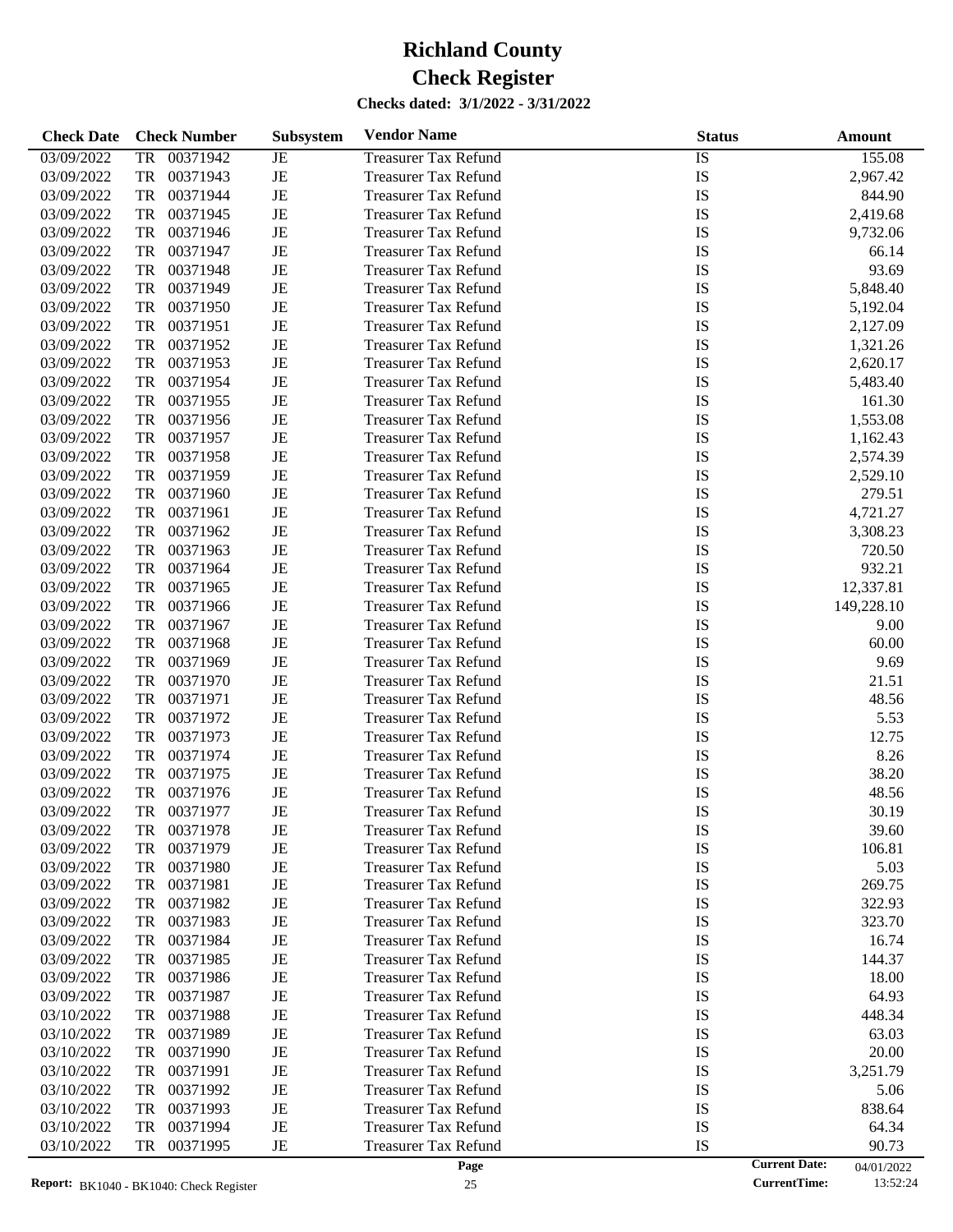| <b>Check Date</b> | <b>Check Number</b> | <b>Subsystem</b> | <b>Vendor Name</b>          | <b>Status</b>   | <b>Amount</b>                      |
|-------------------|---------------------|------------------|-----------------------------|-----------------|------------------------------------|
| 03/10/2022        | 00371996<br>TR      | JE               | <b>Treasurer Tax Refund</b> | $\overline{IS}$ | 11.00                              |
| 03/10/2022        | TR<br>00371997      | JE               | <b>Treasurer Tax Refund</b> | IS              | 33.61                              |
| 03/10/2022        | TR<br>00371998      | JE               | <b>Treasurer Tax Refund</b> | IS              | 9.43                               |
| 03/10/2022        | TR<br>00371999      | JE               | <b>Treasurer Tax Refund</b> | IS              | 124.54                             |
| 03/10/2022        | TR<br>00372000      | JE               | <b>Treasurer Tax Refund</b> | IS              | 12.70                              |
| 03/10/2022        | TR<br>00372001      | JE               | <b>Treasurer Tax Refund</b> | IS              | 9.82                               |
| 03/10/2022        | TR<br>00372002      | JE               | <b>Treasurer Tax Refund</b> | IS              | 60.83                              |
| 03/10/2022        | TR<br>00372003      | JE               | <b>Treasurer Tax Refund</b> | IS              | 25.00                              |
| 03/10/2022        | TR<br>00372004      | JE               | <b>Treasurer Tax Refund</b> | IS              | 23.14                              |
| 03/10/2022        | TR<br>00372005      | JE               | <b>Treasurer Tax Refund</b> | IS              | 9,942.26                           |
| 03/10/2022        | TR<br>00372006      | JE               | <b>Treasurer Tax Refund</b> | IS              | 337.45                             |
| 03/10/2022        | TR<br>00372007      | JE               | <b>Treasurer Tax Refund</b> | IS              | 5.85                               |
| 03/10/2022        | TR<br>00372008      | JE               | <b>Treasurer Tax Refund</b> | IS              | 638.96                             |
| 03/10/2022        | TR<br>00372009      | JE               | <b>Treasurer Tax Refund</b> | IS              | 8.48                               |
| 03/10/2022        | TR<br>00372010      | JE               | <b>Treasurer Tax Refund</b> | IS              | 8.00                               |
| 03/10/2022        | TR<br>00372011      | JE               | <b>Treasurer Tax Refund</b> | IS              | 14.96                              |
| 03/10/2022        | TR<br>00372012      | JE               | <b>Treasurer Tax Refund</b> | IS              | 40.01                              |
| 03/10/2022        | TR<br>00372013      | JE               | <b>Treasurer Tax Refund</b> | IS              | 10.30                              |
| 03/10/2022        | TR<br>00372014      | JE               | <b>Treasurer Tax Refund</b> | IS              | 22.27                              |
| 03/10/2022        | TR<br>00372015      | JE               | <b>Treasurer Tax Refund</b> | IS              | 511.70                             |
| 03/10/2022        | TR<br>00372016      | JE               | <b>Treasurer Tax Refund</b> | IS              | 268.18                             |
| 03/10/2022        | TR<br>00372017      | JE               | <b>Treasurer Tax Refund</b> | IS              | 5.68                               |
| 03/10/2022        | TR<br>00372018      | JE               | <b>Treasurer Tax Refund</b> | IS              | 123.92                             |
| 03/10/2022        | TR<br>00372019      | JE               | <b>Treasurer Tax Refund</b> | IS              | 707.73                             |
| 03/10/2022        | TR<br>00372020      | JE               | <b>Treasurer Tax Refund</b> | IS              | 9.00                               |
| 03/10/2022        | TR<br>00372021      | JE               | <b>Treasurer Tax Refund</b> | IS              | 87.28                              |
| 03/10/2022        | TR<br>00372023      | JE               | <b>Treasurer Tax Refund</b> | IS              | 418.70                             |
| 03/10/2022        | TR<br>00372024      | JE               | <b>Treasurer Tax Refund</b> | IS              | 3,955.60                           |
| 03/10/2022        | TR<br>00372025      | JE               | <b>Treasurer Tax Refund</b> | IS              | 4,115.40                           |
| 03/10/2022        | TR<br>00372026      | JE               | <b>Treasurer Tax Refund</b> | IS              | 7,394.69                           |
| 03/10/2022        | TR<br>00372027      | JE               | <b>Treasurer Tax Refund</b> | IS              | 73,853.09                          |
| 03/10/2022        | TR<br>00372028      | JE               | <b>Treasurer Tax Refund</b> | IS              | 426.70                             |
| 03/10/2022        | TR<br>00372029      | JE               | <b>Treasurer Tax Refund</b> | IS              | 190.13                             |
| 03/10/2022        | TR<br>00372030      | JE               | <b>Treasurer Tax Refund</b> | IS              | 9,461.36                           |
| 03/10/2022        | TR<br>00372031      | JE               | <b>Treasurer Tax Refund</b> | IS              | 462.46                             |
| 03/10/2022        | TR<br>00372032      | JE               | <b>Treasurer Tax Refund</b> | IS              | 369.00                             |
| 03/10/2022        | 00372033<br>TR      | JE               | <b>Treasurer Tax Refund</b> | IS              | 276.75                             |
| 03/10/2022        | 00372034<br>TR      | JE               | <b>Treasurer Tax Refund</b> | IS              | 6,964.72                           |
| 03/10/2022        | 00372035<br>TR      | JE               | <b>Treasurer Tax Refund</b> | IS              | 346.20                             |
| 03/10/2022        | TR<br>00372036      | JE               | <b>Treasurer Tax Refund</b> | IS              | 570.12                             |
| 03/10/2022        | TR<br>00372037      | JE               | <b>Treasurer Tax Refund</b> | IS              | 434.20                             |
| 03/10/2022        | 00372038<br>TR      | JE               | <b>Treasurer Tax Refund</b> | IS              | 4,980.60                           |
| 03/10/2022        | 00372039<br>TR      | JE               | Treasurer Tax Refund        | IS              | 768.73                             |
| 03/10/2022        | 00372040<br>TR      | JE               | <b>Treasurer Tax Refund</b> | IS              | 703.10                             |
| 03/10/2022        | 00372041<br>TR      | JE               | <b>Treasurer Tax Refund</b> | IS              | 979.86                             |
| 03/10/2022        | 00372042<br>TR      | JE               | <b>Treasurer Tax Refund</b> | IS              | 369.00                             |
| 03/10/2022        | 00372043<br>TR      | JE               | Treasurer Tax Refund        | IS              | 3,771.72                           |
| 03/10/2022        | 00372044<br>TR      | JE               | <b>Treasurer Tax Refund</b> | IS              | 8,869.58                           |
| 03/10/2022        | 00372045<br>TR      | JE               | <b>Treasurer Tax Refund</b> | IS              | 426.20                             |
| 03/10/2022        | 00372046<br>TR      | JE               | <b>Treasurer Tax Refund</b> | IS              | 346.20                             |
| 03/10/2022        | 00372047<br>TR      | JE               | Treasurer Tax Refund        | IS              | 5,136.48                           |
| 03/10/2022        | 00372048<br>TR      | JE               | <b>Treasurer Tax Refund</b> | IS              | 2,973.74                           |
| 03/10/2022        | 00372049<br>TR      | JE               | <b>Treasurer Tax Refund</b> | IS              | 3,062.54                           |
| 03/10/2022        | 00372050<br>TR      | JE               | <b>Treasurer Tax Refund</b> | IS              | 346.20                             |
|                   |                     |                  | Page                        |                 | <b>Current Date:</b><br>04/01/2022 |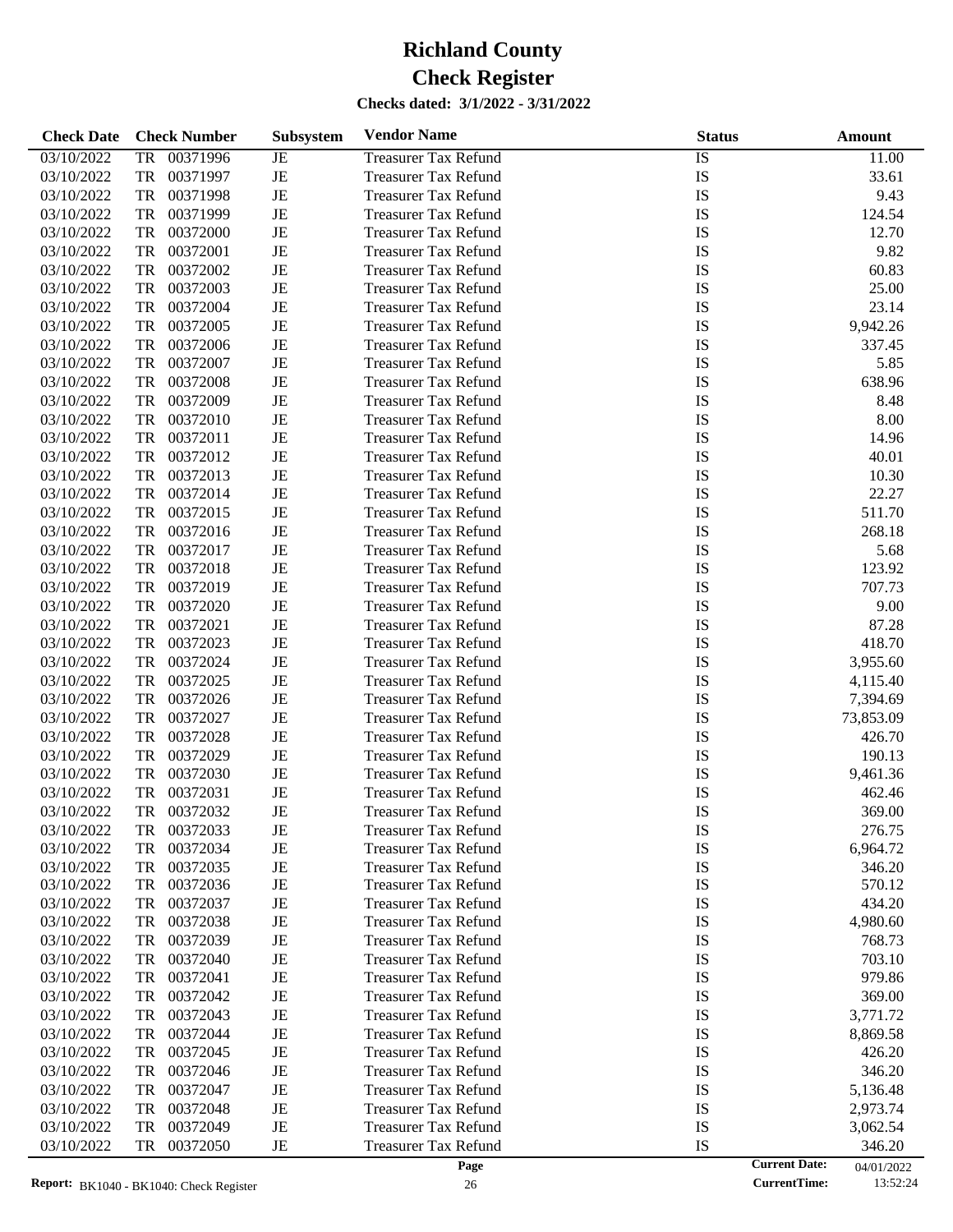| <b>Check Date</b> | <b>Check Number</b>        | Subsystem | <b>Vendor Name</b>                                         | <b>Status</b>        | <b>Amount</b>    |
|-------------------|----------------------------|-----------|------------------------------------------------------------|----------------------|------------------|
| 03/10/2022        | 00372051<br>TR             | JE        | <b>Treasurer Tax Refund</b>                                | IS                   | 2,175.79         |
| 03/10/2022        | TR<br>90022866             | OH        | DANIEL, ELOI                                               | IS                   | 4,622.65         |
| 03/10/2022        | 90022867<br>TR             | OH        | Howell, Johnnie                                            | <b>IS</b>            | 20,085.00        |
| 03/10/2022        | <b>TR</b><br>90022868      | OH        | NAR SOLUTIONS INC                                          | <b>IS</b>            | 47,380.00        |
| 03/10/2022        | TR<br>90022869             | OH        | <b>NAR SOLUTIONS INC</b>                                   | IS                   | 85,402.30        |
| 03/10/2022        | 90022870<br>TR             | OH        | PTI SERVICES INC                                           | IS                   | 1,545.00         |
| 03/10/2022        | 90022871<br>TR             | OH        | REDROCK CAPITAL LLC                                        | <b>IS</b>            | 8,755.00         |
| 03/10/2022        | TR<br>90022872             | OH        | REDROCK CAPITAL LLC                                        | <b>IS</b>            | 14,420.00        |
| 03/10/2022        | 90022873<br>TR             | OH        | REDROCK CAPITAL LLC                                        | IS                   | 15,450.00        |
| 03/10/2022        | 90022874<br>TR             | OH        | REDROCK CAPITAL LLC                                        | IS                   |                  |
|                   |                            |           |                                                            |                      | 18,676.30        |
| 03/10/2022        | 90022875<br>TR             | OH        | WILLIAMS, RUSSELL                                          | IS                   | 5,768.00         |
| 03/11/2022        | 00372052<br>TR             | $\rm{JE}$ | <b>Treasurer Tax Refund</b>                                | IS                   | 202.03           |
| 03/11/2022        | TR<br>00372053             | JE        | <b>Treasurer Tax Refund</b>                                | IS                   | 116.91           |
| 03/11/2022        | 00372054<br>TR             | JE        | <b>Treasurer Tax Refund</b>                                | IS                   | 582.28           |
| 03/11/2022        | TR<br>00372055             | JE        | <b>Treasurer Tax Refund</b>                                | <b>IS</b>            | 548.60           |
| 03/11/2022        | TR<br>00372056             | JE        | <b>Treasurer Tax Refund</b>                                | <b>IS</b>            | 852.07           |
| 03/11/2022        | TR<br>00372057             | JE        | <b>Treasurer Tax Refund</b>                                | IS                   | 158.84           |
| 03/11/2022        | 00372058<br>TR             | JE        | <b>Treasurer Tax Refund</b>                                | IS                   | 254.90           |
| 03/11/2022        | TR<br>00372059             | JE        | <b>Treasurer Tax Refund</b>                                | <b>IS</b>            | 504.40           |
| 03/11/2022        | TR<br>00372060             | JE        | <b>Treasurer Tax Refund</b>                                | IS                   | 681.18           |
| 03/11/2022        | TR<br>00372061             | JE        | <b>Treasurer Tax Refund</b>                                | IS                   | 9.03             |
| 03/11/2022        | TR<br>00372062             | JE        | <b>Treasurer Tax Refund</b>                                | IS                   | 1,501.67         |
| 03/11/2022        | TR<br>00372063             | JE        | <b>Treasurer Tax Refund</b>                                | <b>IS</b>            | 247.80           |
| 03/11/2022        | TR<br>00372064             | JE        | <b>Treasurer Tax Refund</b>                                | IS                   | 131.81           |
| 03/11/2022        | TR<br>00372065             | JE        | <b>Treasurer Tax Refund</b>                                | IS                   | 330.59           |
| 03/11/2022        | TR<br>00372066             | JE        | <b>Treasurer Tax Refund</b>                                | IS                   | 264.95           |
| 03/11/2022        | TR<br>00372068             | JE        | <b>Treasurer Tax Refund</b>                                | <b>IS</b>            | 170.94           |
| 03/11/2022        | TR<br>00372069             | JE        | <b>Treasurer Tax Refund</b>                                | IS                   | 119.84           |
| 03/11/2022        | TR<br>00372070             | JE        | <b>Treasurer Tax Refund</b>                                | IS                   | 866.19           |
| 03/11/2022        | 00372071<br>TR             | JE        | <b>Treasurer Tax Refund</b>                                | IS                   | 287.22           |
| 03/11/2022        | TR<br>00372072             | JE        | <b>Treasurer Tax Refund</b>                                | <b>IS</b>            | 896.30           |
| 03/11/2022        | TR<br>00372073             | JE        | <b>Treasurer Tax Refund</b>                                | IS                   | 523.29           |
| 03/11/2022        | TR<br>00372074             | JE        | <b>Treasurer Tax Refund</b>                                | IS                   | 61.94            |
| 03/11/2022        | 00372075<br>TR             | JE        | <b>Treasurer Tax Refund</b>                                | IS                   | 44.31            |
| 03/11/2022        | 00372076<br>TR             | JE        | <b>Treasurer Tax Refund</b>                                | IS                   | 27.72            |
| 03/11/2022        | TR<br>00372077             | JE        | <b>Treasurer Tax Refund</b>                                | IS                   | 24.64            |
| 03/11/2022        | TR<br>00372078             | JE        | <b>Treasurer Tax Refund</b>                                | IS                   | 205.99           |
| 03/11/2022        | 00372079<br>TR             | JE        | <b>Treasurer Tax Refund</b>                                | IS                   | 242.42           |
| 03/11/2022        | TR<br>00372080             | JE        | <b>Treasurer Tax Refund</b>                                | IS                   | 1,142.88         |
| 03/11/2022        | TR<br>00372081             | JE        | <b>Treasurer Tax Refund</b>                                | IS                   | 190.65           |
| 03/11/2022        | TR<br>00372082             | JE        | <b>Treasurer Tax Refund</b>                                | IS                   | 886.77           |
| 03/11/2022        | TR<br>00372083             | JE        | <b>Treasurer Tax Refund</b>                                | IS                   | 144.11           |
|                   | TR                         |           |                                                            | IS                   |                  |
| 03/11/2022        | 00372084<br>TR<br>00372085 | JE<br>JE  | <b>Treasurer Tax Refund</b><br><b>Treasurer Tax Refund</b> | IS                   | 954.85<br>221.25 |
| 03/11/2022        |                            |           |                                                            |                      |                  |
| 03/11/2022        | TR<br>00372086             | JE        | <b>Treasurer Tax Refund</b>                                | IS                   | 1,526.17         |
| 03/11/2022        | TR<br>00372087             | JE        | <b>Treasurer Tax Refund</b>                                | IS                   | 53.10            |
| 03/11/2022        | TR<br>00372088             | JE        | <b>Treasurer Tax Refund</b>                                | IS                   | 465.36           |
| 03/11/2022        | TR<br>00372089             | JE        | <b>Treasurer Tax Refund</b>                                | IS                   | 42.46            |
| 03/11/2022        | TR<br>00372090             | JE        | <b>Treasurer Tax Refund</b>                                | IS                   | 17.97            |
| 03/11/2022        | TR<br>00372091             | JE        | <b>Treasurer Tax Refund</b>                                | IS                   | 47.67            |
| 03/11/2022        | TR<br>00372092             | JE        | <b>Treasurer Tax Refund</b>                                | IS                   | 194.86           |
| 03/11/2022        | TR<br>00372093             | JE        | <b>Treasurer Tax Refund</b>                                | IS                   | 1,446.65         |
| 03/11/2022        | TR<br>00372094             | JE        | <b>Treasurer Tax Refund</b>                                | IS                   | 45.14            |
| 03/11/2022        | TR<br>00372095             | JE        | <b>Treasurer Tax Refund</b>                                | IS                   | 2,541.24         |
|                   |                            |           | Page                                                       | <b>Current Date:</b> | 04/01/2022       |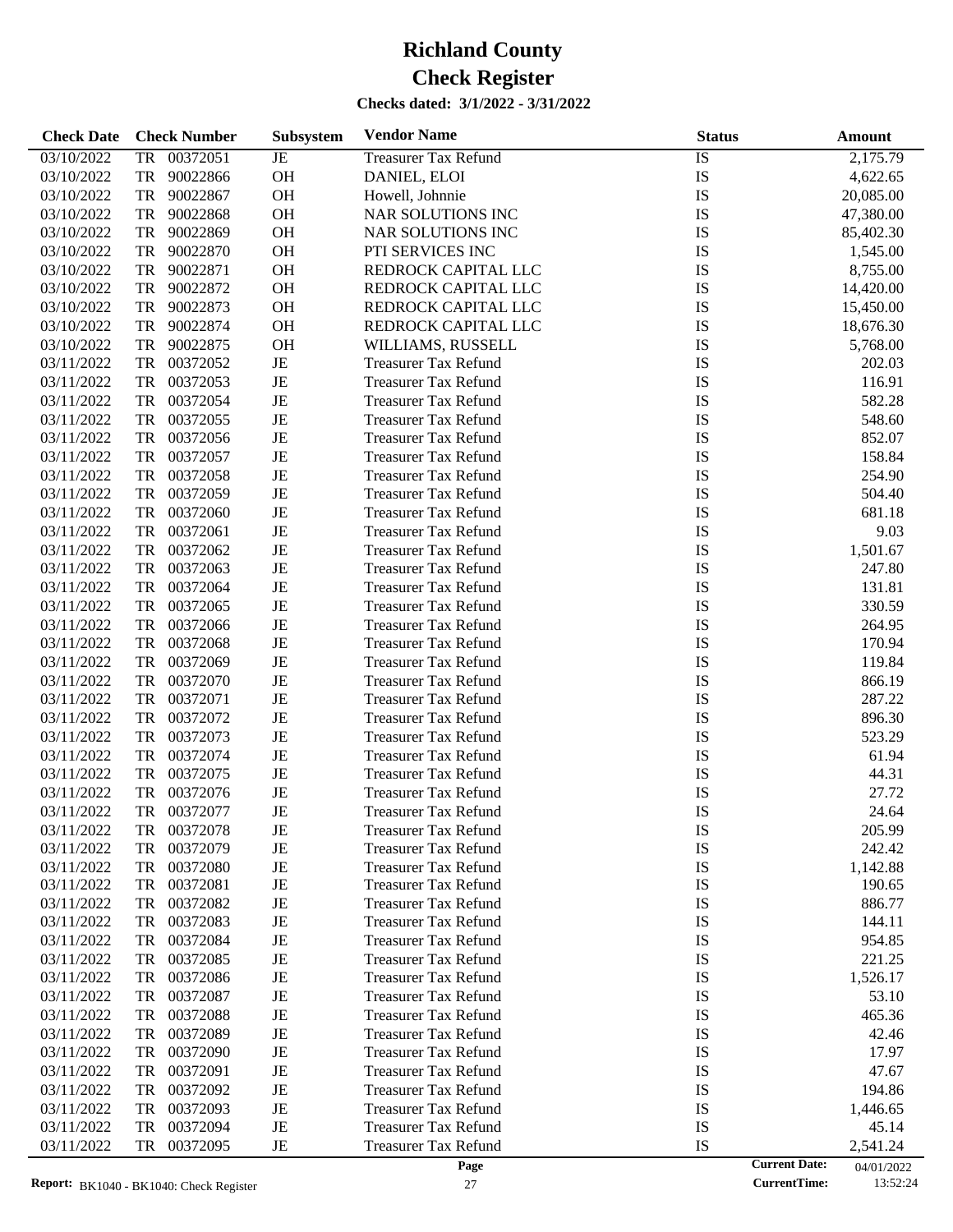| <b>Check Date</b> | <b>Check Number</b>    | Subsystem | <b>Vendor Name</b>                    | <b>Status</b> | <b>Amount</b> |
|-------------------|------------------------|-----------|---------------------------------------|---------------|---------------|
| 03/11/2022        | 00372096<br>TR         | JE        | <b>Treasurer Tax Refund</b>           | IS            | 20.00         |
| 03/11/2022        | TR<br>00372097         | JE        | <b>Treasurer Tax Refund</b>           | IS            | 20.00         |
| 03/11/2022        | 00372098<br>TR         | JE        | <b>Treasurer Tax Refund</b>           | IS            | 403.39        |
| 03/11/2022        | TR<br>00372099         | JE        | <b>Treasurer Tax Refund</b>           | IS            | 379.65        |
| 03/11/2022        | 00372100<br>TR         | JE        | <b>Treasurer Tax Refund</b>           | IS            | 56.07         |
| 03/11/2022        | TR<br>00372101         | JE        | <b>Treasurer Tax Refund</b>           | IS            | 78.49         |
| 03/11/2022        | TR<br>00372102         | JE        | <b>Treasurer Tax Refund</b>           | IS            | 33.54         |
| 03/11/2022        | 00372103<br>TR         | JE        | <b>Treasurer Tax Refund</b>           | IS            | 254.78        |
| 03/11/2022        | TR<br>00372104         | JE        | <b>Treasurer Tax Refund</b>           | IS            | 9.86          |
| 03/11/2022        | TR<br>00372105         | JE        | <b>Treasurer Tax Refund</b>           | IS            | 44.12         |
| 03/11/2022        | 00372106<br>TR         | JE        | <b>Treasurer Tax Refund</b>           | IS            | 532.14        |
| 03/11/2022        | TR<br>00372107         | JE        | <b>Treasurer Tax Refund</b>           | IS            | 2,686.26      |
| 03/11/2022        | 00372108<br>TR         | JE        | <b>Treasurer Tax Refund</b>           | IS            | 983.10        |
| 03/11/2022        | TR<br>90022876         | OH        | ALEX H LLC                            | IS            | 11,948.00     |
| 03/11/2022        | TR<br>90022877         | OH        | <b>ALEX H LLC</b>                     | IS            | 17,510.00     |
| 03/11/2022        | 90022878<br>TR         | OH        | <b>GILYARD, MELVIN</b>                | IS            | 2,226.00      |
| 03/11/2022        | TR<br>90022879         | OH        | HOBBY, CHARLES B                      | IS            | 23,320.00     |
| 03/11/2022        | TR<br>90022880         | OH        | LBSC-11 LLC SBMUNI CUST               | IS            | 24,720.00     |
| 03/11/2022        | TR<br>90022881         | OH        | MERCURY FUNDING LLC                   | IS            | 20,600.00     |
| 03/11/2022        | TR<br>90022882         | OH        | MERCURY FUNDING LLC                   | IS            | 135,648.46    |
| 03/11/2022        | 90022883<br>TR         | OH        |                                       | IS            | 3,399.00      |
| 03/11/2022        | TR<br>90022884         | OH        | MULLER, LAURA<br>PONYHILL HOLDING LLC | IS            |               |
|                   | TR<br>90022885         | OH        |                                       | IS            | 43,260.00     |
| 03/11/2022        |                        |           | POPE, WILLIAM                         |               | 3,914.00      |
| 03/11/2022        | 90022886<br>TR         | OH        | FNA SC LLC                            | IS            | 5,150.00      |
| 03/11/2022        | TR<br>90022887         | OH        | FNA SC LLC                            | IS            | 1,442.00      |
| 03/11/2022        | 90022888<br>TR         | OH        | FNA SC LLC                            | IS            | 5,300.00      |
| 03/11/2022        | TR<br>90022889         | OH        | FNA SC LLC                            | IS            | 42,029.71     |
| 03/11/2022        | TR<br>90022890         | OH        | FNA SC LLC                            | IS            | 13,390.00     |
| 03/11/2022        | 90022891<br>TR         | OH        | LBSC-11 LLC SBMUNI CUST               | IS            | 257,500.00    |
| 03/11/2022        | TR<br>90022892         | OH        | LBSC-11 LLC SBMUNI CUST               | IS            | 87,550.00     |
| 03/11/2022        | 90022893<br>TR         | OH        | NAR SOLUTIONS INC                     | IS            | 71,827.06     |
| 03/11/2022        | TR<br>90022894         | OH        | NAR SOLUTIONS INC                     | IS            | 30,900.00     |
| 03/11/2022        | TR<br>90022895         | OH        | NAR SOLUTIONS INC                     | IS            | 30,900.00     |
| 03/11/2022        | 90022896<br>TR         | OH        | ANDERSON, DAVID                       | IS            | 25.00         |
| 03/11/2022        | TR<br>90022897         | OH        | SC DEPT OF MOTOR VEHICLES             | IS            | 151,566.01    |
| 03/14/2022        | <b>TR</b><br>00372109  | JE        | <b>Treasurer Tax Refund</b>           | IS            | 124.23        |
| 03/14/2022        | ${\rm TR}$<br>00372110 | JE        | <b>Treasurer Tax Refund</b>           | IS            | 660.18        |
| 03/14/2022        | 00372111<br>TR         | JE        | <b>Treasurer Tax Refund</b>           | IS            | 4,151.87      |
| 03/14/2022        | 00372112<br>TR         | JE        | <b>Treasurer Tax Refund</b>           | IS            | 3,084.79      |
| 03/14/2022        | TR 00372113            | JE        | Treasurer Tax Refund                  | IS            | 26.30         |
| 03/14/2022        | TR 00372114            | JE        | <b>Treasurer Tax Refund</b>           | IS            | 411.90        |
| 03/14/2022        | TR 00372115            | JE        | <b>Treasurer Tax Refund</b>           | IS            | 593.57        |
| 03/14/2022        | TR 00372116            | JE        | <b>Treasurer Tax Refund</b>           | IS            | 64.48         |
| 03/14/2022        | TR 00372117            | JE        | <b>Treasurer Tax Refund</b>           | IS            | 144.02        |
| 03/14/2022        | TR 00372118            | JE        | <b>Treasurer Tax Refund</b>           | IS            | 75.69         |
| 03/14/2022        | TR 00372119            | JE        | <b>Treasurer Tax Refund</b>           | IS            | 43.96         |
| 03/14/2022        | TR 00372120            | JE        | <b>Treasurer Tax Refund</b>           | IS            | 47.07         |
| 03/14/2022        | TR 00372121            | JE        | <b>Treasurer Tax Refund</b>           | IS            | 32.26         |
| 03/14/2022        | TR 00372122            | JE        | <b>Treasurer Tax Refund</b>           | IS            | 958.08        |
| 03/14/2022        | TR 00372123            | JE        | <b>Treasurer Tax Refund</b>           | IS            | 230.26        |
| 03/14/2022        | TR 00372124            | JE        | <b>Treasurer Tax Refund</b>           | IS            | 323.70        |
| 03/14/2022        | TR 00372125            | JE        | <b>Treasurer Tax Refund</b>           | IS            | 13.58         |
| 03/14/2022        | TR 00372126            | JE        | <b>Treasurer Tax Refund</b>           | IS            | 100.00        |
| 03/14/2022        | TR 00372127            | JE        | <b>Treasurer Tax Refund</b>           | IS            | 28.81         |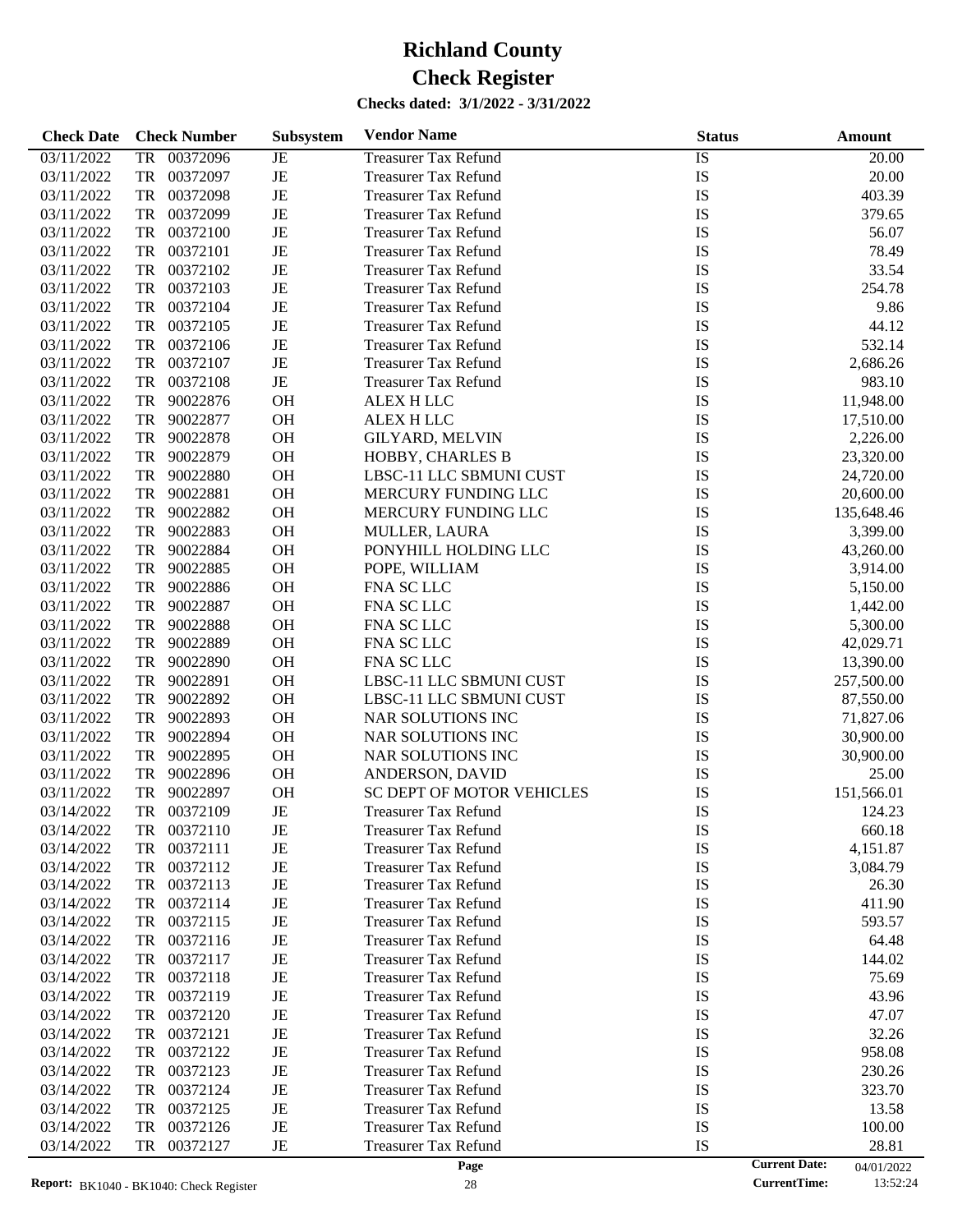| <b>Check Date</b> | <b>Check Number</b>   | <b>Subsystem</b> | <b>Vendor Name</b>          | <b>Status</b>   | <b>Amount</b> |
|-------------------|-----------------------|------------------|-----------------------------|-----------------|---------------|
| 03/14/2022        | <b>TR</b><br>00372128 | JE               | <b>Treasurer Tax Refund</b> | $\overline{IS}$ | 22.06         |
| 03/14/2022        | TR<br>00372129        | JE               | <b>Treasurer Tax Refund</b> | IS              | 14.50         |
| 03/14/2022        | TR<br>00372130        | JE               | <b>Treasurer Tax Refund</b> | IS              | 40.00         |
| 03/14/2022        | TR<br>00372131        | JE               | <b>Treasurer Tax Refund</b> | IS              | 2,147.94      |
| 03/14/2022        | TR<br>00372132        | JE               | <b>Treasurer Tax Refund</b> | IS              | 32.09         |
| 03/14/2022        | TR<br>00372133        | JE               | <b>Treasurer Tax Refund</b> | IS              | 1,045.69      |
| 03/14/2022        | TR<br>00372134        | JE               | <b>Treasurer Tax Refund</b> | IS              | 33.82         |
| 03/14/2022        | TR<br>00372135        | JE               | <b>Treasurer Tax Refund</b> | IS              | 748.08        |
| 03/14/2022        | TR<br>00372136        | JE               | <b>Treasurer Tax Refund</b> | IS              | 45.28         |
| 03/14/2022        | TR<br>00372137        | JE               | <b>Treasurer Tax Refund</b> | IS              | 25.76         |
| 03/14/2022        | TR<br>00372138        | JE               | <b>Treasurer Tax Refund</b> | IS              | 213.70        |
| 03/14/2022        | TR<br>00372139        | JE               | <b>Treasurer Tax Refund</b> | IS              | 100.00        |
| 03/14/2022        | TR<br>00372140        | JE               | <b>Treasurer Tax Refund</b> | IS              | 53.76         |
| 03/14/2022        | TR<br>00372141        | JE               | <b>Treasurer Tax Refund</b> | IS              | 904.32        |
| 03/14/2022        | TR<br>00372142        | JE               | <b>Treasurer Tax Refund</b> | IS              | 10.86         |
| 03/14/2022        | TR<br>00372143        | JE               | <b>Treasurer Tax Refund</b> | IS              | 349.70        |
| 03/14/2022        | TR<br>00372144        | JE               | <b>Treasurer Tax Refund</b> | IS              | 939.20        |
| 03/14/2022        | TR<br>00372145        | JE               | <b>Treasurer Tax Refund</b> | IS              | 9.71          |
| 03/14/2022        | TR<br>00372146        | JE               | <b>Treasurer Tax Refund</b> | IS              | 9.71          |
| 03/14/2022        | TR<br>00372147        | JE               | <b>Treasurer Tax Refund</b> | IS              | 100.00        |
| 03/14/2022        | TR<br>00372148        | JE               | <b>Treasurer Tax Refund</b> | IS              | 23.25         |
| 03/14/2022        | TR<br>00372149        | JE               | <b>Treasurer Tax Refund</b> | IS              | 318.20        |
| 03/14/2022        | TR<br>00372150        | JE               | <b>Treasurer Tax Refund</b> | IS              | 105.39        |
| 03/14/2022        | TR<br>00372151        | JE               | <b>Treasurer Tax Refund</b> | IS              | 48.56         |
| 03/14/2022        | TR<br>00372152        | JE               | <b>Treasurer Tax Refund</b> | IS              | 18.90         |
| 03/14/2022        | TR<br>00372153        | JE               | <b>Treasurer Tax Refund</b> | IS              | 1,236.63      |
| 03/14/2022        | TR<br>00372154        | JE               | <b>Treasurer Tax Refund</b> | IS              | 74.09         |
| 03/14/2022        | TR<br>00372155        | JE               | <b>Treasurer Tax Refund</b> | IS              | 688.72        |
| 03/14/2022        | TR<br>00372156        | JE               | <b>Treasurer Tax Refund</b> | IS              | 1,356.30      |
| 03/14/2022        | TR<br>00372157        | JE               | <b>Treasurer Tax Refund</b> | IS              | 2,751.89      |
| 03/14/2022        | TR<br>00372158        | JE               | <b>Treasurer Tax Refund</b> | IS              | 63.80         |
| 03/14/2022        | TR<br>00372159        | JE               | <b>Treasurer Tax Refund</b> | IS              | 1,115.49      |
| 03/14/2022        | TR<br>00372160        | JE               | <b>Treasurer Tax Refund</b> | IS              | 67.49         |
| 03/14/2022        | TR<br>00372161        | JE               | <b>Treasurer Tax Refund</b> | IS              | 7.63          |
| 03/14/2022        | 00372162<br>TR        | JE               | <b>Treasurer Tax Refund</b> | IS              | 22.66         |
| 03/14/2022        | 00372163<br>TR        | JE               | <b>Treasurer Tax Refund</b> | IS              | 5,303.56      |
| 03/14/2022        | TR<br>00372164        | JE               | <b>Treasurer Tax Refund</b> | IS              | 163.68        |
| 03/14/2022        | 00372165<br>TR        | JE               | <b>Treasurer Tax Refund</b> | IS              | 978.34        |
| 03/14/2022        | TR<br>00372166        | JE               | <b>Treasurer Tax Refund</b> | IS              | 21.90         |
| 03/14/2022        | TR<br>00372167        | JE               | <b>Treasurer Tax Refund</b> | IS              | 49.14         |
| 03/14/2022        | 00372168<br>TR        | JE               | <b>Treasurer Tax Refund</b> | IS              | 193.08        |
| 03/14/2022        | 00372169<br>TR        | JE               | <b>Treasurer Tax Refund</b> | IS              | 21.00         |
| 03/14/2022        | TR<br>00372170        | JE               | <b>Treasurer Tax Refund</b> | IS              | 2,873.03      |
| 03/14/2022        | 00372171<br>TR        | JE               | <b>Treasurer Tax Refund</b> | IS              | 323.70        |
| 03/14/2022        | 00372172<br>TR        | JE               | <b>Treasurer Tax Refund</b> | IS              | 106.06        |
| 03/14/2022        | TR<br>00372173        | JE               | <b>Treasurer Tax Refund</b> | IS              | 184.19        |
| 03/14/2022        | TR<br>00372174        | JE               | <b>Treasurer Tax Refund</b> | IS              | 30.59         |
| 03/14/2022        | 00372175<br>TR        | JE               | <b>Treasurer Tax Refund</b> | IS              | 71.91         |
| 03/14/2022        | 00372176<br>TR        | JE               | <b>Treasurer Tax Refund</b> | IS              | 9.96          |
| 03/14/2022        | TR<br>00372177        | JE               | <b>Treasurer Tax Refund</b> | IS              | 761.95        |
| 03/14/2022        | TR<br>00372178        | JE               | <b>Treasurer Tax Refund</b> | IS              | 227.15        |
| 03/14/2022        | 00372179<br>TR        | JE               | <b>Treasurer Tax Refund</b> | IS              | 7.28          |
| 03/14/2022        | 00372180<br>TR        | JE               | <b>Treasurer Tax Refund</b> | IS              | 354.62        |
| 03/14/2022        | TR<br>00372181        | $_{\rm JE}$      | <b>Treasurer Tax Refund</b> | IS              | 55.05         |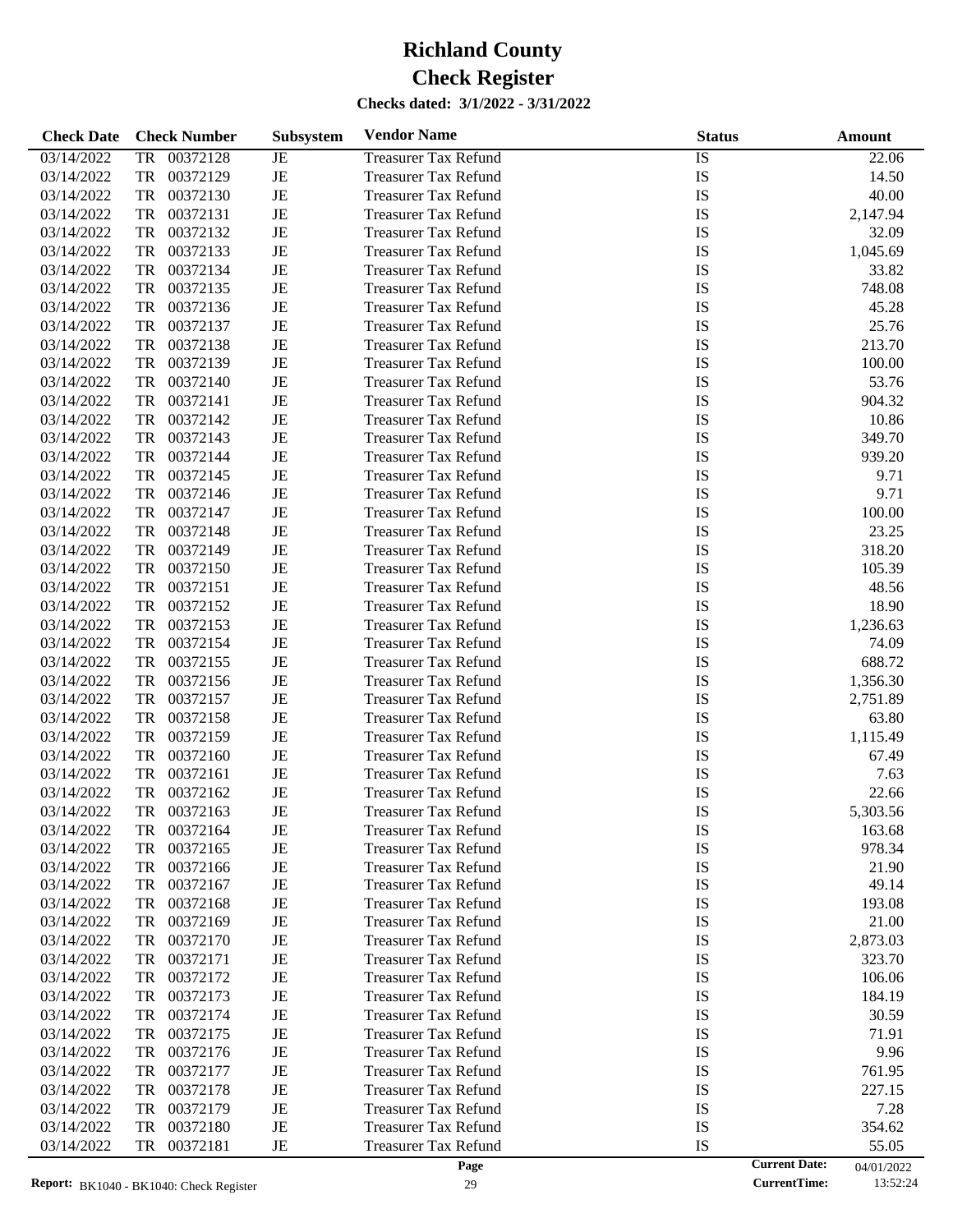| <b>Check Date</b> | <b>Check Number</b>   | <b>Subsystem</b> | <b>Vendor Name</b>           | <b>Status</b>   | Amount                             |
|-------------------|-----------------------|------------------|------------------------------|-----------------|------------------------------------|
| 03/14/2022        | <b>TR</b><br>00372182 | $\rm{JE}$        | <b>Treasurer Tax Refund</b>  | $\overline{IS}$ | 7,764.01                           |
| 03/14/2022        | TR<br>00372183        | $\rm{JE}$        | <b>Treasurer Tax Refund</b>  | IS              | 69.78                              |
| 03/14/2022        | <b>TR</b><br>00372184 | $\rm{JE}$        | <b>Treasurer Tax Refund</b>  | IS              | 2,299.50                           |
| 03/14/2022        | <b>TR</b><br>00372185 | $\rm{JE}$        | <b>Treasurer Tax Refund</b>  | IS              | 428.38                             |
| 03/14/2022        | TR<br>00372186        | $\rm{JE}$        | <b>Treasurer Tax Refund</b>  | IS              | 63.06                              |
| 03/14/2022        | <b>TR</b><br>00372187 | $\rm{JE}$        | <b>Treasurer Tax Refund</b>  | IS              | 2,227.85                           |
| 03/14/2022        | <b>TR</b><br>00372188 | $\rm{JE}$        | <b>Treasurer Tax Refund</b>  | IS              | 2,916.07                           |
| 03/14/2022        | <b>TR</b><br>00372189 | $\rm{JE}$        | <b>Treasurer Tax Refund</b>  | IS              | 3,296.28                           |
| 03/14/2022        | <b>TR</b><br>00372190 | $\rm{JE}$        | <b>Treasurer Tax Refund</b>  | IS              | 644.47                             |
| 03/14/2022        | <b>TR</b><br>00372191 | $\rm{JE}$        | <b>Treasurer Tax Refund</b>  | IS              | 13.92                              |
| 03/14/2022        | 00372192<br><b>TR</b> | $\rm{JE}$        | <b>Treasurer Tax Refund</b>  | IS              | 13.85                              |
| 03/14/2022        | <b>TR</b><br>00372193 | $\rm{JE}$        | <b>Treasurer Tax Refund</b>  | IS              | 2,085.07                           |
| 03/14/2022        | <b>TR</b><br>00372194 | $\rm{JE}$        | <b>Treasurer Tax Refund</b>  | IS              | 2,520.75                           |
| 03/14/2022        | <b>TR</b><br>00372195 | $\rm{JE}$        | <b>Treasurer Tax Refund</b>  | IS              | 372.04                             |
| 03/14/2022        | <b>TR</b><br>00372196 | $\rm{JE}$        | <b>Treasurer Tax Refund</b>  | IS              | 4,652.19                           |
| 03/14/2022        | <b>TR</b><br>00372197 | $\rm{JE}$        | <b>Treasurer Tax Refund</b>  | IS              | 868.21                             |
| 03/14/2022        | <b>TR</b><br>00372198 | $\rm{JE}$        | <b>Treasurer Tax Refund</b>  | IS              | 650.94                             |
| 03/14/2022        | <b>TR</b><br>00372199 | $\rm{JE}$        | <b>Treasurer Tax Refund</b>  | IS              | 241.48                             |
| 03/14/2022        | <b>TR</b><br>00372200 | $\rm{JE}$        | <b>Treasurer Tax Refund</b>  | IS              | 118.26                             |
| 03/14/2022        | <b>TR</b><br>00372201 | $\rm{JE}$        | <b>Treasurer Tax Refund</b>  | IS              | 1,865.42                           |
| 03/14/2022        | <b>TR</b><br>00372202 | $\rm{JE}$        | <b>Treasurer Tax Refund</b>  | IS              | 161.68                             |
| 03/14/2022        | <b>TR</b><br>00372203 | $\rm{JE}$        | <b>Treasurer Tax Refund</b>  | IS              | 161.68                             |
| 03/14/2022        | <b>TR</b><br>00372204 | $\rm{JE}$        | <b>Treasurer Tax Refund</b>  | IS              | 78.08                              |
| 03/14/2022        | <b>TR</b><br>00372205 | $\rm{JE}$        | <b>Treasurer Tax Refund</b>  | IS              | 1,160.53                           |
| 03/14/2022        | <b>TR</b><br>00372206 | $\rm{JE}$        | <b>Treasurer Tax Refund</b>  | IS              | 138.57                             |
| 03/14/2022        | <b>TR</b><br>00372207 | $\rm{JE}$        | <b>Treasurer Tax Refund</b>  | IS              | 152.59                             |
| 03/14/2022        | <b>TR</b><br>00372208 | $\rm{JE}$        | <b>Treasurer Tax Refund</b>  | IS              | 148.58                             |
| 03/14/2022        | <b>TR</b><br>00372209 | $\rm{JE}$        | <b>Treasurer Tax Refund</b>  | IS              | 489.20                             |
| 03/14/2022        | <b>TR</b><br>00372210 | $\rm{JE}$        | <b>Treasurer Tax Refund</b>  | IS              | 156.56                             |
| 03/14/2022        | <b>TR</b><br>00372211 | $\rm{JE}$        | <b>Treasurer Tax Refund</b>  | IS              | 260.25                             |
| 03/14/2022        | <b>TR</b><br>00372212 | $\rm{JE}$        | <b>Treasurer Tax Refund</b>  | IS              | 5,908.26                           |
| 03/14/2022        | <b>TR</b><br>00372213 | $\rm{JE}$        | <b>Treasurer Tax Refund</b>  | IS              | 3,980.48                           |
| 03/14/2022        | <b>TR</b><br>00372214 | $\rm{JE}$        | <b>Treasurer Tax Refund</b>  | IS              | 7,239.94                           |
| 03/14/2022        | <b>TR</b><br>00372215 | $_{\rm JE}$      | <b>Treasurer Tax Refund</b>  | IS              | 725.61                             |
| 03/14/2022        | 00372216<br><b>TR</b> | JE               | <b>Treasurer Tax Refund</b>  | IS              | 325.88                             |
| 03/14/2022        | <b>TR</b><br>00372217 | $\rm{JE}$        | <b>Treasurer Tax Refund</b>  | IS              | 121.07                             |
| 03/14/2022        | 00372218<br>TR        | JE               | <b>Treasurer Tax Refund</b>  | IS              | 55.57                              |
| 03/14/2022        | 00372219<br>TR        | $\rm{JE}$        | <b>Treasurer Tax Refund</b>  | IS              | 131.02                             |
| 03/14/2022        | TR<br>00372220        | $\rm{JE}$        | <b>Treasurer Tax Refund</b>  | IS              | 3,980.48                           |
| 03/14/2022        | TR<br>00372221        | $\rm{JE}$        | <b>Treasurer Tax Refund</b>  | IS              | 5,910.86                           |
| 03/14/2022        | 00372222<br>TR        | $\rm{JE}$        | <b>Treasurer Tax Refund</b>  | IS              | 426.20                             |
| 03/14/2022        | <b>TR</b><br>00372223 | $_{\rm JE}$      | <b>Treasurer Tax Refund</b>  | IS              | 346.20                             |
| 03/14/2022        | <b>TR</b><br>90022898 | <b>OH</b>        | LEXINGTON COUNTY TREASURER   | IS              | 71,690.40                          |
| 03/14/2022        | 90022899<br>TR        | <b>OH</b>        | NATURAL RESOURCES DEPARTMENT | IS              | 710.00                             |
| 03/14/2022        | 90022900<br>TR        | <b>OH</b>        | <b>U.S. BANK</b>             | IS              | 1,616.25                           |
| 03/15/2022        | <b>TR</b><br>00372224 | $\rm{JE}$        | <b>Treasurer Tax Refund</b>  | IS              | 261.94                             |
| 03/15/2022        | 00372225<br>TR        | $\rm{JE}$        | <b>Treasurer Tax Refund</b>  | IS              | 338.70                             |
| 03/15/2022        | 00372226<br>TR        | $\rm{JE}$        | <b>Treasurer Tax Refund</b>  | IS              | 994.96                             |
| 03/15/2022        | <b>TR</b><br>00372227 | $\rm{JE}$        | <b>Treasurer Tax Refund</b>  | IS              | 7,581.99                           |
| 03/15/2022        | <b>TR</b><br>00372228 | $\rm{JE}$        | <b>Treasurer Tax Refund</b>  | IS              | 349.70                             |
| 03/15/2022        | 00372229<br>TR        | $\rm{JE}$        | <b>Treasurer Tax Refund</b>  | IS              | 844.90                             |
| 03/15/2022        | <b>TR</b><br>00372230 | $\rm{JE}$        | Treasurer Tax Refund         | IS              | 32.15                              |
| 03/15/2022        | <b>TR</b><br>00372231 | $\rm{JE}$        | <b>Treasurer Tax Refund</b>  | IS              | 9,956.23                           |
| 03/15/2022        | <b>TR</b><br>00372232 | $_{\rm JE}$      | <b>Treasurer Tax Refund</b>  | IS              | 27,617.83                          |
|                   |                       |                  | Page                         |                 | <b>Current Date:</b><br>04/01/2022 |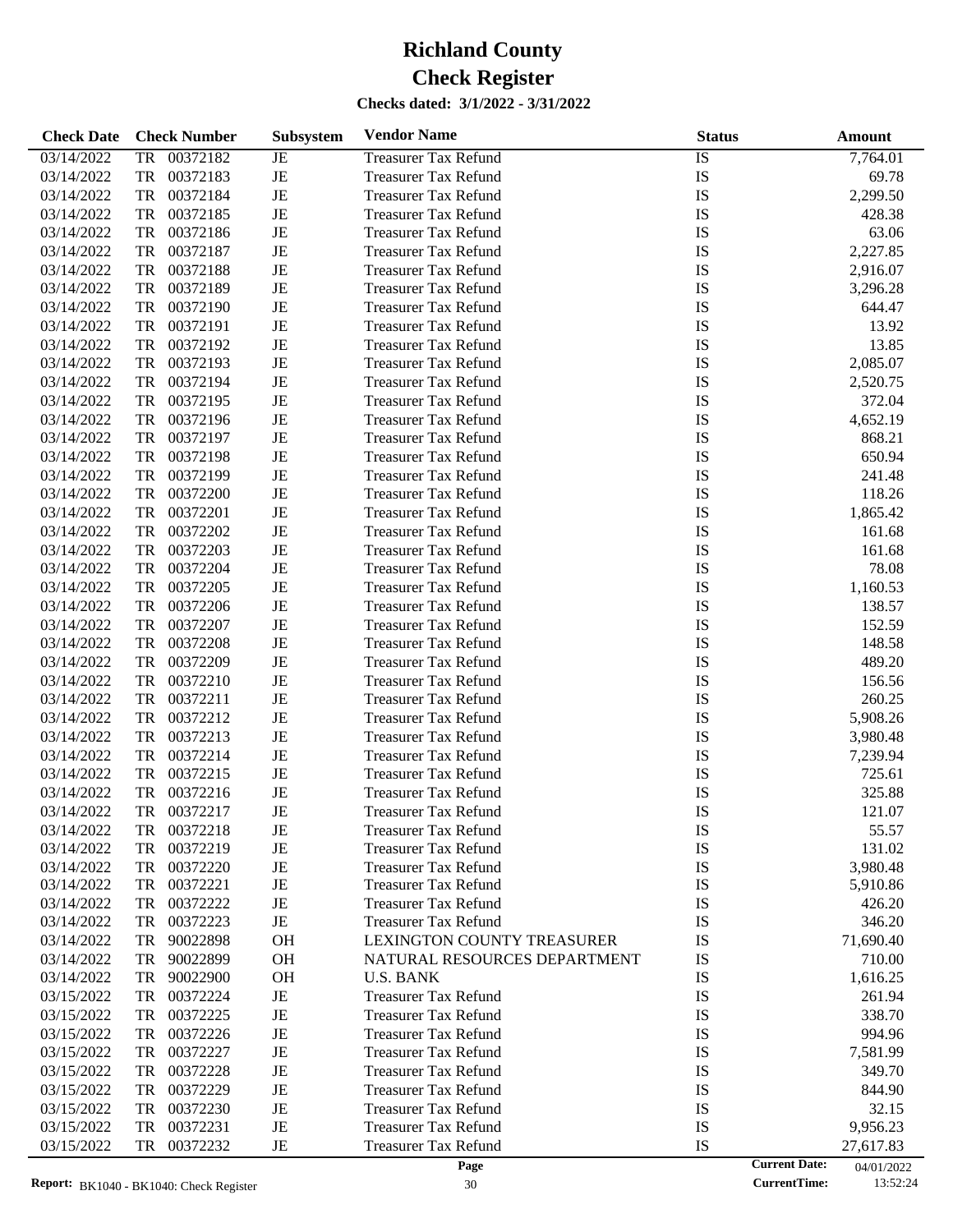| <b>Check Date</b> | <b>Check Number</b>   | <b>Subsystem</b> | <b>Vendor Name</b>            | <b>Status</b>   | Amount       |
|-------------------|-----------------------|------------------|-------------------------------|-----------------|--------------|
| 03/15/2022        | <b>TR</b><br>00372233 | JE               | <b>Treasurer Tax Refund</b>   | $\overline{1S}$ | 133,180.52   |
| 03/15/2022        | TR<br>00372234        | JE               | <b>Treasurer Tax Refund</b>   | IS              | 57,657.17    |
| 03/15/2022        | TR<br>00372235        | JE               | <b>Treasurer Tax Refund</b>   | IS              | 3,766.18     |
| 03/15/2022        | TR<br>00372236        | JE               | <b>Treasurer Tax Refund</b>   | <b>IS</b>       | 48.67        |
| 03/15/2022        | TR<br>00372237        | JE               | <b>Treasurer Tax Refund</b>   | IS              | 48,097.49    |
| 03/15/2022        | TR<br>00372238        | JE               | <b>Treasurer Tax Refund</b>   | IS              | 26,099.68    |
| 03/15/2022        | TR<br>00372239        | JE               | <b>Treasurer Tax Refund</b>   | <b>IS</b>       | 11.25        |
| 03/15/2022        | TR<br>00372240        | JE               | <b>Treasurer Tax Refund</b>   | IS              | 18.52        |
| 03/15/2022        | TR<br>00372241        | JE               | <b>Treasurer Tax Refund</b>   | IS              | 1,593.64     |
| 03/15/2022        | TR<br>00372242        | JE               | <b>Treasurer Tax Refund</b>   | IS              | 915.73       |
| 03/15/2022        | TR<br>00372243        | JE               | <b>Treasurer Tax Refund</b>   | <b>IS</b>       | 60.07        |
| 03/15/2022        | TR<br>00372244        | JE               | <b>Treasurer Tax Refund</b>   | IS              | 1,529.32     |
| 03/15/2022        | TR<br>00372245        | JE               | <b>Treasurer Tax Refund</b>   | IS              | 589.74       |
| 03/15/2022        | TR<br>00372246        | JE               | <b>Treasurer Tax Refund</b>   | IS              | 837.26       |
| 03/15/2022        | TR<br>00372247        | JE               | <b>Treasurer Tax Refund</b>   | IS              | 45.19        |
| 03/15/2022        | TR<br>00372248        | JE               | <b>Treasurer Tax Refund</b>   | IS              | 22.66        |
| 03/15/2022        | TR<br>00372249        | JE               | <b>Treasurer Tax Refund</b>   | IS              | 548.59       |
| 03/15/2022        | TR<br>00372250        | JE               | <b>Treasurer Tax Refund</b>   | <b>IS</b>       | 744.23       |
| 03/15/2022        | TR<br>00372251        | JE               | <b>Treasurer Tax Refund</b>   | IS              | 48.67        |
| 03/15/2022        | TR<br>00372252        | JE               | <b>Treasurer Tax Refund</b>   | <b>IS</b>       | 39.32        |
| 03/15/2022        | TR<br>00372253        | JE               | <b>Treasurer Tax Refund</b>   | IS              | 16.93        |
| 03/15/2022        | TR<br>00372254        | JE               | <b>Treasurer Tax Refund</b>   | <b>IS</b>       | 22.66        |
| 03/15/2022        | TR<br>00372255        | JE               | <b>Treasurer Tax Refund</b>   | <b>IS</b>       | 48.04        |
| 03/15/2022        | TR<br>00372256        | JE               | <b>Treasurer Tax Refund</b>   | IS              | 17.94        |
| 03/15/2022        | TR<br>00372257        | JE               | <b>Treasurer Tax Refund</b>   | <b>IS</b>       | 105.29       |
| 03/15/2022        | TR<br>00372258        | JE               | <b>Treasurer Tax Refund</b>   | <b>IS</b>       | 75.32        |
| 03/15/2022        | TR<br>00372259        | JE               | <b>Treasurer Tax Refund</b>   | IS              | 28.05        |
| 03/15/2022        | TR<br>00372260        | JE               | <b>Treasurer Tax Refund</b>   | IS              | 14.21        |
| 03/15/2022        | TR<br>00372261        | JE               | <b>Treasurer Tax Refund</b>   | IS              | 100.00       |
| 03/15/2022        | TR<br>90022901        | OH               | <b>ALEX H LLC</b>             | <b>IS</b>       | 5,150.00     |
| 03/15/2022        | 90022902<br>TR        | OH               | BROOKLAND ENTERPRISES LLC     | IS              | 1,272.00     |
| 03/15/2022        | 90022903<br>TR        | OH               | BROOKLAND ENTERPRISES LLC     | IS              | 6,180.00     |
| 03/15/2022        | TR<br>90022904        | OH               | BROOKLAND ENTERPRISES LLC     | IS              | 4,532.00     |
| 03/15/2022        | TR<br>90022905        | OH               | <b>CMM WYOMING</b>            | IS              | 2,226.00     |
| 03/15/2022        | 90022906<br>TR        | OH               | JIM TUFFY REAL ESTATE LLC     | IS              | 5,356.00     |
| 03/15/2022        | 90022907<br>TR        | OH               | Odom, Thomas S                | <b>IS</b>       | 19,874.29    |
| 03/15/2022        | 90022908<br>TR        | <b>OH</b>        | R B TAX INVESTMENTS LLC       | IS              | 78,280.00    |
| 03/15/2022        | 90022909<br>TR        | OH               | THOMPSON, MARYSA              | IS              | 636.00       |
| 03/15/2022        | TR<br>90022910        | OH               | US BANK CUST BERING/FIRSTRUST | IS              | 19,570.00    |
| 03/15/2022        | TR<br>90022911        | <b>OH</b>        | CITY CENTER PARTNERSHIP INC.  | IS              | 10,417.24    |
| 03/15/2022        | 90022912<br>TR        | OH               | <b>CITY OF CAYCE</b>          | IS              | 394.83       |
| 03/15/2022        | TR<br>90022913        | OH               | EASTOVER, TOWN OF             | IS              | 32,456.30    |
| 03/15/2022        | TR<br>90022914        | OH               | FOREST ACRES, CITY OF         | IS              | 66,377.52    |
| 03/15/2022        | 90022915<br>TR        | <b>OH</b>        | <b>IRMO, TOWN OF</b>          | IS              | 114,202.60   |
| 03/15/2022        | TR<br>90022916        | OH               | MENTAL HEALTH                 | IS              | 249,406.92   |
| 03/15/2022        | TR<br>90022917        | OH               | MIDLANDS TECHNICAL COLLEGE    | IS              | 1,070,615.41 |
| 03/15/2022        | 90022918<br>TR        | <b>OH</b>        | RECREATION COMMISSION         | IS              | 1,725,550.29 |
| 03/16/2022        | 00372262<br>TR        | JE               | <b>Treasurer Tax Refund</b>   | IS              | 9.52         |
| 03/16/2022        | TR<br>00372263        | JE               | <b>Treasurer Tax Refund</b>   | IS              | 631.21       |
| 03/16/2022        | TR<br>00372264        | JE               | <b>Treasurer Tax Refund</b>   | IS              | 323.94       |
| 03/16/2022        | 00372265<br>TR        | JE               | <b>Treasurer Tax Refund</b>   | IS              | 14.13        |
| 03/16/2022        | TR<br>00372266        | JE               | <b>Treasurer Tax Refund</b>   | IS              | 188.86       |
| 03/16/2022        | TR<br>00372267        | JE               | <b>Treasurer Tax Refund</b>   | IS              | 1,738.30     |
| 03/16/2022        | TR<br>00372268        | JE               | <b>Treasurer Tax Refund</b>   | IS              | 13,888.27    |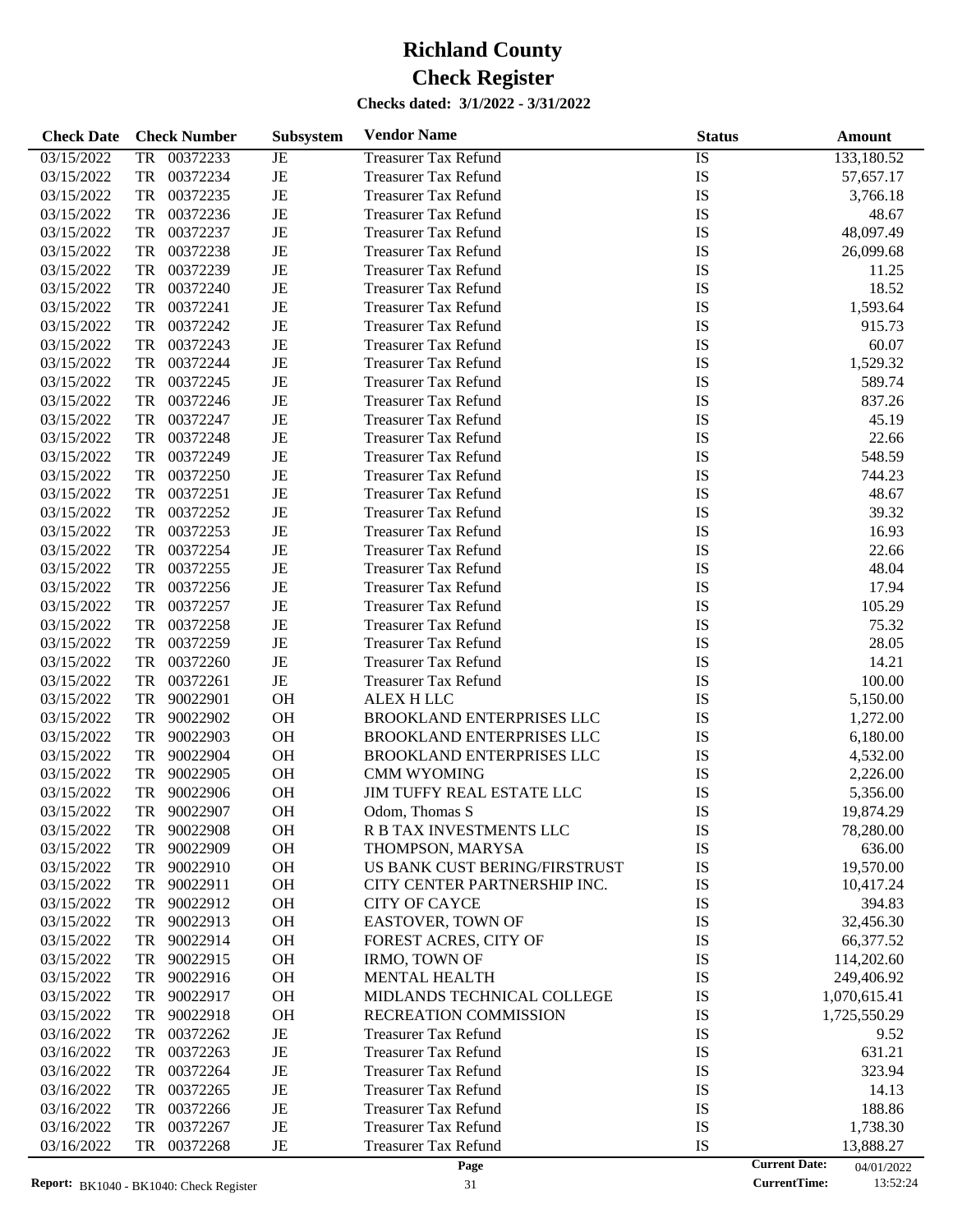| <b>Check Date</b> | <b>Check Number</b>   | <b>Subsystem</b> | <b>Vendor Name</b>          | <b>Status</b>   | <b>Amount</b>                      |
|-------------------|-----------------------|------------------|-----------------------------|-----------------|------------------------------------|
| 03/16/2022        | <b>TR</b><br>00372269 | JE               | <b>Treasurer Tax Refund</b> | $\overline{1S}$ | 16.51                              |
| 03/16/2022        | TR<br>00372270        | JE               | <b>Treasurer Tax Refund</b> | IS              | 151.11                             |
| 03/16/2022        | TR<br>00372271        | JE               | <b>Treasurer Tax Refund</b> | IS              | 45.00                              |
| 03/16/2022        | TR<br>00372272        | JE               | <b>Treasurer Tax Refund</b> | IS              | 62.58                              |
| 03/16/2022        | TR<br>00372273        | JE               | <b>Treasurer Tax Refund</b> | IS              | 6.20                               |
| 03/16/2022        | TR<br>00372274        | JE               | <b>Treasurer Tax Refund</b> | IS              | 30.00                              |
| 03/16/2022        | TR<br>00372275        | JE               | <b>Treasurer Tax Refund</b> | IS              | 128.83                             |
| 03/16/2022        | TR<br>00372276        | JE               | <b>Treasurer Tax Refund</b> | IS              | 769.50                             |
| 03/16/2022        | TR<br>00372277        | JE               | <b>Treasurer Tax Refund</b> | IS              | 8.81                               |
| 03/16/2022        | TR<br>00372278        | JE               | <b>Treasurer Tax Refund</b> | IS              | 9.85                               |
| 03/16/2022        | TR<br>00372279        | JE               | <b>Treasurer Tax Refund</b> | IS              | 39.23                              |
| 03/16/2022        | TR<br>00372280        | JE               | <b>Treasurer Tax Refund</b> | IS              | 30.39                              |
| 03/16/2022        | TR<br>00372281        | JE               | <b>Treasurer Tax Refund</b> | IS              | 2,920.25                           |
| 03/16/2022        | TR<br>00372282        | JE               | <b>Treasurer Tax Refund</b> | IS              | 282.86                             |
| 03/16/2022        | TR<br>00372283        | JE               | <b>Treasurer Tax Refund</b> | IS              | 9.75                               |
| 03/16/2022        | TR<br>00372284        | JE               | <b>Treasurer Tax Refund</b> | IS              | 44.64                              |
| 03/16/2022        | TR<br>00372285        | JE               | <b>Treasurer Tax Refund</b> | IS              | 16.87                              |
| 03/16/2022        | TR<br>00372286        | JE               | <b>Treasurer Tax Refund</b> | IS              | 768.05                             |
| 03/16/2022        | TR<br>00372287        | JE               | <b>Treasurer Tax Refund</b> | IS              | 21.69                              |
| 03/16/2022        | TR<br>00372288        | JE               | <b>Treasurer Tax Refund</b> | IS              | 30.99                              |
| 03/16/2022        | TR<br>00372289        | JE               | <b>Treasurer Tax Refund</b> | IS              | 298.98                             |
| 03/16/2022        | TR<br>00372290        | JE               | <b>Treasurer Tax Refund</b> | IS              | 21.69                              |
| 03/16/2022        | TR<br>00372292        | JE               | <b>Treasurer Tax Refund</b> | IS              | 1,662.40                           |
| 03/16/2022        | TR<br>00372293        | JE               | <b>Treasurer Tax Refund</b> | IS              | 23.46                              |
| 03/16/2022        | TR<br>00372294        | JE               | <b>Treasurer Tax Refund</b> | IS              | 1,008.39                           |
| 03/16/2022        | TR<br>00372295        | JE               | <b>Treasurer Tax Refund</b> | IS              | 471.87                             |
| 03/16/2022        | TR<br>00372296        | JE               | <b>Treasurer Tax Refund</b> | IS              | 49.51                              |
| 03/16/2022        | TR<br>00372297        | JE               | <b>Treasurer Tax Refund</b> | IS              | 37.08                              |
| 03/16/2022        | TR<br>00372298        | JE               | <b>Treasurer Tax Refund</b> | IS              | 70.83                              |
| 03/16/2022        | TR<br>00372299        | JE               | <b>Treasurer Tax Refund</b> | IS              | 27.47                              |
| 03/16/2022        | TR<br>00372300        | JE               | <b>Treasurer Tax Refund</b> | IS              | 5.33                               |
| 03/16/2022        | TR<br>00372301        | JE               | <b>Treasurer Tax Refund</b> | IS              | 569.08                             |
| 03/16/2022        | TR<br>00372302        | JE               | <b>Treasurer Tax Refund</b> | IS              | 5.03                               |
| 03/16/2022        | TR<br>00372303        | JE               | <b>Treasurer Tax Refund</b> | IS              | 21.74                              |
| 03/16/2022        | TR<br>00372304        | JE               | <b>Treasurer Tax Refund</b> | IS              | 12.84                              |
| 03/16/2022        | TR<br>00372305        | JE               | <b>Treasurer Tax Refund</b> | IS              | 10.06                              |
| 03/16/2022        | 00372306<br>TR        | JE               | <b>Treasurer Tax Refund</b> | IS              | 171.15                             |
| 03/16/2022        | 00372307<br>TR        | JE               | <b>Treasurer Tax Refund</b> | IS              | 14.78                              |
| 03/16/2022        | 00372308<br>TR        | JE               | <b>Treasurer Tax Refund</b> | IS              | 139.98                             |
| 03/16/2022        | TR<br>00372309        | JE               | <b>Treasurer Tax Refund</b> | IS              | 14.14                              |
| 03/17/2022        | 00372310<br>TR        | JE               | <b>Treasurer Tax Refund</b> | IS              | 49.31                              |
| 03/17/2022        | 00372311<br>TR        | JE               | <b>Treasurer Tax Refund</b> | IS              | 6.16                               |
| 03/17/2022        | 00372312<br>TR        | JE               | Treasurer Tax Refund        | IS              | 9.61                               |
| 03/17/2022        | 00372313<br>TR        | JE               | <b>Treasurer Tax Refund</b> | IS              | 84.11                              |
| 03/17/2022        | 00372314<br>TR        | JE               | <b>Treasurer Tax Refund</b> | IS              | 50.00                              |
| 03/17/2022        | 00372315<br>TR        | JE               | <b>Treasurer Tax Refund</b> | IS              | 6.77                               |
| 03/17/2022        | 00372316<br>TR        | JE               | Treasurer Tax Refund        | IS              | 346.47                             |
| 03/17/2022        | 00372317<br>TR        | JE               | <b>Treasurer Tax Refund</b> | IS              | 429.38                             |
| 03/17/2022        | 00372318<br>TR        | JE               | <b>Treasurer Tax Refund</b> | IS              | 12,015.86                          |
| 03/17/2022        | 00372319<br>TR        | JE               | <b>Treasurer Tax Refund</b> | IS              | 31,696.32                          |
| 03/17/2022        | 00372320<br>TR        | JE               | <b>Treasurer Tax Refund</b> | IS              | 216.11                             |
| 03/17/2022        | 00372321<br>TR        | JE               | <b>Treasurer Tax Refund</b> | IS              | 286.35                             |
| 03/17/2022        | 00372322<br>TR        | JE               | <b>Treasurer Tax Refund</b> | IS              | 9,493.92                           |
| 03/17/2022        | 00372323<br>TR        | JE               | <b>Treasurer Tax Refund</b> | IS              | 3,313.10                           |
|                   |                       |                  | Page                        |                 | <b>Current Date:</b><br>04/01/2022 |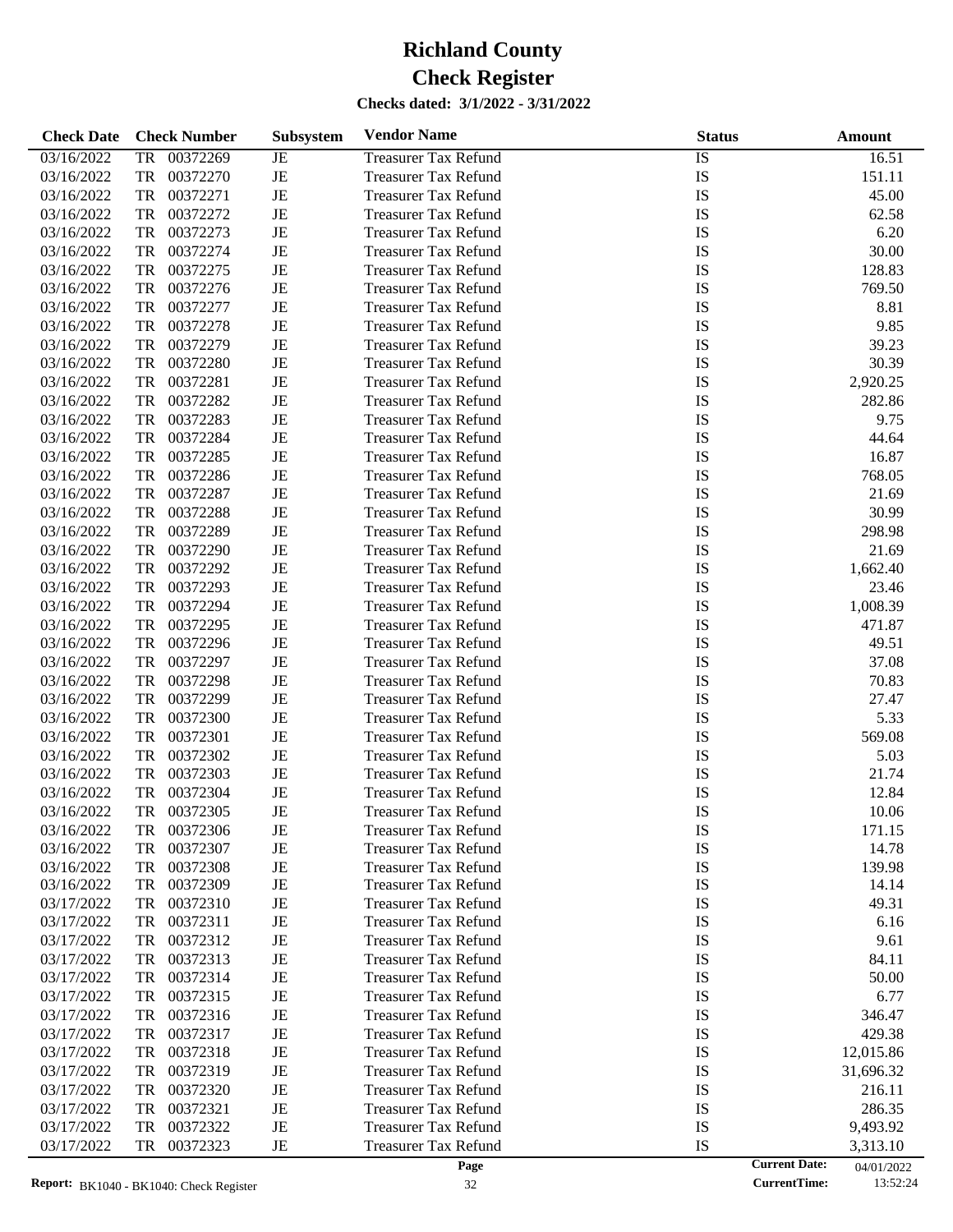| <b>Check Date</b> | <b>Check Number</b>   | <b>Subsystem</b> | <b>Vendor Name</b>          | <b>Status</b>   | Amount                             |
|-------------------|-----------------------|------------------|-----------------------------|-----------------|------------------------------------|
| 03/17/2022        | <b>TR</b><br>00372324 | JE               | <b>Treasurer Tax Refund</b> | $\overline{IS}$ | 673.73                             |
| 03/17/2022        | TR<br>00372325        | JE               | <b>Treasurer Tax Refund</b> | IS              | 1,307.65                           |
| 03/17/2022        | TR<br>00372326        | JE               | <b>Treasurer Tax Refund</b> | IS              | 2,802.38                           |
| 03/17/2022        | TR<br>00372327        | JE               | <b>Treasurer Tax Refund</b> | IS              | 190.75                             |
| 03/17/2022        | TR<br>00372328        | JE               | <b>Treasurer Tax Refund</b> | IS              | 356.07                             |
| 03/17/2022        | TR<br>00372329        | JE               | <b>Treasurer Tax Refund</b> | <b>IS</b>       | 685.20                             |
| 03/17/2022        | TR<br>00372330        | JE               | <b>Treasurer Tax Refund</b> | IS              | 17.81                              |
| 03/17/2022        | TR<br>00372331        | JE               | <b>Treasurer Tax Refund</b> | IS              | 408.54                             |
| 03/17/2022        | TR<br>00372332        | JE               | <b>Treasurer Tax Refund</b> | IS              | 182.52                             |
| 03/17/2022        | TR<br>00372333        | JE               | <b>Treasurer Tax Refund</b> | IS              | 32.37                              |
| 03/17/2022        | TR<br>00372334        | JE               | <b>Treasurer Tax Refund</b> | IS              | 187.54                             |
| 03/17/2022        | TR<br>00372335        | JE               | <b>Treasurer Tax Refund</b> | IS              | 63.96                              |
| 03/17/2022        | TR<br>00372336        | JE               | <b>Treasurer Tax Refund</b> | IS              | 54.57                              |
| 03/17/2022        | TR<br>00372337        | JE               | <b>Treasurer Tax Refund</b> | IS              | 5,415.00                           |
| 03/17/2022        | TR<br>00372338        | JE               | <b>Treasurer Tax Refund</b> | IS              | 34.91                              |
| 03/17/2022        | TR<br>00372339        | JE               | <b>Treasurer Tax Refund</b> | IS              | 1,351.75                           |
| 03/17/2022        | TR<br>00372340        | JE               | <b>Treasurer Tax Refund</b> | IS              | 66.80                              |
| 03/17/2022        | TR<br>90022919        | <b>OH</b>        | RODRIGUEZ, TINA             | IS              | 71.05                              |
| 03/18/2022        | TR<br>00372341        | $\rm{JE}$        | <b>Treasurer Tax Refund</b> | IS              | 18,708.04                          |
| 03/18/2022        | TR<br>00372342        | JE               | <b>Treasurer Tax Refund</b> | IS              | 10,099.57                          |
| 03/18/2022        | TR<br>00372343        | JE               | <b>Treasurer Tax Refund</b> | IS              | 11,208.10                          |
| 03/18/2022        | TR<br>00372344        | JE               | <b>Treasurer Tax Refund</b> | IS              | 71,228.80                          |
| 03/18/2022        | TR<br>00372345        | JE               | <b>Treasurer Tax Refund</b> | IS              | 201,604.20                         |
| 03/18/2022        | TR<br>00372346        | JE               | <b>Treasurer Tax Refund</b> | IS              | 278,738.50                         |
| 03/18/2022        | TR<br>00372347        | JE               | <b>Treasurer Tax Refund</b> | IS              | 204,624.50                         |
| 03/18/2022        | TR<br>00372348        | $\rm{JE}$        | <b>Treasurer Tax Refund</b> | IS              | 378,306.69                         |
| 03/18/2022        | TR<br>00372349        | JE               | <b>Treasurer Tax Refund</b> | IS              | 1,293.67                           |
| 03/18/2022        | TR<br>00372350        | JE               | <b>Treasurer Tax Refund</b> | IS              | 48.84                              |
| 03/18/2022        | TR<br>00372351        | $\rm{JE}$        | <b>Treasurer Tax Refund</b> | IS              | 10.00                              |
| 03/18/2022        | TR<br>00372352        | JE               | <b>Treasurer Tax Refund</b> | IS              | 18.31                              |
| 03/18/2022        | TR<br>00372353        | JE               | <b>Treasurer Tax Refund</b> | IS              | 150.79                             |
| 03/18/2022        | TR<br>00372354        | JE               | <b>Treasurer Tax Refund</b> | IS              | 23.77                              |
| 03/18/2022        | TR<br>00372355        | $\rm{JE}$        | <b>Treasurer Tax Refund</b> | IS              | 24.04                              |
| 03/18/2022        | TR<br>00372356        | JE               | <b>Treasurer Tax Refund</b> | IS              | 32.40                              |
| 03/18/2022        | TR<br>00372357        | JE               | <b>Treasurer Tax Refund</b> | IS              | 30.10                              |
| 03/18/2022        | TR<br>00372358        | JE               | <b>Treasurer Tax Refund</b> | IS              | 53.98                              |
| 03/18/2022        | 00372359<br>TR        | JE               | <b>Treasurer Tax Refund</b> | IS              | 21.62                              |
| 03/18/2022        | 00372360<br>TR        | JE               | <b>Treasurer Tax Refund</b> | IS              | 323.70                             |
| 03/18/2022        | 00372361<br>TR        | JE               | <b>Treasurer Tax Refund</b> | IS              | 404.61                             |
| 03/18/2022        | TR<br>00372362        | JE               | <b>Treasurer Tax Refund</b> | IS              | 9.71                               |
| 03/18/2022        | 00372363<br>TR        | JE               | <b>Treasurer Tax Refund</b> | IS              | 416.37                             |
| 03/18/2022        | 00372364<br>TR        | JE               | <b>Treasurer Tax Refund</b> | IS              | 323.70                             |
| 03/18/2022        | 00372365<br>TR        | JE               | Treasurer Tax Refund        | IS              | 7,885.07                           |
| 03/18/2022        | 00372366<br>TR        | JE               | <b>Treasurer Tax Refund</b> | IS              | 647.40                             |
| 03/18/2022        | 00372367<br>TR        | JE               | <b>Treasurer Tax Refund</b> | IS              | 5,742.58                           |
| 03/18/2022        | 00372368<br>TR        | JE               | Treasurer Tax Refund        | IS              | 98.12                              |
| 03/18/2022        | 00372369<br>TR        | JE               | <b>Treasurer Tax Refund</b> | IS              | 1,914.76                           |
| 03/18/2022        | 00372370<br>TR        | JE               | <b>Treasurer Tax Refund</b> | IS              | 142.60                             |
| 03/18/2022        | 00372371<br>TR        | JE               | <b>Treasurer Tax Refund</b> | IS              | 295.26                             |
| 03/18/2022        | 00372372<br>TR        | JE               | <b>Treasurer Tax Refund</b> | IS              | 8.86                               |
| 03/18/2022        | 00372373<br>TR        | JE               | <b>Treasurer Tax Refund</b> | IS              | 665.11                             |
| 03/18/2022        | 00372374<br>TR        | JE               | <b>Treasurer Tax Refund</b> | IS              | 2,466.58                           |
| 03/18/2022        | 00372375<br>TR        | JE               | <b>Treasurer Tax Refund</b> | IS              | 2,386.56                           |
| 03/18/2022        | 00372376<br>TR        | JE               | <b>Treasurer Tax Refund</b> | IS              | 176.60                             |
|                   |                       |                  | Page                        |                 | <b>Current Date:</b><br>04/01/2022 |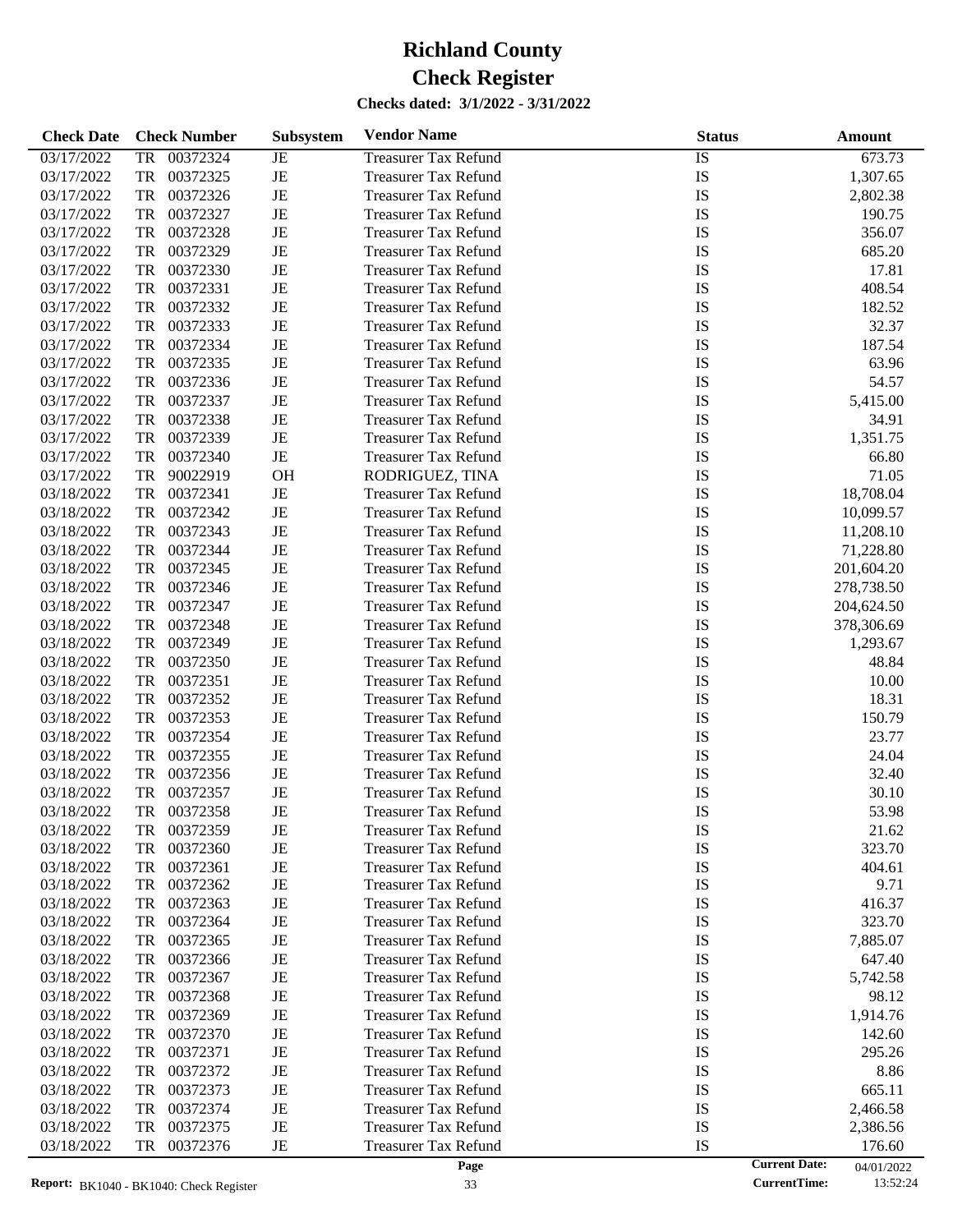| <b>Check Date</b> | <b>Check Number</b>   | <b>Subsystem</b> | <b>Vendor Name</b>               | <b>Status</b>   | Amount                             |
|-------------------|-----------------------|------------------|----------------------------------|-----------------|------------------------------------|
| 03/18/2022        | <b>TR</b><br>00372377 | JE               | <b>Treasurer Tax Refund</b>      | $\overline{1S}$ | 323.70                             |
| 03/18/2022        | TR<br>00372378        | JE               | <b>Treasurer Tax Refund</b>      | IS              | 42.18                              |
| 03/18/2022        | TR<br>00372379        | JE               | <b>Treasurer Tax Refund</b>      | IS              | 1,387.19                           |
| 03/18/2022        | TR<br>00372380        | JE               | <b>Treasurer Tax Refund</b>      | IS              | 323.70                             |
| 03/18/2022        | TR<br>00372381        | JE               | <b>Treasurer Tax Refund</b>      | IS              | 9,108.21                           |
| 03/18/2022        | TR<br>00372382        | JE               | <b>Treasurer Tax Refund</b>      | IS              | 136.65                             |
| 03/18/2022        | TR<br>00372383        | JE               | <b>Treasurer Tax Refund</b>      | IS              | 2,357.23                           |
| 03/18/2022        | TR<br>00372384        | JE               | <b>Treasurer Tax Refund</b>      | IS              | 13,171.79                          |
| 03/18/2022        | TR<br>00372385        | JE               | <b>Treasurer Tax Refund</b>      | IS              | 152,054.81                         |
| 03/18/2022        | TR<br>00372386        | JE               | <b>Treasurer Tax Refund</b>      | IS              | 971.63                             |
| 03/18/2022        | TR<br>00372387        | JE               | <b>Treasurer Tax Refund</b>      | IS              | 5,391.50                           |
| 03/18/2022        | TR<br>00372388        | JE               | <b>Treasurer Tax Refund</b>      | IS              | 3,757.53                           |
| 03/18/2022        | TR<br>00372389        | JE               | <b>Treasurer Tax Refund</b>      | IS              | 361.20                             |
| 03/18/2022        | TR<br>00372390        | JE               | <b>Treasurer Tax Refund</b>      | IS              | 431.62                             |
| 03/18/2022        | TR<br>00372391        | JE               | <b>Treasurer Tax Refund</b>      | IS              | 1,582.56                           |
| 03/18/2022        | TR<br>00372392        | JE               | <b>Treasurer Tax Refund</b>      | IS              | 1,714.18                           |
| 03/18/2022        | TR<br>00372393        | JE               | <b>Treasurer Tax Refund</b>      | IS              | 6,219.50                           |
| 03/18/2022        | TR<br>00372394        | JE               | <b>Treasurer Tax Refund</b>      | IS              | 6,688.67                           |
| 03/18/2022        | TR<br>00372395        | JE               | <b>Treasurer Tax Refund</b>      | IS              | 1,181.42                           |
| 03/18/2022        | TR<br>00372396        | JE               | <b>Treasurer Tax Refund</b>      | IS              | 348.86                             |
| 03/18/2022        | TR<br>00372397        | JE               | <b>Treasurer Tax Refund</b>      | IS              | 213.33                             |
| 03/18/2022        | TR<br>00372398        | JE               | <b>Treasurer Tax Refund</b>      | IS              | 844.90                             |
| 03/18/2022        | TR<br>00372399        | JE               | <b>Treasurer Tax Refund</b>      | IS              | 8,770.34                           |
| 03/18/2022        | TR<br>00372400        | JE               | <b>Treasurer Tax Refund</b>      | IS              | 7,511.96                           |
| 03/18/2022        | TR<br>00372401        | JE               | <b>Treasurer Tax Refund</b>      | IS              | 341.90                             |
| 03/18/2022        | TR<br>00372402        | JE               | <b>Treasurer Tax Refund</b>      | IS              | 4,269.22                           |
| 03/18/2022        | TR<br>00372403        | JE               | <b>Treasurer Tax Refund</b>      | IS              | 426.20                             |
| 03/18/2022        | TR<br>00372404        | JE               | <b>Treasurer Tax Refund</b>      | IS              | 725.61                             |
| 03/18/2022        | TR<br>00372405        | JE               | <b>Treasurer Tax Refund</b>      | IS              | 1,136.49                           |
| 03/18/2022        | TR<br>00372406        | JE               | <b>Treasurer Tax Refund</b>      | IS              | 833.91                             |
| 03/18/2022        | TR<br>00372407        | JE               | <b>Treasurer Tax Refund</b>      | IS              | 3,357.99                           |
| 03/18/2022        | TR<br>00372408        | JE               | <b>Treasurer Tax Refund</b>      | IS              | 1,582.56                           |
| 03/18/2022        | TR<br>00372409        | JE               | <b>Treasurer Tax Refund</b>      | IS              | 1,017.29                           |
| 03/18/2022        | TR<br>00372410        | JE               | <b>Treasurer Tax Refund</b>      | IS              | 3,151.34                           |
| 03/18/2022        | 00372411<br>TR        | JE               | <b>Treasurer Tax Refund</b>      | IS              | 1,450.46                           |
| 03/18/2022        | 00372412<br>TR        | JE               | <b>Treasurer Tax Refund</b>      | IS              | 434.20                             |
| 03/18/2022        | 00372413<br>TR        | JE               | <b>Treasurer Tax Refund</b>      | IS              | 3,332.98                           |
| 03/18/2022        | 00372414<br>TR        | JE               | <b>Treasurer Tax Refund</b>      | IS              | 2,394.50                           |
| 03/18/2022        | TR<br>00372415        | JE               | <b>Treasurer Tax Refund</b>      | IS              | 11,437.49                          |
| 03/18/2022        | TR<br>00372416        | JE               | <b>Treasurer Tax Refund</b>      | IS              | 1,983.30                           |
| 03/18/2022        | 00372417<br>TR        | JE               | <b>Treasurer Tax Refund</b>      | IS              | 184.50                             |
| 03/18/2022        | TR<br>00372418        | JE               | <b>Treasurer Tax Refund</b>      | IS              | 346.20                             |
| 03/18/2022        | 00372419<br>TR        | JE               | <b>Treasurer Tax Refund</b>      | IS              | 2,614.33                           |
| 03/18/2022        | 00372420<br>TR        | JE               | <b>Treasurer Tax Refund</b>      | IS              | 4,636.10                           |
| 03/18/2022        | 00372421<br>TR        | JE               | <b>Treasurer Tax Refund</b>      | IS              | 3,855.47                           |
| 03/18/2022        | TR<br>00372422        | JE               | <b>Treasurer Tax Refund</b>      | IS              | 170.83                             |
| 03/18/2022        | 00372423<br>TR        | JE               | <b>Treasurer Tax Refund</b>      | IS              | 174.85                             |
| 03/18/2022        | 00372424<br>TR        | JE               | <b>Treasurer Tax Refund</b>      | IS              | 418.70                             |
| 03/18/2022        | TR<br>00372425        | JE               | <b>Treasurer Tax Refund</b>      | IS              | 181,606.69                         |
| 03/18/2022        | 00372426<br>TR        | JE               | <b>Treasurer Tax Refund</b>      | IS              | 7,213.46                           |
| 03/18/2022        | 90022920<br>TR        | <b>OH</b>        | MUITISPHERE ENTERPRISE LLC       | IS              | 1,922.66                           |
| 03/18/2022        | 90022921<br>TR        | <b>OH</b>        | <b>SC DEPT OF MOTOR VEHICLES</b> | IS              | 114,278.01                         |
| 03/18/2022        | TR<br>90022922        | <b>OH</b>        | EDRUSH CONSULTING & DEVELOPMENT  | IS              | 164.15                             |
| 03/18/2022        | TR<br>90022923        | <b>OH</b>        | <b>LANGLEY III LLC</b>           | IS              | 88.42                              |
|                   |                       |                  | Page                             |                 | <b>Current Date:</b><br>04/01/2022 |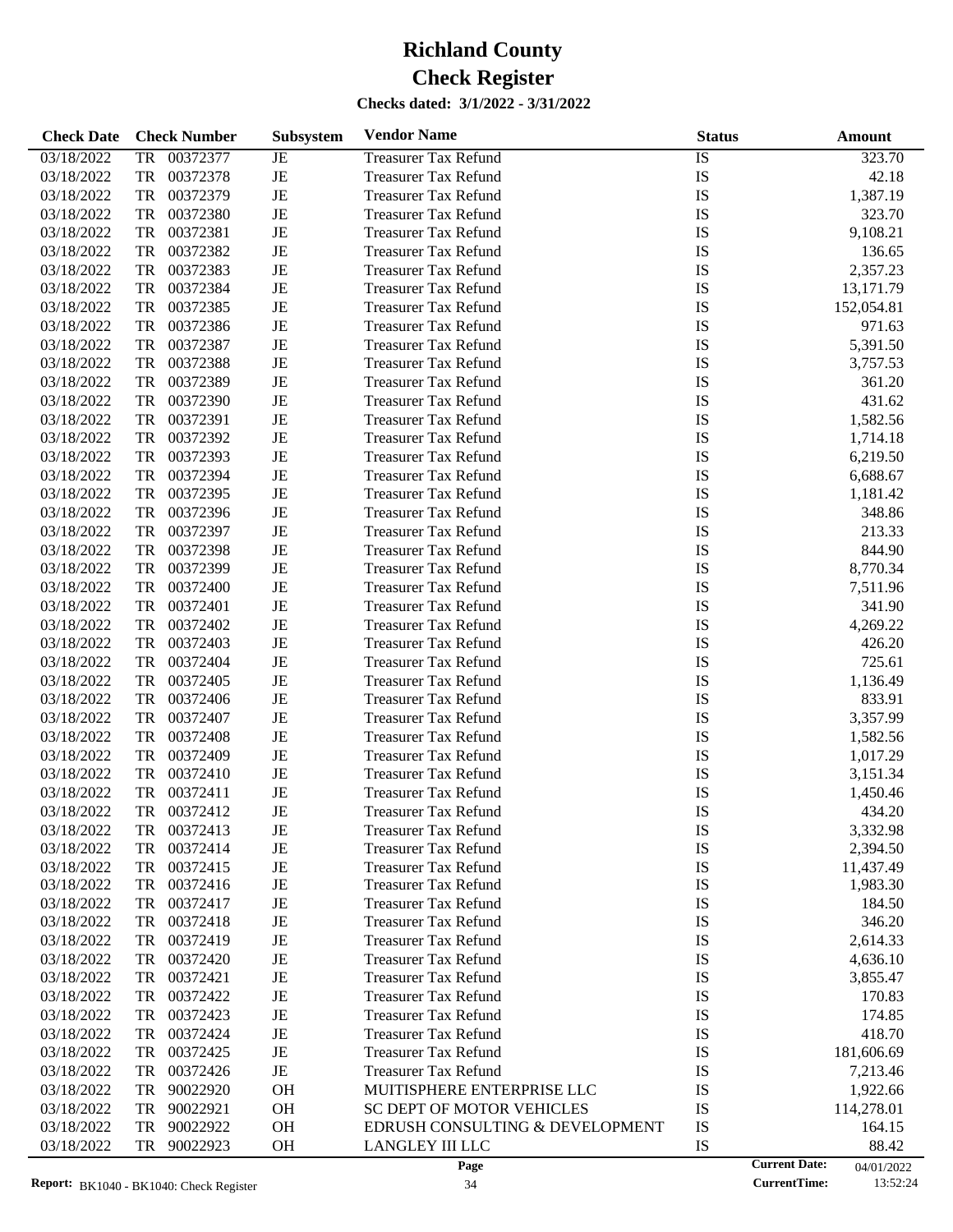| <b>Check Date</b>        | <b>Check Number</b>  | Subsystem | <b>Vendor Name</b>           | <b>Status</b> | Amount                             |
|--------------------------|----------------------|-----------|------------------------------|---------------|------------------------------------|
| 03/18/2022               | 90022924<br>TR       | OH        | ROBERTSON MOBILE HOME PARK   | IS            | 56.23                              |
| 03/18/2022               | TR<br>90022925       | OH        | WCT LANGLEY LLC              | IS            | 275.72                             |
| 03/21/2022               | TR<br>90022926       | OH        | <b>BURDETTE, JAMES</b>       | IS            | 340.79                             |
| 03/21/2022               | TR<br>90022927       | OH        | LEXINGTON COUNTY TREASURER   | IS            | 120,351.88                         |
| 03/21/2022               | TR<br>90022928       | OH        | NATURAL RESOURCES DEPARTMENT | IS            | 810.00                             |
| 03/21/2022               | TR<br>90022929       | OH        | <b>U.S. BANK</b>             | IS            | 1,500.00                           |
| 03/21/2022               | TR<br>90022930       | OH        | ALEX H LLC                   | IS            | 10,505.28                          |
| 03/21/2022               | TR<br>90022931       | OH        | <b>CMM WYOMING</b>           | IS            | 3,101.56                           |
| 03/21/2022               | TR<br>90022932       | OH        | Howell, Johnnie              | IS            | 4,502.26                           |
| 03/21/2022               | TR<br>90022933       | OH        | LBSC-11 LLC SBMUNI CUST      | IS            | 60,030.19                          |
| 03/21/2022               | TR<br>90022934       | OH        | MULLIS, RANDY                | IS            | 39,019.63                          |
| 03/21/2022               | TR<br>90022935       | OH        | PONYHILL HOLDING LLC         | IS            | 35,017.61                          |
| 03/21/2022               | TR<br>90022936       | OH        | WILSON, BRIDGETT             | IS            | 4,202.11                           |
| 03/22/2022               | TR<br>00372427       | JE        | <b>Treasurer Tax Refund</b>  | IS            | 116.00                             |
| 03/22/2022               | 00372428<br>TR       | JE        | <b>Treasurer Tax Refund</b>  | IS            | 49.28                              |
| 03/22/2022               | 00372429<br>TR       | JE        | <b>Treasurer Tax Refund</b>  | IS            | 5.47                               |
| 03/22/2022               | TR<br>00372430       | JE        | <b>Treasurer Tax Refund</b>  | IS            | 22.57                              |
| 03/22/2022               | TR<br>00372431       | JE        | <b>Treasurer Tax Refund</b>  | IS            | 9.90                               |
| 03/22/2022               | TR<br>00372432       | JE        | <b>Treasurer Tax Refund</b>  | IS            | 150.69                             |
| 03/22/2022               | 00372433<br>TR       | JE        | <b>Treasurer Tax Refund</b>  | IS            | 294.62                             |
| 03/22/2022               | 00372434<br>TR       | JE        | <b>Treasurer Tax Refund</b>  | IS            | 130.60                             |
| 03/22/2022               | TR<br>00372435       | JE        | <b>Treasurer Tax Refund</b>  | IS            | 51.28                              |
| 03/22/2022               | TR<br>00372436       | JE        | <b>Treasurer Tax Refund</b>  | IS            | 72.46                              |
|                          | TR<br>00372437       | JE        | <b>Treasurer Tax Refund</b>  | IS            | 195.53                             |
| 03/22/2022<br>03/22/2022 | 00372438<br>TR       | JE        | <b>Treasurer Tax Refund</b>  | IS            | 292.17                             |
| 03/22/2022               | 00372439<br>TR       | JE        | <b>Treasurer Tax Refund</b>  | IS            | 22.22                              |
| 03/22/2022               | TR<br>00372440       | JE        | <b>Treasurer Tax Refund</b>  | IS            | 22.29                              |
| 03/22/2022               | TR<br>00372441       | JE        | <b>Treasurer Tax Refund</b>  | IS            | 668.74                             |
| 03/22/2022               | TR<br>00372442       | JE        | <b>Treasurer Tax Refund</b>  | IS            | 1,512.77                           |
| 03/22/2022               | 00372443<br>TR       | JE        | <b>Treasurer Tax Refund</b>  | IS            | 405.13                             |
| 03/22/2022               | 00372444<br>TR       | JE        | <b>Treasurer Tax Refund</b>  | IS            | 10.71                              |
| 03/22/2022               | TR<br>00372445       | JE        | <b>Treasurer Tax Refund</b>  | IS            | 85.31                              |
| 03/22/2022               | TR<br>00372446       | JE        | <b>Treasurer Tax Refund</b>  | IS            | 200.16                             |
| 03/22/2022               | TR<br>00372447       | JE        | <b>Treasurer Tax Refund</b>  | IS            | 18.09                              |
| 03/22/2022               | 00372448<br>TR       | JE        | <b>Treasurer Tax Refund</b>  | IS            | 17.41                              |
| 03/22/2022               | TR<br>00372449       | JE        | <b>Treasurer Tax Refund</b>  | IS            | 63.23                              |
| 03/22/2022               | 00372450             |           | <b>Treasurer Tax Refund</b>  | IS            | 10.27                              |
| 03/22/2022               | TR<br>TR<br>00372451 | JE<br>JE  | <b>Treasurer Tax Refund</b>  | IS            | 356.07                             |
| 03/22/2022               | 00372452<br>TR       | JE        | <b>Treasurer Tax Refund</b>  | IS            | 44.38                              |
| 03/22/2022               | 00372453<br>TR       | JE        | <b>Treasurer Tax Refund</b>  | IS            | 74.68                              |
| 03/22/2022               | TR<br>00372454       | JE        | <b>Treasurer Tax Refund</b>  | IS            | 28.49                              |
| 03/22/2022               | TR<br>00372455       | JE        | <b>Treasurer Tax Refund</b>  | IS            | 556.43                             |
| 03/22/2022               | TR<br>00372456       | JE        | <b>Treasurer Tax Refund</b>  | IS            | 1,936.14                           |
| 03/22/2022               | TR<br>00372457       | JE        | <b>Treasurer Tax Refund</b>  | IS            | 844.30                             |
| 03/22/2022               | TR<br>00372458       | JE        | <b>Treasurer Tax Refund</b>  | IS            | 196.76                             |
| 03/22/2022               | TR<br>00372459       | JE        | <b>Treasurer Tax Refund</b>  | IS            | 24.64                              |
| 03/22/2022               | TR<br>00372460       | JE        | <b>Treasurer Tax Refund</b>  | IS            | 101.18                             |
| 03/22/2022               | TR<br>00372461       | JE        | <b>Treasurer Tax Refund</b>  | IS            | 4,610.81                           |
| 03/22/2022               | TR<br>00372462       | JE        | <b>Treasurer Tax Refund</b>  | IS            | 907.65                             |
| 03/22/2022               | TR<br>00372463       | JE        | <b>Treasurer Tax Refund</b>  | IS            | 426.20                             |
| 03/22/2022               | TR<br>00372464       | JE        | <b>Treasurer Tax Refund</b>  | IS            | 369.00                             |
| 03/22/2022               | TR<br>00372465       | JE        | <b>Treasurer Tax Refund</b>  | IS            | 6,829.18                           |
| 03/22/2022               | 00372466<br>TR       | JE        | <b>Treasurer Tax Refund</b>  | IS            | 5,204.47                           |
| 03/22/2022               | TR<br>00372467       | JE        | <b>Treasurer Tax Refund</b>  | IS            | 380.80                             |
|                          |                      |           | Page                         |               | <b>Current Date:</b><br>04/01/2022 |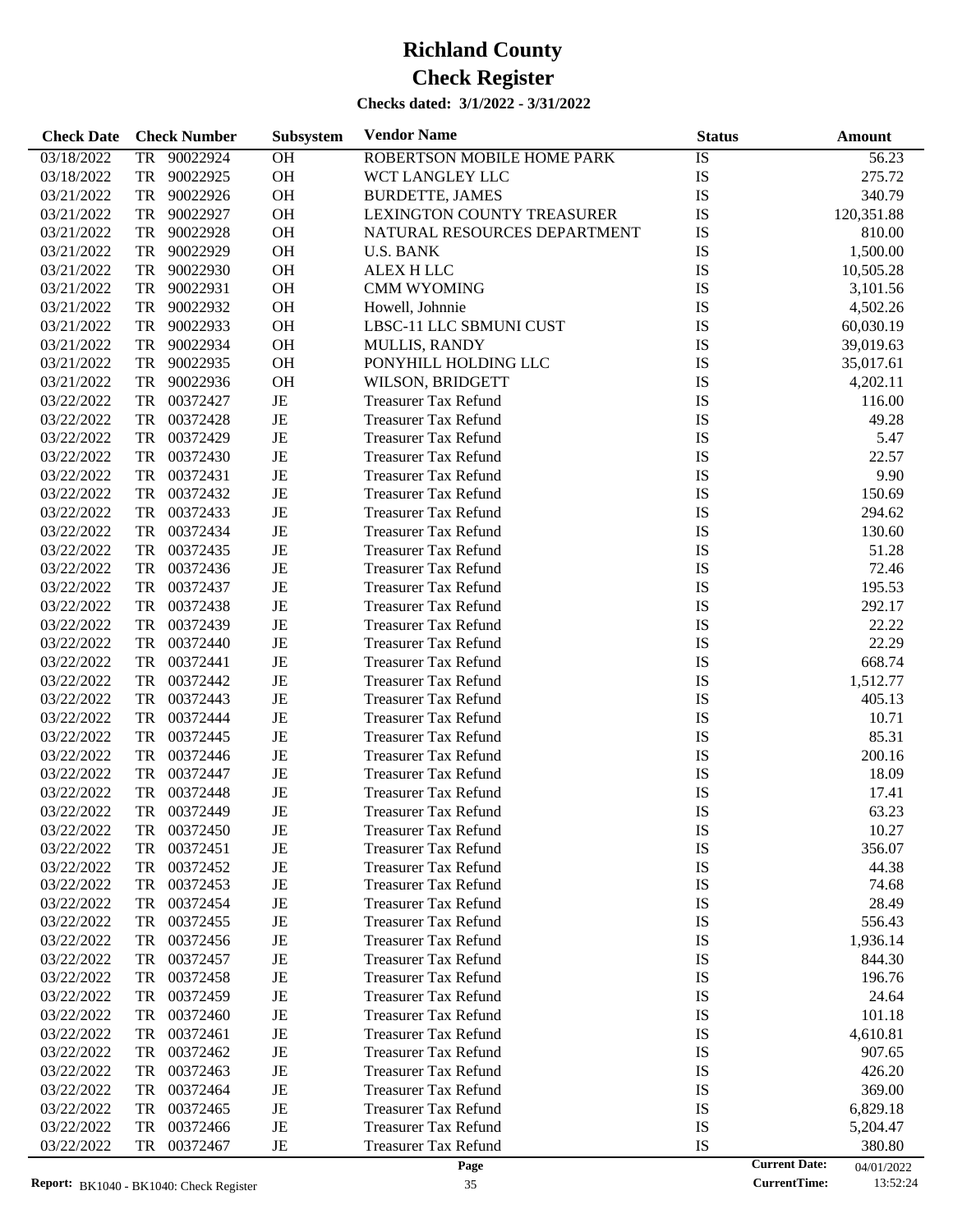| <b>Check Date</b> | <b>Check Number</b>   | <b>Subsystem</b> | <b>Vendor Name</b>          | <b>Status</b>   | Amount     |
|-------------------|-----------------------|------------------|-----------------------------|-----------------|------------|
| 03/22/2022        | <b>TR</b><br>00372468 | JE               | <b>Treasurer Tax Refund</b> | $\overline{IS}$ | 357.41     |
| 03/22/2022        | TR<br>00372469        | JE               | <b>Treasurer Tax Refund</b> | IS              | 158.36     |
| 03/22/2022        | TR<br>00372470        | JE               | <b>Treasurer Tax Refund</b> | IS              | 5,228.20   |
| 03/22/2022        | TR<br>00372471        | JE               | <b>Treasurer Tax Refund</b> | IS              | 2,722.41   |
| 03/22/2022        | TR<br>00372472        | JE               | <b>Treasurer Tax Refund</b> | IS              | 3,289.73   |
| 03/22/2022        | TR<br>00372473        | JE               | <b>Treasurer Tax Refund</b> | IS              | 118.28     |
| 03/22/2022        | TR<br>00372474        | JE               | <b>Treasurer Tax Refund</b> | IS              | 397.30     |
| 03/22/2022        | TR<br>00372475        | JE               | <b>Treasurer Tax Refund</b> | IS              | 2,815.80   |
| 03/22/2022        | TR<br>00372476        | JE               | <b>Treasurer Tax Refund</b> | IS              | 1,185.05   |
| 03/22/2022        | TR<br>00372477        | JE               | <b>Treasurer Tax Refund</b> | IS              | 217.65     |
| 03/22/2022        | TR<br>00372478        | JE               | <b>Treasurer Tax Refund</b> | IS              | 42.87      |
| 03/22/2022        | TR<br>00372479        | JE               | <b>Treasurer Tax Refund</b> | IS              | 4,344.75   |
| 03/22/2022        | TR<br>00372480        | JE               | <b>Treasurer Tax Refund</b> | IS              | 426.20     |
| 03/22/2022        | TR<br>00372481        | JE               | <b>Treasurer Tax Refund</b> | IS              | 1,246.55   |
| 03/22/2022        | TR<br>00372482        | JE               | <b>Treasurer Tax Refund</b> | IS              | 1,285.62   |
| 03/22/2022        | TR<br>00372483        | JE               | <b>Treasurer Tax Refund</b> | IS              | 956.04     |
| 03/22/2022        | TR<br>00372484        | JE               | <b>Treasurer Tax Refund</b> | IS              | 956.04     |
| 03/22/2022        | TR<br>00372485        | JE               | <b>Treasurer Tax Refund</b> | IS              | 138.57     |
| 03/22/2022        | TR<br>00372486        | $\rm{JE}$        | <b>Treasurer Tax Refund</b> | IS              | 3,357.30   |
| 03/22/2022        | TR<br>00372487        | JE               | <b>Treasurer Tax Refund</b> | IS              | 376.63     |
| 03/22/2022        | TR<br>00372488        | JE               | <b>Treasurer Tax Refund</b> | IS              | 278.60     |
| 03/22/2022        | TR<br>00372489        | JE               | <b>Treasurer Tax Refund</b> | IS              | 223.61     |
| 03/22/2022        | TR<br>00372490        | JE               | <b>Treasurer Tax Refund</b> | IS              | 1,851.27   |
|                   |                       |                  |                             |                 |            |
| 03/22/2022        | TR<br>00372491        | JE               | <b>Treasurer Tax Refund</b> | IS              | 904.24     |
| 03/22/2022        | TR<br>00372492        | JE               | <b>Treasurer Tax Refund</b> | IS              | 3,464.94   |
| 03/22/2022        | TR<br>00372493        | JE               | <b>Treasurer Tax Refund</b> | IS              | 3,343.83   |
| 03/22/2022        | TR<br>00372494        | JE               | <b>Treasurer Tax Refund</b> | IS              | 17.95      |
| 03/22/2022        | TR<br>00372495        | JE               | <b>Treasurer Tax Refund</b> | IS              | 206.62     |
| 03/22/2022        | TR<br>00372496        | $\rm{JE}$        | <b>Treasurer Tax Refund</b> | IS              | 2,434.09   |
| 03/22/2022        | TR<br>00372497        | JE               | <b>Treasurer Tax Refund</b> | IS              | 274.00     |
| 03/22/2022        | TR<br>00372498        | JE               | <b>Treasurer Tax Refund</b> | IS              | 1,582.56   |
| 03/22/2022        | TR<br>00372499        | JE               | <b>Treasurer Tax Refund</b> | IS              | 224.18     |
| 03/22/2022        | TR<br>00372500        | $\rm{JE}$        | <b>Treasurer Tax Refund</b> | IS              | 2,708.00   |
| 03/22/2022        | TR<br>00372501        | JE               | <b>Treasurer Tax Refund</b> | IS              | 418.53     |
| 03/22/2022        | TR<br>00372502        | JE               | <b>Treasurer Tax Refund</b> | IS              | 6,199.77   |
| 03/22/2022        | TR<br>00372503        | JE               | <b>Treasurer Tax Refund</b> | IS              | 346.20     |
| 03/22/2022        | 00372504<br>TR        | JE               | <b>Treasurer Tax Refund</b> | IS              | 346.20     |
| 03/22/2022        | 00372505<br>TR        | JE               | <b>Treasurer Tax Refund</b> | IS              | 3,354.32   |
| 03/22/2022        | 00372506<br>TR        | JE               | <b>Treasurer Tax Refund</b> | IS              | 2,236.31   |
| 03/22/2022        | 00372507<br>TR        | JE               | <b>Treasurer Tax Refund</b> | IS              | 1,737.40   |
| 03/22/2022        | 00372508<br>TR        | JE               | <b>Treasurer Tax Refund</b> | IS              | 6,789.97   |
| 03/22/2022        | 00372509<br>TR        | JE               | Treasurer Tax Refund        | IS              | 2,026.39   |
| 03/22/2022        | 00372510<br>TR        | JE               | <b>Treasurer Tax Refund</b> | IS              | 2,312.12   |
| 03/22/2022        | 00372511<br>TR        | JE               | <b>Treasurer Tax Refund</b> | IS              | 349.70     |
| 03/22/2022        | 00372512<br>TR        | JE               | Treasurer Tax Refund        | IS              | 39.56      |
| 03/22/2022        | 00372513<br>TR        | JE               | Treasurer Tax Refund        | IS              | 5,366.99   |
| 03/22/2022        | 00372514<br>TR        | JE               | <b>Treasurer Tax Refund</b> | IS              | 14,363.14  |
| 03/22/2022        | 00372515<br>TR        | JE               | <b>Treasurer Tax Refund</b> | IS              | 162.60     |
| 03/23/2022        | 00372516<br>TR        | JE               | Treasurer Tax Refund        | IS              | 12,407.92  |
| 03/23/2022        | 00372517<br>TR        | JE               | <b>Treasurer Tax Refund</b> | IS              | 574.35     |
| 03/23/2022        | 00372518<br>TR        | JE               | Treasurer Tax Refund        | IS              | 16,162.35  |
| 03/23/2022        | 00372519<br>TR        | JE               | <b>Treasurer Tax Refund</b> | IS              | 188,239.63 |
| 03/23/2022        | 90022937<br>TR        | <b>OH</b>        | STROMAN, JOHN               | IS              | 4,635.00   |
| 03/24/2022        | TR<br>00372520        | $_{\rm JE}$      | <b>Treasurer Tax Refund</b> | IS              | 17.84      |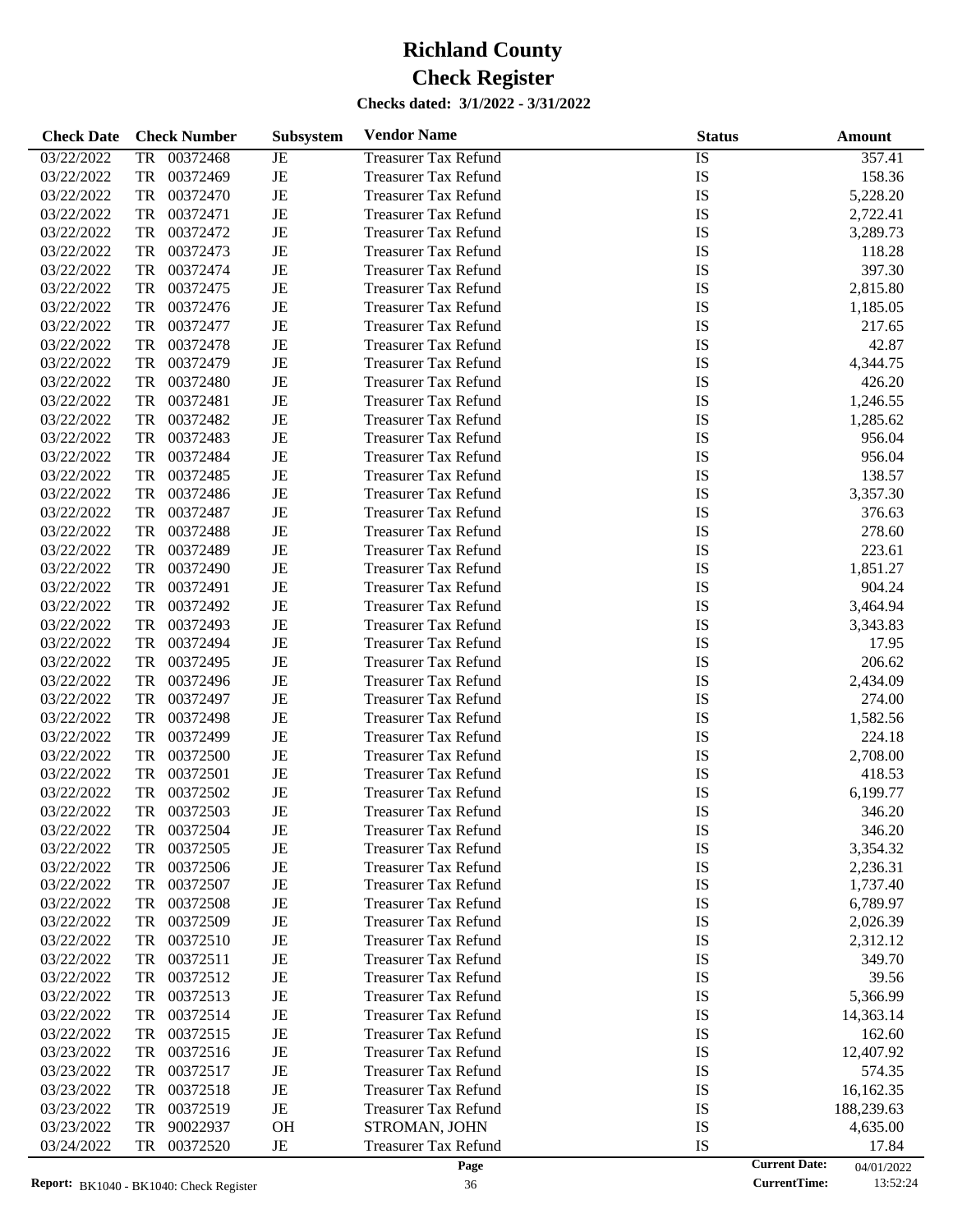| <b>Check Date</b> | <b>Check Number</b>   | <b>Subsystem</b> | <b>Vendor Name</b>          | <b>Status</b>   | <b>Amount</b> |
|-------------------|-----------------------|------------------|-----------------------------|-----------------|---------------|
| 03/24/2022        | <b>TR</b><br>00372521 | JE               | <b>Treasurer Tax Refund</b> | $\overline{IS}$ | 175.89        |
| 03/24/2022        | TR<br>00372522        | JE               | <b>Treasurer Tax Refund</b> | IS              | 2,008.13      |
| 03/24/2022        | TR<br>00372523        | JE               | <b>Treasurer Tax Refund</b> | IS              | 5,631.60      |
| 03/24/2022        | TR<br>00372524        | JE               | <b>Treasurer Tax Refund</b> | IS              | 18,760.92     |
| 03/24/2022        | TR<br>00372525        | JE               | <b>Treasurer Tax Refund</b> | IS              | 58,054.19     |
| 03/24/2022        | TR<br>00372526        | JE               | <b>Treasurer Tax Refund</b> | IS              | 323.70        |
| 03/24/2022        | TR<br>00372527        | JE               | <b>Treasurer Tax Refund</b> | IS              | 485.55        |
| 03/24/2022        | TR<br>00372528        | JE               | <b>Treasurer Tax Refund</b> | IS              | 404.61        |
| 03/24/2022        | TR<br>00372529        | JE               | <b>Treasurer Tax Refund</b> | IS              | 3,821.79      |
| 03/24/2022        | TR<br>00372530        | JE               | <b>Treasurer Tax Refund</b> | IS              | 97.65         |
| 03/24/2022        | TR<br>00372531        | JE               | <b>Treasurer Tax Refund</b> | IS              | 372.26        |
| 03/24/2022        | TR<br>00372532        | JE               | <b>Treasurer Tax Refund</b> | IS              | 610.05        |
| 03/24/2022        | TR<br>00372533        | JE               | <b>Treasurer Tax Refund</b> | IS              | 323.70        |
| 03/24/2022        | TR<br>00372534        | JE               | <b>Treasurer Tax Refund</b> | IS              | 755.30        |
| 03/24/2022        | TR<br>00372535        | JE               | <b>Treasurer Tax Refund</b> | IS              | 704.93        |
| 03/24/2022        | TR<br>00372536        | JE               | <b>Treasurer Tax Refund</b> | IS              | 5,167.67      |
| 03/24/2022        | TR<br>00372537        | JE               | <b>Treasurer Tax Refund</b> | IS              | 323.70        |
| 03/24/2022        | TR<br>00372538        | JE               | <b>Treasurer Tax Refund</b> | IS              | 53.94         |
| 03/24/2022        | TR<br>00372539        | JE               | <b>Treasurer Tax Refund</b> | IS              | 323.70        |
| 03/24/2022        | TR<br>00372540        | JE               | <b>Treasurer Tax Refund</b> | IS              | 4,104.21      |
| 03/24/2022        | TR<br>00372541        | JE               | <b>Treasurer Tax Refund</b> | IS              | 323.70        |
| 03/24/2022        | TR<br>00372542        | JE               | <b>Treasurer Tax Refund</b> | IS              | 97.58         |
| 03/24/2022        | TR<br>00372543        | JE               | <b>Treasurer Tax Refund</b> | IS              | 323.70        |
| 03/24/2022        | TR<br>00372544        | JE               | <b>Treasurer Tax Refund</b> | IS              | 2,807.55      |
| 03/24/2022        | TR<br>00372545        | JE               | <b>Treasurer Tax Refund</b> | IS              | 323.70        |
| 03/24/2022        | TR<br>00372546        | JE               | <b>Treasurer Tax Refund</b> | IS              | 323.70        |
| 03/24/2022        | TR<br>00372547        | JE               | <b>Treasurer Tax Refund</b> | IS              | 378.64        |
| 03/24/2022        | TR<br>00372548        | JE               | <b>Treasurer Tax Refund</b> | IS              | 9.71          |
| 03/24/2022        | TR<br>00372549        | JE               | <b>Treasurer Tax Refund</b> | IS              | 11.41         |
| 03/24/2022        | TR<br>00372550        | JE               | <b>Treasurer Tax Refund</b> | IS              | 572.70        |
| 03/24/2022        | TR<br>00372551        | JE               | <b>Treasurer Tax Refund</b> | IS              | 109.42        |
| 03/24/2022        | TR<br>00372552        | JE               | <b>Treasurer Tax Refund</b> | IS              | 7,462.20      |
| 03/24/2022        | TR<br>00372553        | JE               | <b>Treasurer Tax Refund</b> | IS              | 539.46        |
| 03/24/2022        | TR<br>00372554        | JE               | <b>Treasurer Tax Refund</b> | IS              | 161.85        |
| 03/24/2022        | 00372555<br>TR        | JE               | <b>Treasurer Tax Refund</b> | IS              | 63.61         |
| 03/24/2022        | 00372556<br>TR        | JE               | <b>Treasurer Tax Refund</b> | IS              | 323.70        |
| 03/24/2022        | TR<br>00372557        | JE               | <b>Treasurer Tax Refund</b> | IS              | 6.64          |
| 03/24/2022        | 00372558<br>TR        | JE               | <b>Treasurer Tax Refund</b> | IS              | 323.70        |
| 03/24/2022        | TR<br>00372559        | JE               | <b>Treasurer Tax Refund</b> | IS              | 323.70        |
| 03/24/2022        | TR<br>00372560        | JE               | <b>Treasurer Tax Refund</b> | IS              | 3,824.81      |
| 03/24/2022        | 00372561<br>TR        | JE               | <b>Treasurer Tax Refund</b> | IS              | 323.70        |
| 03/24/2022        | TR<br>00372562        | JE               | <b>Treasurer Tax Refund</b> | IS              | 464.37        |
| 03/24/2022        | TR<br>00372563        | JE               | <b>Treasurer Tax Refund</b> | IS              | 14.59         |
| 03/24/2022        | 00372564<br>TR        | JE               | <b>Treasurer Tax Refund</b> | IS              | 46.74         |
| 03/24/2022        | 00372565<br>TR        | JE               | <b>Treasurer Tax Refund</b> | IS              | 323.70        |
| 03/24/2022        | TR<br>00372566        | JE               | <b>Treasurer Tax Refund</b> | IS              | 92.17         |
| 03/24/2022        | TR<br>00372567        | JE               | <b>Treasurer Tax Refund</b> | IS              | 33.64         |
| 03/24/2022        | 00372568<br>TR        | JE               | <b>Treasurer Tax Refund</b> | IS              | 80.52         |
| 03/24/2022        | 00372569<br>TR        | JE               | <b>Treasurer Tax Refund</b> | IS              | 28.41         |
| 03/24/2022        | TR<br>00372570        | JE               | <b>Treasurer Tax Refund</b> | IS              | 215.76        |
| 03/24/2022        | TR<br>00372571        | JE               | <b>Treasurer Tax Refund</b> | IS              | 323.70        |
| 03/24/2022        | 00372572<br>TR        | JE               | <b>Treasurer Tax Refund</b> | IS              | 38.45         |
| 03/24/2022        | 00372573<br>TR        | JE               | <b>Treasurer Tax Refund</b> | IS              | 647.40        |
| 03/24/2022        | 00372574<br>TR        | $_{\rm JE}$      | <b>Treasurer Tax Refund</b> | IS              | 47.72         |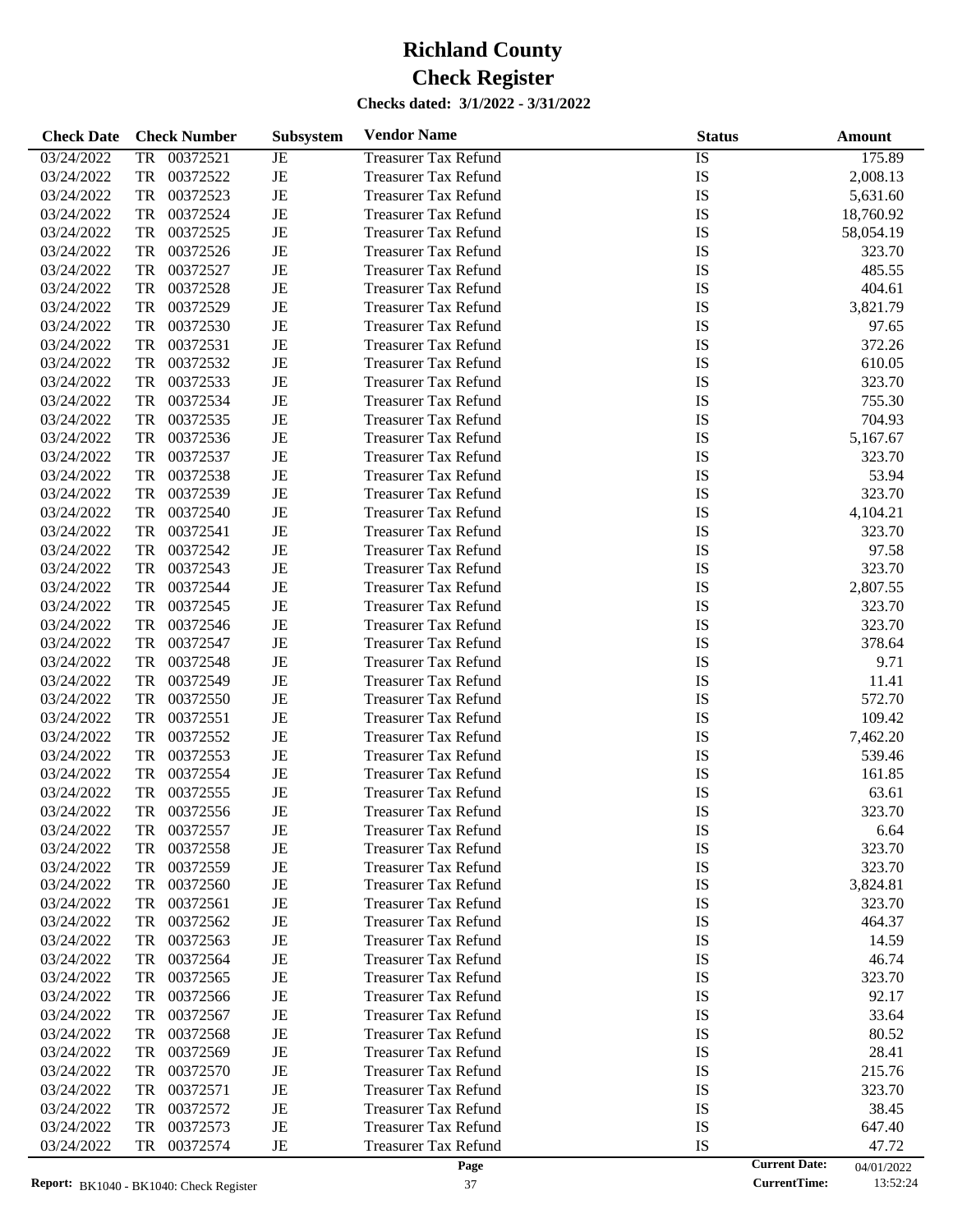| 00372575<br><b>Treasurer Tax Refund</b><br>IS<br>03/24/2022<br>TR<br>JE<br>79.94<br><b>OH</b><br>03/24/2022<br>TR<br>90022938<br>MERCURY FUNDING LLC<br>IS<br>5,253,000.00<br>OH<br>IS<br>03/24/2022<br>TR<br>90022939<br>TLOA OF SC LLC<br>80,546.00<br>OH<br>IS<br>03/24/2022<br>TR<br>90022940<br>TLOA OF SC LLC<br>23,690.00<br>OH<br>IS<br>03/24/2022<br>TR<br>90022941<br>US BANK CUST BERING/FIRSTRUST<br>26,265.00<br>OH<br>03/24/2022<br>TR<br>90022942<br>US BANK CUST BERING/FIRSTRUST<br>IS<br>25,235.00<br>OH<br>03/24/2022<br>TR<br>90022943<br>US BANK CUST BERING/FIRSTRUST<br>IS<br>2,472.00<br>OH<br>IS<br>03/24/2022<br>TR<br>90022944<br>US BANK CUST BERING/FIRSTRUST<br>12,360.00<br>OH<br>03/24/2022<br>TR<br>90022945<br>US BANK CUST BERING/FIRSTRUST<br>IS<br>26,265.00<br><b>OH</b><br>03/24/2022<br>TR<br>90022946<br>US BANK CUST BERING/FIRSTRUST<br>IS<br>15,553.00<br>03/24/2022<br>TR<br>90022947<br><b>OH</b><br>US BANK CUST BERING/FIRSTRUST<br>IS<br>9,785.00<br>IS<br>03/25/2022<br>TR<br>00372576<br>JE<br>Treasurer Tax Refund<br>46,250.12<br>03/25/2022<br>TR<br>00372577<br>JE<br>IS<br>1,982.26<br><b>Treasurer Tax Refund</b><br>03/25/2022<br>TR<br>00372580<br>JE<br>IS<br>148,935.72<br><b>Treasurer Tax Refund</b><br>IS<br>03/25/2022<br>TR<br>00372581<br>JE<br><b>Treasurer Tax Refund</b><br>10,548.80<br>IS<br>03/25/2022<br>TR<br>00372582<br>JE<br>2,210.04<br><b>Treasurer Tax Refund</b><br>IS<br>03/25/2022<br>TR<br>00372583<br>JE<br>3,401.26<br><b>Treasurer Tax Refund</b><br>IS<br>03/25/2022<br>TR<br>00372584<br>JE<br>418.70<br><b>Treasurer Tax Refund</b><br>IS<br>03/25/2022<br>TR<br>00372585<br>JE<br>3,478.72<br><b>Treasurer Tax Refund</b><br>IS<br>03/25/2022<br>TR<br>00372586<br>JE<br><b>Treasurer Tax Refund</b><br>1,340.48<br>IS<br>03/25/2022<br>TR<br>00372587<br>JE<br><b>Treasurer Tax Refund</b><br>1,355.57<br>IS<br>03/25/2022<br>TR<br>00372588<br>JE<br>2,971.35<br><b>Treasurer Tax Refund</b><br>IS<br>03/25/2022<br>TR<br>00372589<br>JE<br>158.36<br><b>Treasurer Tax Refund</b><br>IS<br>03/25/2022<br>TR<br>00372590<br>JE<br>1,199.07<br><b>Treasurer Tax Refund</b><br>IS<br>03/25/2022<br>TR<br>00372591<br>JE<br><b>Treasurer Tax Refund</b><br>4,644.80<br>IS<br>03/25/2022<br>TR<br>00372592<br>JE<br>257.87<br><b>Treasurer Tax Refund</b><br>IS<br>03/25/2022<br>TR<br>00372593<br>JE<br>137.71<br><b>Treasurer Tax Refund</b><br>IS<br>03/25/2022<br>TR<br>00372594<br>JE<br>6,613.87<br><b>Treasurer Tax Refund</b><br>03/25/2022<br>TR<br>00372595<br>JE<br>IS<br><b>Treasurer Tax Refund</b><br>404.51<br>03/25/2022<br>TR<br>00372596<br>JE<br>IS<br>434.20<br><b>Treasurer Tax Refund</b><br>IS<br>03/25/2022<br>TR<br>00372597<br>JE<br>5,247.73<br><b>Treasurer Tax Refund</b><br>IS<br>03/25/2022<br>TR<br>00372598<br>JE<br>2,021.60<br><b>Treasurer Tax Refund</b><br>03/25/2022<br>00372599<br>JE<br>IS<br>35.64<br>TR<br><b>Treasurer Tax Refund</b><br>03/25/2022<br>00372600<br>JE<br>IS<br>35.64<br>TR<br><b>Treasurer Tax Refund</b><br>03/25/2022<br><b>TR</b><br>00372601<br>JE<br>IS<br>386.30<br><b>Treasurer Tax Refund</b><br>IS<br>03/25/2022<br>TR<br>00372602<br>JE<br><b>Treasurer Tax Refund</b><br>1,911.58<br>03/25/2022<br>TR<br>00372603<br>JE<br><b>Treasurer Tax Refund</b><br>IS<br>3,920.46<br>03/25/2022<br>00372604<br>IS<br>TR<br>JE<br><b>Treasurer Tax Refund</b><br>124.37<br>IS<br>03/25/2022<br>00372605<br>JE<br><b>Treasurer Tax Refund</b><br>174.85<br>TR<br>IS<br>03/25/2022<br>00372606<br>JE<br>TR<br>Treasurer Tax Refund<br>434.20<br>IS<br>03/25/2022<br>TR<br>00372607<br>JE<br><b>Treasurer Tax Refund</b><br>418.70<br>IS<br>00372608<br>JE<br>03/25/2022<br>TR<br><b>Treasurer Tax Refund</b><br>2,122.68<br>IS<br>03/25/2022<br>TR<br>00372609<br>JE<br><b>Treasurer Tax Refund</b><br>2,906.00<br>IS<br>03/25/2022<br>TR<br>00372610<br>JE<br><b>Treasurer Tax Refund</b><br>1,841.10<br>IS<br>03/25/2022<br>TR<br>00372611<br>JE<br><b>Treasurer Tax Refund</b><br>760.60<br>IS<br>00372612<br>JE<br>03/25/2022<br>TR<br><b>Treasurer Tax Refund</b><br>4,064.06<br>IS<br>03/25/2022<br>TR<br>00372613<br>JE<br><b>Treasurer Tax Refund</b><br>598.33<br>IS<br>03/25/2022<br>TR<br>00372614<br>JE<br><b>Treasurer Tax Refund</b><br>438.85<br>IS<br>03/25/2022<br>TR<br>00372615<br>JE<br><b>Treasurer Tax Refund</b><br>9,797.74<br>IS<br>JE<br>03/25/2022<br>TR<br>00372616<br><b>Treasurer Tax Refund</b><br>1,295.38<br>IS<br>03/25/2022<br>TR<br>00372617<br>JE<br><b>Treasurer Tax Refund</b><br>2,357.61<br>IS<br>03/25/2022<br>TR<br>00372618<br>JE<br><b>Treasurer Tax Refund</b><br>2,491.36<br>IS<br>00372619<br>JE<br>03/25/2022<br>TR<br><b>Treasurer Tax Refund</b><br>5,593.33<br>03/25/2022<br>00372620<br>JE<br>IS<br>TR<br><b>Treasurer Tax Refund</b><br>426.20 | <b>Check Date</b> | <b>Check Number</b> | Subsystem | <b>Vendor Name</b> | <b>Status</b> | <b>Amount</b>                      |
|----------------------------------------------------------------------------------------------------------------------------------------------------------------------------------------------------------------------------------------------------------------------------------------------------------------------------------------------------------------------------------------------------------------------------------------------------------------------------------------------------------------------------------------------------------------------------------------------------------------------------------------------------------------------------------------------------------------------------------------------------------------------------------------------------------------------------------------------------------------------------------------------------------------------------------------------------------------------------------------------------------------------------------------------------------------------------------------------------------------------------------------------------------------------------------------------------------------------------------------------------------------------------------------------------------------------------------------------------------------------------------------------------------------------------------------------------------------------------------------------------------------------------------------------------------------------------------------------------------------------------------------------------------------------------------------------------------------------------------------------------------------------------------------------------------------------------------------------------------------------------------------------------------------------------------------------------------------------------------------------------------------------------------------------------------------------------------------------------------------------------------------------------------------------------------------------------------------------------------------------------------------------------------------------------------------------------------------------------------------------------------------------------------------------------------------------------------------------------------------------------------------------------------------------------------------------------------------------------------------------------------------------------------------------------------------------------------------------------------------------------------------------------------------------------------------------------------------------------------------------------------------------------------------------------------------------------------------------------------------------------------------------------------------------------------------------------------------------------------------------------------------------------------------------------------------------------------------------------------------------------------------------------------------------------------------------------------------------------------------------------------------------------------------------------------------------------------------------------------------------------------------------------------------------------------------------------------------------------------------------------------------------------------------------------------------------------------------------------------------------------------------------------------------------------------------------------------------------------------------------------------------------------------------------------------------------------------------------------------------------------------------------------------------------------------------------------------------------------------------------------------------------------------------------------------------------------------------------------------------------------------------------------------------------------------------------------------------------------------------------------------------------------------------------------------------------------------------------------------------------------------------------------------------------------------------------------------------------------------------------------------------------------------------------------------------------------------------------------------------------------------------------------------------------------------------------------------------------------------|-------------------|---------------------|-----------|--------------------|---------------|------------------------------------|
|                                                                                                                                                                                                                                                                                                                                                                                                                                                                                                                                                                                                                                                                                                                                                                                                                                                                                                                                                                                                                                                                                                                                                                                                                                                                                                                                                                                                                                                                                                                                                                                                                                                                                                                                                                                                                                                                                                                                                                                                                                                                                                                                                                                                                                                                                                                                                                                                                                                                                                                                                                                                                                                                                                                                                                                                                                                                                                                                                                                                                                                                                                                                                                                                                                                                                                                                                                                                                                                                                                                                                                                                                                                                                                                                                                                                                                                                                                                                                                                                                                                                                                                                                                                                                                                                                                                                                                                                                                                                                                                                                                                                                                                                                                                                                                                                                                                          |                   |                     |           |                    |               |                                    |
|                                                                                                                                                                                                                                                                                                                                                                                                                                                                                                                                                                                                                                                                                                                                                                                                                                                                                                                                                                                                                                                                                                                                                                                                                                                                                                                                                                                                                                                                                                                                                                                                                                                                                                                                                                                                                                                                                                                                                                                                                                                                                                                                                                                                                                                                                                                                                                                                                                                                                                                                                                                                                                                                                                                                                                                                                                                                                                                                                                                                                                                                                                                                                                                                                                                                                                                                                                                                                                                                                                                                                                                                                                                                                                                                                                                                                                                                                                                                                                                                                                                                                                                                                                                                                                                                                                                                                                                                                                                                                                                                                                                                                                                                                                                                                                                                                                                          |                   |                     |           |                    |               |                                    |
|                                                                                                                                                                                                                                                                                                                                                                                                                                                                                                                                                                                                                                                                                                                                                                                                                                                                                                                                                                                                                                                                                                                                                                                                                                                                                                                                                                                                                                                                                                                                                                                                                                                                                                                                                                                                                                                                                                                                                                                                                                                                                                                                                                                                                                                                                                                                                                                                                                                                                                                                                                                                                                                                                                                                                                                                                                                                                                                                                                                                                                                                                                                                                                                                                                                                                                                                                                                                                                                                                                                                                                                                                                                                                                                                                                                                                                                                                                                                                                                                                                                                                                                                                                                                                                                                                                                                                                                                                                                                                                                                                                                                                                                                                                                                                                                                                                                          |                   |                     |           |                    |               |                                    |
|                                                                                                                                                                                                                                                                                                                                                                                                                                                                                                                                                                                                                                                                                                                                                                                                                                                                                                                                                                                                                                                                                                                                                                                                                                                                                                                                                                                                                                                                                                                                                                                                                                                                                                                                                                                                                                                                                                                                                                                                                                                                                                                                                                                                                                                                                                                                                                                                                                                                                                                                                                                                                                                                                                                                                                                                                                                                                                                                                                                                                                                                                                                                                                                                                                                                                                                                                                                                                                                                                                                                                                                                                                                                                                                                                                                                                                                                                                                                                                                                                                                                                                                                                                                                                                                                                                                                                                                                                                                                                                                                                                                                                                                                                                                                                                                                                                                          |                   |                     |           |                    |               |                                    |
|                                                                                                                                                                                                                                                                                                                                                                                                                                                                                                                                                                                                                                                                                                                                                                                                                                                                                                                                                                                                                                                                                                                                                                                                                                                                                                                                                                                                                                                                                                                                                                                                                                                                                                                                                                                                                                                                                                                                                                                                                                                                                                                                                                                                                                                                                                                                                                                                                                                                                                                                                                                                                                                                                                                                                                                                                                                                                                                                                                                                                                                                                                                                                                                                                                                                                                                                                                                                                                                                                                                                                                                                                                                                                                                                                                                                                                                                                                                                                                                                                                                                                                                                                                                                                                                                                                                                                                                                                                                                                                                                                                                                                                                                                                                                                                                                                                                          |                   |                     |           |                    |               |                                    |
|                                                                                                                                                                                                                                                                                                                                                                                                                                                                                                                                                                                                                                                                                                                                                                                                                                                                                                                                                                                                                                                                                                                                                                                                                                                                                                                                                                                                                                                                                                                                                                                                                                                                                                                                                                                                                                                                                                                                                                                                                                                                                                                                                                                                                                                                                                                                                                                                                                                                                                                                                                                                                                                                                                                                                                                                                                                                                                                                                                                                                                                                                                                                                                                                                                                                                                                                                                                                                                                                                                                                                                                                                                                                                                                                                                                                                                                                                                                                                                                                                                                                                                                                                                                                                                                                                                                                                                                                                                                                                                                                                                                                                                                                                                                                                                                                                                                          |                   |                     |           |                    |               |                                    |
|                                                                                                                                                                                                                                                                                                                                                                                                                                                                                                                                                                                                                                                                                                                                                                                                                                                                                                                                                                                                                                                                                                                                                                                                                                                                                                                                                                                                                                                                                                                                                                                                                                                                                                                                                                                                                                                                                                                                                                                                                                                                                                                                                                                                                                                                                                                                                                                                                                                                                                                                                                                                                                                                                                                                                                                                                                                                                                                                                                                                                                                                                                                                                                                                                                                                                                                                                                                                                                                                                                                                                                                                                                                                                                                                                                                                                                                                                                                                                                                                                                                                                                                                                                                                                                                                                                                                                                                                                                                                                                                                                                                                                                                                                                                                                                                                                                                          |                   |                     |           |                    |               |                                    |
|                                                                                                                                                                                                                                                                                                                                                                                                                                                                                                                                                                                                                                                                                                                                                                                                                                                                                                                                                                                                                                                                                                                                                                                                                                                                                                                                                                                                                                                                                                                                                                                                                                                                                                                                                                                                                                                                                                                                                                                                                                                                                                                                                                                                                                                                                                                                                                                                                                                                                                                                                                                                                                                                                                                                                                                                                                                                                                                                                                                                                                                                                                                                                                                                                                                                                                                                                                                                                                                                                                                                                                                                                                                                                                                                                                                                                                                                                                                                                                                                                                                                                                                                                                                                                                                                                                                                                                                                                                                                                                                                                                                                                                                                                                                                                                                                                                                          |                   |                     |           |                    |               |                                    |
|                                                                                                                                                                                                                                                                                                                                                                                                                                                                                                                                                                                                                                                                                                                                                                                                                                                                                                                                                                                                                                                                                                                                                                                                                                                                                                                                                                                                                                                                                                                                                                                                                                                                                                                                                                                                                                                                                                                                                                                                                                                                                                                                                                                                                                                                                                                                                                                                                                                                                                                                                                                                                                                                                                                                                                                                                                                                                                                                                                                                                                                                                                                                                                                                                                                                                                                                                                                                                                                                                                                                                                                                                                                                                                                                                                                                                                                                                                                                                                                                                                                                                                                                                                                                                                                                                                                                                                                                                                                                                                                                                                                                                                                                                                                                                                                                                                                          |                   |                     |           |                    |               |                                    |
|                                                                                                                                                                                                                                                                                                                                                                                                                                                                                                                                                                                                                                                                                                                                                                                                                                                                                                                                                                                                                                                                                                                                                                                                                                                                                                                                                                                                                                                                                                                                                                                                                                                                                                                                                                                                                                                                                                                                                                                                                                                                                                                                                                                                                                                                                                                                                                                                                                                                                                                                                                                                                                                                                                                                                                                                                                                                                                                                                                                                                                                                                                                                                                                                                                                                                                                                                                                                                                                                                                                                                                                                                                                                                                                                                                                                                                                                                                                                                                                                                                                                                                                                                                                                                                                                                                                                                                                                                                                                                                                                                                                                                                                                                                                                                                                                                                                          |                   |                     |           |                    |               |                                    |
|                                                                                                                                                                                                                                                                                                                                                                                                                                                                                                                                                                                                                                                                                                                                                                                                                                                                                                                                                                                                                                                                                                                                                                                                                                                                                                                                                                                                                                                                                                                                                                                                                                                                                                                                                                                                                                                                                                                                                                                                                                                                                                                                                                                                                                                                                                                                                                                                                                                                                                                                                                                                                                                                                                                                                                                                                                                                                                                                                                                                                                                                                                                                                                                                                                                                                                                                                                                                                                                                                                                                                                                                                                                                                                                                                                                                                                                                                                                                                                                                                                                                                                                                                                                                                                                                                                                                                                                                                                                                                                                                                                                                                                                                                                                                                                                                                                                          |                   |                     |           |                    |               |                                    |
|                                                                                                                                                                                                                                                                                                                                                                                                                                                                                                                                                                                                                                                                                                                                                                                                                                                                                                                                                                                                                                                                                                                                                                                                                                                                                                                                                                                                                                                                                                                                                                                                                                                                                                                                                                                                                                                                                                                                                                                                                                                                                                                                                                                                                                                                                                                                                                                                                                                                                                                                                                                                                                                                                                                                                                                                                                                                                                                                                                                                                                                                                                                                                                                                                                                                                                                                                                                                                                                                                                                                                                                                                                                                                                                                                                                                                                                                                                                                                                                                                                                                                                                                                                                                                                                                                                                                                                                                                                                                                                                                                                                                                                                                                                                                                                                                                                                          |                   |                     |           |                    |               |                                    |
|                                                                                                                                                                                                                                                                                                                                                                                                                                                                                                                                                                                                                                                                                                                                                                                                                                                                                                                                                                                                                                                                                                                                                                                                                                                                                                                                                                                                                                                                                                                                                                                                                                                                                                                                                                                                                                                                                                                                                                                                                                                                                                                                                                                                                                                                                                                                                                                                                                                                                                                                                                                                                                                                                                                                                                                                                                                                                                                                                                                                                                                                                                                                                                                                                                                                                                                                                                                                                                                                                                                                                                                                                                                                                                                                                                                                                                                                                                                                                                                                                                                                                                                                                                                                                                                                                                                                                                                                                                                                                                                                                                                                                                                                                                                                                                                                                                                          |                   |                     |           |                    |               |                                    |
|                                                                                                                                                                                                                                                                                                                                                                                                                                                                                                                                                                                                                                                                                                                                                                                                                                                                                                                                                                                                                                                                                                                                                                                                                                                                                                                                                                                                                                                                                                                                                                                                                                                                                                                                                                                                                                                                                                                                                                                                                                                                                                                                                                                                                                                                                                                                                                                                                                                                                                                                                                                                                                                                                                                                                                                                                                                                                                                                                                                                                                                                                                                                                                                                                                                                                                                                                                                                                                                                                                                                                                                                                                                                                                                                                                                                                                                                                                                                                                                                                                                                                                                                                                                                                                                                                                                                                                                                                                                                                                                                                                                                                                                                                                                                                                                                                                                          |                   |                     |           |                    |               |                                    |
|                                                                                                                                                                                                                                                                                                                                                                                                                                                                                                                                                                                                                                                                                                                                                                                                                                                                                                                                                                                                                                                                                                                                                                                                                                                                                                                                                                                                                                                                                                                                                                                                                                                                                                                                                                                                                                                                                                                                                                                                                                                                                                                                                                                                                                                                                                                                                                                                                                                                                                                                                                                                                                                                                                                                                                                                                                                                                                                                                                                                                                                                                                                                                                                                                                                                                                                                                                                                                                                                                                                                                                                                                                                                                                                                                                                                                                                                                                                                                                                                                                                                                                                                                                                                                                                                                                                                                                                                                                                                                                                                                                                                                                                                                                                                                                                                                                                          |                   |                     |           |                    |               |                                    |
|                                                                                                                                                                                                                                                                                                                                                                                                                                                                                                                                                                                                                                                                                                                                                                                                                                                                                                                                                                                                                                                                                                                                                                                                                                                                                                                                                                                                                                                                                                                                                                                                                                                                                                                                                                                                                                                                                                                                                                                                                                                                                                                                                                                                                                                                                                                                                                                                                                                                                                                                                                                                                                                                                                                                                                                                                                                                                                                                                                                                                                                                                                                                                                                                                                                                                                                                                                                                                                                                                                                                                                                                                                                                                                                                                                                                                                                                                                                                                                                                                                                                                                                                                                                                                                                                                                                                                                                                                                                                                                                                                                                                                                                                                                                                                                                                                                                          |                   |                     |           |                    |               |                                    |
|                                                                                                                                                                                                                                                                                                                                                                                                                                                                                                                                                                                                                                                                                                                                                                                                                                                                                                                                                                                                                                                                                                                                                                                                                                                                                                                                                                                                                                                                                                                                                                                                                                                                                                                                                                                                                                                                                                                                                                                                                                                                                                                                                                                                                                                                                                                                                                                                                                                                                                                                                                                                                                                                                                                                                                                                                                                                                                                                                                                                                                                                                                                                                                                                                                                                                                                                                                                                                                                                                                                                                                                                                                                                                                                                                                                                                                                                                                                                                                                                                                                                                                                                                                                                                                                                                                                                                                                                                                                                                                                                                                                                                                                                                                                                                                                                                                                          |                   |                     |           |                    |               |                                    |
|                                                                                                                                                                                                                                                                                                                                                                                                                                                                                                                                                                                                                                                                                                                                                                                                                                                                                                                                                                                                                                                                                                                                                                                                                                                                                                                                                                                                                                                                                                                                                                                                                                                                                                                                                                                                                                                                                                                                                                                                                                                                                                                                                                                                                                                                                                                                                                                                                                                                                                                                                                                                                                                                                                                                                                                                                                                                                                                                                                                                                                                                                                                                                                                                                                                                                                                                                                                                                                                                                                                                                                                                                                                                                                                                                                                                                                                                                                                                                                                                                                                                                                                                                                                                                                                                                                                                                                                                                                                                                                                                                                                                                                                                                                                                                                                                                                                          |                   |                     |           |                    |               |                                    |
|                                                                                                                                                                                                                                                                                                                                                                                                                                                                                                                                                                                                                                                                                                                                                                                                                                                                                                                                                                                                                                                                                                                                                                                                                                                                                                                                                                                                                                                                                                                                                                                                                                                                                                                                                                                                                                                                                                                                                                                                                                                                                                                                                                                                                                                                                                                                                                                                                                                                                                                                                                                                                                                                                                                                                                                                                                                                                                                                                                                                                                                                                                                                                                                                                                                                                                                                                                                                                                                                                                                                                                                                                                                                                                                                                                                                                                                                                                                                                                                                                                                                                                                                                                                                                                                                                                                                                                                                                                                                                                                                                                                                                                                                                                                                                                                                                                                          |                   |                     |           |                    |               |                                    |
|                                                                                                                                                                                                                                                                                                                                                                                                                                                                                                                                                                                                                                                                                                                                                                                                                                                                                                                                                                                                                                                                                                                                                                                                                                                                                                                                                                                                                                                                                                                                                                                                                                                                                                                                                                                                                                                                                                                                                                                                                                                                                                                                                                                                                                                                                                                                                                                                                                                                                                                                                                                                                                                                                                                                                                                                                                                                                                                                                                                                                                                                                                                                                                                                                                                                                                                                                                                                                                                                                                                                                                                                                                                                                                                                                                                                                                                                                                                                                                                                                                                                                                                                                                                                                                                                                                                                                                                                                                                                                                                                                                                                                                                                                                                                                                                                                                                          |                   |                     |           |                    |               |                                    |
|                                                                                                                                                                                                                                                                                                                                                                                                                                                                                                                                                                                                                                                                                                                                                                                                                                                                                                                                                                                                                                                                                                                                                                                                                                                                                                                                                                                                                                                                                                                                                                                                                                                                                                                                                                                                                                                                                                                                                                                                                                                                                                                                                                                                                                                                                                                                                                                                                                                                                                                                                                                                                                                                                                                                                                                                                                                                                                                                                                                                                                                                                                                                                                                                                                                                                                                                                                                                                                                                                                                                                                                                                                                                                                                                                                                                                                                                                                                                                                                                                                                                                                                                                                                                                                                                                                                                                                                                                                                                                                                                                                                                                                                                                                                                                                                                                                                          |                   |                     |           |                    |               |                                    |
|                                                                                                                                                                                                                                                                                                                                                                                                                                                                                                                                                                                                                                                                                                                                                                                                                                                                                                                                                                                                                                                                                                                                                                                                                                                                                                                                                                                                                                                                                                                                                                                                                                                                                                                                                                                                                                                                                                                                                                                                                                                                                                                                                                                                                                                                                                                                                                                                                                                                                                                                                                                                                                                                                                                                                                                                                                                                                                                                                                                                                                                                                                                                                                                                                                                                                                                                                                                                                                                                                                                                                                                                                                                                                                                                                                                                                                                                                                                                                                                                                                                                                                                                                                                                                                                                                                                                                                                                                                                                                                                                                                                                                                                                                                                                                                                                                                                          |                   |                     |           |                    |               |                                    |
|                                                                                                                                                                                                                                                                                                                                                                                                                                                                                                                                                                                                                                                                                                                                                                                                                                                                                                                                                                                                                                                                                                                                                                                                                                                                                                                                                                                                                                                                                                                                                                                                                                                                                                                                                                                                                                                                                                                                                                                                                                                                                                                                                                                                                                                                                                                                                                                                                                                                                                                                                                                                                                                                                                                                                                                                                                                                                                                                                                                                                                                                                                                                                                                                                                                                                                                                                                                                                                                                                                                                                                                                                                                                                                                                                                                                                                                                                                                                                                                                                                                                                                                                                                                                                                                                                                                                                                                                                                                                                                                                                                                                                                                                                                                                                                                                                                                          |                   |                     |           |                    |               |                                    |
|                                                                                                                                                                                                                                                                                                                                                                                                                                                                                                                                                                                                                                                                                                                                                                                                                                                                                                                                                                                                                                                                                                                                                                                                                                                                                                                                                                                                                                                                                                                                                                                                                                                                                                                                                                                                                                                                                                                                                                                                                                                                                                                                                                                                                                                                                                                                                                                                                                                                                                                                                                                                                                                                                                                                                                                                                                                                                                                                                                                                                                                                                                                                                                                                                                                                                                                                                                                                                                                                                                                                                                                                                                                                                                                                                                                                                                                                                                                                                                                                                                                                                                                                                                                                                                                                                                                                                                                                                                                                                                                                                                                                                                                                                                                                                                                                                                                          |                   |                     |           |                    |               |                                    |
|                                                                                                                                                                                                                                                                                                                                                                                                                                                                                                                                                                                                                                                                                                                                                                                                                                                                                                                                                                                                                                                                                                                                                                                                                                                                                                                                                                                                                                                                                                                                                                                                                                                                                                                                                                                                                                                                                                                                                                                                                                                                                                                                                                                                                                                                                                                                                                                                                                                                                                                                                                                                                                                                                                                                                                                                                                                                                                                                                                                                                                                                                                                                                                                                                                                                                                                                                                                                                                                                                                                                                                                                                                                                                                                                                                                                                                                                                                                                                                                                                                                                                                                                                                                                                                                                                                                                                                                                                                                                                                                                                                                                                                                                                                                                                                                                                                                          |                   |                     |           |                    |               |                                    |
|                                                                                                                                                                                                                                                                                                                                                                                                                                                                                                                                                                                                                                                                                                                                                                                                                                                                                                                                                                                                                                                                                                                                                                                                                                                                                                                                                                                                                                                                                                                                                                                                                                                                                                                                                                                                                                                                                                                                                                                                                                                                                                                                                                                                                                                                                                                                                                                                                                                                                                                                                                                                                                                                                                                                                                                                                                                                                                                                                                                                                                                                                                                                                                                                                                                                                                                                                                                                                                                                                                                                                                                                                                                                                                                                                                                                                                                                                                                                                                                                                                                                                                                                                                                                                                                                                                                                                                                                                                                                                                                                                                                                                                                                                                                                                                                                                                                          |                   |                     |           |                    |               |                                    |
|                                                                                                                                                                                                                                                                                                                                                                                                                                                                                                                                                                                                                                                                                                                                                                                                                                                                                                                                                                                                                                                                                                                                                                                                                                                                                                                                                                                                                                                                                                                                                                                                                                                                                                                                                                                                                                                                                                                                                                                                                                                                                                                                                                                                                                                                                                                                                                                                                                                                                                                                                                                                                                                                                                                                                                                                                                                                                                                                                                                                                                                                                                                                                                                                                                                                                                                                                                                                                                                                                                                                                                                                                                                                                                                                                                                                                                                                                                                                                                                                                                                                                                                                                                                                                                                                                                                                                                                                                                                                                                                                                                                                                                                                                                                                                                                                                                                          |                   |                     |           |                    |               |                                    |
|                                                                                                                                                                                                                                                                                                                                                                                                                                                                                                                                                                                                                                                                                                                                                                                                                                                                                                                                                                                                                                                                                                                                                                                                                                                                                                                                                                                                                                                                                                                                                                                                                                                                                                                                                                                                                                                                                                                                                                                                                                                                                                                                                                                                                                                                                                                                                                                                                                                                                                                                                                                                                                                                                                                                                                                                                                                                                                                                                                                                                                                                                                                                                                                                                                                                                                                                                                                                                                                                                                                                                                                                                                                                                                                                                                                                                                                                                                                                                                                                                                                                                                                                                                                                                                                                                                                                                                                                                                                                                                                                                                                                                                                                                                                                                                                                                                                          |                   |                     |           |                    |               |                                    |
|                                                                                                                                                                                                                                                                                                                                                                                                                                                                                                                                                                                                                                                                                                                                                                                                                                                                                                                                                                                                                                                                                                                                                                                                                                                                                                                                                                                                                                                                                                                                                                                                                                                                                                                                                                                                                                                                                                                                                                                                                                                                                                                                                                                                                                                                                                                                                                                                                                                                                                                                                                                                                                                                                                                                                                                                                                                                                                                                                                                                                                                                                                                                                                                                                                                                                                                                                                                                                                                                                                                                                                                                                                                                                                                                                                                                                                                                                                                                                                                                                                                                                                                                                                                                                                                                                                                                                                                                                                                                                                                                                                                                                                                                                                                                                                                                                                                          |                   |                     |           |                    |               |                                    |
|                                                                                                                                                                                                                                                                                                                                                                                                                                                                                                                                                                                                                                                                                                                                                                                                                                                                                                                                                                                                                                                                                                                                                                                                                                                                                                                                                                                                                                                                                                                                                                                                                                                                                                                                                                                                                                                                                                                                                                                                                                                                                                                                                                                                                                                                                                                                                                                                                                                                                                                                                                                                                                                                                                                                                                                                                                                                                                                                                                                                                                                                                                                                                                                                                                                                                                                                                                                                                                                                                                                                                                                                                                                                                                                                                                                                                                                                                                                                                                                                                                                                                                                                                                                                                                                                                                                                                                                                                                                                                                                                                                                                                                                                                                                                                                                                                                                          |                   |                     |           |                    |               |                                    |
|                                                                                                                                                                                                                                                                                                                                                                                                                                                                                                                                                                                                                                                                                                                                                                                                                                                                                                                                                                                                                                                                                                                                                                                                                                                                                                                                                                                                                                                                                                                                                                                                                                                                                                                                                                                                                                                                                                                                                                                                                                                                                                                                                                                                                                                                                                                                                                                                                                                                                                                                                                                                                                                                                                                                                                                                                                                                                                                                                                                                                                                                                                                                                                                                                                                                                                                                                                                                                                                                                                                                                                                                                                                                                                                                                                                                                                                                                                                                                                                                                                                                                                                                                                                                                                                                                                                                                                                                                                                                                                                                                                                                                                                                                                                                                                                                                                                          |                   |                     |           |                    |               |                                    |
|                                                                                                                                                                                                                                                                                                                                                                                                                                                                                                                                                                                                                                                                                                                                                                                                                                                                                                                                                                                                                                                                                                                                                                                                                                                                                                                                                                                                                                                                                                                                                                                                                                                                                                                                                                                                                                                                                                                                                                                                                                                                                                                                                                                                                                                                                                                                                                                                                                                                                                                                                                                                                                                                                                                                                                                                                                                                                                                                                                                                                                                                                                                                                                                                                                                                                                                                                                                                                                                                                                                                                                                                                                                                                                                                                                                                                                                                                                                                                                                                                                                                                                                                                                                                                                                                                                                                                                                                                                                                                                                                                                                                                                                                                                                                                                                                                                                          |                   |                     |           |                    |               |                                    |
|                                                                                                                                                                                                                                                                                                                                                                                                                                                                                                                                                                                                                                                                                                                                                                                                                                                                                                                                                                                                                                                                                                                                                                                                                                                                                                                                                                                                                                                                                                                                                                                                                                                                                                                                                                                                                                                                                                                                                                                                                                                                                                                                                                                                                                                                                                                                                                                                                                                                                                                                                                                                                                                                                                                                                                                                                                                                                                                                                                                                                                                                                                                                                                                                                                                                                                                                                                                                                                                                                                                                                                                                                                                                                                                                                                                                                                                                                                                                                                                                                                                                                                                                                                                                                                                                                                                                                                                                                                                                                                                                                                                                                                                                                                                                                                                                                                                          |                   |                     |           |                    |               |                                    |
|                                                                                                                                                                                                                                                                                                                                                                                                                                                                                                                                                                                                                                                                                                                                                                                                                                                                                                                                                                                                                                                                                                                                                                                                                                                                                                                                                                                                                                                                                                                                                                                                                                                                                                                                                                                                                                                                                                                                                                                                                                                                                                                                                                                                                                                                                                                                                                                                                                                                                                                                                                                                                                                                                                                                                                                                                                                                                                                                                                                                                                                                                                                                                                                                                                                                                                                                                                                                                                                                                                                                                                                                                                                                                                                                                                                                                                                                                                                                                                                                                                                                                                                                                                                                                                                                                                                                                                                                                                                                                                                                                                                                                                                                                                                                                                                                                                                          |                   |                     |           |                    |               |                                    |
|                                                                                                                                                                                                                                                                                                                                                                                                                                                                                                                                                                                                                                                                                                                                                                                                                                                                                                                                                                                                                                                                                                                                                                                                                                                                                                                                                                                                                                                                                                                                                                                                                                                                                                                                                                                                                                                                                                                                                                                                                                                                                                                                                                                                                                                                                                                                                                                                                                                                                                                                                                                                                                                                                                                                                                                                                                                                                                                                                                                                                                                                                                                                                                                                                                                                                                                                                                                                                                                                                                                                                                                                                                                                                                                                                                                                                                                                                                                                                                                                                                                                                                                                                                                                                                                                                                                                                                                                                                                                                                                                                                                                                                                                                                                                                                                                                                                          |                   |                     |           |                    |               |                                    |
|                                                                                                                                                                                                                                                                                                                                                                                                                                                                                                                                                                                                                                                                                                                                                                                                                                                                                                                                                                                                                                                                                                                                                                                                                                                                                                                                                                                                                                                                                                                                                                                                                                                                                                                                                                                                                                                                                                                                                                                                                                                                                                                                                                                                                                                                                                                                                                                                                                                                                                                                                                                                                                                                                                                                                                                                                                                                                                                                                                                                                                                                                                                                                                                                                                                                                                                                                                                                                                                                                                                                                                                                                                                                                                                                                                                                                                                                                                                                                                                                                                                                                                                                                                                                                                                                                                                                                                                                                                                                                                                                                                                                                                                                                                                                                                                                                                                          |                   |                     |           |                    |               |                                    |
|                                                                                                                                                                                                                                                                                                                                                                                                                                                                                                                                                                                                                                                                                                                                                                                                                                                                                                                                                                                                                                                                                                                                                                                                                                                                                                                                                                                                                                                                                                                                                                                                                                                                                                                                                                                                                                                                                                                                                                                                                                                                                                                                                                                                                                                                                                                                                                                                                                                                                                                                                                                                                                                                                                                                                                                                                                                                                                                                                                                                                                                                                                                                                                                                                                                                                                                                                                                                                                                                                                                                                                                                                                                                                                                                                                                                                                                                                                                                                                                                                                                                                                                                                                                                                                                                                                                                                                                                                                                                                                                                                                                                                                                                                                                                                                                                                                                          |                   |                     |           |                    |               |                                    |
|                                                                                                                                                                                                                                                                                                                                                                                                                                                                                                                                                                                                                                                                                                                                                                                                                                                                                                                                                                                                                                                                                                                                                                                                                                                                                                                                                                                                                                                                                                                                                                                                                                                                                                                                                                                                                                                                                                                                                                                                                                                                                                                                                                                                                                                                                                                                                                                                                                                                                                                                                                                                                                                                                                                                                                                                                                                                                                                                                                                                                                                                                                                                                                                                                                                                                                                                                                                                                                                                                                                                                                                                                                                                                                                                                                                                                                                                                                                                                                                                                                                                                                                                                                                                                                                                                                                                                                                                                                                                                                                                                                                                                                                                                                                                                                                                                                                          |                   |                     |           |                    |               |                                    |
|                                                                                                                                                                                                                                                                                                                                                                                                                                                                                                                                                                                                                                                                                                                                                                                                                                                                                                                                                                                                                                                                                                                                                                                                                                                                                                                                                                                                                                                                                                                                                                                                                                                                                                                                                                                                                                                                                                                                                                                                                                                                                                                                                                                                                                                                                                                                                                                                                                                                                                                                                                                                                                                                                                                                                                                                                                                                                                                                                                                                                                                                                                                                                                                                                                                                                                                                                                                                                                                                                                                                                                                                                                                                                                                                                                                                                                                                                                                                                                                                                                                                                                                                                                                                                                                                                                                                                                                                                                                                                                                                                                                                                                                                                                                                                                                                                                                          |                   |                     |           |                    |               |                                    |
|                                                                                                                                                                                                                                                                                                                                                                                                                                                                                                                                                                                                                                                                                                                                                                                                                                                                                                                                                                                                                                                                                                                                                                                                                                                                                                                                                                                                                                                                                                                                                                                                                                                                                                                                                                                                                                                                                                                                                                                                                                                                                                                                                                                                                                                                                                                                                                                                                                                                                                                                                                                                                                                                                                                                                                                                                                                                                                                                                                                                                                                                                                                                                                                                                                                                                                                                                                                                                                                                                                                                                                                                                                                                                                                                                                                                                                                                                                                                                                                                                                                                                                                                                                                                                                                                                                                                                                                                                                                                                                                                                                                                                                                                                                                                                                                                                                                          |                   |                     |           |                    |               |                                    |
|                                                                                                                                                                                                                                                                                                                                                                                                                                                                                                                                                                                                                                                                                                                                                                                                                                                                                                                                                                                                                                                                                                                                                                                                                                                                                                                                                                                                                                                                                                                                                                                                                                                                                                                                                                                                                                                                                                                                                                                                                                                                                                                                                                                                                                                                                                                                                                                                                                                                                                                                                                                                                                                                                                                                                                                                                                                                                                                                                                                                                                                                                                                                                                                                                                                                                                                                                                                                                                                                                                                                                                                                                                                                                                                                                                                                                                                                                                                                                                                                                                                                                                                                                                                                                                                                                                                                                                                                                                                                                                                                                                                                                                                                                                                                                                                                                                                          |                   |                     |           |                    |               |                                    |
|                                                                                                                                                                                                                                                                                                                                                                                                                                                                                                                                                                                                                                                                                                                                                                                                                                                                                                                                                                                                                                                                                                                                                                                                                                                                                                                                                                                                                                                                                                                                                                                                                                                                                                                                                                                                                                                                                                                                                                                                                                                                                                                                                                                                                                                                                                                                                                                                                                                                                                                                                                                                                                                                                                                                                                                                                                                                                                                                                                                                                                                                                                                                                                                                                                                                                                                                                                                                                                                                                                                                                                                                                                                                                                                                                                                                                                                                                                                                                                                                                                                                                                                                                                                                                                                                                                                                                                                                                                                                                                                                                                                                                                                                                                                                                                                                                                                          |                   |                     |           |                    |               |                                    |
|                                                                                                                                                                                                                                                                                                                                                                                                                                                                                                                                                                                                                                                                                                                                                                                                                                                                                                                                                                                                                                                                                                                                                                                                                                                                                                                                                                                                                                                                                                                                                                                                                                                                                                                                                                                                                                                                                                                                                                                                                                                                                                                                                                                                                                                                                                                                                                                                                                                                                                                                                                                                                                                                                                                                                                                                                                                                                                                                                                                                                                                                                                                                                                                                                                                                                                                                                                                                                                                                                                                                                                                                                                                                                                                                                                                                                                                                                                                                                                                                                                                                                                                                                                                                                                                                                                                                                                                                                                                                                                                                                                                                                                                                                                                                                                                                                                                          |                   |                     |           |                    |               |                                    |
|                                                                                                                                                                                                                                                                                                                                                                                                                                                                                                                                                                                                                                                                                                                                                                                                                                                                                                                                                                                                                                                                                                                                                                                                                                                                                                                                                                                                                                                                                                                                                                                                                                                                                                                                                                                                                                                                                                                                                                                                                                                                                                                                                                                                                                                                                                                                                                                                                                                                                                                                                                                                                                                                                                                                                                                                                                                                                                                                                                                                                                                                                                                                                                                                                                                                                                                                                                                                                                                                                                                                                                                                                                                                                                                                                                                                                                                                                                                                                                                                                                                                                                                                                                                                                                                                                                                                                                                                                                                                                                                                                                                                                                                                                                                                                                                                                                                          |                   |                     |           |                    |               |                                    |
|                                                                                                                                                                                                                                                                                                                                                                                                                                                                                                                                                                                                                                                                                                                                                                                                                                                                                                                                                                                                                                                                                                                                                                                                                                                                                                                                                                                                                                                                                                                                                                                                                                                                                                                                                                                                                                                                                                                                                                                                                                                                                                                                                                                                                                                                                                                                                                                                                                                                                                                                                                                                                                                                                                                                                                                                                                                                                                                                                                                                                                                                                                                                                                                                                                                                                                                                                                                                                                                                                                                                                                                                                                                                                                                                                                                                                                                                                                                                                                                                                                                                                                                                                                                                                                                                                                                                                                                                                                                                                                                                                                                                                                                                                                                                                                                                                                                          |                   |                     |           |                    |               |                                    |
|                                                                                                                                                                                                                                                                                                                                                                                                                                                                                                                                                                                                                                                                                                                                                                                                                                                                                                                                                                                                                                                                                                                                                                                                                                                                                                                                                                                                                                                                                                                                                                                                                                                                                                                                                                                                                                                                                                                                                                                                                                                                                                                                                                                                                                                                                                                                                                                                                                                                                                                                                                                                                                                                                                                                                                                                                                                                                                                                                                                                                                                                                                                                                                                                                                                                                                                                                                                                                                                                                                                                                                                                                                                                                                                                                                                                                                                                                                                                                                                                                                                                                                                                                                                                                                                                                                                                                                                                                                                                                                                                                                                                                                                                                                                                                                                                                                                          |                   |                     |           |                    |               |                                    |
|                                                                                                                                                                                                                                                                                                                                                                                                                                                                                                                                                                                                                                                                                                                                                                                                                                                                                                                                                                                                                                                                                                                                                                                                                                                                                                                                                                                                                                                                                                                                                                                                                                                                                                                                                                                                                                                                                                                                                                                                                                                                                                                                                                                                                                                                                                                                                                                                                                                                                                                                                                                                                                                                                                                                                                                                                                                                                                                                                                                                                                                                                                                                                                                                                                                                                                                                                                                                                                                                                                                                                                                                                                                                                                                                                                                                                                                                                                                                                                                                                                                                                                                                                                                                                                                                                                                                                                                                                                                                                                                                                                                                                                                                                                                                                                                                                                                          |                   |                     |           |                    |               |                                    |
|                                                                                                                                                                                                                                                                                                                                                                                                                                                                                                                                                                                                                                                                                                                                                                                                                                                                                                                                                                                                                                                                                                                                                                                                                                                                                                                                                                                                                                                                                                                                                                                                                                                                                                                                                                                                                                                                                                                                                                                                                                                                                                                                                                                                                                                                                                                                                                                                                                                                                                                                                                                                                                                                                                                                                                                                                                                                                                                                                                                                                                                                                                                                                                                                                                                                                                                                                                                                                                                                                                                                                                                                                                                                                                                                                                                                                                                                                                                                                                                                                                                                                                                                                                                                                                                                                                                                                                                                                                                                                                                                                                                                                                                                                                                                                                                                                                                          |                   |                     |           |                    |               |                                    |
|                                                                                                                                                                                                                                                                                                                                                                                                                                                                                                                                                                                                                                                                                                                                                                                                                                                                                                                                                                                                                                                                                                                                                                                                                                                                                                                                                                                                                                                                                                                                                                                                                                                                                                                                                                                                                                                                                                                                                                                                                                                                                                                                                                                                                                                                                                                                                                                                                                                                                                                                                                                                                                                                                                                                                                                                                                                                                                                                                                                                                                                                                                                                                                                                                                                                                                                                                                                                                                                                                                                                                                                                                                                                                                                                                                                                                                                                                                                                                                                                                                                                                                                                                                                                                                                                                                                                                                                                                                                                                                                                                                                                                                                                                                                                                                                                                                                          |                   |                     |           |                    |               |                                    |
|                                                                                                                                                                                                                                                                                                                                                                                                                                                                                                                                                                                                                                                                                                                                                                                                                                                                                                                                                                                                                                                                                                                                                                                                                                                                                                                                                                                                                                                                                                                                                                                                                                                                                                                                                                                                                                                                                                                                                                                                                                                                                                                                                                                                                                                                                                                                                                                                                                                                                                                                                                                                                                                                                                                                                                                                                                                                                                                                                                                                                                                                                                                                                                                                                                                                                                                                                                                                                                                                                                                                                                                                                                                                                                                                                                                                                                                                                                                                                                                                                                                                                                                                                                                                                                                                                                                                                                                                                                                                                                                                                                                                                                                                                                                                                                                                                                                          |                   |                     |           |                    |               |                                    |
|                                                                                                                                                                                                                                                                                                                                                                                                                                                                                                                                                                                                                                                                                                                                                                                                                                                                                                                                                                                                                                                                                                                                                                                                                                                                                                                                                                                                                                                                                                                                                                                                                                                                                                                                                                                                                                                                                                                                                                                                                                                                                                                                                                                                                                                                                                                                                                                                                                                                                                                                                                                                                                                                                                                                                                                                                                                                                                                                                                                                                                                                                                                                                                                                                                                                                                                                                                                                                                                                                                                                                                                                                                                                                                                                                                                                                                                                                                                                                                                                                                                                                                                                                                                                                                                                                                                                                                                                                                                                                                                                                                                                                                                                                                                                                                                                                                                          |                   |                     |           |                    |               |                                    |
|                                                                                                                                                                                                                                                                                                                                                                                                                                                                                                                                                                                                                                                                                                                                                                                                                                                                                                                                                                                                                                                                                                                                                                                                                                                                                                                                                                                                                                                                                                                                                                                                                                                                                                                                                                                                                                                                                                                                                                                                                                                                                                                                                                                                                                                                                                                                                                                                                                                                                                                                                                                                                                                                                                                                                                                                                                                                                                                                                                                                                                                                                                                                                                                                                                                                                                                                                                                                                                                                                                                                                                                                                                                                                                                                                                                                                                                                                                                                                                                                                                                                                                                                                                                                                                                                                                                                                                                                                                                                                                                                                                                                                                                                                                                                                                                                                                                          |                   |                     |           |                    |               |                                    |
|                                                                                                                                                                                                                                                                                                                                                                                                                                                                                                                                                                                                                                                                                                                                                                                                                                                                                                                                                                                                                                                                                                                                                                                                                                                                                                                                                                                                                                                                                                                                                                                                                                                                                                                                                                                                                                                                                                                                                                                                                                                                                                                                                                                                                                                                                                                                                                                                                                                                                                                                                                                                                                                                                                                                                                                                                                                                                                                                                                                                                                                                                                                                                                                                                                                                                                                                                                                                                                                                                                                                                                                                                                                                                                                                                                                                                                                                                                                                                                                                                                                                                                                                                                                                                                                                                                                                                                                                                                                                                                                                                                                                                                                                                                                                                                                                                                                          |                   |                     |           |                    |               |                                    |
|                                                                                                                                                                                                                                                                                                                                                                                                                                                                                                                                                                                                                                                                                                                                                                                                                                                                                                                                                                                                                                                                                                                                                                                                                                                                                                                                                                                                                                                                                                                                                                                                                                                                                                                                                                                                                                                                                                                                                                                                                                                                                                                                                                                                                                                                                                                                                                                                                                                                                                                                                                                                                                                                                                                                                                                                                                                                                                                                                                                                                                                                                                                                                                                                                                                                                                                                                                                                                                                                                                                                                                                                                                                                                                                                                                                                                                                                                                                                                                                                                                                                                                                                                                                                                                                                                                                                                                                                                                                                                                                                                                                                                                                                                                                                                                                                                                                          |                   |                     |           |                    |               |                                    |
|                                                                                                                                                                                                                                                                                                                                                                                                                                                                                                                                                                                                                                                                                                                                                                                                                                                                                                                                                                                                                                                                                                                                                                                                                                                                                                                                                                                                                                                                                                                                                                                                                                                                                                                                                                                                                                                                                                                                                                                                                                                                                                                                                                                                                                                                                                                                                                                                                                                                                                                                                                                                                                                                                                                                                                                                                                                                                                                                                                                                                                                                                                                                                                                                                                                                                                                                                                                                                                                                                                                                                                                                                                                                                                                                                                                                                                                                                                                                                                                                                                                                                                                                                                                                                                                                                                                                                                                                                                                                                                                                                                                                                                                                                                                                                                                                                                                          |                   |                     |           | Page               |               | <b>Current Date:</b><br>04/01/2022 |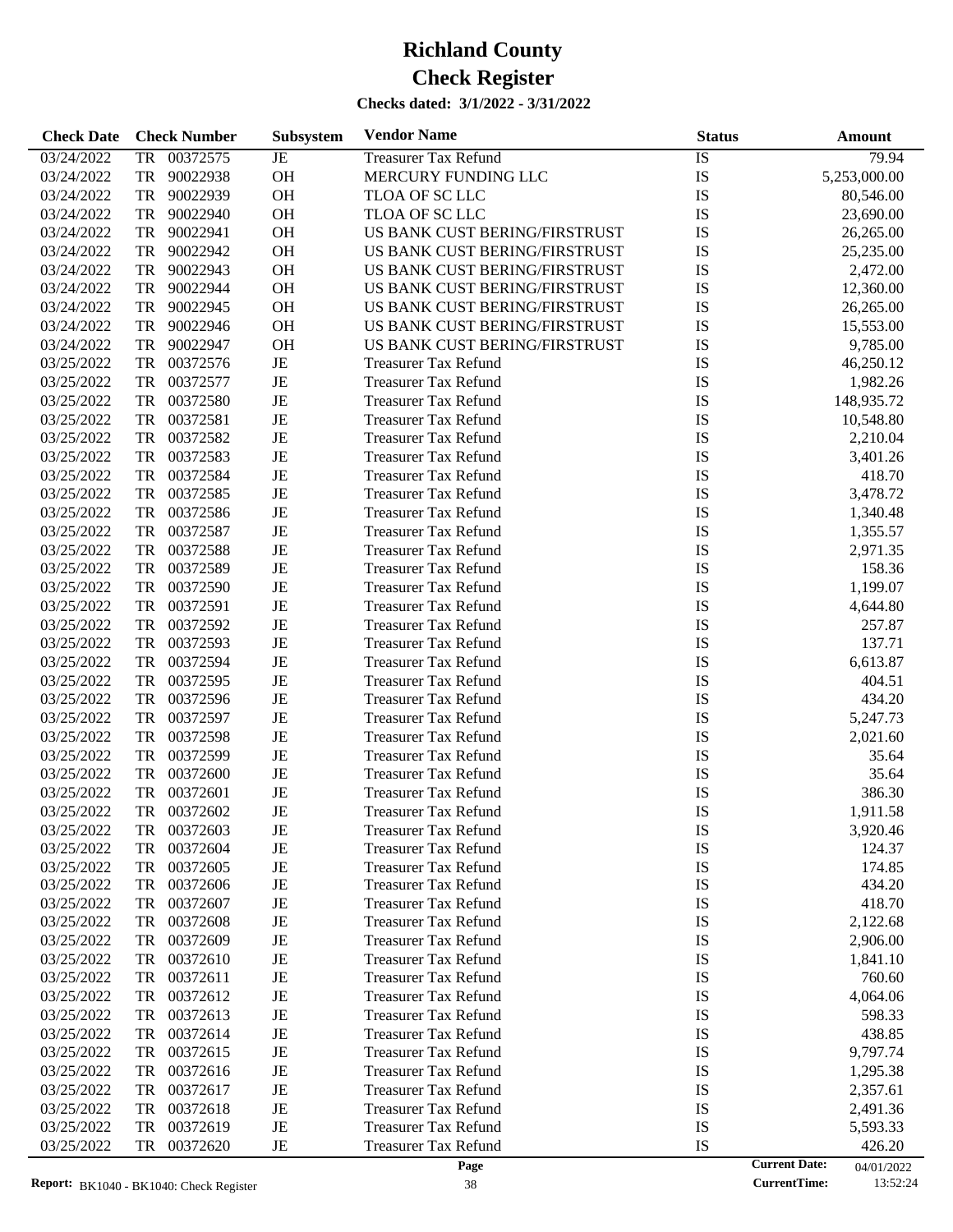| <b>Check Date</b>        |           | <b>Check Number</b>  | Subsystem | <b>Vendor Name</b>             | <b>Status</b> |                      | Amount     |
|--------------------------|-----------|----------------------|-----------|--------------------------------|---------------|----------------------|------------|
| 03/25/2022               | TR        | 00372621             | JE        | <b>Treasurer Tax Refund</b>    | IS            |                      | 413.40     |
| 03/25/2022               | TR        | 00372622             | JE        | <b>Treasurer Tax Refund</b>    | IS            |                      | 683.92     |
| 03/25/2022               | TR        | 00372623             | JE        | <b>Treasurer Tax Refund</b>    | IS            |                      | 124.37     |
| 03/25/2022               | TR        | 00372624             | JE        | <b>Treasurer Tax Refund</b>    | IS            |                      | 390.50     |
| 03/25/2022               | TR        | 00372625             | JE        | <b>Treasurer Tax Refund</b>    | IS            |                      | 4,305.26   |
| 03/25/2022               | TR        | 00372626             | JE        | <b>Treasurer Tax Refund</b>    | IS            |                      | 273.05     |
| 03/25/2022               | TR        | 00372627             | JE        | <b>Treasurer Tax Refund</b>    | IS            |                      | 369.00     |
| 03/25/2022               | TR        | 00372628             | JE        | <b>Treasurer Tax Refund</b>    | IS            |                      | 349.70     |
| 03/25/2022               | TR        | 00372629             | JE        | <b>Treasurer Tax Refund</b>    | IS            |                      | 1,196.66   |
| 03/25/2022               | TR        | 00372630             | JE        | <b>Treasurer Tax Refund</b>    | IS            |                      | 426.20     |
| 03/25/2022               | TR        | 00372631             | $\rm{JE}$ | <b>Treasurer Tax Refund</b>    | IS            |                      | 111.89     |
| 03/25/2022               | TR        | 90022948             | OH        | SC DEPT OF MOTOR VEHICLES      | IS            |                      | 113,188.00 |
| 03/25/2022               | <b>TR</b> | 90022949             | OH        | SMITH, THOMAS                  | IS            |                      | 50.00      |
| 03/25/2022               | <b>TR</b> | 90022950             | OH        | SOUTH CAROLINA INTERACTIVE LLC | IS            |                      | 64.03      |
| 03/25/2022               | TR        | 90022951             | OH        | ZEDOSKY, JAMES R               | IS            |                      | 5,000.00   |
| 03/28/2022               | TR        | 00372632             | JE        | <b>Treasurer Tax Refund</b>    | IS            |                      | 159,000.74 |
| 03/28/2022               | TR        | 00372633             | JE        | <b>Treasurer Tax Refund</b>    | IS            |                      | 145,821.11 |
| 03/28/2022               | TR        | 00372634             | JE        | <b>Treasurer Tax Refund</b>    | IS            |                      | 418.70     |
| 03/28/2022               | TR        | 00372635             | JE        | <b>Treasurer Tax Refund</b>    | IS            |                      | 5,317.23   |
| 03/28/2022               | TR        | 00372636             | JE        | <b>Treasurer Tax Refund</b>    | IS            |                      | 5,111.60   |
| 03/28/2022               | TR        | 00372637             | JE        | <b>Treasurer Tax Refund</b>    | IS            |                      | 3,090.18   |
| 03/28/2022               | TR        | 00372638             | JE        | <b>Treasurer Tax Refund</b>    | IS            |                      | 242.24     |
| 03/28/2022               | TR        | 00372639             | JE        | <b>Treasurer Tax Refund</b>    | IS            |                      | 7,788.13   |
| 03/28/2022               | TR        | 00372640             | JE        | <b>Treasurer Tax Refund</b>    | IS            |                      | 3,287.60   |
| 03/28/2022               | TR        | 00372641             | JE        | <b>Treasurer Tax Refund</b>    | IS            |                      | 434.20     |
| 03/28/2022               | TR        | 00372642             | JE        | <b>Treasurer Tax Refund</b>    | IS            |                      | 1,188.21   |
| 03/28/2022               | TR        | 00372643             | JE        | <b>Treasurer Tax Refund</b>    | IS            |                      | 1,175.42   |
| 03/28/2022               | TR        | 00372644             | JE        | <b>Treasurer Tax Refund</b>    | IS            |                      | 1,450.46   |
| 03/28/2022               | TR        | 00372645             | JE        | <b>Treasurer Tax Refund</b>    | IS            |                      | 374.50     |
| 03/28/2022               | TR        | 00372646             | JE        | <b>Treasurer Tax Refund</b>    | IS            |                      | 1,453.97   |
| 03/28/2022               | TR        | 00372647             | JE        | <b>Treasurer Tax Refund</b>    | IS            |                      | 3,729.97   |
| 03/28/2022               | TR        | 00372648             | JE        | <b>Treasurer Tax Refund</b>    | IS            |                      | 4,540.24   |
|                          | TR        | 00372649             | JE        |                                | IS            |                      |            |
| 03/28/2022               |           | 00372650             | JE        | <b>Treasurer Tax Refund</b>    |               |                      | 844.90     |
| 03/28/2022               | TR        |                      |           | <b>Treasurer Tax Refund</b>    | IS            |                      | 736.83     |
| 03/28/2022               | <b>TR</b> | 00372651             | JE        | <b>Treasurer Tax Refund</b>    | IS            |                      | 457.16     |
| 03/28/2022               | TR        | 00372652             | JE        | <b>Treasurer Tax Refund</b>    | IS            |                      | 2,250.12   |
| 03/28/2022               | TR        | 00372653             | JE        | Treasurer Tax Refund           | IS            |                      | 374.50     |
| 03/28/2022               | TR        | 00372654             | JE        | <b>Treasurer Tax Refund</b>    | IS            |                      | 1,911.48   |
| 03/28/2022               | TR        | 00372655             | JE        | <b>Treasurer Tax Refund</b>    | IS<br>IS      |                      | 145.95     |
| 03/28/2022<br>03/28/2022 | TR        | 00372656<br>00372657 | JE        | <b>Treasurer Tax Refund</b>    | IS            |                      | 1,649.38   |
|                          | TR        |                      | JE        | <b>Treasurer Tax Refund</b>    |               |                      | 1,611.40   |
| 03/28/2022               | TR        | 00372658             | JE        | <b>Treasurer Tax Refund</b>    | IS            |                      | 45.45      |
| 03/28/2022               | TR        | 00372659             | JE        | <b>Treasurer Tax Refund</b>    | IS            |                      | 213.10     |
| 03/28/2022               | TR        | 00372660             | JE        | <b>Treasurer Tax Refund</b>    | IS            |                      | 403.86     |
| 03/28/2022               | TR        | 00372661             | JE        | <b>Treasurer Tax Refund</b>    | IS            |                      | 41.76      |
| 03/28/2022               | TR        | 00372662             | JE        | <b>Treasurer Tax Refund</b>    | IS            |                      | 45.75      |
| 03/28/2022               | TR        | 00372663             | JE        | <b>Treasurer Tax Refund</b>    | IS            |                      | 46.16      |
| 03/28/2022               | TR        | 00372664             | JE        | <b>Treasurer Tax Refund</b>    | IS            |                      | 806.64     |
| 03/28/2022               | TR        | 00372665             | JE        | <b>Treasurer Tax Refund</b>    | IS            |                      | 5,307.68   |
| 03/28/2022               | TR        | 00372666             | JE        | <b>Treasurer Tax Refund</b>    | IS            |                      | 700.90     |
| 03/28/2022               | <b>TR</b> | 00372667             | JE        | <b>Treasurer Tax Refund</b>    | IS            |                      | 3,083.54   |
| 03/28/2022               | <b>TR</b> | 00372668             | JE        | <b>Treasurer Tax Refund</b>    | IS            |                      | 42.02      |
| 03/28/2022               | <b>TR</b> | 00372669             | JE        | <b>Treasurer Tax Refund</b>    | IS            |                      | 319.94     |
| 03/28/2022               | TR        | 00372670             | JE        | <b>Treasurer Tax Refund</b>    | IS            |                      | 217.61     |
|                          |           |                      |           | Page                           |               | <b>Current Date:</b> | 04/01/2022 |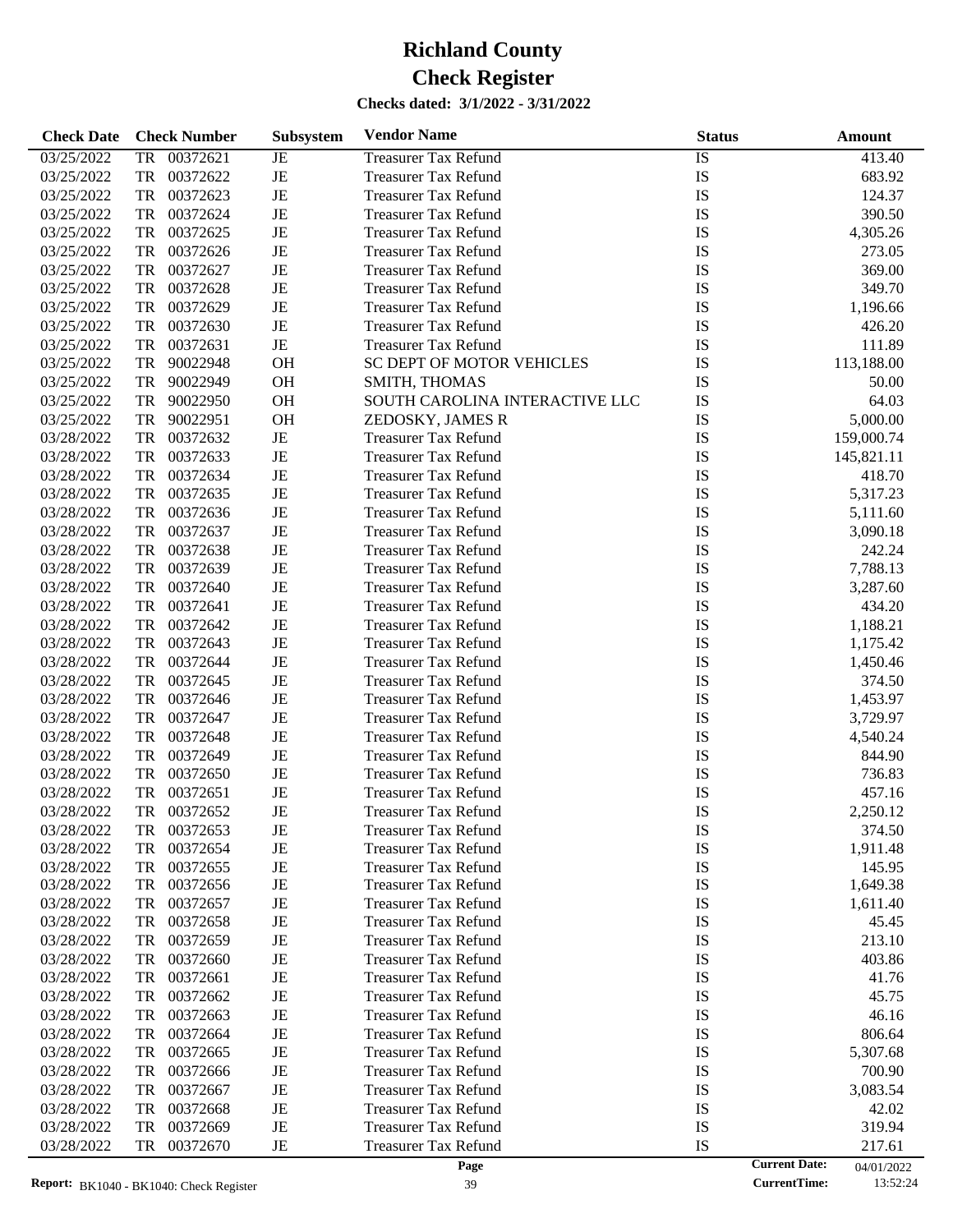| <b>Check Date</b> | <b>Check Number</b>   | <b>Subsystem</b> | <b>Vendor Name</b>           | <b>Status</b>   | Amount                             |
|-------------------|-----------------------|------------------|------------------------------|-----------------|------------------------------------|
| 03/28/2022        | <b>TR</b><br>00372671 | $\rm{JE}$        | <b>Treasurer Tax Refund</b>  | $\overline{IS}$ | 395.00                             |
| 03/28/2022        | <b>TR</b><br>00372672 | $\rm{JE}$        | <b>Treasurer Tax Refund</b>  | IS              | 361.20                             |
| 03/28/2022        | <b>TR</b><br>00372673 | $\rm{JE}$        | <b>Treasurer Tax Refund</b>  | IS              | 426.20                             |
| 03/28/2022        | <b>TR</b><br>00372674 | $\rm{JE}$        | <b>Treasurer Tax Refund</b>  | IS              | 418.70                             |
| 03/28/2022        | <b>TR</b><br>00372675 | $\rm{JE}$        | <b>Treasurer Tax Refund</b>  | IS              | 966.35                             |
| 03/28/2022        | <b>TR</b><br>00372676 | $_{\rm JE}$      | <b>Treasurer Tax Refund</b>  | IS              | 134.27                             |
| 03/28/2022        | <b>TR</b><br>00372677 | $\rm{JE}$        | <b>Treasurer Tax Refund</b>  | IS              | 1,054.88                           |
| 03/28/2022        | <b>TR</b><br>00372678 | $\rm{JE}$        | <b>Treasurer Tax Refund</b>  | IS              | 3,066.14                           |
| 03/28/2022        | <b>TR</b><br>00372679 | $\rm{JE}$        | <b>Treasurer Tax Refund</b>  | IS              | 372.57                             |
| 03/28/2022        | <b>TR</b><br>00372680 | $\rm{JE}$        | <b>Treasurer Tax Refund</b>  | IS              | 1,310.43                           |
| 03/28/2022        | <b>TR</b><br>00372681 | $\rm{JE}$        | <b>Treasurer Tax Refund</b>  | IS              | 426.20                             |
| 03/28/2022        | <b>TR</b><br>00372682 | $\rm{JE}$        | <b>Treasurer Tax Refund</b>  | IS              | 108.63                             |
| 03/28/2022        | <b>TR</b><br>00372683 | $_{\rm JE}$      | <b>Treasurer Tax Refund</b>  | IS              | 535.47                             |
| 03/28/2022        | <b>TR</b><br>00372684 | $\rm{JE}$        | <b>Treasurer Tax Refund</b>  | IS              | 844.90                             |
| 03/28/2022        | <b>TR</b><br>00372685 | $\rm{JE}$        | <b>Treasurer Tax Refund</b>  | IS              | 80.44                              |
| 03/28/2022        | <b>TR</b><br>00372686 | $\rm{JE}$        | <b>Treasurer Tax Refund</b>  | IS              | 1,472.11                           |
| 03/28/2022        | <b>TR</b><br>00372687 | $\rm{JE}$        | <b>Treasurer Tax Refund</b>  | IS              | 45.42                              |
| 03/28/2022        | <b>TR</b><br>00372688 | $\rm{JE}$        | <b>Treasurer Tax Refund</b>  | IS              | 5,807.55                           |
| 03/28/2022        | <b>TR</b><br>00372689 | $\rm{JE}$        | <b>Treasurer Tax Refund</b>  | IS              | 209.35                             |
| 03/28/2022        | <b>TR</b><br>00372690 | $\rm{JE}$        | <b>Treasurer Tax Refund</b>  | IS              | 5,970.92                           |
| 03/28/2022        | <b>TR</b><br>00372691 | $\rm{JE}$        | <b>Treasurer Tax Refund</b>  | IS              | 426.20                             |
| 03/28/2022        | <b>TR</b><br>00372692 | $\rm{JE}$        | <b>Treasurer Tax Refund</b>  | IS              | 7,953.88                           |
| 03/28/2022        | <b>TR</b><br>00372693 | $\rm{JE}$        | <b>Treasurer Tax Refund</b>  | IS              | 45.27                              |
| 03/28/2022        | <b>TR</b><br>00372694 | $_{\rm JE}$      | <b>Treasurer Tax Refund</b>  | IS              | 2,451.73                           |
| 03/28/2022        | <b>TR</b><br>00372695 | $\rm{JE}$        | <b>Treasurer Tax Refund</b>  | IS              | 119.01                             |
| 03/28/2022        | <b>TR</b><br>00372696 | $\rm{JE}$        | <b>Treasurer Tax Refund</b>  | IS              | 4,191.21                           |
| 03/28/2022        | <b>TR</b><br>00372697 | $\rm{JE}$        | <b>Treasurer Tax Refund</b>  | IS              | 604.86                             |
| 03/28/2022        | <b>TR</b><br>00372698 | $\rm{JE}$        | <b>Treasurer Tax Refund</b>  | IS              | 3,427.36                           |
| 03/28/2022        | <b>TR</b><br>90022952 | <b>OH</b>        | COBLE, LYNDA                 | IS              | 100.00                             |
| 03/28/2022        | <b>TR</b><br>90022953 | <b>OH</b>        | <b>COMPUTERSHARE</b>         | IS              | 500.00                             |
| 03/28/2022        | <b>TR</b><br>90022954 | <b>OH</b>        | LEXINGTON COUNTY TREASURER   | IS              | 49,438.85                          |
| 03/28/2022        | <b>TR</b><br>90022955 | <b>OH</b>        | NATURAL RESOURCES DEPARTMENT | IS              | 580.00                             |
| 03/29/2022        | <b>TR</b><br>00372699 | $\rm{JE}$        | <b>Treasurer Tax Refund</b>  | IS              | 27.09                              |
| 03/29/2022        | <b>TR</b><br>00372700 | $\rm{JE}$        | <b>Treasurer Tax Refund</b>  | IS              | 54.18                              |
| 03/30/2022        | <b>TR</b><br>00372701 | $\rm{JE}$        | <b>Treasurer Tax Refund</b>  | IS              | 20,323.52                          |
| 03/30/2022        | <b>TR</b><br>00372702 | $\rm{JE}$        | <b>Treasurer Tax Refund</b>  | IS              | 53,958.20                          |
| 03/30/2022        | 00372703<br>TR        | JE               | <b>Treasurer Tax Refund</b>  | IS              | 851.89                             |
| 03/30/2022        | 00372704<br>TR        | $_{\rm JE}$      | <b>Treasurer Tax Refund</b>  | IS              | 2,437.64                           |
| 03/30/2022        | 00372705<br>TR        | $\rm{JE}$        | <b>Treasurer Tax Refund</b>  | IS              | 1,705.95                           |
| 03/30/2022        | TR<br>00372706        | JE               | <b>Treasurer Tax Refund</b>  | IS              | 426.20                             |
| 03/30/2022        | 00372707<br>TR        | JE               | <b>Treasurer Tax Refund</b>  | IS              | 2,670.09                           |
| 03/30/2022        | 00372708<br>TR        | JE               | <b>Treasurer Tax Refund</b>  | IS              | 439.50                             |
| 03/30/2022        | 00372709<br>TR        | JE               | <b>Treasurer Tax Refund</b>  | IS              | 3,787.48                           |
| 03/30/2022        | 00372710<br>TR        | JE               | <b>Treasurer Tax Refund</b>  | IS              | 138.57                             |
| 03/30/2022        | 00372711<br>TR        | JE               | <b>Treasurer Tax Refund</b>  | IS              | 426.20                             |
| 03/30/2022        | 00372712<br>TR        | JE               | <b>Treasurer Tax Refund</b>  | IS              | 8,415.40                           |
| 03/30/2022        | 00372713<br>TR        | JE               | <b>Treasurer Tax Refund</b>  | IS              | 2,021.28                           |
| 03/30/2022        | 00372714<br>TR        | JE               | <b>Treasurer Tax Refund</b>  | IS              | 395.00                             |
| 03/30/2022        | 00372715<br>TR        | JE               | <b>Treasurer Tax Refund</b>  | IS              | 194.00                             |
| 03/30/2022        | 00372716<br>TR        | JE               | <b>Treasurer Tax Refund</b>  | IS              | 2,173.15                           |
| 03/30/2022        | 00372717<br>TR        | JE               | <b>Treasurer Tax Refund</b>  | IS              | 5,073.61                           |
| 03/30/2022        | 00372718<br>TR        | JE               | Treasurer Tax Refund         | IS              | 1,582.32                           |
| 03/30/2022        | 00372719<br>TR        | $\rm{JE}$        | <b>Treasurer Tax Refund</b>  | IS              | 227.49                             |
| 03/30/2022        | 00372720<br>TR        | JE               | <b>Treasurer Tax Refund</b>  | IS              | 125.23                             |
|                   |                       |                  | Page                         |                 | <b>Current Date:</b><br>04/01/2022 |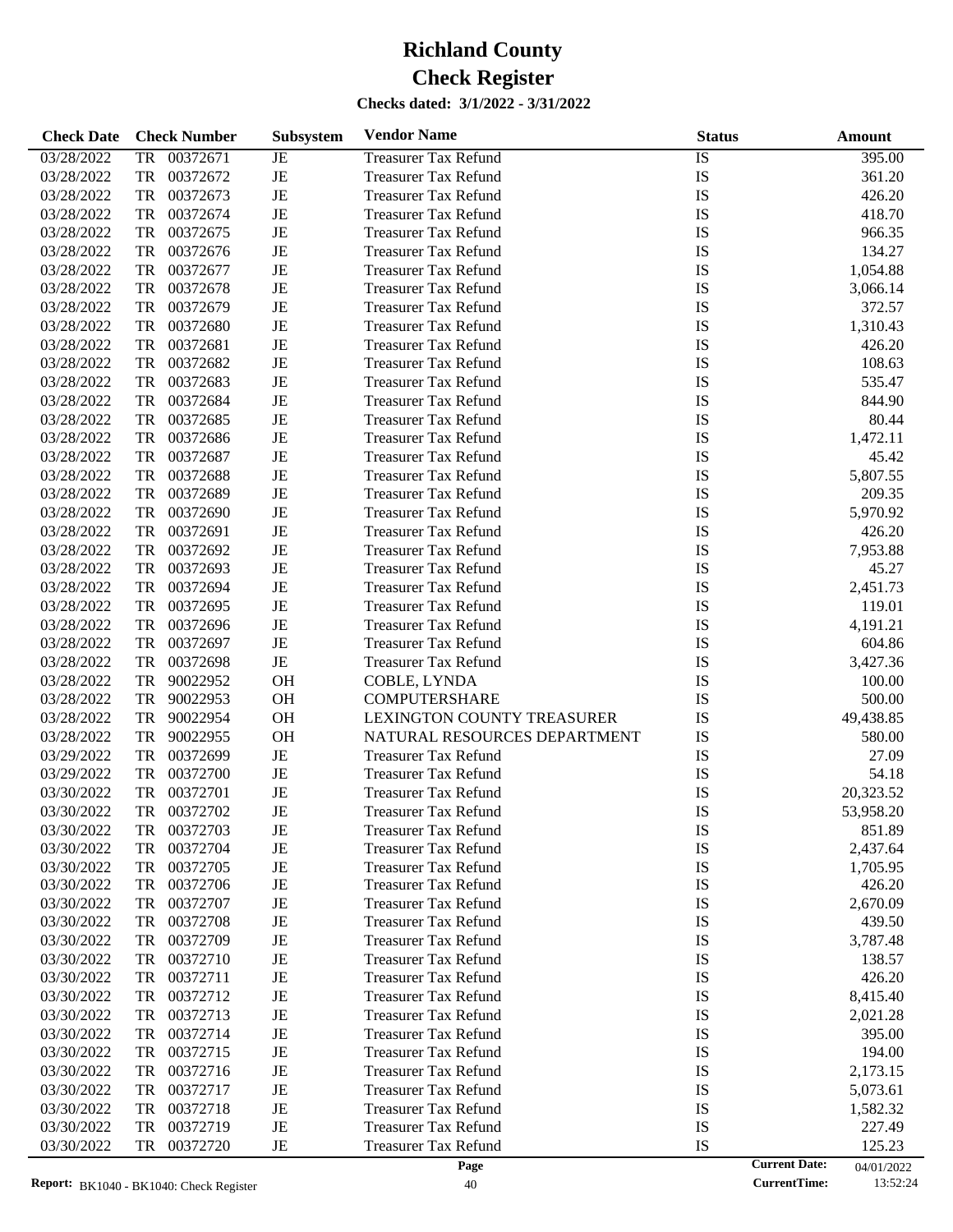| <b>Check Date</b> | <b>Check Number</b>   | <b>Subsystem</b> | <b>Vendor Name</b>          | <b>Status</b>   |                      | <b>Amount</b> |
|-------------------|-----------------------|------------------|-----------------------------|-----------------|----------------------|---------------|
| 03/30/2022        | <b>TR</b><br>00372721 | JE               | <b>Treasurer Tax Refund</b> | $\overline{1S}$ |                      | 102.74        |
| 03/30/2022        | TR<br>00372722        | JE               | <b>Treasurer Tax Refund</b> | IS              |                      | 168.11        |
| 03/30/2022        | TR<br>00372723        | JE               | <b>Treasurer Tax Refund</b> | IS              |                      | 8.83          |
| 03/30/2022        | TR<br>00372724        | JE               | <b>Treasurer Tax Refund</b> | IS              |                      | 2,276.40      |
| 03/30/2022        | TR<br>00372725        | JE               | <b>Treasurer Tax Refund</b> | IS              |                      | 5,489.88      |
| 03/30/2022        | TR<br>00372726        | JE               | <b>Treasurer Tax Refund</b> | IS              |                      | 3,119.04      |
| 03/30/2022        | TR<br>00372727        | JE               | <b>Treasurer Tax Refund</b> | IS              |                      | 249.54        |
| 03/30/2022        | TR<br>00372728        | JE               | <b>Treasurer Tax Refund</b> | IS              |                      | 6,714.60      |
| 03/30/2022        | TR<br>00372729        | JE               | <b>Treasurer Tax Refund</b> | IS              |                      | 418.70        |
| 03/30/2022        | TR<br>00372730        | JE               | <b>Treasurer Tax Refund</b> | IS              |                      | 4,206.78      |
| 03/30/2022        | TR<br>00372731        | JE               | <b>Treasurer Tax Refund</b> | IS              |                      | 24,948.76     |
| 03/30/2022        | TR<br>00372732        | JE               | <b>Treasurer Tax Refund</b> | IS              |                      | 6,006.26      |
| 03/30/2022        | TR<br>00372733        | JE               | <b>Treasurer Tax Refund</b> | IS              |                      | 16.70         |
| 03/30/2022        | TR<br>00372734        | JE               | <b>Treasurer Tax Refund</b> | IS              |                      | 151.39        |
| 03/30/2022        | TR<br>00372735        | JE               | <b>Treasurer Tax Refund</b> | IS              |                      | 150.31        |
| 03/30/2022        | TR<br>00372736        | JE               | <b>Treasurer Tax Refund</b> | IS              |                      | 461.52        |
| 03/30/2022        | TR<br>00372737        | JE               | <b>Treasurer Tax Refund</b> | IS              |                      | 54.21         |
| 03/30/2022        | TR<br>00372738        | JE               | <b>Treasurer Tax Refund</b> | IS              |                      | 392.49        |
| 03/30/2022        | TR<br>00372739        | JE               | <b>Treasurer Tax Refund</b> | IS              |                      | 2,961.43      |
| 03/30/2022        | TR<br>00372740        | JE               | <b>Treasurer Tax Refund</b> | IS              |                      | 168.21        |
| 03/30/2022        | TR<br>00372741        | JE               | <b>Treasurer Tax Refund</b> | IS              |                      | 207.24        |
| 03/30/2022        | TR<br>00372742        | JE               | <b>Treasurer Tax Refund</b> | IS              |                      | 147.82        |
| 03/30/2022        | TR<br>00372743        | JE               | <b>Treasurer Tax Refund</b> | IS              |                      | 1,860.42      |
| 03/30/2022        | TR<br>00372744        | JE               | <b>Treasurer Tax Refund</b> | IS              |                      | 462.06        |
| 03/30/2022        | TR<br>00372745        | JE               | <b>Treasurer Tax Refund</b> | IS              |                      | 171.39        |
| 03/30/2022        | TR<br>00372746        | JE               | <b>Treasurer Tax Refund</b> | IS              |                      | 450.93        |
| 03/30/2022        | TR<br>00372747        | JE               | <b>Treasurer Tax Refund</b> | IS              |                      | 498.77        |
| 03/30/2022        | TR<br>00372748        | JE               | <b>Treasurer Tax Refund</b> | IS              |                      | 47.84         |
| 03/30/2022        | TR<br>00372749        | JE               | <b>Treasurer Tax Refund</b> | IS              |                      | 44.31         |
| 03/30/2022        | TR<br>00372750        | JE               | <b>Treasurer Tax Refund</b> | IS              |                      | 61.96         |
| 03/30/2022        | TR<br>00372751        | JE               | <b>Treasurer Tax Refund</b> | IS              |                      | 5.58          |
| 03/30/2022        | TR<br>00372752        | JE               | <b>Treasurer Tax Refund</b> | IS              |                      | 155.87        |
| 03/30/2022        | TR<br>00372753        | JE               | <b>Treasurer Tax Refund</b> | IS              |                      | 183.72        |
| 03/30/2022        | TR<br>00372754        | JE               | <b>Treasurer Tax Refund</b> | IS              |                      | 24.31         |
| 03/30/2022        | TR<br>00372755        | JE               | <b>Treasurer Tax Refund</b> | IS              |                      | 20.00         |
| 03/30/2022        | TR<br>00372756        | JE               | <b>Treasurer Tax Refund</b> | IS              |                      | 87.73         |
| 03/30/2022        | 00372757<br>TR        | JE               | <b>Treasurer Tax Refund</b> | IS              |                      | 550.09        |
| 03/30/2022        | 00372758<br>TR        | JE               | <b>Treasurer Tax Refund</b> | IS              |                      | 119.74        |
| 03/30/2022        | 00372759<br>TR        | JE               | <b>Treasurer Tax Refund</b> | IS              |                      | 423.26        |
| 03/30/2022        | TR<br>00372760        | JE               | <b>Treasurer Tax Refund</b> | IS              |                      | 821.65        |
| 03/30/2022        | TR<br>00372761        | JE               | <b>Treasurer Tax Refund</b> | IS              |                      | 134.57        |
| 03/30/2022        | 00372762<br>TR        | JE               | <b>Treasurer Tax Refund</b> | IS              |                      | 143.18        |
| 03/30/2022        | 00372763<br>TR        | JE               | Treasurer Tax Refund        | IS              |                      | 709.50        |
| 03/30/2022        | 00372764<br>TR        | JE               | <b>Treasurer Tax Refund</b> | IS              |                      | 824.95        |
| 03/30/2022        | 00372765<br>TR        | JE               | <b>Treasurer Tax Refund</b> | IS              |                      | 833.19        |
| 03/30/2022        | 00372766<br>TR        | JE               | <b>Treasurer Tax Refund</b> | IS              |                      | 47.72         |
| 03/30/2022        | 00372767<br>TR        | JE               | Treasurer Tax Refund        | IS              |                      | 1,929.48      |
| 03/30/2022        | 00372768<br>TR        | JE               | <b>Treasurer Tax Refund</b> | IS              |                      | 862.30        |
| 03/30/2022        | 00372769<br>TR        | JE               | <b>Treasurer Tax Refund</b> | IS              |                      | 11.26         |
| 03/30/2022        | 00372770<br>TR        | JE               | <b>Treasurer Tax Refund</b> | IS              |                      | 376.28        |
| 03/30/2022        | 00372771<br>TR        | JE               | Treasurer Tax Refund        | IS              |                      | 540.00        |
| 03/30/2022        | 00372772<br>TR        | JE               | <b>Treasurer Tax Refund</b> | IS              |                      | 266.43        |
| 03/30/2022        | 00372773<br>TR        | JE               | <b>Treasurer Tax Refund</b> | IS              |                      | 877.85        |
| 03/30/2022        | 00372774<br>TR        | JE               | <b>Treasurer Tax Refund</b> | IS              |                      | 73.87         |
|                   |                       |                  | Page                        |                 | <b>Current Date:</b> | 04/01/2022    |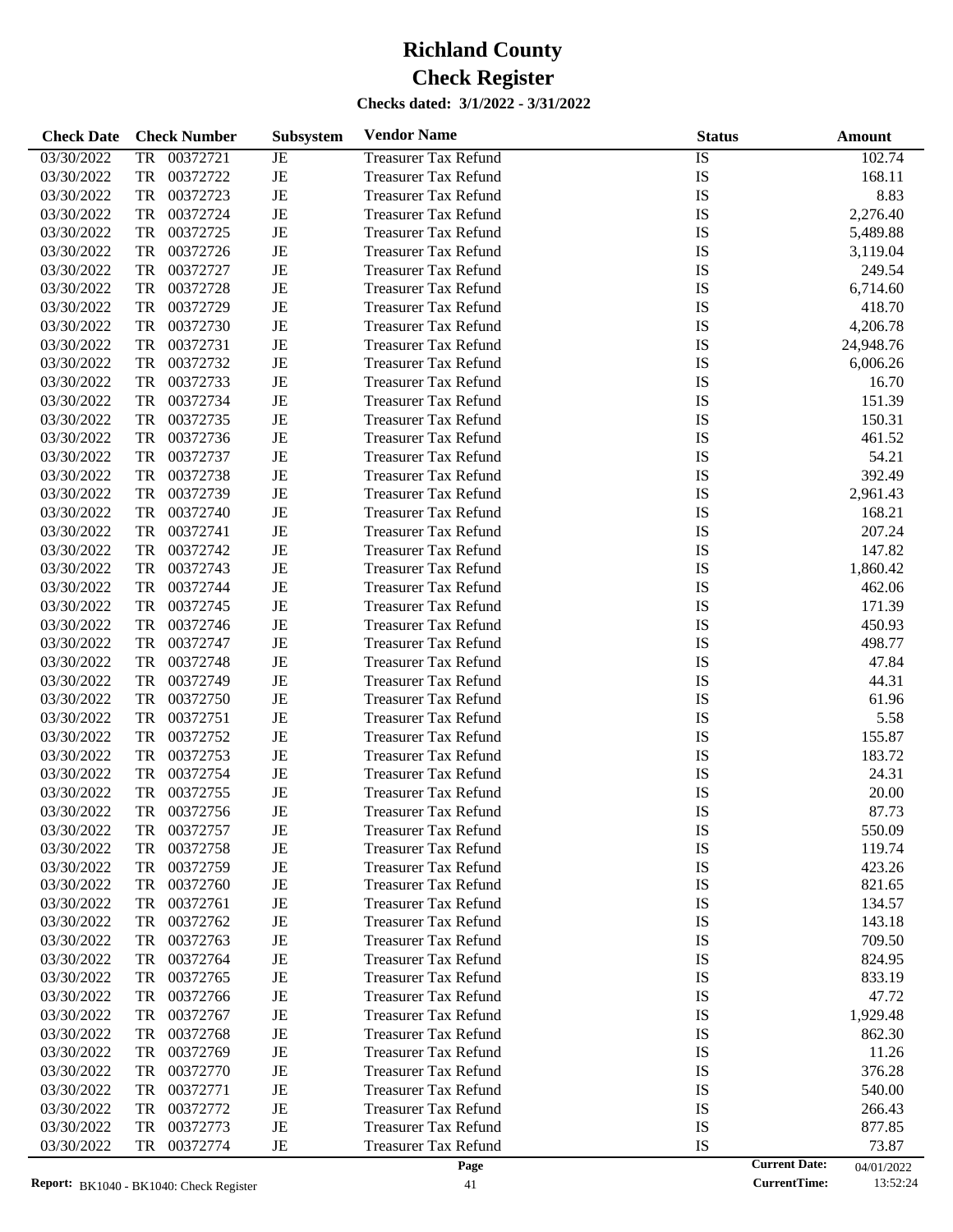| <b>Check Date</b> | <b>Check Number</b>   | <b>Subsystem</b> | <b>Vendor Name</b>          | <b>Status</b>   |                      | Amount     |
|-------------------|-----------------------|------------------|-----------------------------|-----------------|----------------------|------------|
| 03/30/2022        | <b>TR</b><br>00372775 | JE               | <b>Treasurer Tax Refund</b> | $\overline{1S}$ |                      | 372.99     |
| 03/30/2022        | TR<br>00372776        | JE               | <b>Treasurer Tax Refund</b> | <b>IS</b>       |                      | 408.53     |
| 03/30/2022        | TR<br>00372777        | JE               | <b>Treasurer Tax Refund</b> | IS              |                      | 203.31     |
| 03/30/2022        | TR<br>00372778        | JE               | <b>Treasurer Tax Refund</b> | <b>IS</b>       |                      | 33.40      |
| 03/30/2022        | TR<br>00372779        | JE               | <b>Treasurer Tax Refund</b> | <b>IS</b>       |                      | 281.66     |
| 03/30/2022        | TR<br>00372780        | JE               | <b>Treasurer Tax Refund</b> | IS              |                      | 407.43     |
| 03/30/2022        | TR<br>00372781        | JE               | <b>Treasurer Tax Refund</b> | IS              |                      | 5.62       |
| 03/30/2022        | TR<br>00372782        | JE               | <b>Treasurer Tax Refund</b> | <b>IS</b>       |                      | 17.97      |
| 03/30/2022        | TR<br>00372783        | JE               | <b>Treasurer Tax Refund</b> | <b>IS</b>       |                      | 705.43     |
| 03/30/2022        | TR<br>00372784        | JE               | <b>Treasurer Tax Refund</b> | IS              |                      | 278.35     |
| 03/30/2022        | TR<br>00372785        | JE               | <b>Treasurer Tax Refund</b> | IS              |                      | 4,620.17   |
| 03/30/2022        | TR<br>00372786        | JE               | <b>Treasurer Tax Refund</b> | <b>IS</b>       |                      | 242.90     |
| 03/30/2022        | TR<br>00372787        | JE               | <b>Treasurer Tax Refund</b> | IS              |                      | 1,259.17   |
| 03/30/2022        | TR<br>00372788        | JE               | <b>Treasurer Tax Refund</b> | IS              |                      | 44.33      |
| 03/30/2022        | TR<br>00372789        | JE               | <b>Treasurer Tax Refund</b> | <b>IS</b>       |                      | 724.75     |
| 03/30/2022        | TR<br>00372790        | JE               | <b>Treasurer Tax Refund</b> | <b>IS</b>       |                      | 47.72      |
| 03/30/2022        | TR<br>00372791        | JE               | <b>Treasurer Tax Refund</b> | IS              |                      | 22.43      |
| 03/30/2022        | TR<br>00372792        | JE               | <b>Treasurer Tax Refund</b> | <b>IS</b>       |                      | 40.64      |
| 03/30/2022        | TR<br>00372793        | JE               | <b>Treasurer Tax Refund</b> | <b>IS</b>       |                      | 301.77     |
| 03/30/2022        | TR<br>00372794        | JE               | <b>Treasurer Tax Refund</b> | IS              |                      | 110.63     |
| 03/30/2022        | TR<br>00372795        | JE               | <b>Treasurer Tax Refund</b> | IS              |                      | 1,719.78   |
| 03/30/2022        | TR<br>00372796        | JE               | <b>Treasurer Tax Refund</b> | <b>IS</b>       |                      | 1,401.75   |
| 03/30/2022        | TR<br>00372797        | JE               | <b>Treasurer Tax Refund</b> | <b>IS</b>       |                      | 20.00      |
| 03/30/2022        | TR<br>00372798        | JE               | <b>Treasurer Tax Refund</b> | IS              |                      | 419.25     |
| 03/30/2022        | TR<br>00372799        | JE               | <b>Treasurer Tax Refund</b> | IS              |                      | 4,615.28   |
| 03/30/2022        | TR<br>00372800        | JE               | <b>Treasurer Tax Refund</b> | IS              |                      | 968.66     |
| 03/30/2022        | TR<br>00372801        | JE               | <b>Treasurer Tax Refund</b> | IS              |                      | 112.13     |
| 03/30/2022        | TR<br>00372802        | JE               | <b>Treasurer Tax Refund</b> | IS              |                      | 283.19     |
| 03/30/2022        | TR<br>00372803        | JE               | <b>Treasurer Tax Refund</b> | IS              |                      | 352.17     |
| 03/30/2022        | TR<br>00372804        | JE               | <b>Treasurer Tax Refund</b> | IS              |                      | 19.36      |
| 03/30/2022        | TR<br>00372805        | JE               | <b>Treasurer Tax Refund</b> | IS              |                      | 121.78     |
| 03/30/2022        | TR<br>00372806        | JE               | <b>Treasurer Tax Refund</b> | IS              |                      | 78.83      |
| 03/30/2022        | TR<br>00372807        | JE               | <b>Treasurer Tax Refund</b> | IS              |                      | 668.04     |
| 03/30/2022        | TR<br>00372808        | JE               | <b>Treasurer Tax Refund</b> | IS              |                      | 94.81      |
| 03/30/2022        | 00372809<br>TR        | JE               | <b>Treasurer Tax Refund</b> | IS              |                      | 57.50      |
| 03/30/2022        | 00372810<br>TR        | JE               | <b>Treasurer Tax Refund</b> | IS              |                      | 66.80      |
| 03/30/2022        | 00372811<br>TR        | JE               | <b>Treasurer Tax Refund</b> | IS              |                      | 266.71     |
| 03/30/2022        | 00372812<br>TR        | JE               | <b>Treasurer Tax Refund</b> | IS              |                      | 101.72     |
| 03/30/2022        | TR<br>00372813        | JE               | <b>Treasurer Tax Refund</b> | IS              |                      | 252.23     |
| 03/30/2022        | TR<br>00372814        | JE               | <b>Treasurer Tax Refund</b> | IS              |                      | 649.08     |
| 03/30/2022        | 00372815<br>TR        | JE               | <b>Treasurer Tax Refund</b> | IS              |                      | 370.73     |
| 03/30/2022        | 00372816<br>TR        | JE               | <b>Treasurer Tax Refund</b> | IS              |                      | 571.14     |
| 03/30/2022        | 00372817<br>TR        | JE               | <b>Treasurer Tax Refund</b> | IS              |                      | 225.98     |
| 03/30/2022        | 00372818<br>TR        | JE               | <b>Treasurer Tax Refund</b> | IS              |                      | 1,925.28   |
| 03/30/2022        | 00372819<br>TR        | JE               | <b>Treasurer Tax Refund</b> | IS              |                      | 38.54      |
| 03/30/2022        | TR<br>00372820        | JE               | <b>Treasurer Tax Refund</b> | IS              |                      | 286.35     |
| 03/30/2022        | 00372821<br>TR        | JE               | <b>Treasurer Tax Refund</b> | IS              |                      | 14.72      |
| 03/30/2022        | 00372822<br>TR        | JE               | <b>Treasurer Tax Refund</b> | IS              |                      | 23.44      |
| 03/30/2022        | TR<br>00372823        | JE               | <b>Treasurer Tax Refund</b> | IS              |                      | 42.55      |
| 03/30/2022        | 00372824<br>TR        | JE               | <b>Treasurer Tax Refund</b> | IS              |                      | 262.28     |
| 03/30/2022        | 00372825<br>TR        | JE               | <b>Treasurer Tax Refund</b> | IS              |                      | 1,116.77   |
| 03/30/2022        | 00372826<br>TR        | JE               | <b>Treasurer Tax Refund</b> | IS              |                      | 372.26     |
| 03/30/2022        | 00372827<br>TR        | JE               | <b>Treasurer Tax Refund</b> | IS              |                      | 22.62      |
| 03/30/2022        | TR<br>00372828        | JE               | <b>Treasurer Tax Refund</b> | IS              |                      | 333.41     |
|                   |                       |                  | Page                        |                 | <b>Current Date:</b> | 04/01/2022 |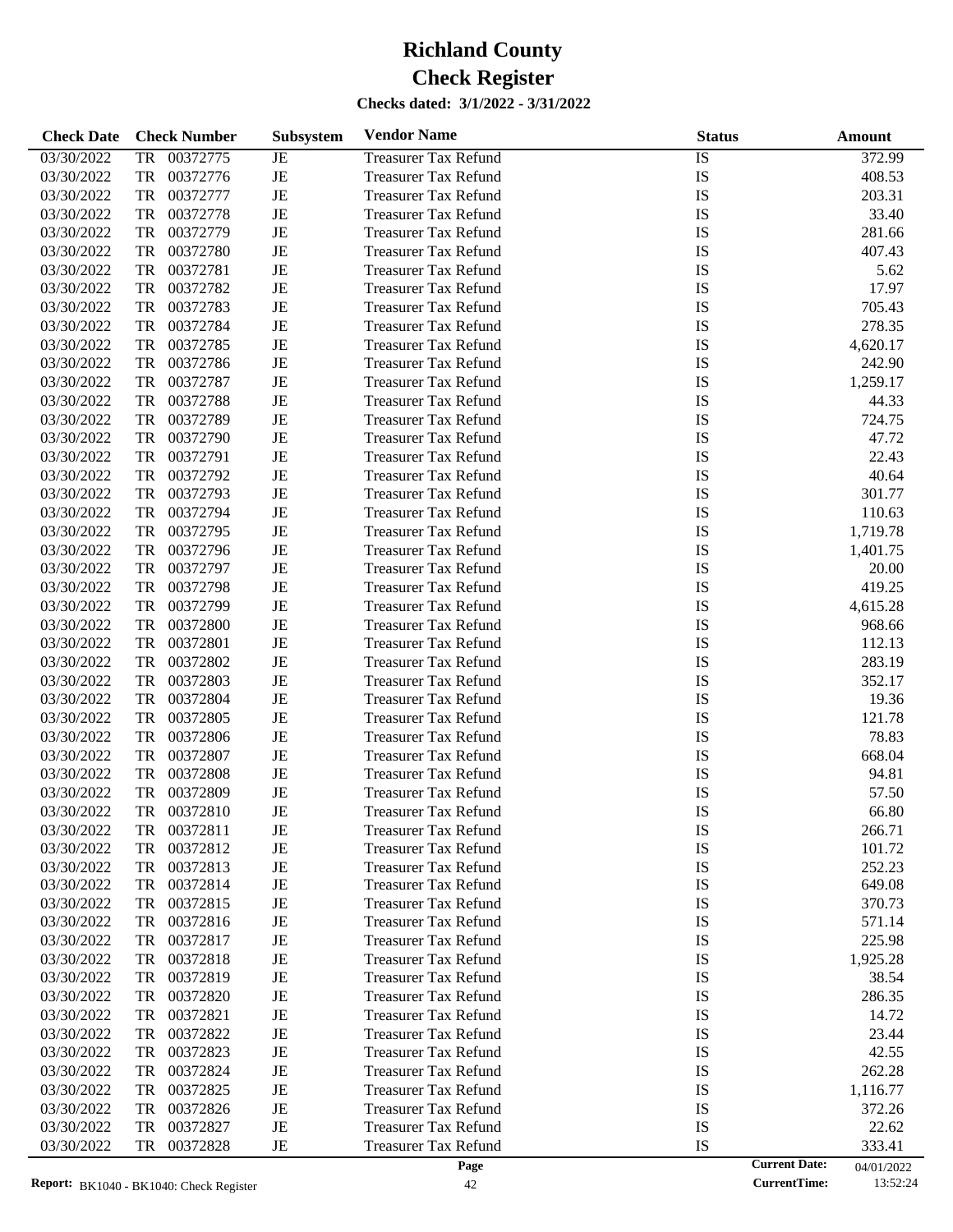| <b>Check Date</b> | <b>Check Number</b>   | <b>Subsystem</b> | <b>Vendor Name</b>          | <b>Status</b>   | <b>Amount</b> |
|-------------------|-----------------------|------------------|-----------------------------|-----------------|---------------|
| 03/30/2022        | <b>TR</b><br>00372829 | JE               | <b>Treasurer Tax Refund</b> | $\overline{IS}$ | 333.41        |
| 03/30/2022        | TR<br>00372830        | JE               | <b>Treasurer Tax Refund</b> | IS              | 11.04         |
| 03/30/2022        | TR<br>00372831        | JE               | <b>Treasurer Tax Refund</b> | IS              | 9.73          |
| 03/30/2022        | TR<br>00372832        | JE               | <b>Treasurer Tax Refund</b> | IS              | 22.21         |
| 03/31/2022        | TR<br>00372833        | JE               | <b>Treasurer Tax Refund</b> | IS              | 244.95        |
| 03/31/2022        | TR<br>00372834        | JE               | <b>Treasurer Tax Refund</b> | IS              | 155.87        |
| 03/31/2022        | TR<br>00372835        | JE               | <b>Treasurer Tax Refund</b> | IS              | 34.49         |
| 03/31/2022        | TR<br>00372836        | JE               | <b>Treasurer Tax Refund</b> | IS              | 22.58         |
| 03/31/2022        | TR<br>00372837        | JE               | <b>Treasurer Tax Refund</b> | IS              | 213.76        |
| 03/31/2022        | TR<br>00372838        | JE               | <b>Treasurer Tax Refund</b> | IS              | 77.93         |
| 03/31/2022        | TR<br>00372839        | JE               | <b>Treasurer Tax Refund</b> | IS              | 44.54         |
| 03/31/2022        | TR<br>00372840        | JE               | <b>Treasurer Tax Refund</b> | IS              | 212.21        |
| 03/31/2022        | TR<br>00372841        | JE               | <b>Treasurer Tax Refund</b> | IS              | 967.61        |
| 03/31/2022        | TR<br>00372842        | JE               | <b>Treasurer Tax Refund</b> | IS              | 119.47        |
| 03/31/2022        | TR<br>00372843        | JE               | <b>Treasurer Tax Refund</b> | IS              | 1,345.44      |
| 03/31/2022        | TR<br>00372844        | JE               | <b>Treasurer Tax Refund</b> | IS              | 170.31        |
| 03/31/2022        | TR<br>00372845        | JE               | <b>Treasurer Tax Refund</b> | IS              | 47.84         |
| 03/31/2022        | TR<br>00372846        | JE               | <b>Treasurer Tax Refund</b> | IS              | 684.88        |
| 03/31/2022        | TR<br>00372847        | JE               | <b>Treasurer Tax Refund</b> | IS              | 8.77          |
| 03/31/2022        | TR<br>00372848        | JE               | <b>Treasurer Tax Refund</b> | IS              | 115.43        |
| 03/31/2022        | TR<br>00372849        | JE               | <b>Treasurer Tax Refund</b> | IS              | 19.72         |
| 03/31/2022        | TR<br>00372850        | JE               | <b>Treasurer Tax Refund</b> | IS              | 801.65        |
| 03/31/2022        | TR<br>00372851        | JE               | <b>Treasurer Tax Refund</b> | IS              | 568.38        |
| 03/31/2022        | TR<br>00372852        | JE               | <b>Treasurer Tax Refund</b> | IS              | 84.11         |
| 03/31/2022        | TR<br>00372853        | JE               | <b>Treasurer Tax Refund</b> | IS              | 1,178.28      |
| 03/31/2022        | TR<br>00372854        | JE               | <b>Treasurer Tax Refund</b> | IS              | 18.06         |
| 03/31/2022        | TR<br>00372855        | JE               | <b>Treasurer Tax Refund</b> | IS              | 18.06         |
| 03/31/2022        | TR<br>00372856        | JE               | <b>Treasurer Tax Refund</b> | IS              | 303.92        |
| 03/31/2022        | TR<br>00372857        | JE               | <b>Treasurer Tax Refund</b> | IS              | 108.42        |
| 03/31/2022        | TR<br>00372858        | JE               | <b>Treasurer Tax Refund</b> | IS              | 227.69        |
| 03/31/2022        | TR<br>00372859        | JE               | <b>Treasurer Tax Refund</b> | IS              | 167.41        |
| 03/31/2022        | TR<br>00372860        | JE               | <b>Treasurer Tax Refund</b> | IS              | 2,044.12      |
| 03/31/2022        | TR<br>00372861        | JE               | <b>Treasurer Tax Refund</b> | IS              | 286.64        |
| 03/31/2022        | TR<br>00372862        | JE               | <b>Treasurer Tax Refund</b> | IS              | 334.03        |
| 03/31/2022        | TR<br>00372863        | JE               | <b>Treasurer Tax Refund</b> | IS              | 8.77          |
| 03/31/2022        | 00372864<br>TR        | JE               | <b>Treasurer Tax Refund</b> | IS              | 39.42         |
| 03/31/2022        | TR<br>00372865        | JE               | <b>Treasurer Tax Refund</b> | IS              | 531.24        |
| 03/31/2022        | 00372866<br>TR        | JE               | <b>Treasurer Tax Refund</b> | IS              | 1,715.29      |
| 03/31/2022        | TR<br>00372867        | JE               | <b>Treasurer Tax Refund</b> | IS              | 1,094.43      |
| 03/31/2022        | TR<br>00372868        | JE               | <b>Treasurer Tax Refund</b> | IS              | 570.48        |
| 03/31/2022        | TR<br>00372869        | JE               | <b>Treasurer Tax Refund</b> | IS              | 50.11         |
| 03/31/2022        | TR<br>00372870        | JE               | <b>Treasurer Tax Refund</b> | IS              | 1,264.19      |
| 03/31/2022        | TR<br>00372871        | JE               | <b>Treasurer Tax Refund</b> | IS              | 521.03        |
| 03/31/2022        | 00372872<br>TR        | JE               | <b>Treasurer Tax Refund</b> | IS              | 358.42        |
| 03/31/2022        | 00372873<br>TR        | JE               | <b>Treasurer Tax Refund</b> | IS              | 42.58         |
| 03/31/2022        | TR<br>00372874        | JE               | <b>Treasurer Tax Refund</b> | IS              | 92.87         |
| 03/31/2022        | TR<br>00372875        | JE               | <b>Treasurer Tax Refund</b> | IS              | 106.23        |
| 03/31/2022        | 00372876<br>TR        | JE               | <b>Treasurer Tax Refund</b> | IS              | 175.44        |
| 03/31/2022        | 00372877<br>TR        | JE               | <b>Treasurer Tax Refund</b> | IS              | 97.58         |
| 03/31/2022        | TR<br>00372878        | JE               | <b>Treasurer Tax Refund</b> | IS              | 225.75        |
| 03/31/2022        | TR<br>00372879        | JE               | <b>Treasurer Tax Refund</b> | IS              | 42.46         |
| 03/31/2022        | 00372880<br>TR        | JE               | <b>Treasurer Tax Refund</b> | IS              | 690.31        |
| 03/31/2022        | 00372881<br>TR        | JE               | <b>Treasurer Tax Refund</b> | IS              | 964.42        |
| 03/31/2022        | TR<br>00372882        | JE               | <b>Treasurer Tax Refund</b> | IS              | 591.27        |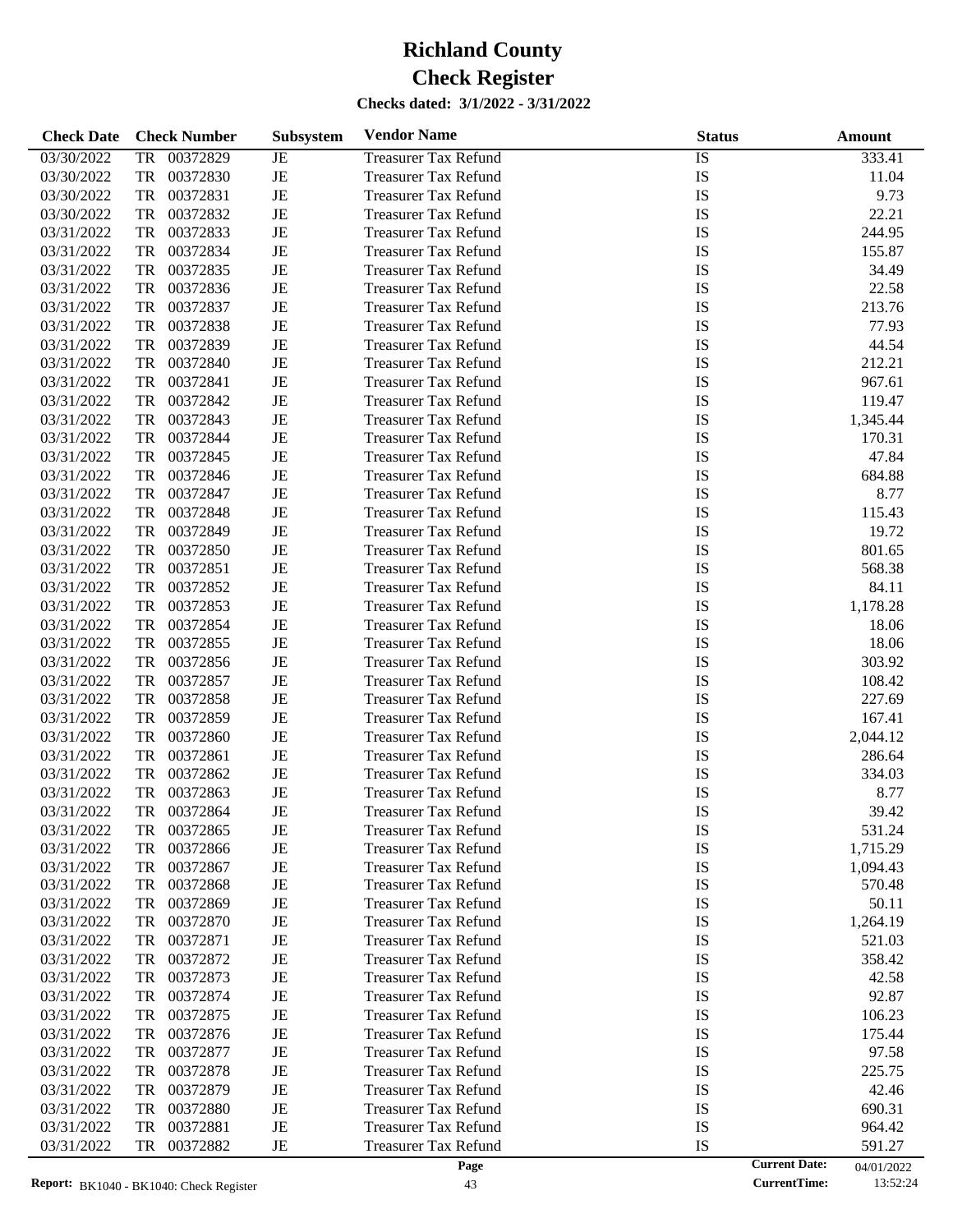| <b>Check Date</b> | <b>Check Number</b>   | Subsystem   | <b>Vendor Name</b>          | <b>Status</b>   | Amount   |
|-------------------|-----------------------|-------------|-----------------------------|-----------------|----------|
| 03/31/2022        | <b>TR</b><br>00372883 | JE          | <b>Treasurer Tax Refund</b> | $\overline{IS}$ | 963.10   |
| 03/31/2022        | TR<br>00372884        | JE          | <b>Treasurer Tax Refund</b> | IS              | 823.71   |
| 03/31/2022        | TR<br>00372885        | JE          | <b>Treasurer Tax Refund</b> | IS              | 300.10   |
| 03/31/2022        | TR<br>00372886        | JE          | <b>Treasurer Tax Refund</b> | IS              | 1,111.13 |
| 03/31/2022        | TR<br>00372887        | JE          | <b>Treasurer Tax Refund</b> | IS              | 454.23   |
| 03/31/2022        | TR<br>00372888        | JE          | <b>Treasurer Tax Refund</b> | IS              | 162.54   |
| 03/31/2022        | TR<br>00372889        | JE          | <b>Treasurer Tax Refund</b> | IS              | 506.61   |
| 03/31/2022        | TR<br>00372890        | JE          | <b>Treasurer Tax Refund</b> | IS              | 506.75   |
| 03/31/2022        | TR<br>00372891        | JE          | <b>Treasurer Tax Refund</b> | IS              | 4,113.72 |
| 03/31/2022        | TR<br>00372892        | JE          | <b>Treasurer Tax Refund</b> | IS              | 236.40   |
| 03/31/2022        | TR<br>00372893        | JE          | <b>Treasurer Tax Refund</b> | IS              | 1,298.63 |
| 03/31/2022        | TR<br>00372894        | JE          | <b>Treasurer Tax Refund</b> | IS              | 359.59   |
| 03/31/2022        | TR<br>00372895        | JE          | <b>Treasurer Tax Refund</b> | IS              | 550.70   |
| 03/31/2022        | TR<br>00372896        | JE          | <b>Treasurer Tax Refund</b> | IS              | 1,848.98 |
| 03/31/2022        | TR<br>00372897        | JE          | <b>Treasurer Tax Refund</b> | IS              | 272.22   |
| 03/31/2022        | TR<br>00372898        | JE          | <b>Treasurer Tax Refund</b> | IS              | 11.96    |
| 03/31/2022        | TR<br>00372899        | JE          | <b>Treasurer Tax Refund</b> | IS              | 556.70   |
| 03/31/2022        | TR<br>00372900        | JE          | <b>Treasurer Tax Refund</b> | IS              | 66.81    |
| 03/31/2022        | TR<br>00372901        | JE          | <b>Treasurer Tax Refund</b> | IS              | 867.20   |
| 03/31/2022        | 00372902<br>TR        | JE          | <b>Treasurer Tax Refund</b> | IS              | 509.89   |
| 03/31/2022        | TR<br>00372903        | JE          | <b>Treasurer Tax Refund</b> | IS              | 1,528.66 |
| 03/31/2022        | TR<br>00372904        | JE          | <b>Treasurer Tax Refund</b> | IS              | 630.65   |
| 03/31/2022        | TR<br>00372905        | JE          | <b>Treasurer Tax Refund</b> | IS              | 255.49   |
| 03/31/2022        | TR<br>00372906        | JE          | <b>Treasurer Tax Refund</b> | IS              | 94.27    |
| 03/31/2022        | TR<br>00372907        | JE          | <b>Treasurer Tax Refund</b> | IS              | 682.48   |
| 03/31/2022        | TR<br>00372908        | JE          | <b>Treasurer Tax Refund</b> | IS              | 57.02    |
| 03/31/2022        | TR<br>00372909        | JE          | <b>Treasurer Tax Refund</b> | IS              | 208.88   |
| 03/31/2022        | TR<br>00372910        | JE          | <b>Treasurer Tax Refund</b> | IS              | 470.99   |
| 03/31/2022        | TR<br>00372911        | JE          | <b>Treasurer Tax Refund</b> | IS              | 768.17   |
| 03/31/2022        | TR<br>00372912        | JE          | <b>Treasurer Tax Refund</b> | IS              | 128.97   |
| 03/31/2022        | TR<br>00372913        | JE          | <b>Treasurer Tax Refund</b> | IS              | 3,665.22 |
| 03/31/2022        | TR<br>00372914        | JE          | <b>Treasurer Tax Refund</b> | IS              | 22.27    |
| 03/31/2022        | TR<br>00372915        | JE          | <b>Treasurer Tax Refund</b> | IS              | 521.03   |
| 03/31/2022        | TR<br>00372916        | JE          | <b>Treasurer Tax Refund</b> | IS              | 42.70    |
| 03/31/2022        | 00372917<br>TR        | JE          | <b>Treasurer Tax Refund</b> | IS              | 413.83   |
| 03/31/2022        | 00372918<br>TR        | JE          | <b>Treasurer Tax Refund</b> | IS              | 107.28   |
| 03/31/2022        | 00372919<br>TR        | JE          | <b>Treasurer Tax Refund</b> | IS              | 398.56   |
| 03/31/2022        | 00372920<br>TR        | JE          | <b>Treasurer Tax Refund</b> | IS              | 33.40    |
| 03/31/2022        | TR<br>00372921        | JE          | <b>Treasurer Tax Refund</b> | IS              | 4,811.34 |
| 03/31/2022        | 00372922<br>TR        | JE          | <b>Treasurer Tax Refund</b> | IS              | 711.20   |
| 03/31/2022        | 00372923<br>TR        | JE          | <b>Treasurer Tax Refund</b> | IS              | 47.84    |
| 03/31/2022        | TR<br>00372924        | JE          | <b>Treasurer Tax Refund</b> | IS              | 112.14   |
| 03/31/2022        | TR<br>00372925        | JE          | <b>Treasurer Tax Refund</b> | IS              | 197.31   |
| 03/31/2022        | 00372926<br>TR        | JE          | <b>Treasurer Tax Refund</b> | IS              | 651.18   |
| 03/31/2022        | 00372927<br>TR        | JE          | <b>Treasurer Tax Refund</b> | IS              | 387.42   |
| 03/31/2022        | TR<br>00372928        | JE          | <b>Treasurer Tax Refund</b> | IS              | 615.08   |
| 03/31/2022        | TR<br>00372929        | JE          | <b>Treasurer Tax Refund</b> | IS              | 16.71    |
| 03/31/2022        | 00372930<br>TR        | JE          | <b>Treasurer Tax Refund</b> | IS              | 168.21   |
| 03/31/2022        | 00372931<br>TR        | JE          | <b>Treasurer Tax Refund</b> | IS              | 1,222.47 |
| 03/31/2022        | TR<br>00372932        | JE          | <b>Treasurer Tax Refund</b> | IS              | 181.45   |
| 03/31/2022        | TR<br>00372933        | JE          | <b>Treasurer Tax Refund</b> | IS              | 1,529.39 |
| 03/31/2022        | 00372934<br>TR        | JE          | <b>Treasurer Tax Refund</b> | IS              | 1,044.32 |
| 03/31/2022        | 00372935<br>TR        | JE          | <b>Treasurer Tax Refund</b> | IS              | 823.91   |
| 03/31/2022        | TR<br>00372936        | $_{\rm JE}$ | <b>Treasurer Tax Refund</b> | IS              | 265.98   |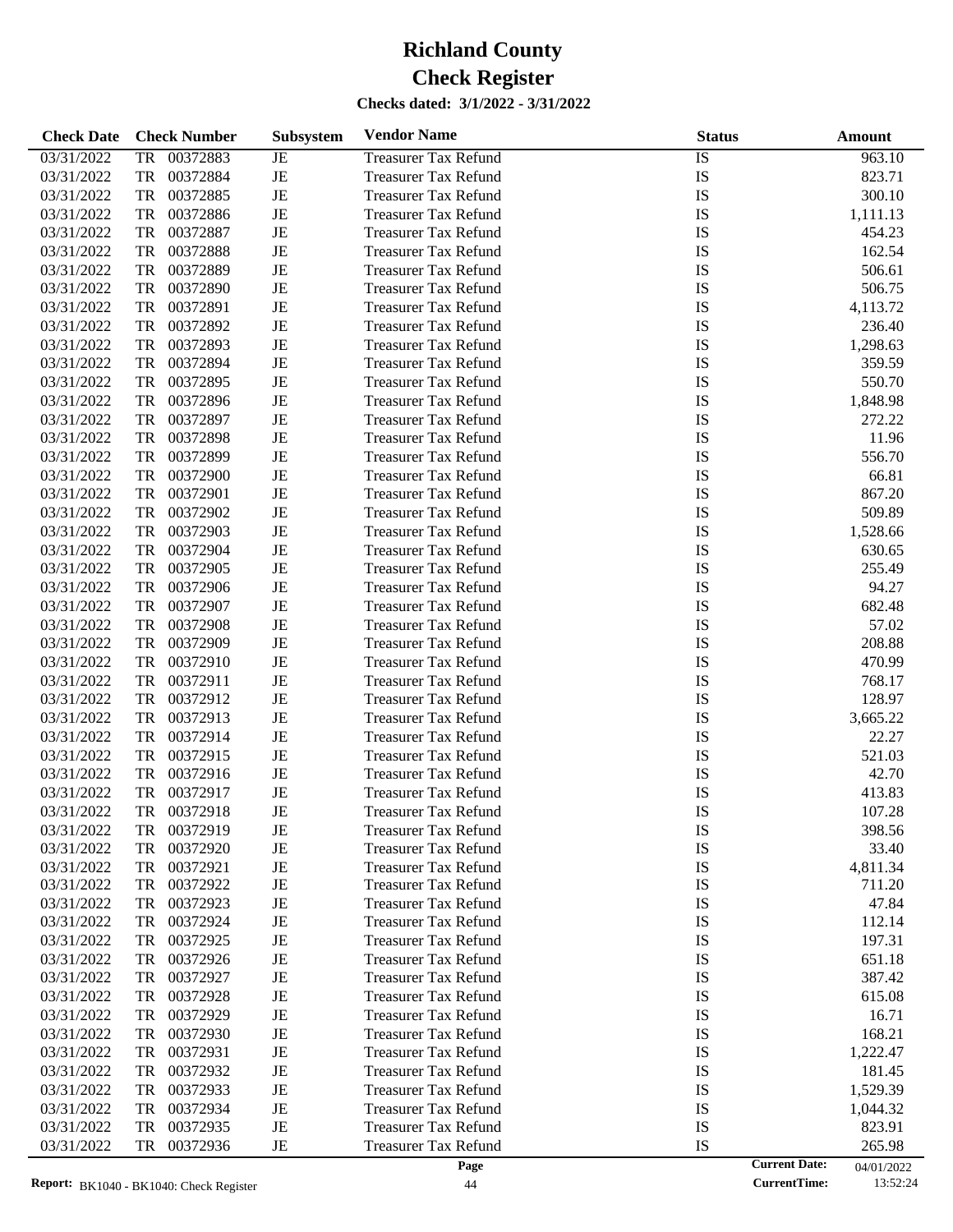| <b>Check Date</b> | <b>Check Number</b>   | <b>Subsystem</b> | <b>Vendor Name</b>          | <b>Status</b>   | <b>Amount</b> |
|-------------------|-----------------------|------------------|-----------------------------|-----------------|---------------|
| 03/31/2022        | <b>TR</b><br>00372937 | JE               | <b>Treasurer Tax Refund</b> | $\overline{IS}$ | 11.13         |
| 03/31/2022        | TR<br>00372938        | JE               | <b>Treasurer Tax Refund</b> | IS              | 285.46        |
| 03/31/2022        | TR<br>00372939        | JE               | <b>Treasurer Tax Refund</b> | IS              | 145.75        |
| 03/31/2022        | TR<br>00372940        | JE               | <b>Treasurer Tax Refund</b> | IS              | 1,274.29      |
| 03/31/2022        | TR<br>00372941        | JE               | <b>Treasurer Tax Refund</b> | IS              | 137.53        |
| 03/31/2022        | TR<br>00372942        | JE               | <b>Treasurer Tax Refund</b> | IS              | 144.48        |
| 03/31/2022        | TR<br>00372943        | JE               | <b>Treasurer Tax Refund</b> | IS              | 836.09        |
| 03/31/2022        | TR<br>00372944        | JE               | <b>Treasurer Tax Refund</b> | IS              | 47.72         |
| 03/31/2022        | TR<br>00372945        | JE               | <b>Treasurer Tax Refund</b> | IS              | 491.49        |
| 03/31/2022        | TR<br>00372946        | JE               | <b>Treasurer Tax Refund</b> | IS              | 688.07        |
| 03/31/2022        | TR<br>00372947        | JE               | <b>Treasurer Tax Refund</b> | IS              | 362.85        |
| 03/31/2022        | TR<br>00372948        | JE               | <b>Treasurer Tax Refund</b> | IS              | 188.55        |
| 03/31/2022        | TR<br>00372949        | JE               | <b>Treasurer Tax Refund</b> | IS              | 410.06        |
| 03/31/2022        | TR<br>00372950        | JE               | <b>Treasurer Tax Refund</b> | IS              | 629.08        |
| 03/31/2022        | TR<br>00372951        | JE               | <b>Treasurer Tax Refund</b> | IS              | 18.05         |
| 03/31/2022        | TR<br>00372952        | JE               | <b>Treasurer Tax Refund</b> | IS              | 342.03        |
| 03/31/2022        | TR<br>00372953        | JE               | <b>Treasurer Tax Refund</b> | IS              | 695.89        |
| 03/31/2022        | TR<br>00372954        | JE               | <b>Treasurer Tax Refund</b> | IS              | 1,123.50      |
| 03/31/2022        | TR<br>00372955        | JE               | <b>Treasurer Tax Refund</b> | IS              | 120.38        |
| 03/31/2022        | TR<br>00372956        | JE               | <b>Treasurer Tax Refund</b> | IS              | 27.84         |
| 03/31/2022        | TR<br>00372957        | JE               | <b>Treasurer Tax Refund</b> | IS              | 99.33         |
| 03/31/2022        | TR<br>00372958        | JE               | <b>Treasurer Tax Refund</b> | IS              | 178.15        |
| 03/31/2022        | TR<br>00372959        | JE               | <b>Treasurer Tax Refund</b> | IS              | 189.63        |
| 03/31/2022        | TR<br>00372960        | JE               | <b>Treasurer Tax Refund</b> | IS              | 220.41        |
| 03/31/2022        | TR<br>00372961        | JE               | <b>Treasurer Tax Refund</b> | IS              | 169.28        |
| 03/31/2022        | TR<br>00372962        | JE               | <b>Treasurer Tax Refund</b> | IS              | 221.65        |
| 03/31/2022        | TR<br>00372963        | JE               | <b>Treasurer Tax Refund</b> | IS              | 36.12         |
| 03/31/2022        | TR<br>00372964        | JE               | <b>Treasurer Tax Refund</b> | IS              | 502.88        |
| 03/31/2022        | TR<br>00372965        | JE               | <b>Treasurer Tax Refund</b> | IS              | 1,047.07      |
| 03/31/2022        | TR<br>00372966        | JE               | <b>Treasurer Tax Refund</b> | IS              | 812.27        |
| 03/31/2022        | TR<br>00372967        | JE               | <b>Treasurer Tax Refund</b> | IS              | 42.58         |
| 03/31/2022        | TR<br>00372968        | JE               | <b>Treasurer Tax Refund</b> | IS              | 27.72         |
| 03/31/2022        | TR<br>00372969        | JE               | <b>Treasurer Tax Refund</b> | IS              | 42.46         |
| 03/31/2022        | TR<br>00372970        | JE               | <b>Treasurer Tax Refund</b> | IS              | 1,282.36      |
| 03/31/2022        | TR<br>00372971        | JE               | <b>Treasurer Tax Refund</b> | IS              | 133.05        |
| 03/31/2022        | TR<br>00372972        | JE               | <b>Treasurer Tax Refund</b> | IS              | 118.76        |
| 03/31/2022        | 00372973<br>TR        | JE               | <b>Treasurer Tax Refund</b> | IS              | 1,417.66      |
| 03/31/2022        | 00372974<br>TR        | JE               | <b>Treasurer Tax Refund</b> | IS              | 567.83        |
| 03/31/2022        | 00372975<br>TR        | JE               | <b>Treasurer Tax Refund</b> | IS              | 66.09         |
| 03/31/2022        | TR<br>00372976        | JE               | <b>Treasurer Tax Refund</b> | IS              | 663.70        |
| 03/31/2022        | TR<br>00372977        | JE               | <b>Treasurer Tax Refund</b> | IS              | 212.44        |
| 03/31/2022        | 00372978<br>TR        | JE               | <b>Treasurer Tax Refund</b> | IS              | 610.87        |
| 03/31/2022        | 00372979<br>TR        | JE               | <b>Treasurer Tax Refund</b> | IS              | 1,090.86      |
| 03/31/2022        | 00372980<br>TR        | JE               | <b>Treasurer Tax Refund</b> | IS              | 4.94          |
| 03/31/2022        | 00372981<br>TR        | JE               | <b>Treasurer Tax Refund</b> | IS              | 371.28        |
| 03/31/2022        | 00372982<br>TR        | JE               | <b>Treasurer Tax Refund</b> | IS              | 159.30        |
| 03/31/2022        | 00372983<br>TR        | JE               | <b>Treasurer Tax Refund</b> | IS              | 818.35        |
| 03/31/2022        | 00372984<br>TR        | JE               | <b>Treasurer Tax Refund</b> | IS              | 797.08        |
| 03/31/2022        | 00372985<br>TR        | JE               | <b>Treasurer Tax Refund</b> | IS              | 622.45        |
| 03/31/2022        | 00372986<br>TR        | JE               | <b>Treasurer Tax Refund</b> | IS              | 308.15        |
| 03/31/2022        | 00372987<br>TR        | JE               | <b>Treasurer Tax Refund</b> | IS              | 173.50        |
| 03/31/2022        | 00372988<br>TR        | JE               | <b>Treasurer Tax Refund</b> | IS              | 40.63         |
| 03/31/2022        | 00372989<br>TR        | JE               | <b>Treasurer Tax Refund</b> | IS              | 180.61        |
| 03/31/2022        | 00372990<br>TR        | JE               | <b>Treasurer Tax Refund</b> | IS              | 44.31         |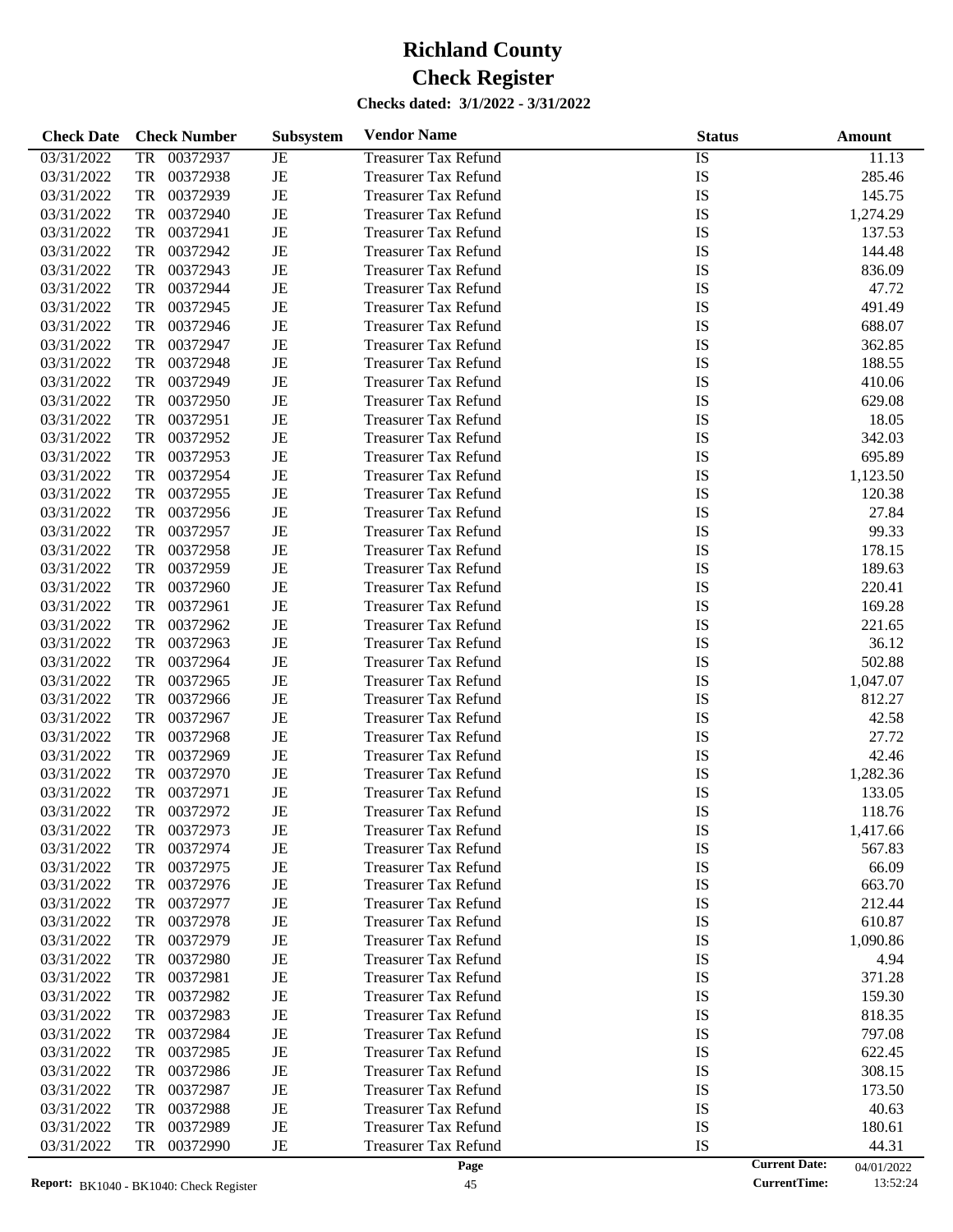| <b>Check Date</b> | <b>Check Number</b>   | <b>Subsystem</b> | <b>Vendor Name</b>          | <b>Status</b>   | <b>Amount</b> |
|-------------------|-----------------------|------------------|-----------------------------|-----------------|---------------|
| 03/31/2022        | <b>TR</b><br>00372991 | JE               | <b>Treasurer Tax Refund</b> | $\overline{IS}$ | 13.67         |
| 03/31/2022        | TR<br>00372992        | JE               | <b>Treasurer Tax Refund</b> | IS              | 364.91        |
| 03/31/2022        | TR<br>00372993        | JE               | <b>Treasurer Tax Refund</b> | IS              | 1,125.57      |
| 03/31/2022        | TR<br>00372994        | JE               | <b>Treasurer Tax Refund</b> | IS              | 222.68        |
| 03/31/2022        | TR<br>00372995        | JE               | <b>Treasurer Tax Refund</b> | IS              | 292.77        |
| 03/31/2022        | TR<br>00372996        | JE               | <b>Treasurer Tax Refund</b> | IS              | 745.92        |
| 03/31/2022        | TR<br>00372997        | JE               | <b>Treasurer Tax Refund</b> | IS              | 668.04        |
| 03/31/2022        | TR<br>00372998        | JE               | <b>Treasurer Tax Refund</b> | <b>IS</b>       | 1,311.23      |
| 03/31/2022        | TR<br>00372999        | JE               | <b>Treasurer Tax Refund</b> | IS              | 1,812.57      |
| 03/31/2022        | TR<br>00373000        | JE               | <b>Treasurer Tax Refund</b> | IS              | 27.72         |
| 03/31/2022        | TR<br>00373001        | JE               | <b>Treasurer Tax Refund</b> | IS              | 39.97         |
| 03/31/2022        | TR<br>00373002        | JE               | <b>Treasurer Tax Refund</b> | <b>IS</b>       | 1,358.48      |
| 03/31/2022        | TR<br>00373003        | JE               | <b>Treasurer Tax Refund</b> | IS              | 2,317.50      |
| 03/31/2022        | TR<br>00373004        | JE               | <b>Treasurer Tax Refund</b> | IS              | 583.32        |
| 03/31/2022        | TR<br>00373005        | JE               | <b>Treasurer Tax Refund</b> | IS              | 88.62         |
| 03/31/2022        | TR<br>00373006        | JE               | <b>Treasurer Tax Refund</b> | IS              | 42.46         |
| 03/31/2022        | TR<br>00373007        | JE               | <b>Treasurer Tax Refund</b> | IS              | 5.80          |
| 03/31/2022        | TR<br>00373008        | JE               | <b>Treasurer Tax Refund</b> | IS              | 18.00         |
| 03/31/2022        | TR<br>00373009        | JE               | <b>Treasurer Tax Refund</b> | IS              | 65.10         |
| 03/31/2022        | TR<br>00373010        | JE               | <b>Treasurer Tax Refund</b> | IS              | 828.14        |
| 03/31/2022        | TR<br>00373011        | JE               | <b>Treasurer Tax Refund</b> | IS              | 65.33         |
| 03/31/2022        | TR<br>00373012        | JE               | <b>Treasurer Tax Refund</b> | IS              | 30.00         |
| 03/31/2022        | TR<br>00373013        | JE               | <b>Treasurer Tax Refund</b> | IS              | 171.83        |
| 03/31/2022        | TR<br>00373014        | JE               | <b>Treasurer Tax Refund</b> | IS              | 41.52         |
| 03/31/2022        | TR<br>00373015        | JE               | <b>Treasurer Tax Refund</b> | IS              | 5.55          |
| 03/31/2022        | TR<br>00373016        | JE               | <b>Treasurer Tax Refund</b> | IS              | 36.02         |
| 03/31/2022        | TR<br>00373017        | JE               | <b>Treasurer Tax Refund</b> | IS              | 47.92         |
| 03/31/2022        | TR<br>00373018        | JE               | <b>Treasurer Tax Refund</b> | IS              | 27.85         |
| 03/31/2022        | TR<br>00373019        | JE               | <b>Treasurer Tax Refund</b> | IS              | 6.00          |
| 03/31/2022        | TR<br>00373020        | JE               | <b>Treasurer Tax Refund</b> | IS              | 392.62        |
| 03/31/2022        | TR<br>00373021        | JE               | <b>Treasurer Tax Refund</b> | IS              | 60.93         |
| 03/31/2022        | TR<br>00373022        | JE               | <b>Treasurer Tax Refund</b> | IS              | 173.60        |
| 03/31/2022        | TR<br>00373023        | JE               | <b>Treasurer Tax Refund</b> | IS              | 8.69          |
| 03/31/2022        | TR<br>00373024        | JE               | <b>Treasurer Tax Refund</b> | IS              | 84.92         |
| 03/31/2022        | 00373025<br>TR        | JE               | <b>Treasurer Tax Refund</b> | IS              | 81.12         |
| 03/31/2022        | 00373026<br>TR        | JE               | <b>Treasurer Tax Refund</b> | IS              | 13.77         |
| 03/31/2022        | 00373027<br>TR        | JE               | <b>Treasurer Tax Refund</b> | IS              | 6.00          |
| 03/31/2022        | 00373028<br>TR        | JE               | <b>Treasurer Tax Refund</b> | IS              | 20.00         |
| 03/31/2022        | TR<br>00373029        | JE               | <b>Treasurer Tax Refund</b> | IS              | 66.09         |
| 03/31/2022        | 00373030<br>TR        | JE               | <b>Treasurer Tax Refund</b> | IS              | 10.00         |
| 03/31/2022        | 00373031<br>TR        | JE               | <b>Treasurer Tax Refund</b> | IS              | 43.46         |
| 03/31/2022        | TR<br>00373032        | JE               | <b>Treasurer Tax Refund</b> | IS              | 82.56         |
| 03/31/2022        | TR<br>00373033        | JE               | <b>Treasurer Tax Refund</b> | IS              | 27.70         |
| 03/31/2022        | 00373034<br>TR        | JE               | <b>Treasurer Tax Refund</b> | IS              | 178.25        |
| 03/31/2022        | 00373035<br>TR        | JE               | <b>Treasurer Tax Refund</b> | IS              | 228,500.51    |
| 03/31/2022        | TR<br>00373036        | JE               | <b>Treasurer Tax Refund</b> | IS              | 867.58        |
| 03/31/2022        | TR<br>00373037        | JE               | <b>Treasurer Tax Refund</b> | IS              | 823.36        |
| 03/31/2022        | 00373038<br>TR        | JE               | <b>Treasurer Tax Refund</b> | IS              | 12.85         |
| 03/31/2022        | 00373039<br>TR        | JE               | <b>Treasurer Tax Refund</b> | IS              | 12.71         |
| 03/31/2022        | TR<br>00373040        | JE               | <b>Treasurer Tax Refund</b> | IS              | 89.31         |
| 03/31/2022        | TR<br>00373041        | JE               | <b>Treasurer Tax Refund</b> | IS              | 98.68         |
| 03/31/2022        | 00373042<br>TR        | JE               | <b>Treasurer Tax Refund</b> | IS              | 1,342.99      |
| 03/31/2022        | 00373043<br>TR        | JE               | <b>Treasurer Tax Refund</b> | IS              | 985.87        |
| 03/31/2022        | TR<br>00373044        | JE               | <b>Treasurer Tax Refund</b> | IS              | 22.11         |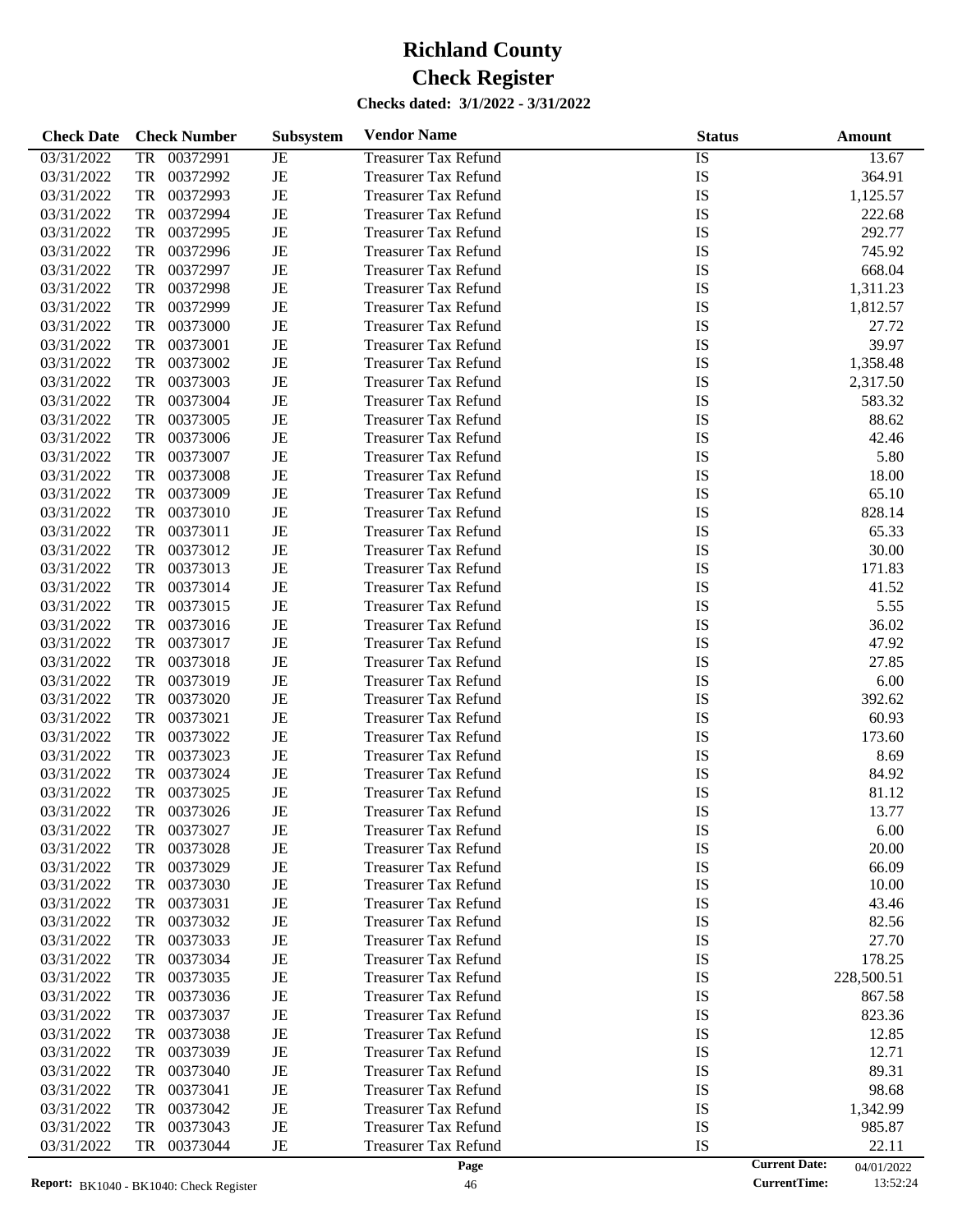| <b>Check Date</b> | <b>Check Number</b>   | <b>Subsystem</b> | <b>Vendor Name</b>          | <b>Status</b>   | <b>Amount</b> |
|-------------------|-----------------------|------------------|-----------------------------|-----------------|---------------|
| 03/31/2022        | <b>TR</b><br>00373045 | <b>JE</b>        | <b>Treasurer Tax Refund</b> | $\overline{IS}$ | 24.70         |
| 03/31/2022        | TR<br>00373046        | JE               | <b>Treasurer Tax Refund</b> | IS              | 34.71         |
| 03/31/2022        | TR<br>00373047        | JE               | <b>Treasurer Tax Refund</b> | IS              | 159.05        |
| 03/31/2022        | TR<br>00373048        | JE               | <b>Treasurer Tax Refund</b> | IS              | 31.76         |
| 03/31/2022        | TR<br>00373049        | JE               | <b>Treasurer Tax Refund</b> | IS              | 429.16        |
| 03/31/2022        | TR<br>00373050        | JE               | <b>Treasurer Tax Refund</b> | IS              | 89.84         |
| 03/31/2022        | TR<br>00373051        | JE               | <b>Treasurer Tax Refund</b> | IS              | 54.94         |
| 03/31/2022        | TR<br>00373052        | JE               | <b>Treasurer Tax Refund</b> | IS              | 276.72        |
| 03/31/2022        | TR<br>00373053        | JE               | <b>Treasurer Tax Refund</b> | IS              | 172.20        |
| 03/31/2022        | TR<br>00373054        | JE               | <b>Treasurer Tax Refund</b> | IS              | 78.11         |
| 03/31/2022        | TR<br>00373055        | JE               | <b>Treasurer Tax Refund</b> | IS              | 691.94        |
| 03/31/2022        | TR<br>00373056        | JE               | <b>Treasurer Tax Refund</b> | IS              | 80.68         |
| 03/31/2022        | TR<br>00373057        | JE               | <b>Treasurer Tax Refund</b> | IS              | 214.09        |
| 03/31/2022        | TR<br>00373058        | JE               | <b>Treasurer Tax Refund</b> | IS              | 58.70         |
| 03/31/2022        | TR<br>00373059        | JE               | <b>Treasurer Tax Refund</b> | IS              | 10.00         |
| 03/31/2022        | TR<br>00373060        | JE               | <b>Treasurer Tax Refund</b> | IS              | 125.59        |
| 03/31/2022        | TR<br>00373061        | JE               | <b>Treasurer Tax Refund</b> | IS              | 259.52        |
| 03/31/2022        | TR<br>00373062        | JE               | <b>Treasurer Tax Refund</b> | IS              | 14.36         |
| 03/31/2022        | TR<br>00373063        | JE               | <b>Treasurer Tax Refund</b> | IS              | 94.74         |
| 03/31/2022        | TR<br>00373064        | JE               | <b>Treasurer Tax Refund</b> | IS              | 17.17         |
| 03/31/2022        | TR<br>00373065        | JE               | <b>Treasurer Tax Refund</b> | IS              | 32.65         |
| 03/31/2022        | TR<br>00373066        | JE               | <b>Treasurer Tax Refund</b> | IS              | 418.70        |
| 03/31/2022        | TR<br>00373067        | JE               | <b>Treasurer Tax Refund</b> | IS              | 2,226.19      |
| 03/31/2022        | TR<br>00373068        | JE               | <b>Treasurer Tax Refund</b> | IS              | 9.03          |
| 03/31/2022        | TR<br>00373069        | JE               | <b>Treasurer Tax Refund</b> | IS              | 2,396.10      |
| 03/31/2022        | TR<br>00373070        | JE               | <b>Treasurer Tax Refund</b> | IS              | 98.64         |
| 03/31/2022        | TR<br>00373071        | JE               | <b>Treasurer Tax Refund</b> | IS              | 90.81         |
| 03/31/2022        | TR<br>00373072        | JE               | <b>Treasurer Tax Refund</b> | IS              | 646.41        |
| 03/31/2022        | TR<br>00373073        | JE               | <b>Treasurer Tax Refund</b> | IS              | 46.93         |
| 03/31/2022        | TR<br>00373074        | JE               | <b>Treasurer Tax Refund</b> | IS              | 37.83         |
| 03/31/2022        | TR<br>00373075        | JE               | <b>Treasurer Tax Refund</b> | IS              | 116.21        |
| 03/31/2022        | TR<br>00373076        | JE               | <b>Treasurer Tax Refund</b> | IS              | 35.64         |
| 03/31/2022        | TR<br>00373077        | JE               | <b>Treasurer Tax Refund</b> | IS              | 323.71        |
| 03/31/2022        | TR<br>00373078        | JE               | <b>Treasurer Tax Refund</b> | IS              | 63.96         |
| 03/31/2022        | 00373079<br>TR        | JE               | <b>Treasurer Tax Refund</b> | IS              | 407.44        |
| 03/31/2022        | 00373080<br>TR        | JE               | <b>Treasurer Tax Refund</b> | IS              | 215.51        |
| 03/31/2022        | 00373081<br>TR        | JE               | <b>Treasurer Tax Refund</b> | IS              | 146.22        |
| 03/31/2022        | 00373082<br>TR        | JE               | <b>Treasurer Tax Refund</b> | IS              | 7.38          |
| 03/31/2022        | TR<br>00373083        | JE               | <b>Treasurer Tax Refund</b> | IS              | 80.49         |
| 03/31/2022        | TR<br>00373084        | JE               | <b>Treasurer Tax Refund</b> | IS              | 173.39        |
| 03/31/2022        | 00373085<br>TR        | JE               | <b>Treasurer Tax Refund</b> | IS              | 338.70        |
| 03/31/2022        | TR<br>00373086        | JE               | <b>Treasurer Tax Refund</b> | IS              | 119.73        |
| 03/31/2022        | TR<br>00373087        | JE               | <b>Treasurer Tax Refund</b> | IS              | 48.90         |
| 03/31/2022        | 00373088<br>TR        | JE               | <b>Treasurer Tax Refund</b> | IS              | 1,629.31      |
| 03/31/2022        | 00373089<br>TR        | JE               | <b>Treasurer Tax Refund</b> | IS              | 42.97         |
| 03/31/2022        | TR<br>00373090        | JE               | <b>Treasurer Tax Refund</b> | IS              | 29.91         |
| 03/31/2022        | TR<br>00373091        | JE               | <b>Treasurer Tax Refund</b> | IS              | 232.89        |
| 03/31/2022        | 00373092<br>TR        | JE               | <b>Treasurer Tax Refund</b> | IS              | 350.00        |
| 03/31/2022        | 00373093<br>TR        | JE               | <b>Treasurer Tax Refund</b> | IS              | 461.08        |
| 03/31/2022        | TR<br>00373094        | JE               | <b>Treasurer Tax Refund</b> | IS              | 83.02         |
| 03/31/2022        | TR<br>00373095        | JE               | <b>Treasurer Tax Refund</b> | IS              | 24.86         |
| 03/31/2022        | 00373096<br>TR        | JE               | <b>Treasurer Tax Refund</b> | IS              | 90.70         |
| 03/31/2022        | 00373097<br>TR        | JE               | <b>Treasurer Tax Refund</b> | IS              | 8.76          |
| 03/31/2022        | TR<br>00373098        | $_{\rm JE}$      | <b>Treasurer Tax Refund</b> | IS              | 1,131.91      |